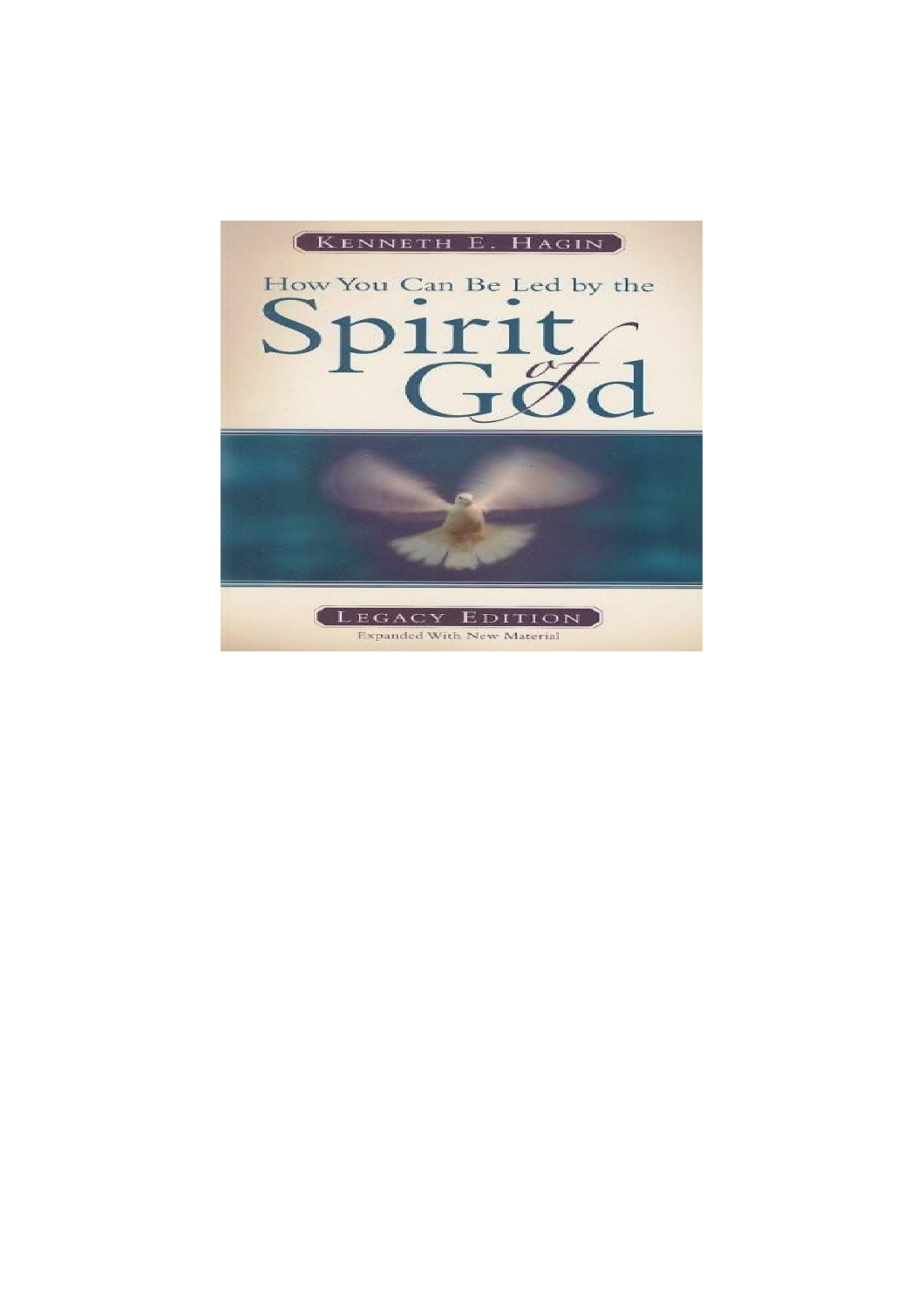How You Can Be Led By The Spirit Of God Kenneth E. Hagin

### *Contents*

- 1. The Lamp of the Lord
- 2. Man: An Eternal Spirit
- 3. Spirit-Conscious
- 4. What Is the Difference Between Spirit and Soul?
- 5. The Saving of the Soul
- 6. Presenting the Body
- 7. Number One: The Inward Witness
- 8. Know-So Salvation
- 9. Fleeced!
- 10. Following the Witness
- 11. Number Two: The Inward Voice
- 12. Effects of the Spirit's Indwelling
- 13. Two Experiences
- 14. God Inside
- 15. Depend on Your Spirit
- 16. Tenderhearted
- 17. Feelings: The Voice of the Body
- 18. Help From Within
- 19. Number Three: The Voice of the Holy Spirit
- 20. Judging By the Word
- 21. My Spirit? The Flesh? Or The Holy Spirit?
- 22. I Perceive
- 23. Spectacular Guidance
- 24. The Spirit Bade Me Go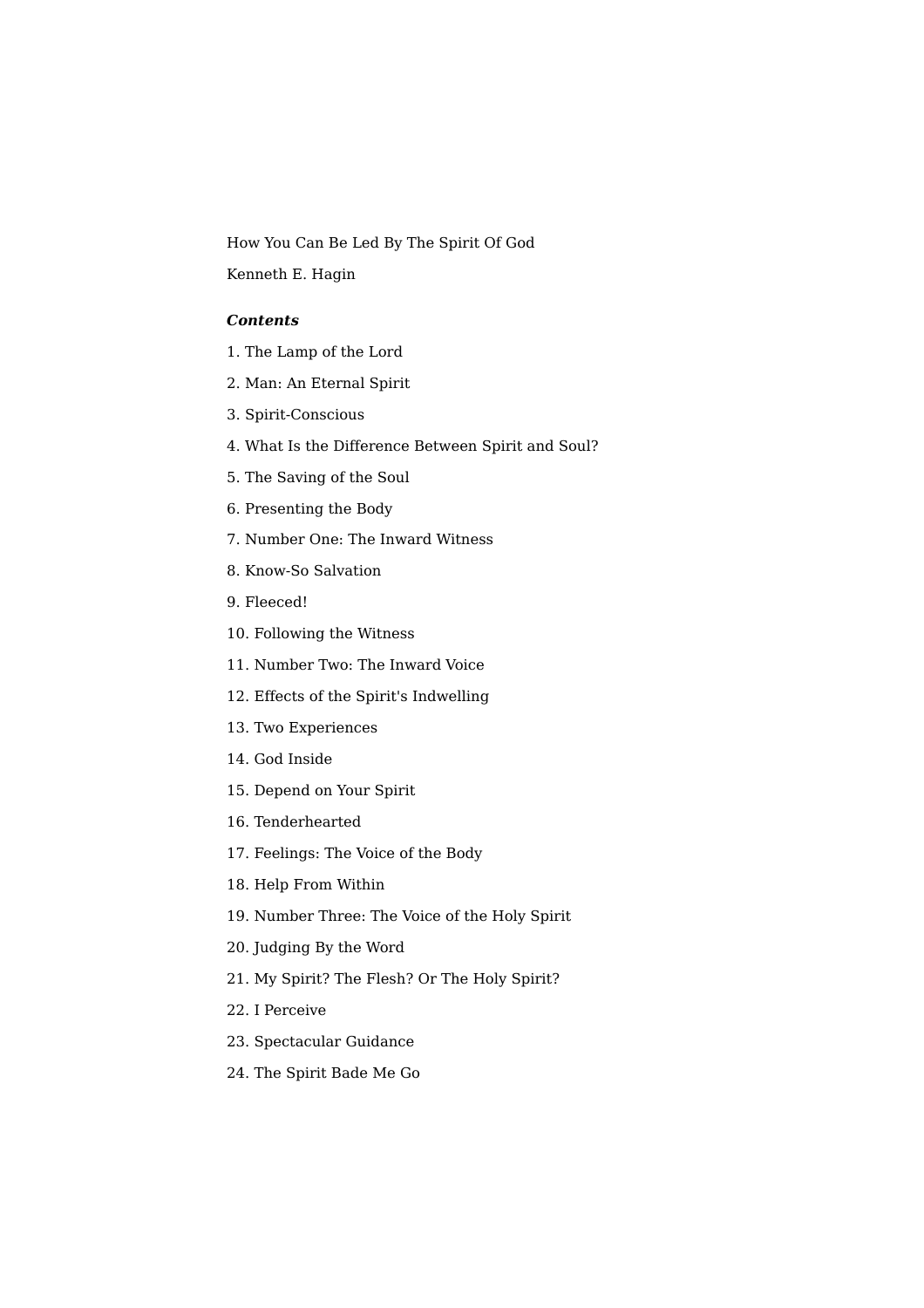- 25. Guidance Through Prophecy
- 26. Guidance Through Visions
- 27. Listen to Your Heart
- 28. How To Train The Human Spirit
- 29. Praying in the Spirit

# *Preface*

In February 1959 in El Paso, Texas, the Lord appeared to me in a vision. He came into my room at 6:30 in the evening, sat down in a chair by my bedside, and talked with me for an hour and a half. I tell more about this in the book, but I want to emphasize something here first.

He talked to me about the ministry of the prophet (Eph. 4:11,12). Then He said, "I did not put prophets in the Church to guide the New Testament Church. My Word says, 'As many as are led by the Spirit of God, they are the sons of God.' Now if you will listen to Me, I am going to teach you how to follow My Spirit. Then I want you to teach My people how to be led by the Spirit."

I am ashamed that I have let many years go by without teaching too much along this line. Occasionally I would get into the edge of it, but I did not really *teach* on it.

So in recent times, the Lord has stirred me up and now I am beginning to teach more on this subject. This book is a part of that stirring.

# *Chapter 1*

# *The Lamp of the Lord*

*For as many as are led by the Spirit of God, they are the sons of God.*

*—* Romans 8:14

*The Spirit itself* [Himself] *beareth witness with our spirit, that we are the children of God.*

*—* Romans 8:16

*The spirit of man is the candle of the Lord, searching all the inward parts of the belly.*

*—* Proverbs 20:27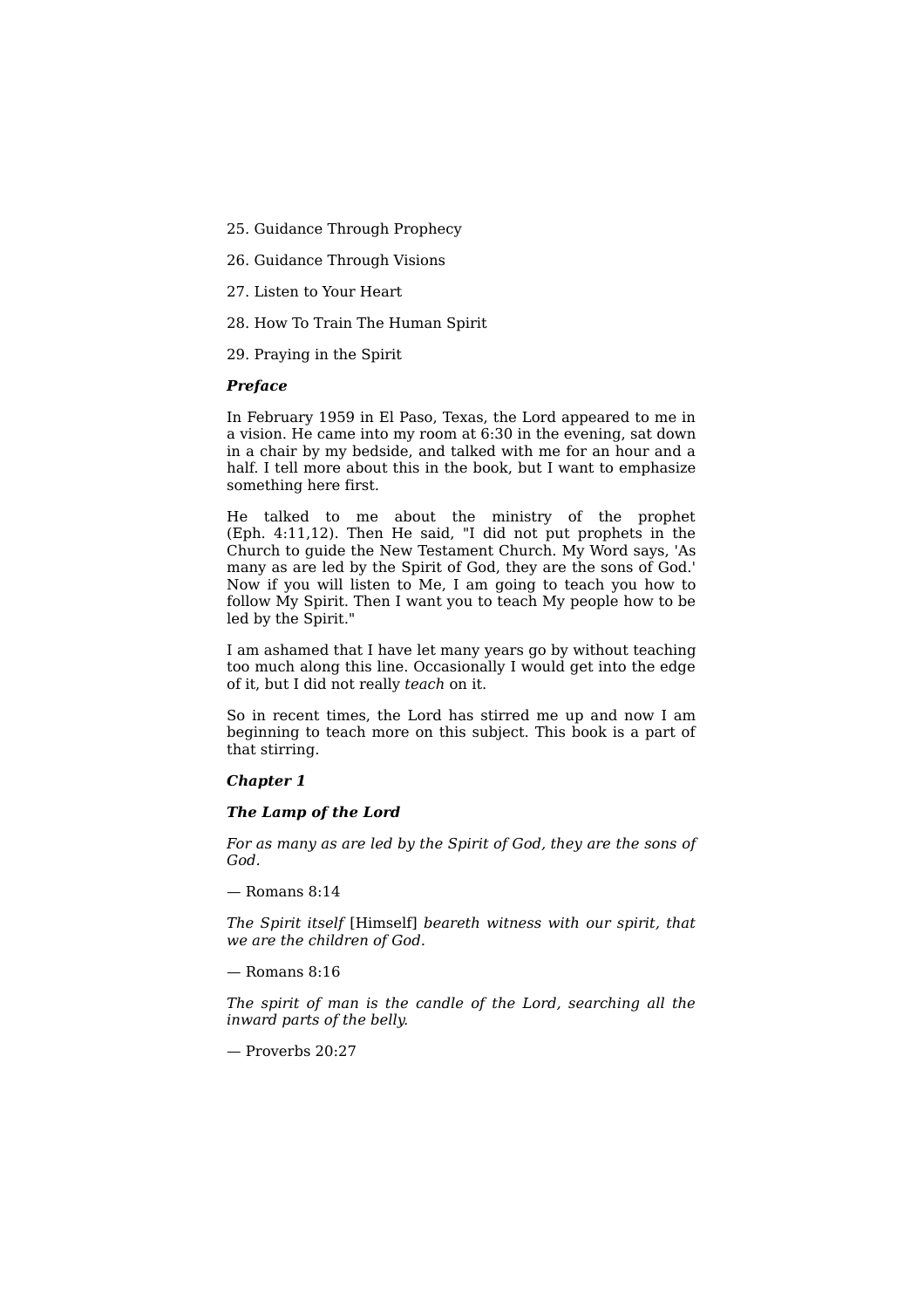Children of God can expect to be led by the Spirit of God.

Another translation of Proverbs 20:27 reads, "The spirit of man is the *lamp* of the Lord...." Had this verse been written today it might have read, "The spirit of man is the *light bulb* of the Lord." What it means is this: *God will enlighten us—He will guide us—through our spirits.*

Many times, however, we seek guidance by means other than the way God said. When we do, we get into trouble. We sometimes judge how God is leading by what our physical senses tell us. But nowhere does God say that God will guide us through our physical senses. Too often we look at things from a mental standpoint and endeavor to reason out things. But nowhere does the Bible say God will guide us through our mentality. The Bible does not say that the body of man is the candle of the Lord, nor that the mind of man is the candle of the Lord. It says that the spirit of man is the candle of the Lord.

God will guide us—He will enlighten us—through our spirits.

Now before we can understand how God does lead us and guide us through our spirits, we have to understand the nature of man. We have to understand that man is a spirit, that he has a soul, and that he lives in a body.

## *Chapter 2*

### *Man: An Eternal Spirit*

*And God said, Let us make man in our image, after our likeness:... So God created man in his own image, in the image of God created he him.*

—Genesis 1:26,27

Man is a spirit being. He is made in the likeness of God. Jesus said that God is a Spirit (John 4:24). So man must of necessity be a spirit.

Man is a spirit, he has a soul, and he lives in a physical body (1 Thess. 5:23).

When the physical body of man is dead and in the grave, the spirit lives on. That part of man is eternal. Spirits can never die, and man is a spirit. Paul is speaking of physical death here:

## **PHILIPPIANS 1:23,24**

**23 For I am in a strait betwixt two, having a desire to depart, and to be with Christ; which is far better: 24 Nevertheless to abide in the flesh is more needful for you.**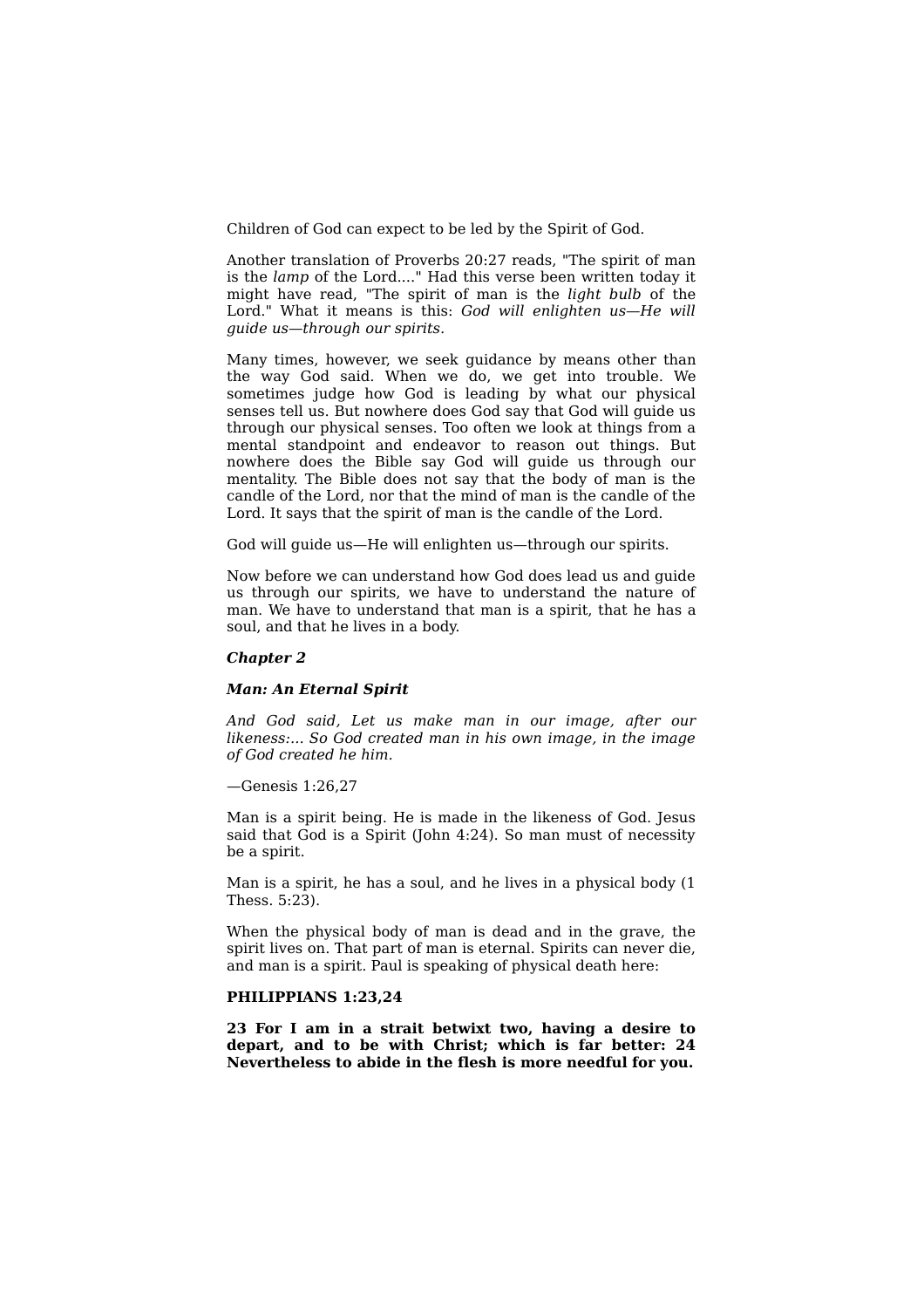Paul is going to live. Whether in the body or out of the body, he is still going to live. If he abides, or lives in the flesh he can teach the church at Philippi and be a blessing to them. That would be more needful for them. It would be far better for Paul himself, however, to depart and be with Christ. Paul was actually saying, "I am going to live in the body or I am going to depart and be with Christ."

Who is going to depart?

" *I"* am going to depart. Paul was not talking about his body. His body was not going to depart. Paul is talking about the inward man, the spirit man, who lives inside the body.

People sometimes ask, "Will we know one another in Heaven?"

I always quickly ask, "Do you know one another down here?"

You see, *you* are the one who is going to be there. If *you* know one another down here, *you* will know one another there. *You* are the one who is here, and *you* will be the one who is there.

*"I* am going to depart," Paul says, "and be with Christ which is *far better."* I like that! If he had just said it was better, that would have been good. But he said, "It is *far better!"*

Some false cults teach that when a man dies he is dead like a dog is dead when it dies. No, man is not. Man is more than a body. He is a spirit, he has a soul, and he lives in a body. Others say that when man dies he is in "soul sleep." The Bible does not teach that. Some say the spirit does depart all right—but it comes back as a cow, a dog, or as someone else. Reincarnation is unscriptural and unbiblical. Stay with the Word of God and it will solve all your problems along this line. Paul said, "I am going to depart. I am going to be with the Lord, which is *far better."*

Paul preached the same truths and taught the same facts to all the churches. Here he uses different words to teach the same blessed truth to the church at Corinth:

## **2 CORINTHIANS 4:16**

# **16 ...but though our outward man perish, yet the inward man is renewed day by day.**

There is an *inward* man. And there is an *outward* man.

The outward man is not the real you. The outward man is only the house in which you live. The inward man is the real you. The inward man never grows older. He is renewed day by day. The inward man is a spirit man.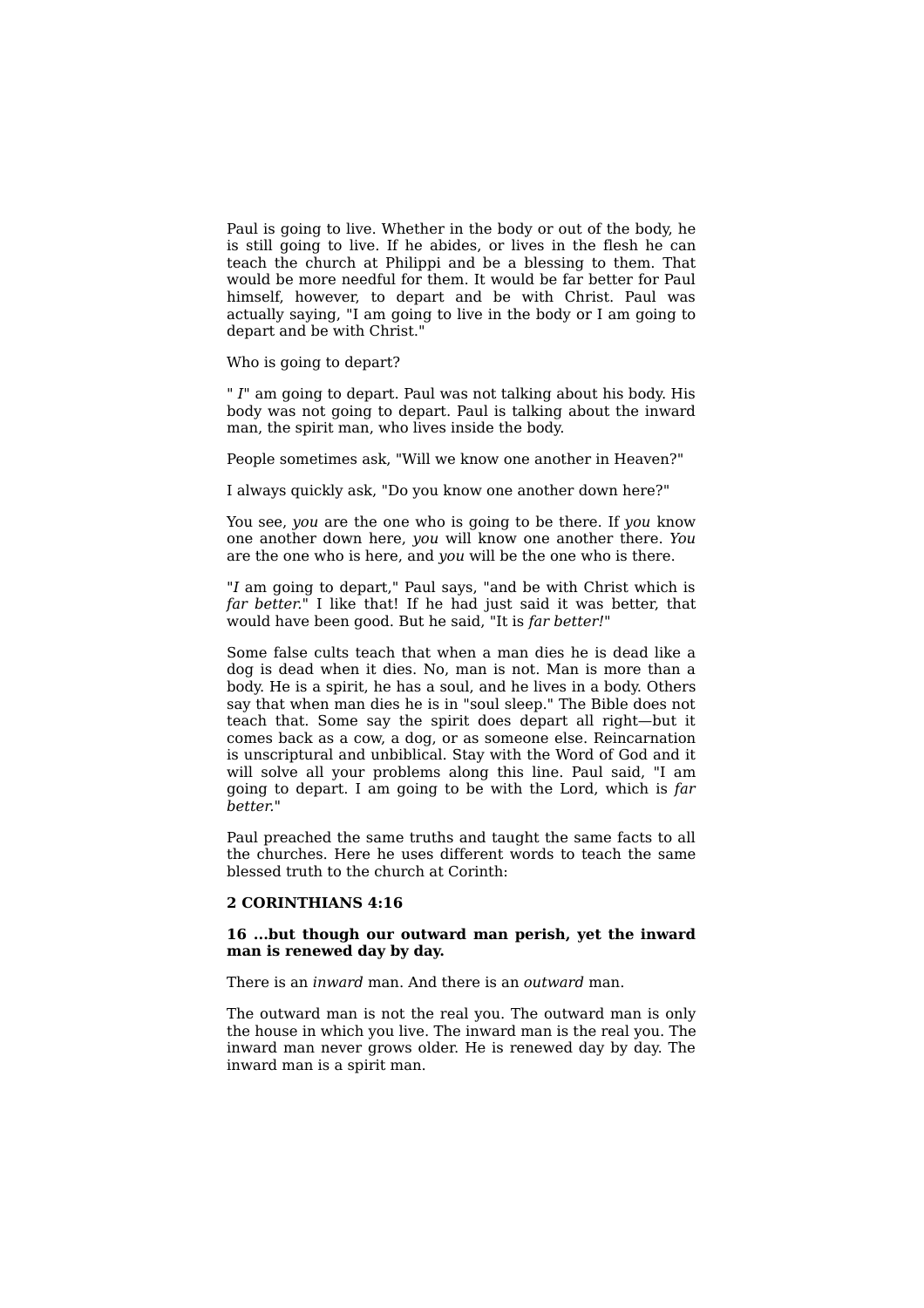What is our spirit? Keep in mind our introductory texts.

Romans 8:14 says, *"... as many as are led by the Spirit of God, they are the sons of God.* " Then verse 16 gives us a little insight into how the Spirit of God leads us: *"The Spirit itself* [Himself] *beareth witness with our spirit, that we are the children of God."* In other words, the Spirit of God bears witness with the spirit of man. Proverbs 20:27 says, *"The spirit of man is the candle of the Lord.* ..."

According to these scriptures God will guide us through our spirits; therefore, we must find out what our spirit is.

Jesus said to Nicodemus, "... *Except a man be born again, he cannot see the kingdom of God"* (John 3:3).

Nicodemus, being natural, could only think naturally.

So he said, "... *How can a man be born when he is old? can he enter the second time into his mother's womb, and be born?"* (v. 4).

Jesus was not talking about a physical birth. He said, *"That which is born of the flesh is flesh; and that which is born of the Spirit is spirit"* (v. 6). He was talking about a *spiritual* birth.

The part of man that is born again is his spirit. Man's spirit receives *eternal life—* the life of God, and the nature of God. It is man's spirit that is made a new creature in Christ.

Paul calls man's spirit "the inward man." Peter calls man's spirit "the hidden man of the heart."

### **1 PETER 3:4**

# **4 But let it be the hidden man of the heart, in that which is not corruptible, even the ornament of a meek and quiet spirit, which is in the sight of God of great price.**

In many places when the Bible speaks of the heart, it is speaking of the spirit. This is the real man. It will help you in your believing and in your faith to think like that. In the New Testament, wherever the word *heart* is used, substitute the word *spirit* and you will get a clearer picture of what the Bible is talking about. It is the spirit of man that is born again.

#### **2 CORINTHIANS 5:17**

**17 Therefore if any man be in Christ, he is a new creature: old things are passed away; behold, all things are become new.**

This is talking about the inward man. It couldn't be talking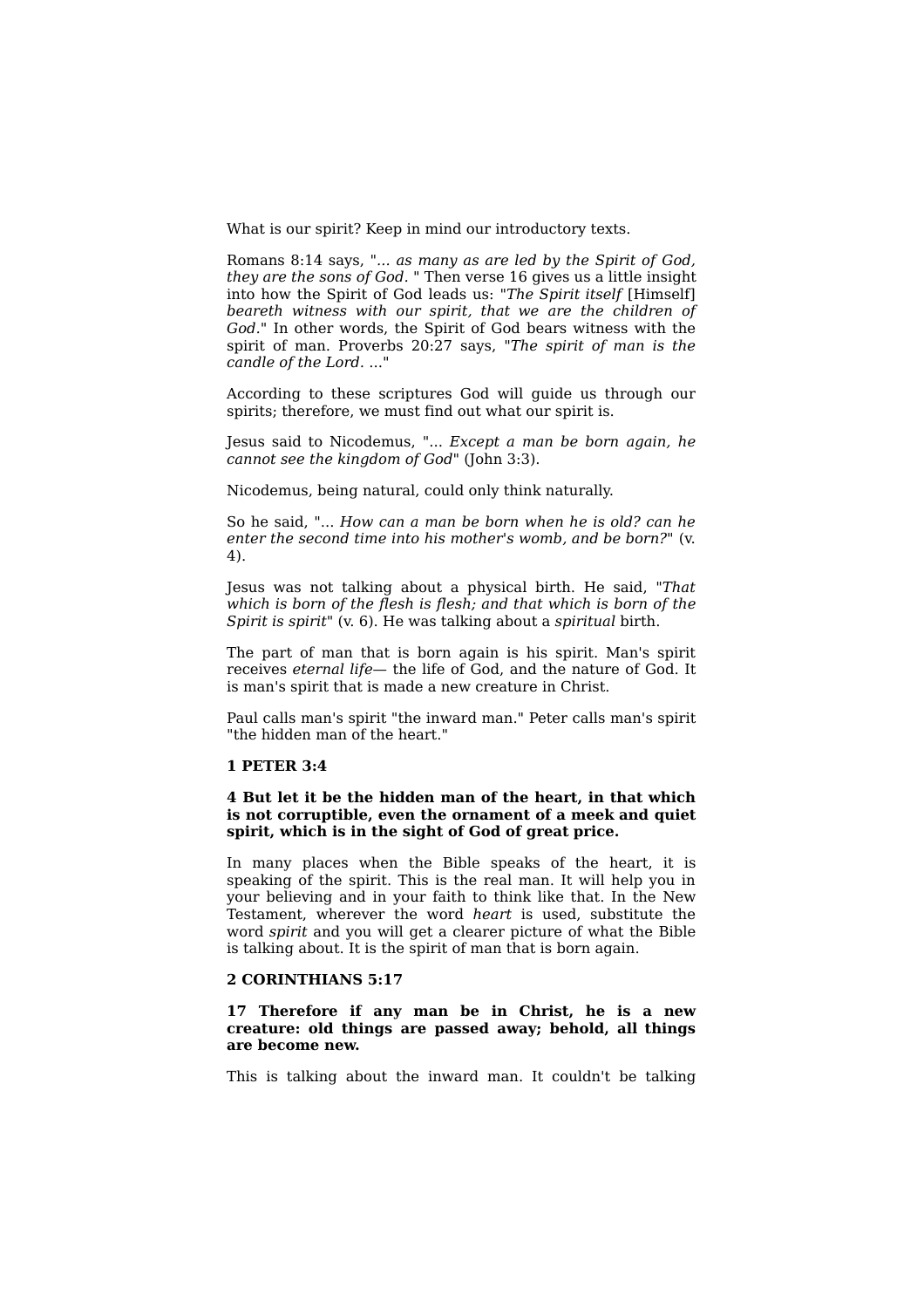about the outward man. When you are born again and become a new creature, you do not get a new body.

The outward man is just like it was before. If you were bald before you were born again, you are still bald afterwards. If you had brown eyes before, you still have brown eyes. The outward man does not change. God does not do anything with the outward man. (You have to do something with the outward man. You find out what God wants you to do with the outward man from the Bible—and then *you* do it.) God does something with the inward man. He makes the man on the inside a new man in Christ, a new creature—a new creation.

#### *Chapter 3*

#### *Spirit-Conscious*

*... I pray God your whole spirit and soul and body be preserved blameless....*

—1 Thessalonians 5:23

In this scriptural passage, Paul begins with the inside, the innermost part of man, the heart of his being, which is his spirit, and comes to the outside.

Yet most people misquote this verse. They say, body, soul, and spirit. Why do they put the body first? Because they are more body-conscious than spirit-conscious.

Natural things mean more to them than spiritual things. So they put physical things first.

Sometimes we are more mental-conscious because we live more in the mental realm.

But man is a spirit being. We need to be spirit-conscious. Spiritual things will become more real to us the more spiritconscious we become.

If we are going to be led by the Spirit of God, we must become more spirit-conscious, or we'll miss out on the whole thing. God's Spirit leads us through our spirits.

Put spirit first. Become more spirit-conscious, more conscious of the inward man. Realize that you are a spirit being and that you became a new creation created by God in Christ Jesus. It will help you grow— *spiritually.*

Many years ago I began to think like this, and at first I would say it to myself out loud: I *am a spirit being. I have a soul. And I live in a body.*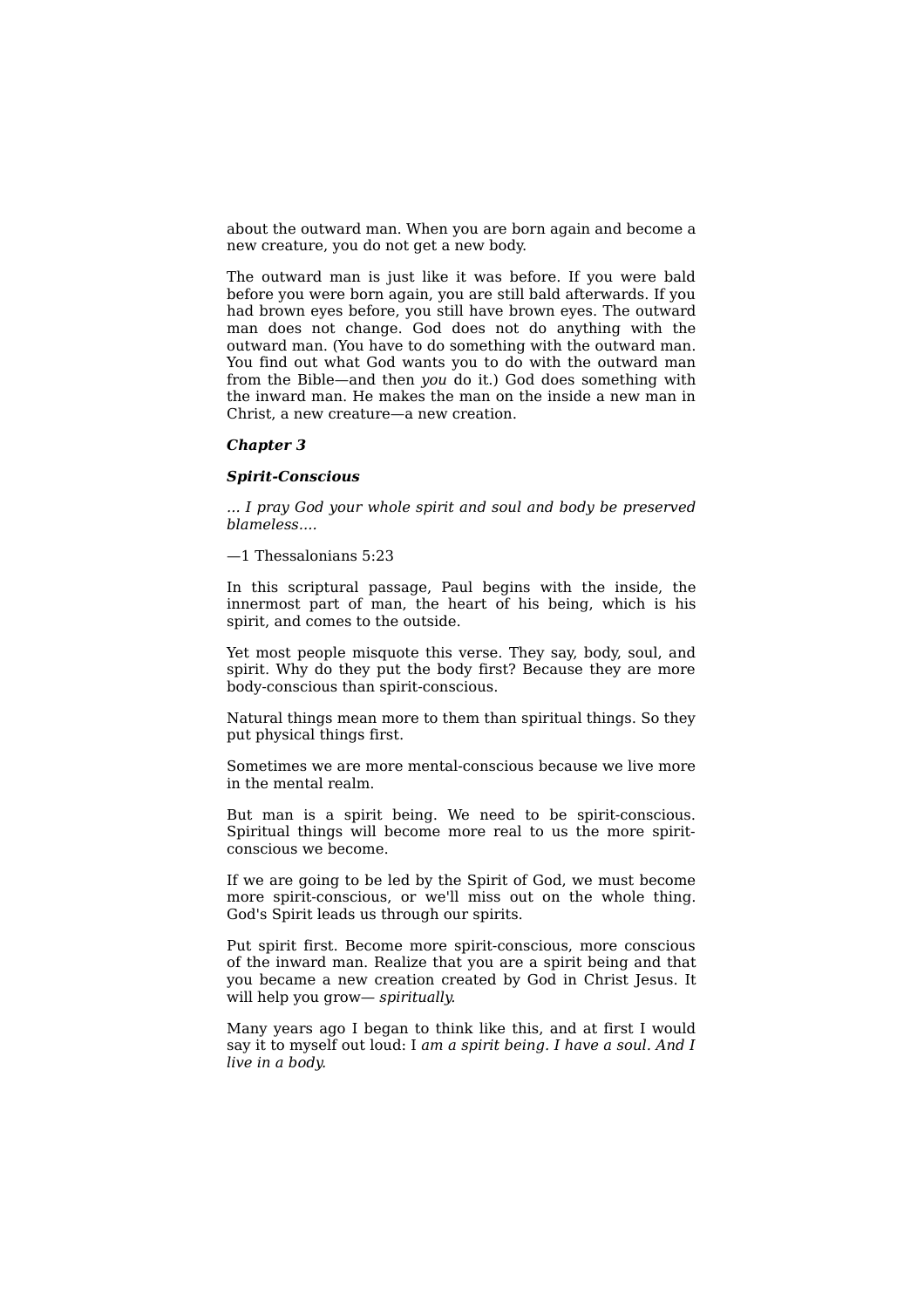Saying that helped me become more spirit-conscious. It helped my faith, because faith is of the spirit, or the heart.

#### *Chapter 4*

#### *What Is the Difference Between Spirit and Soul?*

*For the word of God is quick, and powerful, and sharper than any two-edged sword, piercing even to the dividing asunder of soul and spirit....*

—Hebrews 4:12

The spirit and the soul are not the same.

Many years ago, back in the early 50's, I began an intensive study on this subject. I got books from the leading Bible schools and seminaries, both Pentecostal and denominational, to see what they taught on the subject of man. None satisfied me. None were actually scriptural.

They were only scriptural, as the Bible says, "in part." I asked leading Bible scholars and ministers across the nation. You would recognize some of their names if I mentioned them. I even heard someone ask one of today's most well-known ministers, "What is the difference between the spirit and the soul?" He looked startled and said, "I thought they were the same." That was the answer I got from most of the ministers I asked.

Yet how could they be the same? Paul, by the Spirit of God, said they can be divided by the Word of God (Heb.

4:12). If you can divide them, they cannot be the same.

Only the Word of God can divide the spirit and the soul, however. The reason we have not been able to distinguish between them is that we have not dug deeply enough into the Word. Years ago, in the western part of the United States, they had what we call "the gold rush."

People rushed out West. They were going to get rich in a hurry. Most panned a little gold out of creeks. Some found a few nuggets lying on the ground. But if you really wanted to strike it rich, you had to dig for it. The same is true in spiritual matters: You can skim along on the surface of the Bible and pan out a little gold here and there—and even find a nugget occasionally. But if you really want to strike it rich, you have to dig down deep into the Word of God.

For 15 years I studied carefully, burning the midnight oil. If there was anything I desired to know it was the difference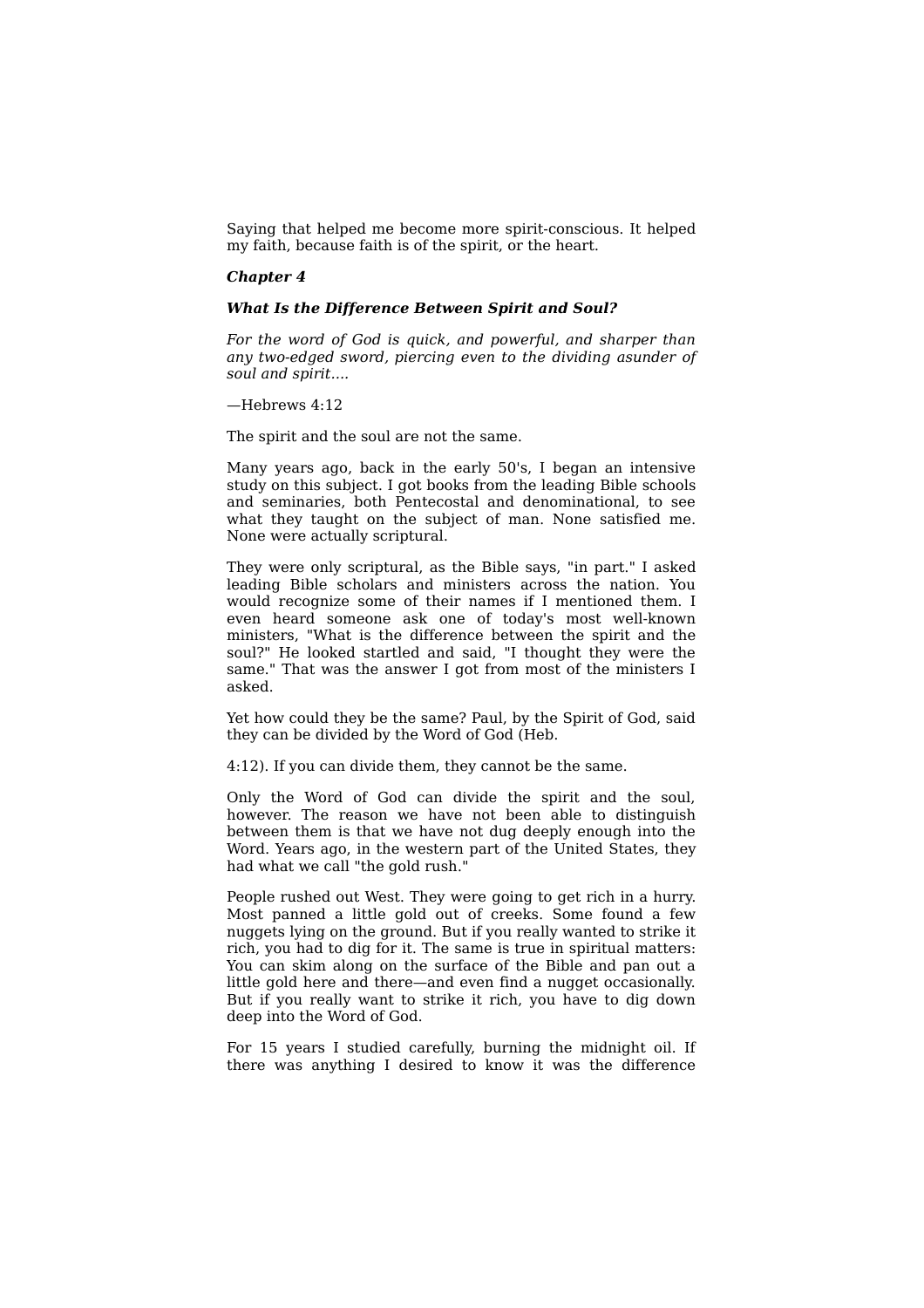between the spirit and the soul. Eventually, I went through this process of elimination. I wrote it down like this: *With my body I contact the physical realm.* (That goes without argument.) *With my spirit I contact the spiritual realm.* That left only one other part of me that made contact with any other realm. I knew then that it had to be with my soul that I contacted the intellectual or soulish realm (which includes the emotions and the intellect). So I wrote: *With my soul I contact the intellectual realm.* Here is a scripture that helped me:

### **1 CORINTHIANS 14:14**

#### **14 For if I pray in an unknown tongue, my spirit prayeth, but my understanding is unfruitful.**

*The Amplified* translation reads, "For if I pray in an [unknown] tongue, my spirit [by the Holy Spirit within me] prays, but my mind is unproductive...."

Our understanding, our natural human mentality, is a part of our soul.

Notice what Paul said. "My spirit prays, but my understanding is unfruitful." He did not say, "When I pray in an unknown tongue my soul prays." He did not say, "When I pray in tongues, I pray out of my intellect, or out of my mind." He said in effect, "I am not praying out of my soul when I pray in tongues; I am praying out of my spirit, my heart, my innermost being." Do you remember what Jesus said?

## **JOHN 7:37-39**

**37 In the last day, that great day of the feast, Jesus stood and cried, saying, If any man thirst, let him come unto me, and drink.**

**38 He that believeth on me, as the scripture hath said, OUT OF HIS BELLY shall flow rivers of living water.**

**39 (BUT THIS SPAKE HE OF THE SPIRIT, which they that believe on him should receive: for the Holy Ghost was not yet given; because that Jesus was not yet glorified.)**

As a result of receiving the Holy Spirit, Jesus said, "out of the belly shall flow rivers of living water." Another translation reads, "out of the innermost being will flow rivers of living water."

A Full Gospel pastor's daughter was six years old when she and some of the children were off by themselves one night at a revival. Some of these youngsters were filled with the Holy Spirit and began to speak with other tongues.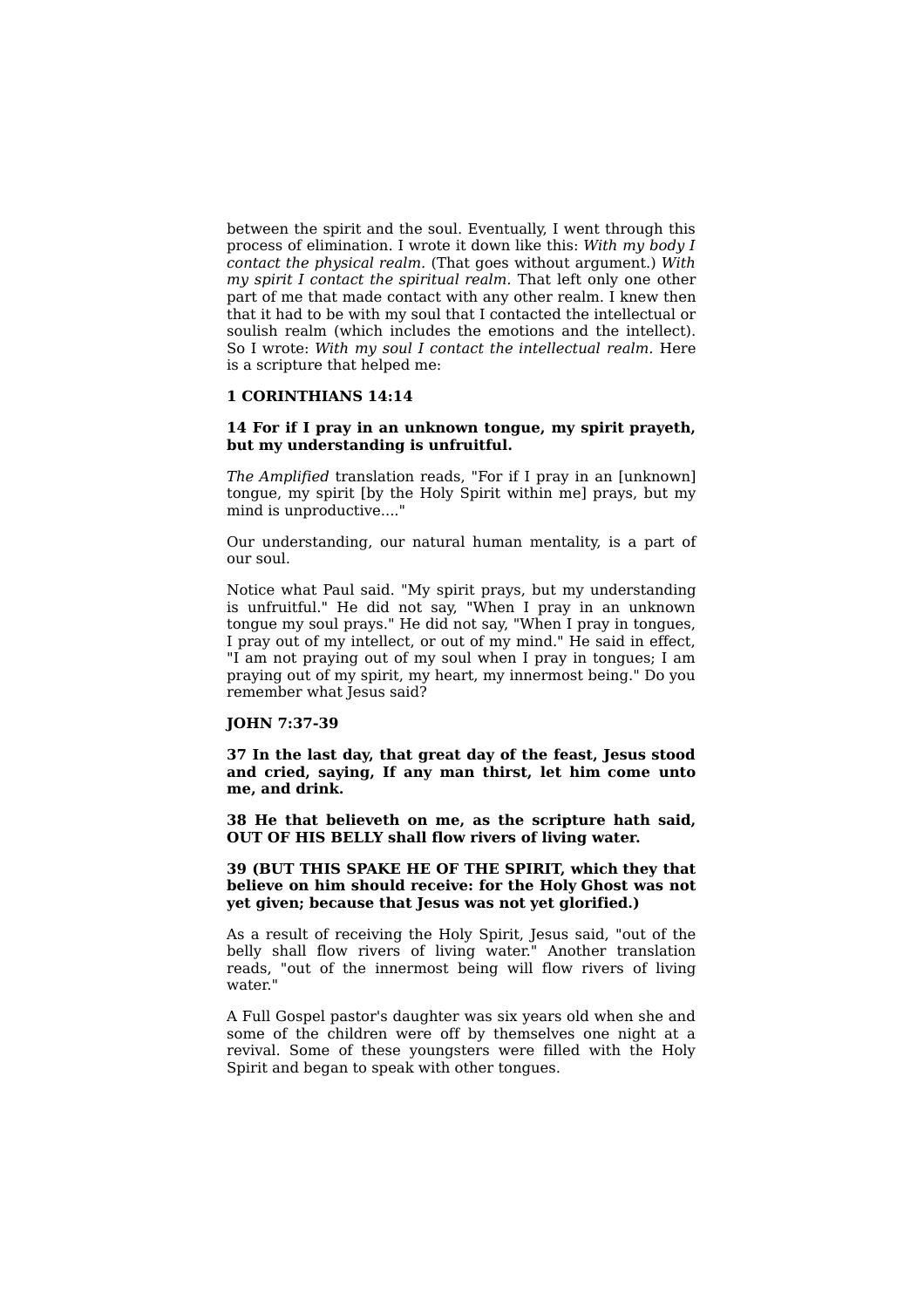This little six-year-old, holding her stomach, ran up to her mother, saying, "Momma, Momma, that came right out of my belly."

She was being scriptural. She was speaking in tongues from her belly—her spirit, her innermost being. That's where tongues come from—the Holy Spirit who resides in your spirit gives your spirit the utterance and you speak it out.

Consider these scriptures together now. *"The spirit of man is the candle of the Lord, searching all the INWARD PARTS OF THE BELLY... OUT OF HIS BELLY shall flow rivers of living water.* ..."

All the leadings I have ever received have come from out of my spirit. And most of them have come while I was praying in other tongues. You can understand why. Your spirit is active when you are praying in tongues.

One reason the church world as a whole has failed so miserably is that it has done so much of just one kind of praying—praying with the understanding, or *mental* praying. Christians have endeavored to fight spiritual battles with mental abilities.

I have learned this through these many, many years. In every crisis of life I have learned to look to my spirit inside me. I have learned to pray in other tongues. While I am praying in other tongues, guidance comes up from inside me. This is because my spirit is active. My body is not active, my mind (my soul) is not active, but my spirit is active, and it is through my spirit that God is going to guide me.

Sometimes I interpret what I am praying in tongues, and through the interpretation I receive light and guidance (1 Cor. 14:13). But most of the time, that is not so. Most of the time, just while I am praying in tongues, from somewhere way down inside, I can sense something rise up in me. It begins to take shape and form. I cannot tell anyone mentally how I know it, because my understanding has nothing to do with it. But I know on the inside of me what to do.

I follow that. I listen to my spirit. Because the spirit of man is the candle of the Lord.

# *Chapter 5*

### *The Saving of the Soul*

*... receive with meekness the engrafted word, which is able to save your souls.*

—James 1:21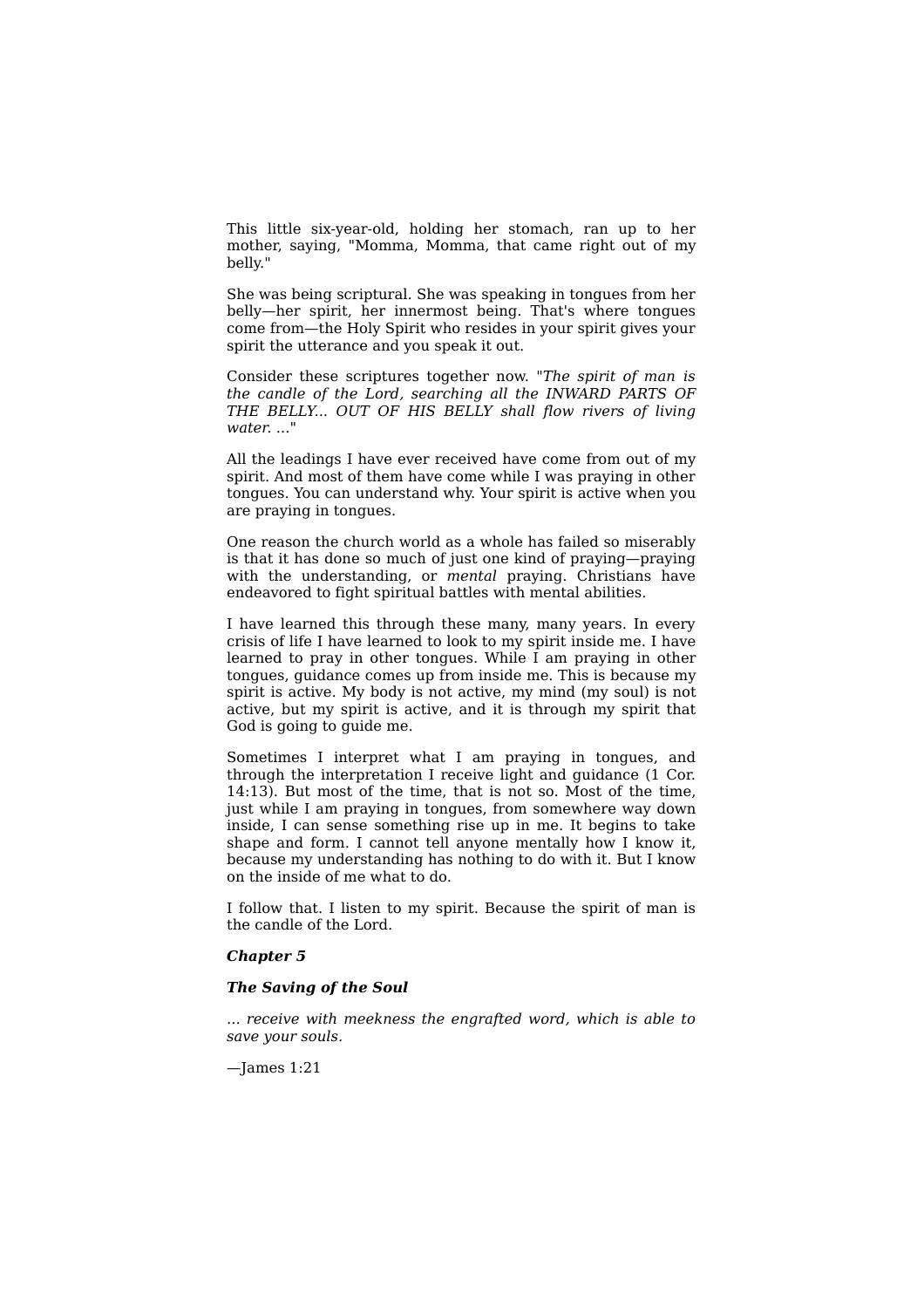The spirit of man is the part of man that is born again. It is the part of man that receives *eternal life,* which is the nature and life of God. It is the spirit of man that becomes a new creature in Christ Jesus. The soul is not the innermost being at all. It is not the soul that is born again. The saving of the soul is a process.

James 1:21 used to bother me when I was a denominational preacher before I was filled with the Holy Spirit. I didn't know what I know now. I used spirit and soul interchangeably referring to the spirit as the soul, and the soul as the spirit. I didn't divide them as the Bible does. But I did have enough sense to leave this verse alone until I grew so that I could understand what it is saying.

The Epistle of James was not written to sinners. James did not write a letter to the world; he wrote this letter to the Church. We know that because of James 5 where he says, "Is *any sick among you? let him call for the elders of the church* ..." (v. 14). In other words, if there is any sick among the Church, let him call for the elders of the Church.

Also referring back now to the first chapter of James, let's pick up with verse 18:

#### **JAMES 1:18-21**

**18 Of his own will begat he us with the word of truth, that we should be a kind of firstfruits of his creatures.**

**19 Wherefore, my beloved brethren, let every man be swift to hear, slow to speak, slow to wrath: 20 For the wrath of man worketh not the righteousness of God.**

**21 Wherefore lay apart all filthiness and superfluity of naughtiness, and receive with meekness the engrafted word, which is able to save your souls.**

James is talking to born-again believers. Of the Father's own will, he writes, we were begotten, or born again by the Word of Truth. He calls them "my beloved brethren," so they were in Christ. Yet he encourages these born-again, Spirit-filled people to receive the engrafted Word with meekness, "... *which is able to save your souls.* " Evidently, their souls were not saved.

You see, a man's spirit, the innermost man, the real man, receives eternal life and is born again. But his intellect and emotions—which comprise his soul—still have to be dealt with. They are not born again. They are to be renewed.

Paul speaks about the renewing of the mind, writing to the saints at Rome.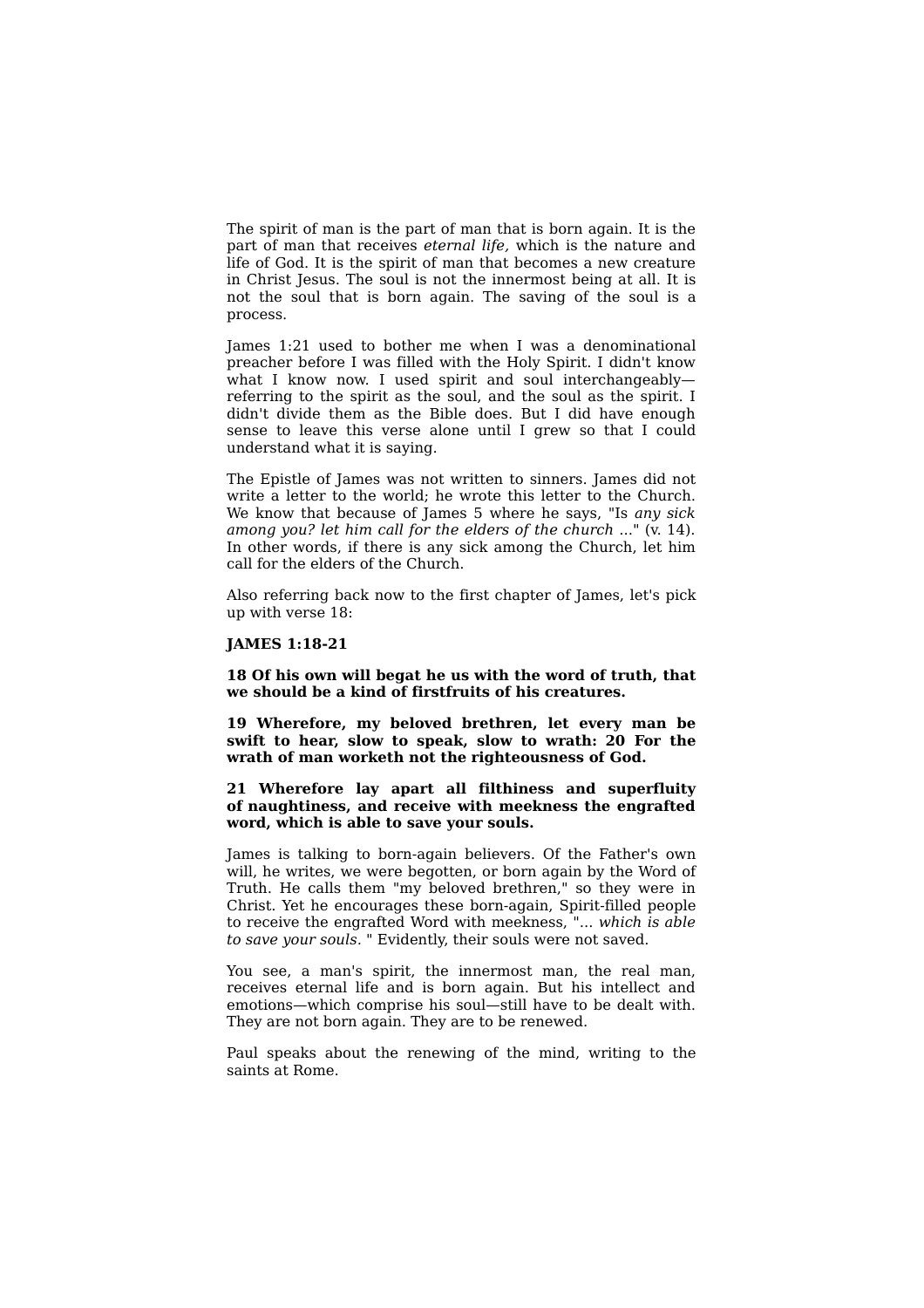# **ROMANS 12:2**

**2 And be not conformed to this world: but be ye transformed by the renewing of your mind, that ye may prove what is that good, and acceptable, and perfect, will of God.**

The Psalmist David spoke of the restoring of the soul:

#### **PSALM 23:3**

# **3 He restoreth my soul ...**

The Hebrew word translated *restore* in the Old Testament, and the Greek word translated *renew* in the New Testament mean about the same thing. The soul—the mind—is to be renewed or restored.

My mother left me a chair which she inherited from her mother. I don't know exactly how old that chair is, but it is quite old. I can remember when my grandmother had it restored. They put new upholstery on it. They revarnished it. It was still the same chair; it was just restored. It was renewed.

In the Word it is never written that God restores our spirits. Our spirits become brand-new creatures in Christ Jesus. Our souls, however, must be renewed or restored.

How? We have these scriptures relative to the soul: *receive with meekness the engrafted word, which is able to save your souls..* . *be not conformed to this world: but be ye transformed by the renewing of your mind, that ye may prove what is that good, and acceptable, and perfect, will of God ... He restoreth my soul* (James 1:21; Rom. 12:2; Ps. 23:3).

Man's soul is saved, or restored, when his mind becomes renewed with the Word of God. It is the Word of God that saves our souls, that renews our minds, that restores our souls.

When our minds become renewed with the Word of God, then we think in line with what God's Word says. We are able to know and prove the permissive and the perfect will of God because the Word of God is the will of God.

We don't have so many questions about the will of God once we get our souls saved.

The greatest need in the Church today is to have minds renewed with the Word of God.

## *Chapter 6*

# *Presenting the Body*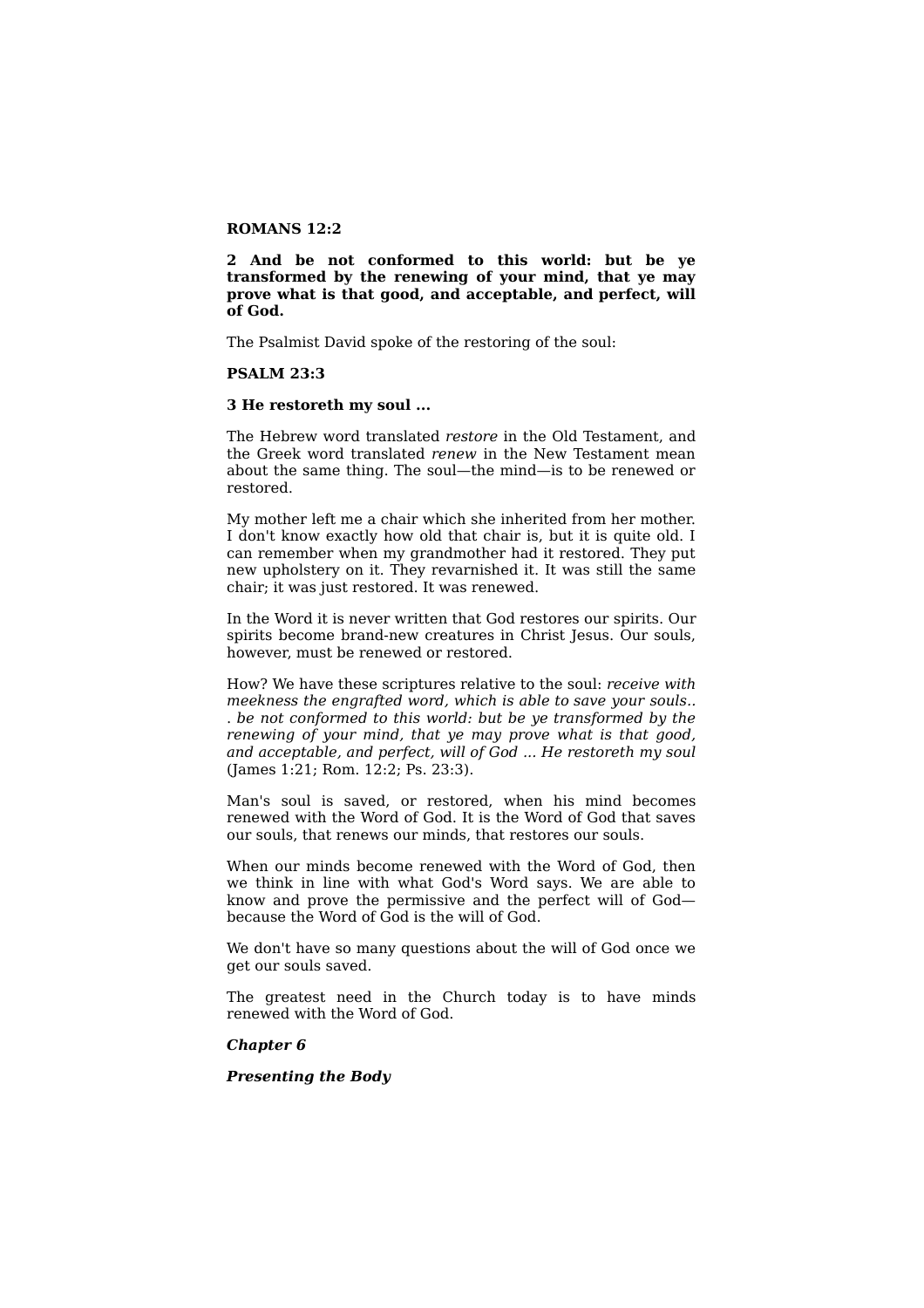*I beseech you therefore, brethren, by the mercies of God, that ye present your bodies a living sacrifice, holy, acceptable unto God, which is your reasonable service.*

—Romans 12:1

It is the inward man—not the outward man—that becomes a new creature in Christ. We still have the same body we had before we became a new creature. What we must learn to do is to let that new man on the inside of us dominate. With that new man, we control the flesh and do something with our bodies.

Let's look again at Second Corinthians 5:17 which says, *"Therefore if any man be in Christ, he is a new creature: old things are passed away; behold, all things are become new."* One translation reads, "If any man be in Christ, there is a new self...."

Sometimes in churches we hear people talk about "dying out to self." There is no such statement in the Bible.

We don't need to die out to self if we have become a new self. What we need to do is crucify the flesh. The Bible does talk about that.

Crucifying the flesh is not something God does for you.

It is something you do for yourself. *"I beseech you therefore, brethren,* " Paul wrote to the Church, *"by the mercies of God, that ye present your bodies* ..." (Rom. 12:1).

Who presents your body?

You do.

Who is you?

That's the man on the inside who is born again, and has become a new creature.

You do something with your body. If *you* do not do something with it, nothing will ever be done with it.

# **1 CORINTHIANS 9:27**

**27 But I keep under my body, and bring it into subjection: lest that by any means, when I have preached to others, I myself should be a castaway [disapproved].**

Here Paul is talking about the fact that *he* does something with his body. "I keep under my body. I bring it into subjection."

Who is *I?*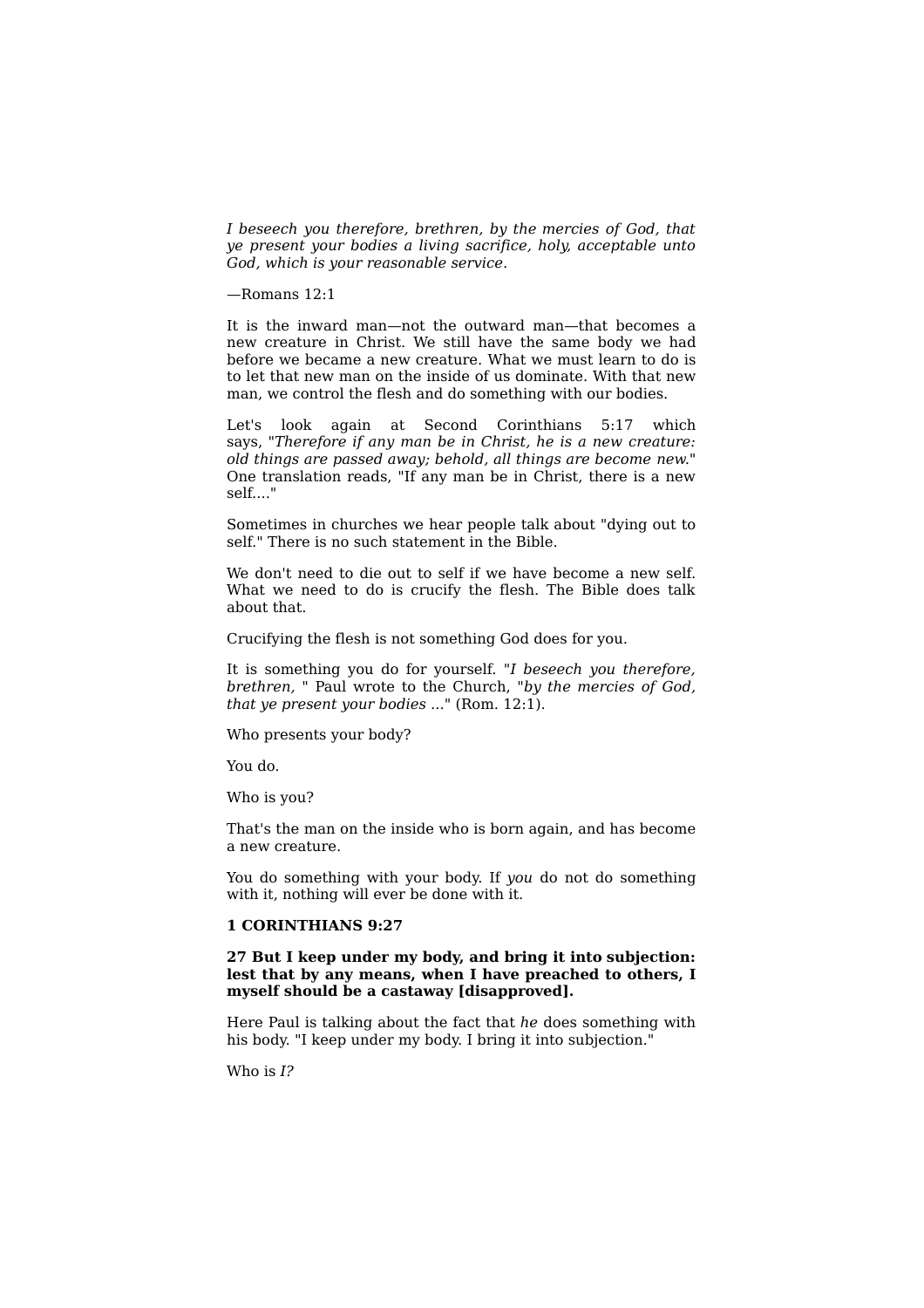That's the real man—the real Paul—the man on the inside who has become a new creature in Christ Jesus and is filled with the Holy Spirit. *"I* do something with my body. *I* keep it under. *I* bring it into subjection."

What did Paul bring his body into subjection to?

To the inward man. Instead of letting the body dominate the inward man, Paul saw to it that the inward man dominated the outward man.

Now notice this. Here is this great apostle, this holy man of God, this man who wrote half the New Testament, a man who is a spiritual giant—yet evidently his body wanted to do things that were wrong. If it hadn't, he would not have had to keep it under. He would not have had to bring it into subjection.

Just because your body wants to do wrong, doesn't mean you are not saved, or that you are not filled with the Holy Spirit. (If that were the case, Paul was not saved.) You will have to contend with the body, the flesh, as long as you are in this world.

"Brother Hagin, I want you to pray for me," one man said.

"What for?" I asked. I like to know what I am praying for.

A look of seriousness, even tears, came to his eyes, "I want you to pray that I will never have any more trouble with the devil."

I said, "Do you want me to pray you will die?"

"No, no, I don't want to die."

I said, "The only way you won't have any more trouble with the devil is to get out of here and go on to Heaven."

You will have problems with the devil as long as you are in this life. You will have problems with the flesh as long as you are in the flesh. But, blessed be God, the means, the ability, and the authority have been given to you through the Word of God to deal with the devil and to deal with the flesh.

Paul did not let his body dominate him. The man on the inside that was born again and filled with the Holy Spirit—must dominate the outward man.

You can do it. What I want you to see is this— *you* are the one who *must* do it. Paul did not say God would do it for you. He did not say the Holy Spirit would do it for you.

He said, *"You* present your bodies." He said, " *You* be not conformed to this world." He said, *"You* be transformed by the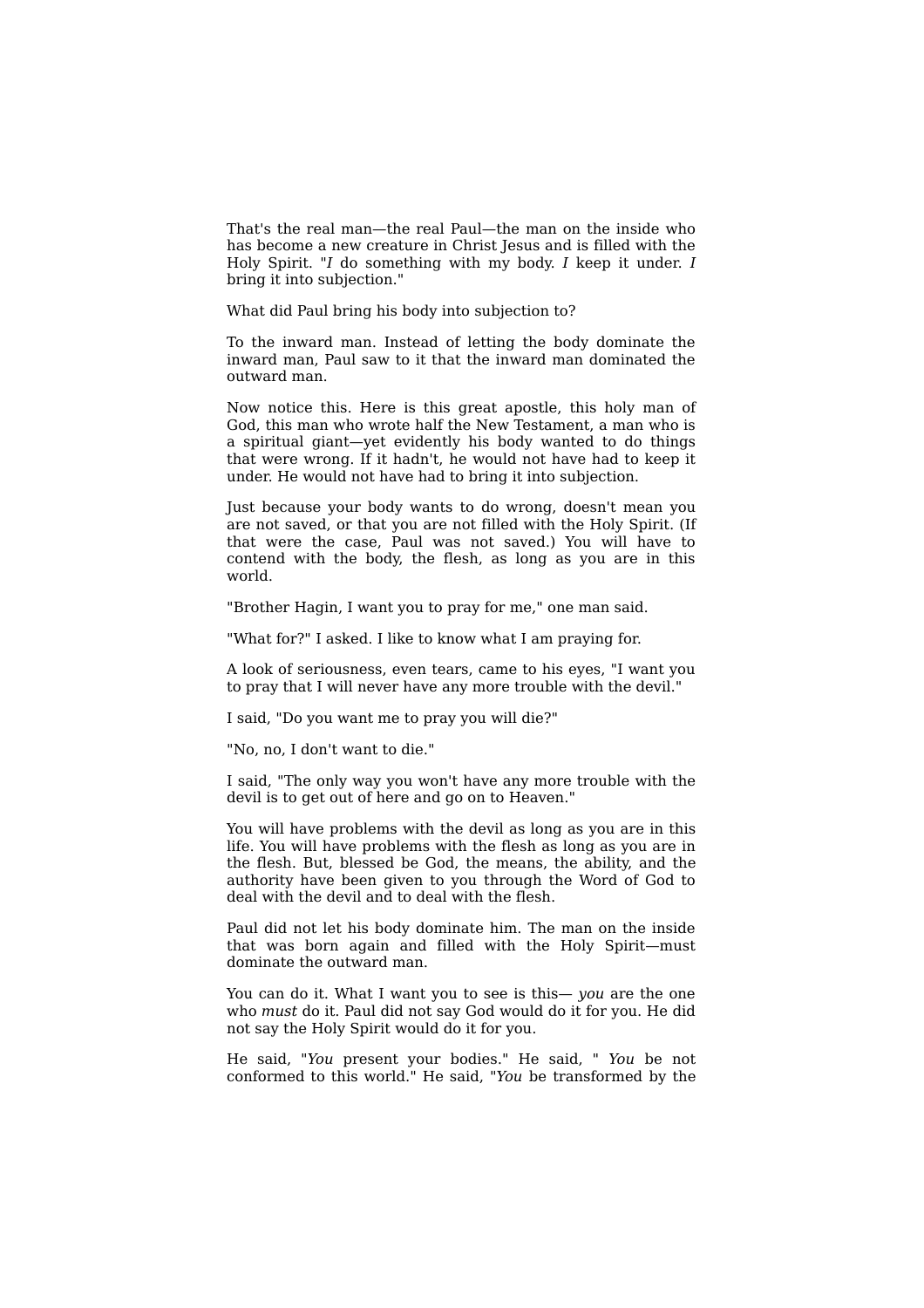renewing of your mind." *You* present your body. *You* do it. *You* get your mind renewed with the Word of God. *You* do it.

The life and nature of God is inside your spirit. Let that man on the inside be the dominant one. Listen to him. It is the spirit of man that is the candle of the Lord. It is through your spirit that God will guide you.

#### *Chapter 7*

# *Number One: The Inward Witness*

*The Spirit itself* [Himself] *beareth witness with our spirit....*

 $-Romans 8.16$ 

You will find that being led by the inward witness is the number one way, or the primary way, that God leads all of His children.

Let me go back—I said I would in the preface of this book—to what Jesus said to me in February 1959 in El Paso, Texas. It was 6:30 in the evening. I was sitting up in bed studying. My eyes were wide open. (There are three types of visions. The highest type is an open vision. In an open vision, one's physical senses are not suspended, and his physical eyes are not closed. He possesses all of his physical capabilities, yet sees into the realm of the spirit.) I heard footsteps. The door to my room was ajar twelve to fourteen inches, so I looked to see who was coming into my room. I expected to see some literal, physical person.

But as I looked to see who it was, I saw Jesus. It seemed as if the hair on my neck and head stood straight up on end.

Chill bumps popped out all over my body.

I saw Him. He had on a white robe. He wore Roman sandals. (Jesus has appeared to me eight times. Every time, except this time, His feet were bare. This time He had on sandals; that's what I had heard as He approached my door.) He seemed to be about 5 feet 11 inches tall. He looked as if He weighed about 180 pounds.

He came through the door and pushed it back until it was almost shut. He walked around the foot of my bed. I followed Him with my eyes—almost spellbound. He took ahold of a straight chair and pushed it up close to my bed.

Then He sat down on it, folded His hands, and began His conversation with me by saying, "I told you in the automobile the other night...."

The automobile had been full. My wife and I and others were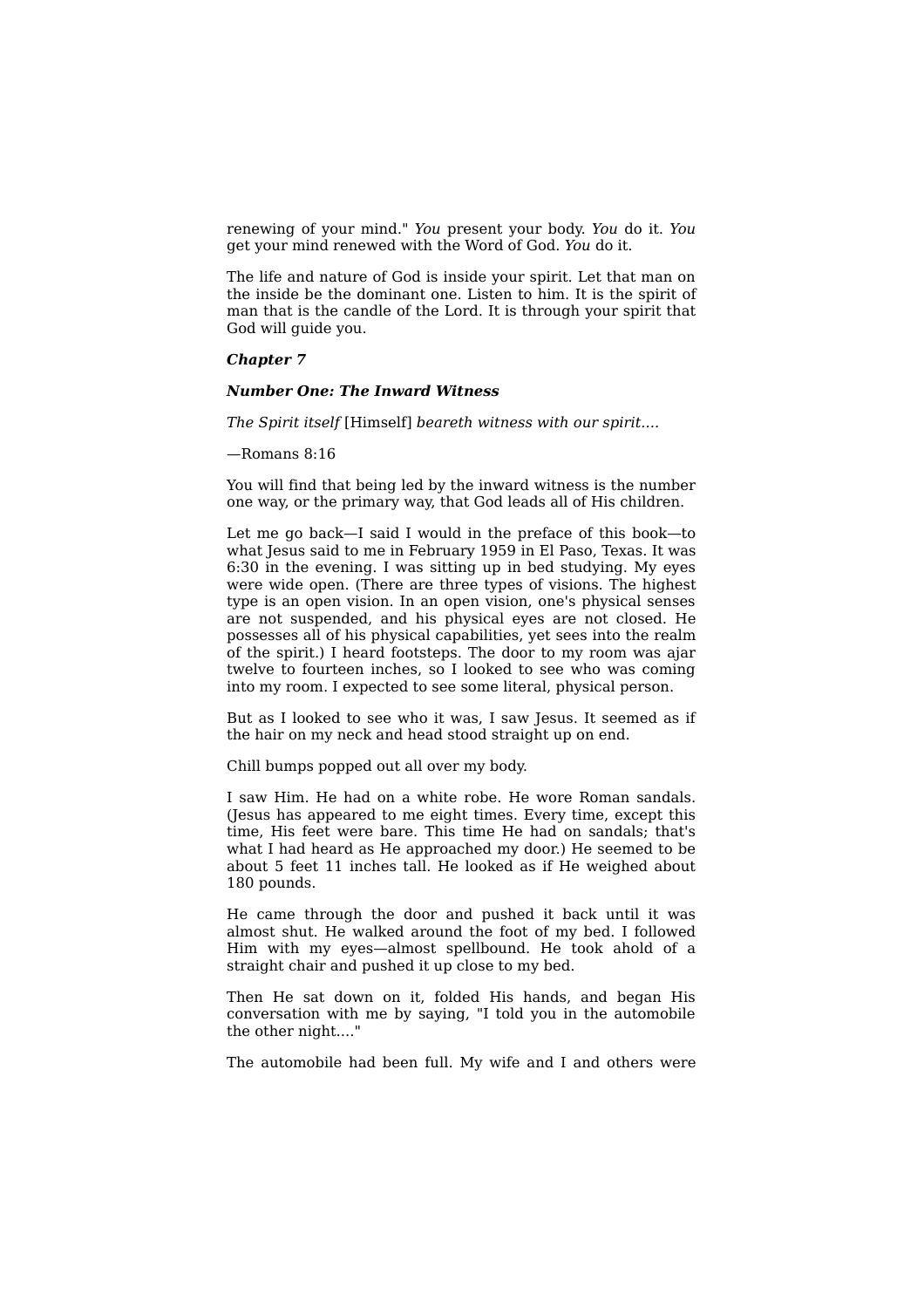driving along within two blocks of where I now was, as Jesus sat by my bedside talking to me. In the car, I had heard the Spirit of God speak to me. I thought everyone in the car had heard it and I said, "Did you all hear that?"

They said, "No, we didn't hear anything."

In the Old Testament the prophets would say, "And the Word of the Lord came unto me saying...." Did you ever wonder how it came? It could not have been literally audible. If it had been audible everyone present would have heard it—the prophet would not have had to tell the people what the Spirit said. The Word of the Lord came to the prophet's spirit from the Spirit of God. It is so real that it seems audible at the time. The Word of the Lord was so real to me, I thought everyone in the car with me had heard it too.

As Jesus sat at my bedside, He said, "I spoke to you the night before last in the automobile and told you certain things. I told you, by my Spirit, that later I would talk to you further. So now I have come to talk to you about this..."

It was concerning the ministry of the prophet. Jesus sat there in that chair and talked to me for an hour and a half.

And I talked to Him. I asked questions in reference to what He was saying. He answered them. I will not go into all He said about the prophet's ministry; that is another message.

But I will get into some of it.

Jesus said to me, "The prophet of the New Testament is very similar to the prophet of the Old Testament in that the prophet of the Old Testament was called a 'seer' because he saw and knew things supernaturally. The prophet of the New Testament also sees and knows things supernaturally.

But the prophet of the New Testament does not have the same status as the prophet of the Old Testament, in that I did not set prophets in the Church to guide the Church. A Christian under the New Testament need not seek guidance through prophets. He might receive guidance through prophets, but he should not seek it. It is unscriptural to do so. The ministry of the New Testament prophet in this area is only to confirm what people already have in their own spirits.

"Under the Old Covenant, only the priest, the prophet, and the king were anointed by the Holy Spirit to stand in those offices. What you would call the laity did not have the Spirit of God upon them or in them. Therefore, under the Old Covenant, people would seek guidance through the prophet because he had the Spirit of God."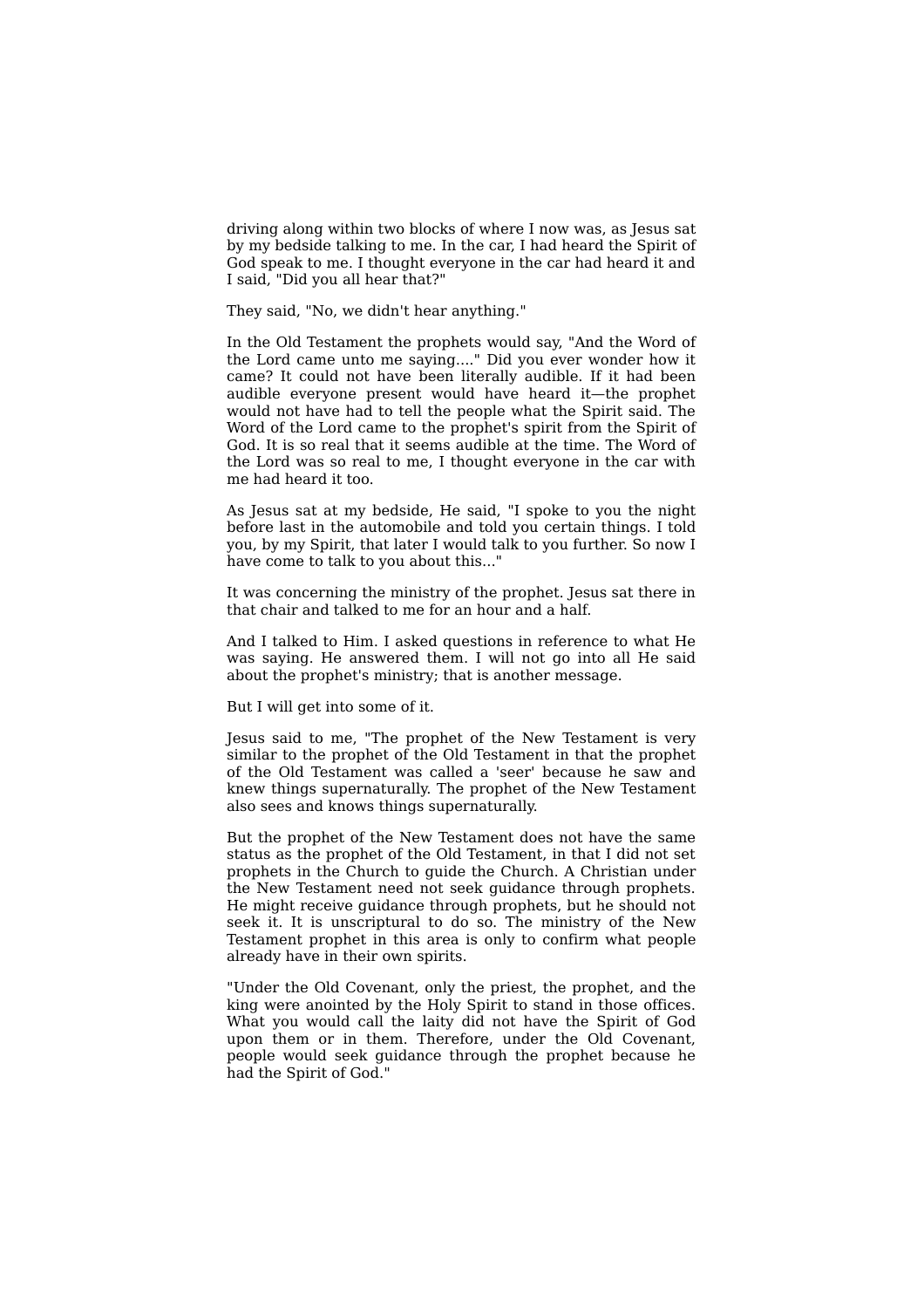Under the New Testament, thanks be to God, we not only have the Spirit of God *upon* us—we have Him *in* us!

Jesus also said to me, "Under the New Covenant, it does not say, 'As many as are led by prophets, they are the sons of God.' The New Testament says, *'For as many as are led by the Spirit of God, they are the sons of God'* "

(Rom. 8:14).

Then He said, "The number one way, the primary way, that I lead all of My children is by the inward witness. I am going to show you how that works so you won't make the mistakes you have made in the past."

Jesus explained to me that to stand in the office of the prophet, one is first of all a minister of the gospel separated and called to the ministry with the call of God upon his life.

Secondly, he has at least two of the revelation gifts—the word of wisdom, the word of knowledge, the discerning of spirits—plus the gift of prophecy, operating in his ministry.

Then He called my attention to something that had been happening to me for the previous three days. For the past three days, I had sat down to write a letter to a pastor confirming a date to hold a meeting for him. Somehow, the first day, I got about half a page written, then I tore it up and threw it into the wastebasket. The next day I did the same thing. The third day I did the same thing. Then it was the day that the Lord was here in the room talking to me.

Jesus said, "You see Me sitting here talking to you.

This is a manifestation of the Spirit called discerning of spirits. (Discerning of spirits is seeing into the spirit realm.) This is the prophet's ministry in operation. You are seeing into the realm of the spirit. You see Me. You hear Me talking. I am bringing you, through the vision, a word of knowledge and also a word of wisdom. I am telling you not to go to that church. The pastor would not accept the way you would minister when you got there. But I am never going to lead you this way again. (He never has, and that was many years ago.) From now on, I'm going to lead you by the inward witness. You had the inward witness all the time. You had a *check* in your spirit. That's the reason you tore up the letter three times. You had *something* on the inside, a *check,* a *red light,* a *stop signal.* It wasn't even a voice that said, 'Don't go.' It was just an *inward intuition."*

Then Jesus reminded me of another invitation. I had preached a convention for one of the Full Gospel denominations the previous year. Nearly every pastor there asked me if I would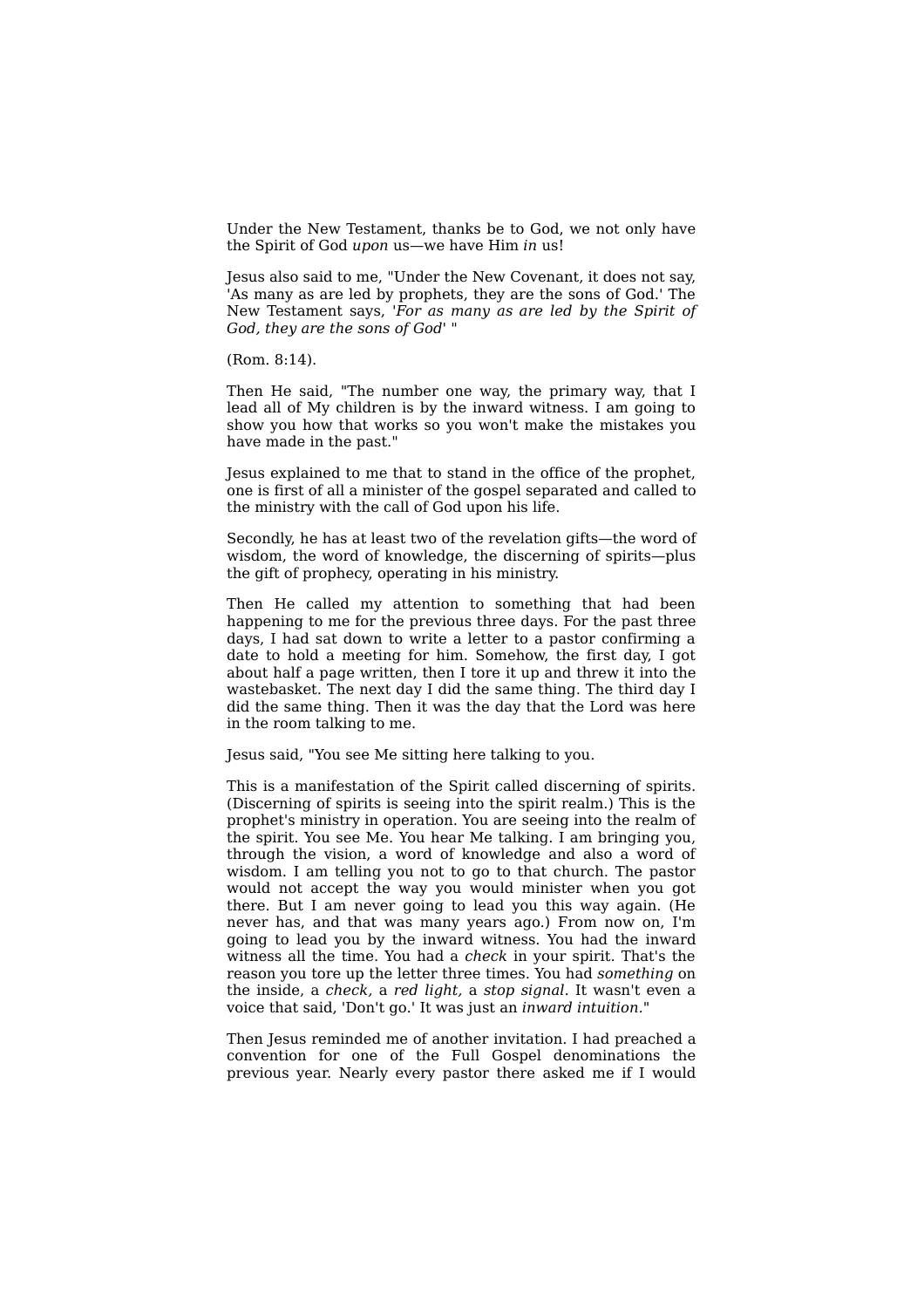come and hold a meeting. I had hundreds of calls, I suppose.

One fellow came up to me and said, "Brother Hagin, do you ever go to small churches?"

I said, "I go anywhere the Lord says to go."

"Well, we only run seventy to ninety in Sunday School.

But if God ever speaks to you, we want you to come."

I dismissed that conversation along with many others.

Several months later, however, while praying in the church one day about my services that night, that conversation came back to me. Then every day it continued to come back to me. Finally, after about thirty or forty days, I said, "Lord, do You want me to go to that little church for a meeting?"

The more I would pray about it and the more I would think about it, as we say, the better I would feel about it on the inside of me. It wasn't a physical feeling, but it was a feeling in my spirit.

Sitting by my bedside, Jesus referred to this: "The more you thought about it, the better you felt about it. You had a *velvetylike* feeling in your spirit. That's the *green light.*

That's the *go-ahead signal* That's the *witness of the Spirit* to go. Now you see Me sitting here, you hear Me talking to you, and I am telling you to go to that church. But I am never going to lead you to go anywhere like this again. (He never has.) From now on, I am going to lead you just like I do every other Christian by the inward witness."

Then the Lord said this to me, which is not just for my benefit. but also for yours: "If you will learn to follow that inward witness, I will make you rich. I will guide you in all the affairs of life, financial as well as spiritual. [Some think God is only interested in their spiritual well-being, and nothing else. But He is interested in everything we are interested in.] I am not opposed to My children being rich; I am opposed to their being covetous."

I have followed that inward witness and He has done just what He said He would do. He has made me rich.

Someone asked, "Are you a millionaire?"

I didn't say that. Some people fail to realize what the Word "rich" means. It means *a full supply.* It means *abundant provision.* I have more than a full supply. I have more than an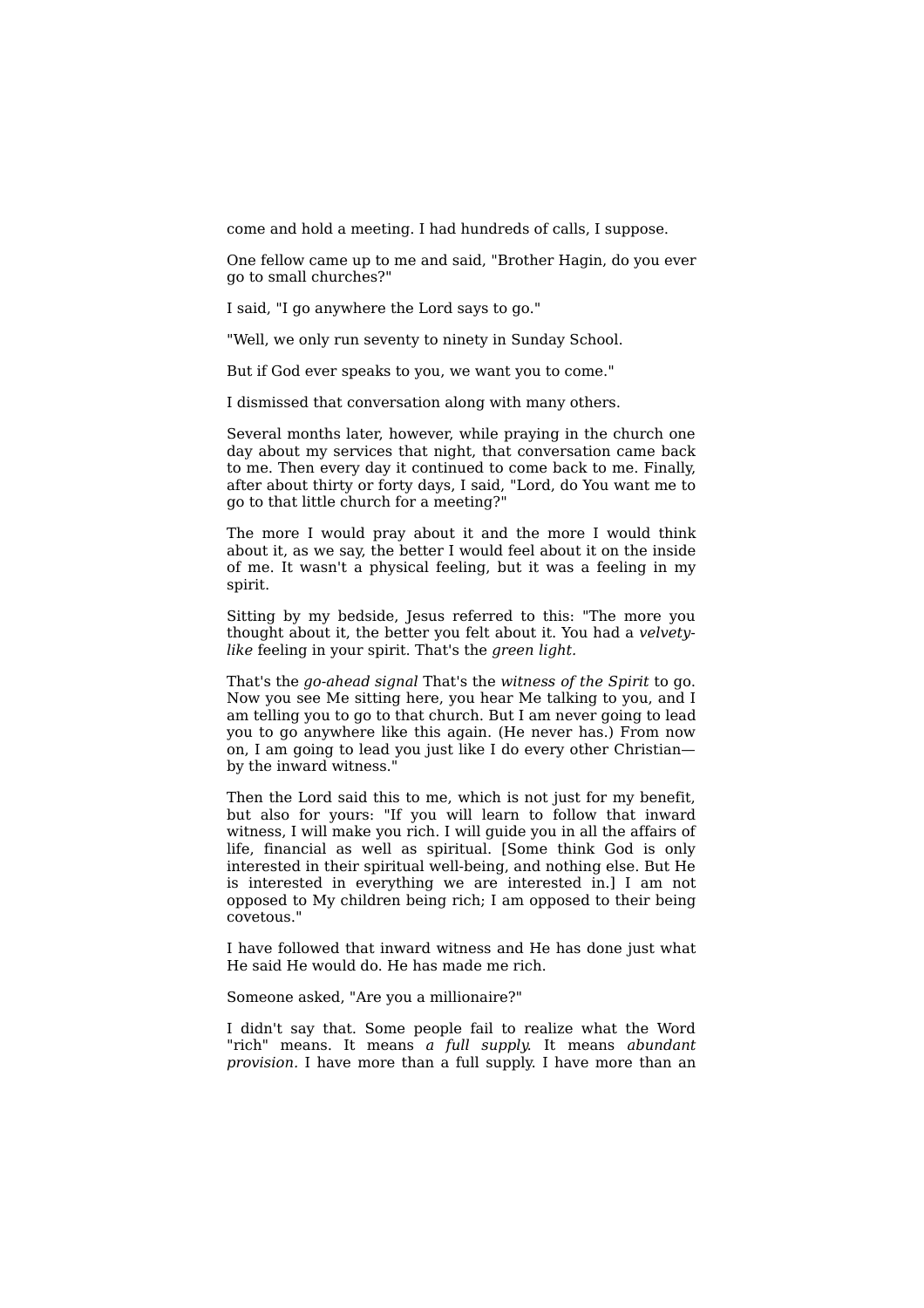abundant provision. It is because I learned to follow the leading of the Spirit by the inward witness.

What He did for me, He will do for you. It won't come overnight, or by next Saturday night. But as you learn to develop your spirit and follow that inward witness, He will guide you in every area of your life.

I knew a man down in Texas. He had never worn a pair of shoes until he was 12 years old. He only had a fifth grade education. But way back when money was money, he was a millionaire.

Two different people, one from California and the other from Minnesota who had been frequent house guests in his home, told me that this man told each of them the same thing.

He said to them both, "In all these years and in all these investments [that's how he made his money], I have never lost a dime."

That beats my record. How about yours?

"Everything I have ever invested in, has made money," he told each of them on different occasions. Then he told them how he did it.

"I always do this. When someone comes along with an idea, wanting me to invest in something, my first reaction is mental. Now I know when Jesus said, 'When you pray, enter into your closet,' that He didn't necessarily mean you have to get into a closet to pray. I know He meant for us to shut things out. But I have a large closet in my bedroom where I go to pray. I pray about it. I wait long enough—until I hear what my spirit says. Sometimes I wait three days. Now I don't mean that I stay in there 24 hours a day. I might come out and eat one meal. Usually I miss a few. I come out and sleep a little bit. But the majority of the time I am waiting, just by myself, until I know inside by an inward witness what I am to do.

"Sometimes my head says, 'Boy, you would be a fool to put your money in that. You'll lose your shirt.' But my heart says, 'Go ahead and invest in it.' So I do. And in all these years, I have never lost a dime.

"Then again, someone comes along with a deal and my head says, 'Boy, you had better get in on that one.' But I don't pay any attention to my head. I get in that closet and wait. Sometimes all night long I wait. I'll pray and read my Bible, but a lot of the time I just wait. I just get quiet until I can hear inside what my heart says. When my heart says, No, don't do it,' and my head says, 'Yes, you'd better get in on it,' I don't do it."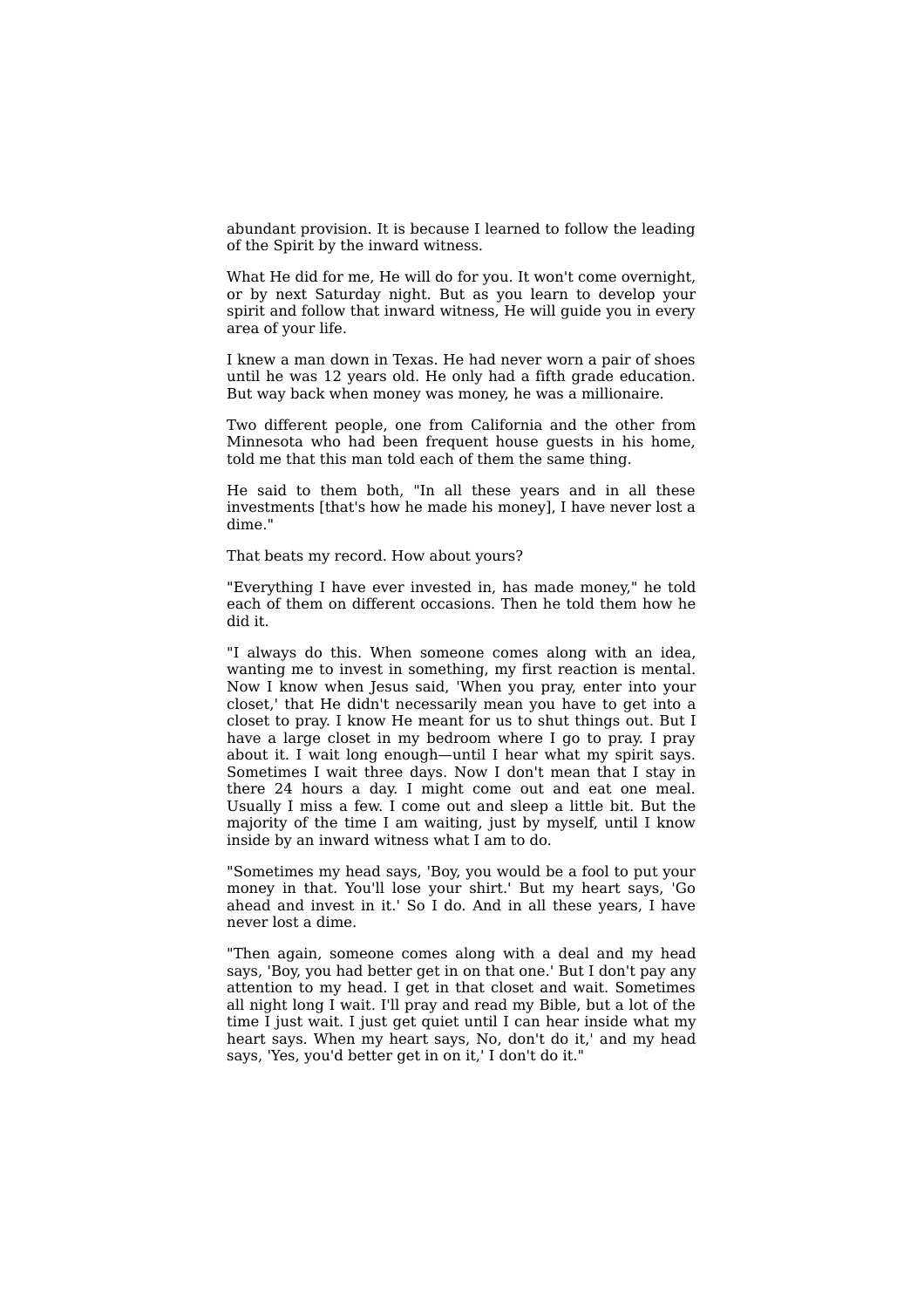What had this man done? He had learned to follow the inward witness and God had guided him in his business, until in the late 1930's and the early 1940's he was already worth two million dollars. That doesn't sound big now, but it was big then.

Do you think God loved him more than He loves you?

No, but this man took time to listen to God. *He took steps and means and measures to wait upon God.*

I was with a group of ministers and we were talking personally, and conversing with one another. Someone asked a certain individual who is a very successful minister, "Now we know that God called you and that the anointing of God's Spirit is upon you. But from your standpoint, is there any one thing you do that you would say has contributed more to your success than any other *one* thing?"

That man said, "I always follow my deepest premonitions."

What was he saying? He was simply saying, "I always listen to my spirit. I do what my spirit tells me to do. I follow that inward witness."

The inward witness is just as supernatural as guidance through visions and so on; it is just not as spectacular.

Many people are looking for the spectacular and missing the supernatural that is right there all the time.

### *Chapter 8*

#### *Know-So Salvation*

*He that believeth on the Son of God hath the witness in himself....*

 $-1$  John 5:10

*For as many as are led by the Spirit of God, they are the sons of God"* (Rom. 8:14). The sons of God can expect to be led by the Spirit of God. Hallelujah! They are not led by someone else telling them what to do. The Holy Spirit is going to lead us. We have Scripture that says so.

How does He lead? Verse 16 gives us a clue: *"The Spirit itself* [Himself] *BEARETH WITNESS with our spirit, that we are the children of God"* (Rom. 8:16).

In the most important aspect of life, and in the most important thing that can happen to you—becoming a child of God—God lets you know that you are His child by His Spirit *bearing witness* with your spirit. Then you can understand that the first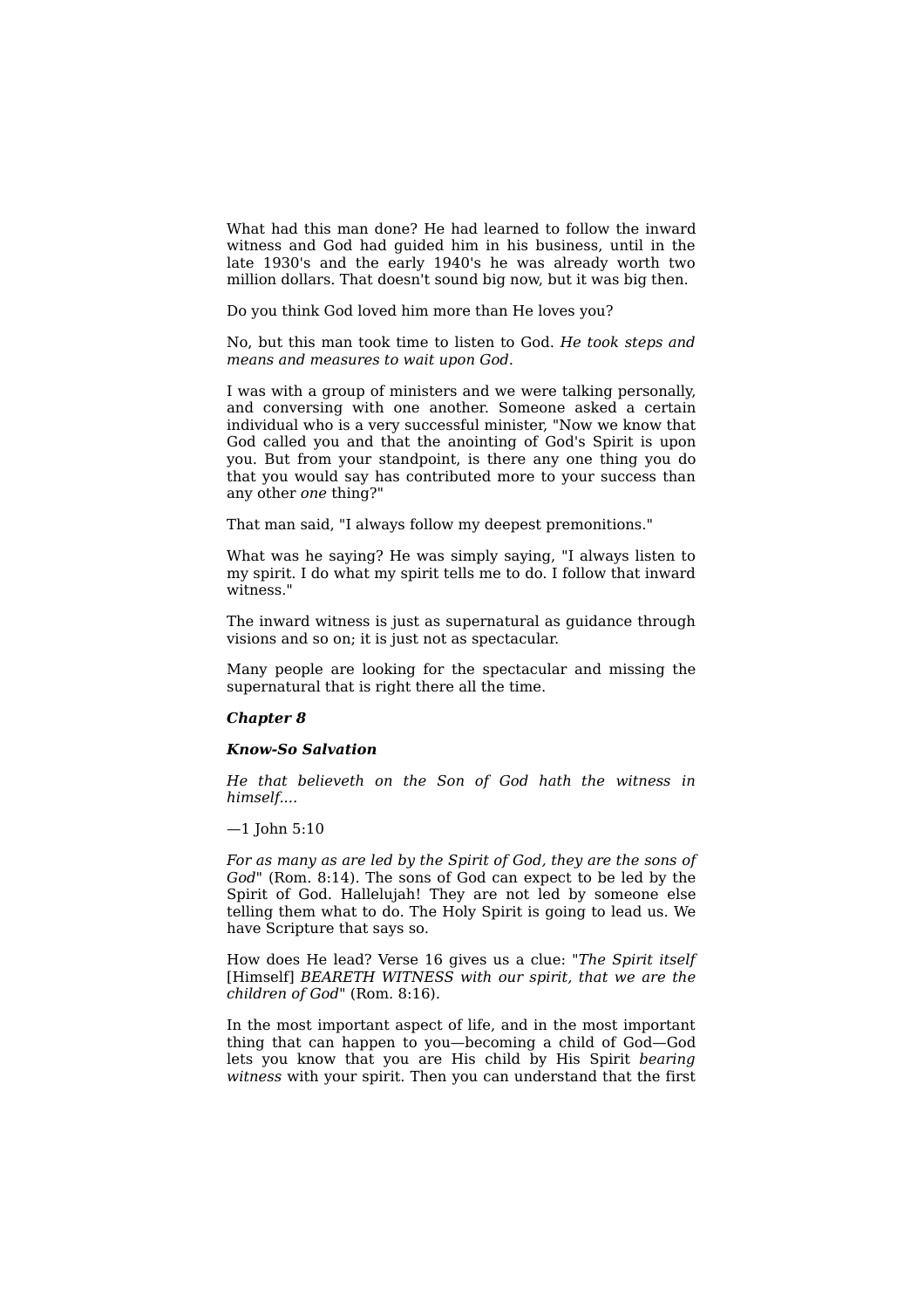and foremost way God will *lead* you is also by that inward witness.

You do not know that you are a child of God because someone prophesied that you are. You wouldn't accept that.

You do not know that you are a child of God because someone said, "I *feel* like you are." You wouldn't accept that. You are not a child of God because you had a vision.

You might, or you might not have had a vision, but a vision is not what would make you a child of God. That is not what the Bible says. That is not the way you know you are a child of God.

How does the Bible say we know we are children of God? *His Spirit, God's Spirit, bears witness with our spirits.*

Sometimes you can't really explain how you know you are a child of God, but you just know it, right down on the inside of you. You know it! You know you are by the inward witness.

I was born again as a teenager on the bed of sickness April 22, 1933. Since that day, the thought has never occurred to me that I might not be saved. Yet even as a young Christian I ran into people who said, "You're not saved because you don't belong to *our* church." Or those who would argue, "You're not saved because you haven't been baptized *our way."* And many gave me other reasons why they thought I was not saved.

But none of that disturbed me. I laughed at it, *because I had the witness! And I had the love!*

#### **1 JOHN 3:14**

**14 We know that we have passed from death unto life, because we love....**

### *Chapter 9*

# *Fleeced!*

*A new heart also will I give you, and a new spirit will I put within you: and I will take away the stony heart out of your flesh, and I will give you an heart of flesh. And I will put my spirit within you....*

—Ezekiel 36:26,27

In 1941 I didn't know as much as I know now. Please don't misunderstand me; I don't know as much now as I *am going* to know. I would hate to think I know all I am ever going to know in this life about God and about the Bible.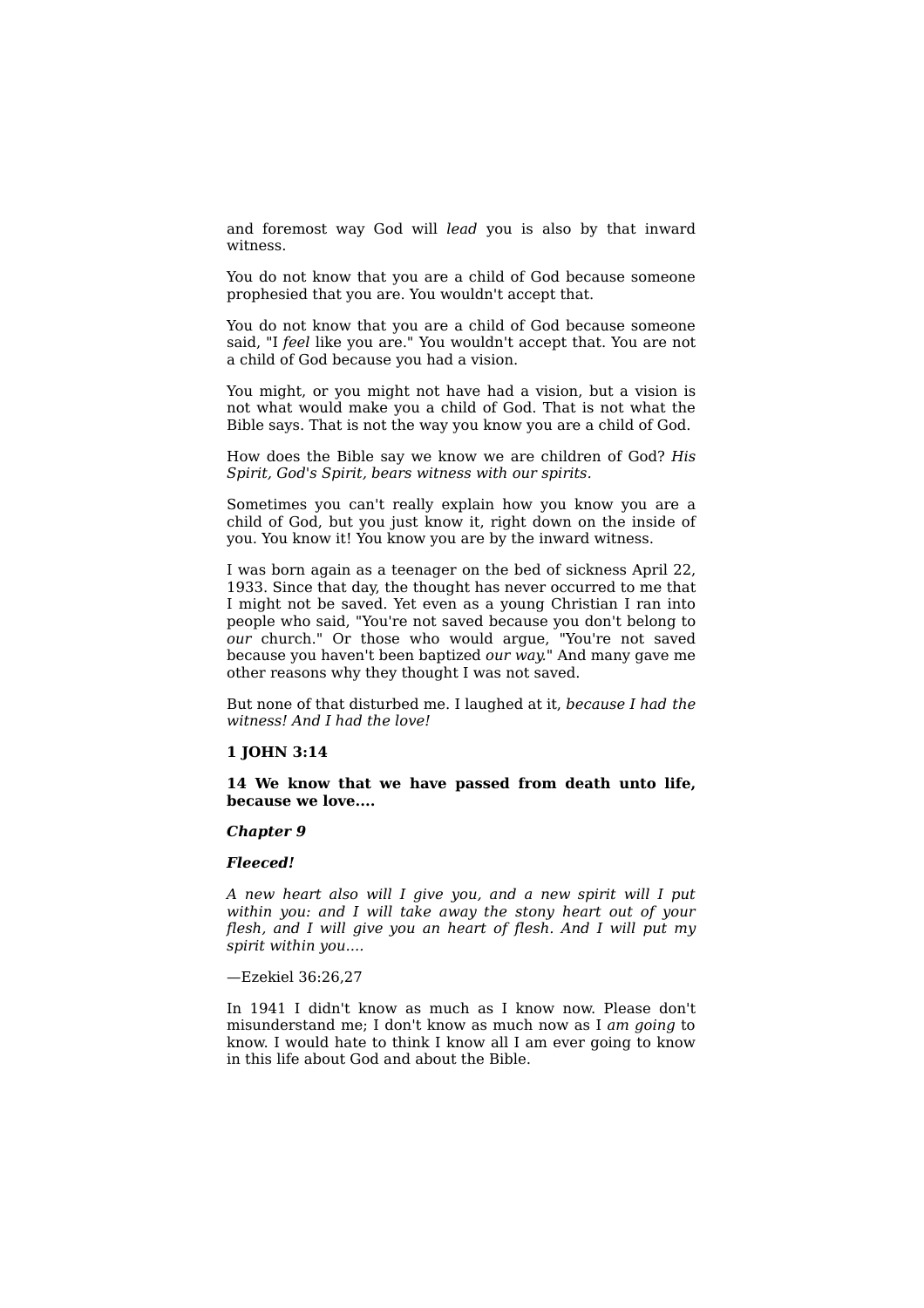No, we don't know everything, but praise God for what we do know.

Anyway, in 1941 My wife and I were pastors of a church in the blackland of North Central Texas. Another church down in the oil field of East Texas wanted me to come and try out as pastor. So I drove down and preached one Sunday. The church asked if they could vote on me for pastor, and I said yes. Traveling back home after the service, I put out a fleece.

Now I was born and raised Southern Baptist. I started preaching as a Southern Baptist. In 1937 I was baptized in the Holy Spirit as a Baptist preacher. In 1939 I accepted the pastorate of a little Full Gospel Church. It was in March 1941 that this church in East Texas wanted to consider me as pastor. I had been with Full Gospel people long enough by that time that some of their misconceptions had rubbed off on me. Don't misunderstand me; a lot of good things rubbed off on me too. But this one was bad. I kept hearing them talk about putting out fleeces. So I put out a fleece.

I really knew better. But at the time it seemed as if it would save me a lot of the trouble of praying, and getting alone and waiting on God, and maybe some fasting—just to put out a fleece.

In putting out a fleece, one prays something like this: "Lord, if you want me to do this—then You do that."

Or, "God, if you want me to do this, then have that happen."

Or, "Lord, shut that door, and open this door."

Some of those doors the devil might shut, and some of them the devil might open. They are in his territory. The Bible calls him the god of this world (2 Cor. 4:4). That would be like praying, "Lord, if you want me to go to Kansas City next week, You open Brother Hagin's front door." I might open it myself. I live there. You see, Satan can move in the sense realm.

God has a better way of leading His children than by a hit-and miss method such as fleeces. The New Testament does not say, "As many as are led by fleeces, they are the children of God."

"Yes," someone might say, "but Gideon put out a fleece back in the Old Testament."

Why go back under the Old Covenant? We have something better. The Old Covenant is for spiritually dead people. I am not spiritually dead. I am alive! I have the Spirit of God in me.

Remember Gideon was not a prophet, a priest, or a king. Only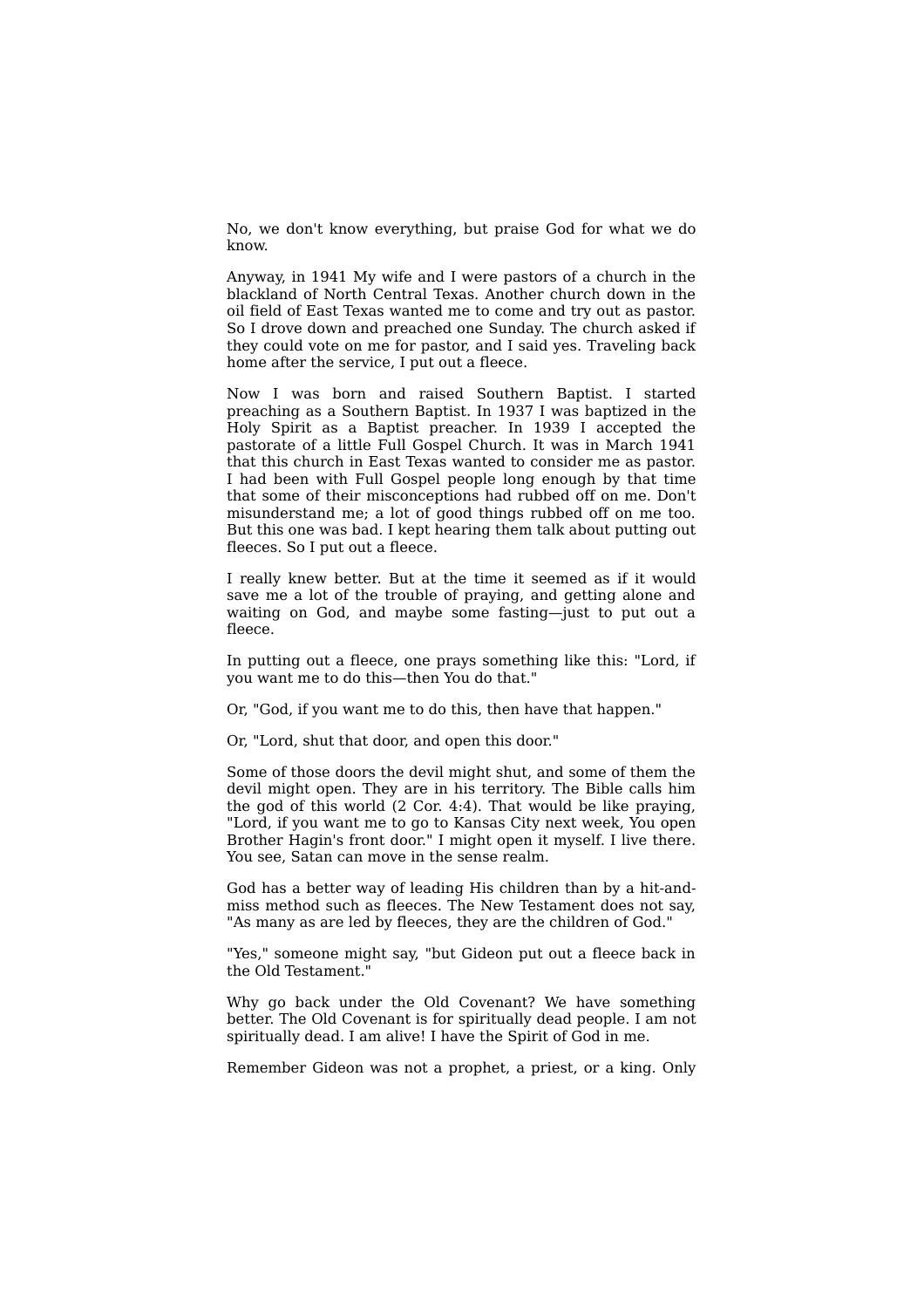those three offices, under the Old Covenant, were anointed by the Spirit of God. The Spirit of God was not personally present with the rest of the people.

That's why every male had to present himself at the temple in Jerusalem once a year. The Shekinah glory—the Presence of God—was kept shut up in the Holy of Holies.

But when Jesus died on Calvary, the curtain that curtained off the Holy of Holies was rent (torn) in twain from top to bottom and God moved out. He has never dwelled in earth-made houses since. He dwells in us!

It is dangerous for New Testament, Spirit-filled Christians to put out fleeces. I know that from the Word.

And I know it from experience.

Back there in 1941 I said as I drove along, "Lord, I am going to put out a fleece. I am just going to turn it over to You. (I didn't realize that I wasn't turning it over to the Lord.) If they elect me as pastor one hundred percent, I am going to accept that as being the will of God, and I am going to accept that church."

I got every vote! That was my fleece. They elected me 100 percent. They missed God. I missed God. They got fleeced. I got fleeced. I got out of the perfect will of God—and God just let me do it.

We moved into the parsonage. Many things were more comfortable than what we'd had before, from the natural standpoint. We had more money. We lived in a better parsonage. We drove a better automobile.

But I would study and pray and get a message—and be just all on fire. Then the minute I stepped inside the church door, it was as though somebody poured a bucket of cold water on me. I lost it all. In fourteen months I didn't preach a decent sermon. No inspiration.

My wife was reluctant to say anything. She finally did say, "Honey, you've got to where you can make a pretty good talk."

That was all I was doing, making "talks." I wasn't preaching. When my agreed-upon time was up, I left. I didn't wait for some signal to leave; I just left.

Later on in pastoring, I always wanted to go back there for a meeting because I wanted those people to know I could preach. They had never really heard me *preach.*

Finally, in the course of time, I went back and held a revival.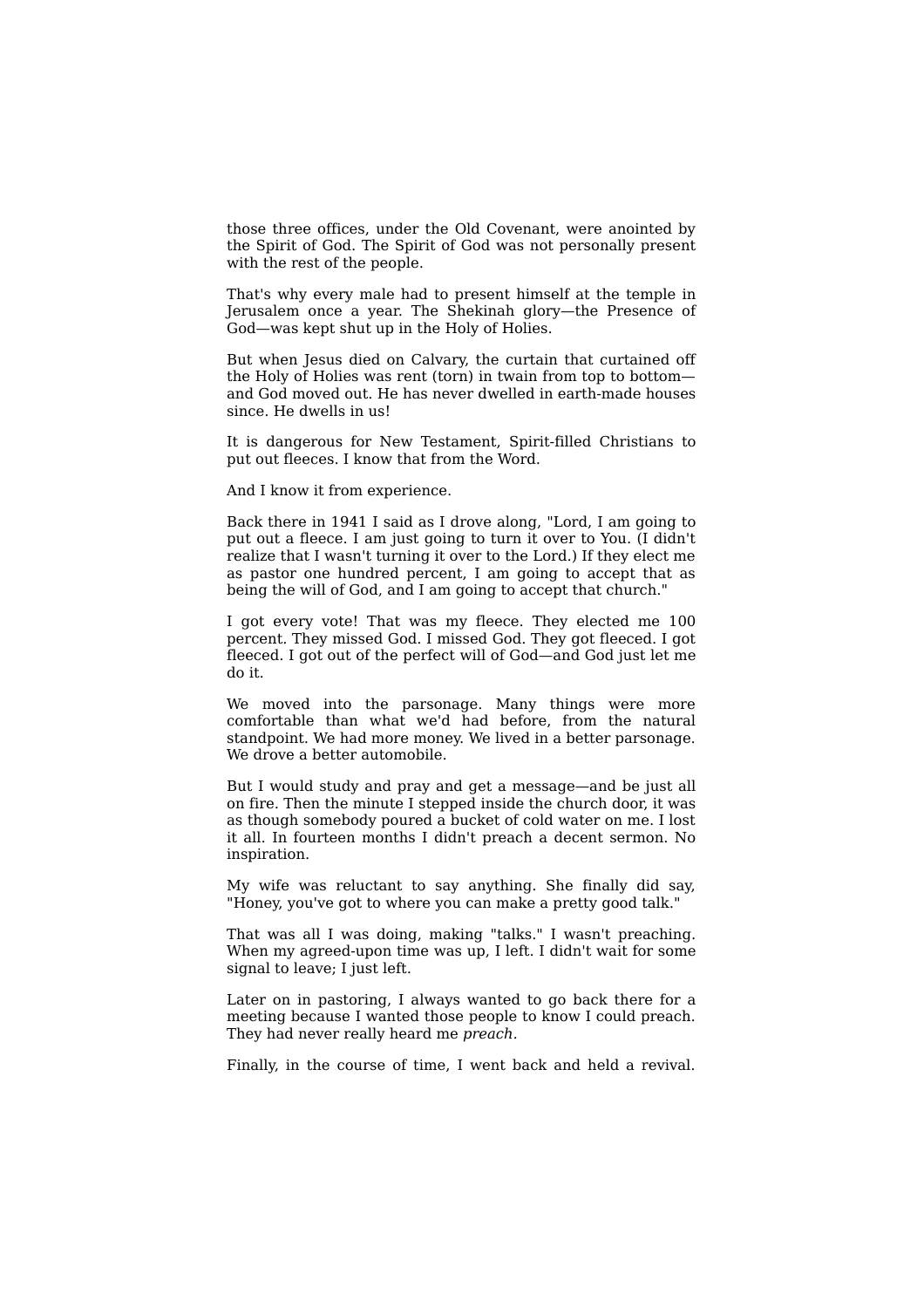Folks' mouths fell open. "We didn't know you could preach like that," they said.

I said, "Oh, yes, I preached like that before I came here to pastor, and I preached like that after I left here."

"Well, you didn't preach like that when you were here."

I said, "No, because we were all out of the will of God.

I was here out of the will of God, and you elected me out of the will of God."

I learned about that fleece business. One time ought to cure a fellow. But some folks—even though none of their fleeces have ever worked—still put out fleeces.

I never missed it again in going to any other church as pastor. And I didn't put out any more fleeces. I prayed and waited on God. I talked to God long enough so that I knew right on the inside what I was to do.

## *Chapter 10*

#### *Following the Witness*

*For thou wilt light my candle: the Lord my God will enlighten my darkness.*

*—* Psalm 18:28

We left that church. We were asked by leaders of a denomination to take another church to fill in temporarily, so we did.

Later, while I would be in my study praying, I would get a burden to go back to the church I'd left as a result of the fleece. I hadn't finished what God wanted me to do there.

Usually this happened when I was praying about my sermon and the Sunday services in other tongues—because remember, when I pray in tongues, my spirit prays, and the spirit of man is the candle of the Lord. I would get such a burden for the church I had left more than two years before, I would jump up and run out of the room to get away from it.

Once I came to myself out in the street beside the church wondering, *How did I get out here?* To get out there I would have had to run out of the church study, across the auditorium, and out the side door. But I didn't remember doing that. I was under such a burden for that church, and I was trying to get away from it. I didn't want to go back there to pastor.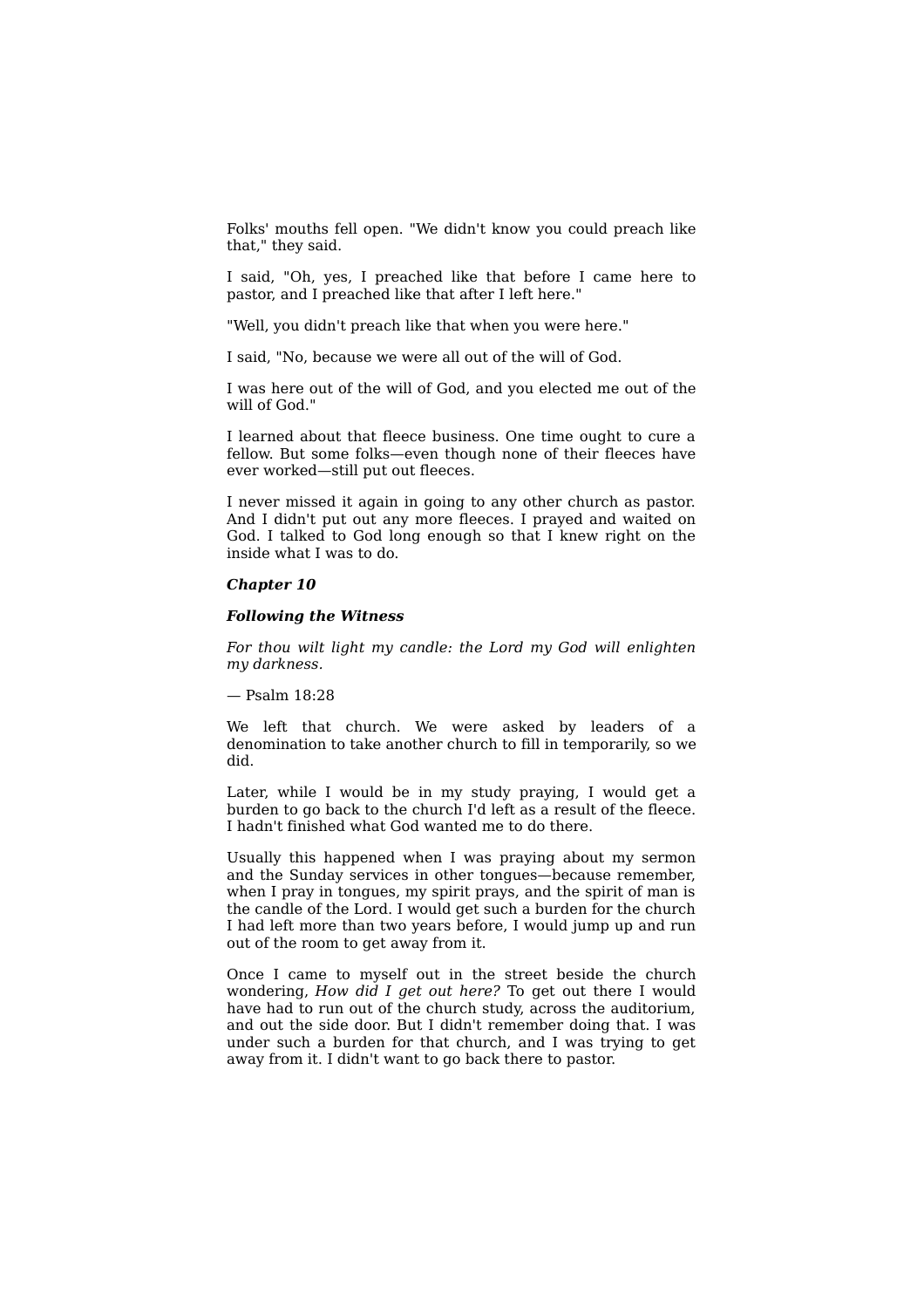Finally, after about 30 days of that, I said, "Lord, are You talking to me about going back there? Are You trying to give me some guidance?" Then I said, "Talk to my wife.

She can listen too."

One morning while we washed dishes, I said to my wife, "Honey, if the Lord says anything to you, let me know." I didn't tell her anything more.

*How You Can Be Led By The Spirit Of God* Then I waited 30 days. You don't have to get in a big hurry about some things. The Bible says, "... *he that believeth shall not make haste"* (Isa. 28:16). Faith doesn't get in a hurry. The devil will try to push you. He will say, "Hurry up. Hurry up. Hurry, hurry, hurry." He will try to move you out of faith, move you into doubt, move you into unbelief, and get you away from the leading of God.

Thirty days later, as I washed the dishes and my wife dried them, I said, "Has the Lord been talking to you?"

"If He has, I don't know it."

I got a little more pointed in order to bring her out. I said, "Has the Lord said anything to you about going back to\_\_\_\_?" I called the name of the city where the church was.

"Oh," she said, "I thought that was just me."

"Well," I said, "let's analyze what you mean when you say *me."*

If you mean the flesh, then that wouldn't be right. But if you mean the real "me," the man on the inside—the real *you—* then that is right. Remember that the spirit is the candle of the Lord. Then it is not just you, the outward man, *it is the Lord lighting the candle for you—* the inward man—the man on the inside.

"I want to ask you a question," I said to her, "so we can ascertain just which this is. From the physical, from the mental, just naturally speaking, do you want to go back there?"

"Oh, no!"

"It couldn't be you then, could it? (It would have been better to say, it couldn't have been the flesh, the natural man, the outward man.) You're not going to be thinking about doing something you don't want to do."

I saw she had the inward witness just as I did.

Sometimes the inward witness is there and people don't recognize it.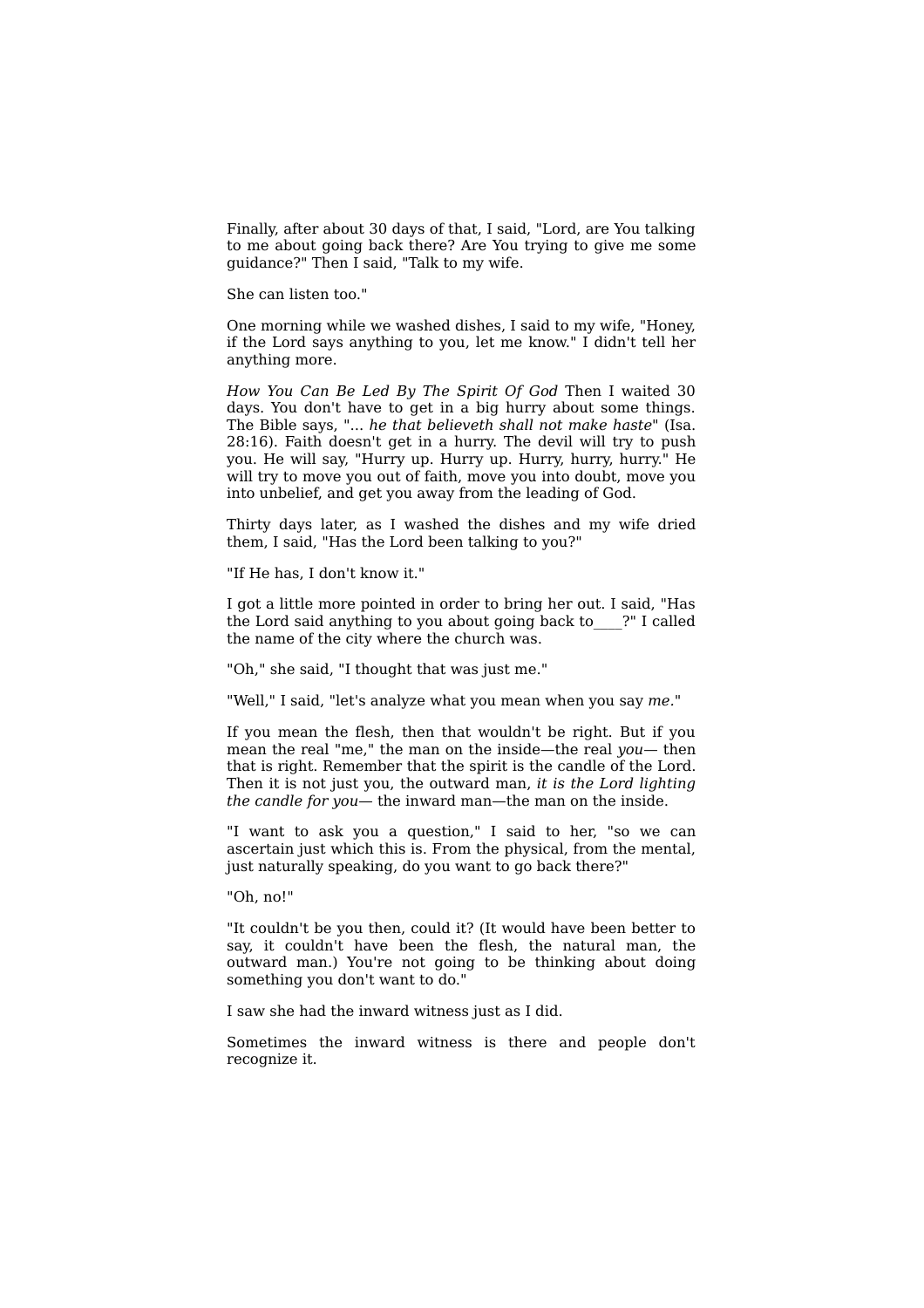"I am convinced," I told her, "that God is leading us that way. It will have to be God to open it up and get us back there. Let's just let Him do it."

He did. Within a few months, without my doing anything to work it out, I was invited to preach a week in that church. Afterwards, the board asked if I would be interested in coming back to pastor.

I didn't tell them I had something from God. I just said, "I might be."

They said, "We have all been talking and the church wants you back."

"Well," I said, "they would have to vote on me. So I'll tell you what I'll do—just go ahead and vote, and I will tell you afterwards."

From the natural standpoint my wife and I still did not want to go back there. Although we loved the people, we did not want to live in that town. We did not want to live in that house. In my heart I wanted to obey God, but everything about my flesh recoiled. In my natural man, my outward man, and in my own natural human thinking and mind, I did not want to go back there.

So really, as I kept praying and fasting while the church board was making all the proper announcements and advertising the election, I was actually saying to the Lord that I didn't want to trust that inward witness I knew both my wife and I had.

I was over into the third day of a fast. I wanted the Lord to move in some *spectacular* way—I wanted some kind of a word, tongues and interpretation, a prophecy, or God just to write up in the sky, "GO TO THAT PLACE." I was on my knees bawling and squawling and begging—because I didn't know any better.

God also leads by an inward voice as well as by an inward witness. That inward voice said, "Get up from there and quit acting like that."

I got up. Then I said, "Lord, if You could just give me some supernatural sign, I would feel better about this."

He said, "You have all I am going to give you. You don't need any supernatural sign. You don't need any supernatural writing in the sky. You don't need any tongues and interpretation. You don't need any prophecy. You know on the inside of you what to do. Now do it."

I said, "Okay, I will."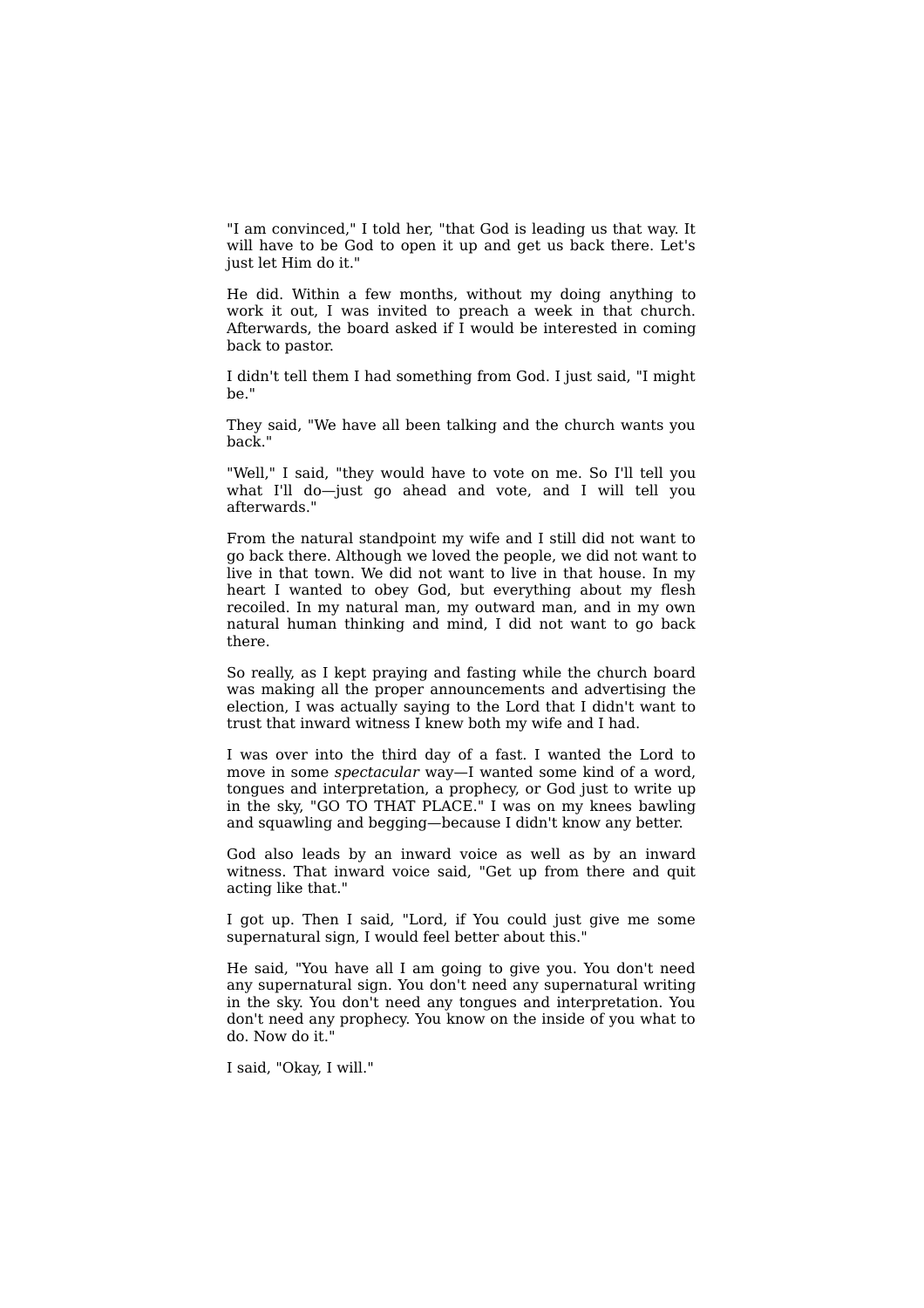Many times we ignore the inward witness. We want something out in the sense realm. We seek the sensational and miss the supernatural.

Let's learn that God leads all of His children, *primarily,* by the inward witness.

## *Chapter 11*

#### *Number Two: The Inward Voice*

*I say the truth in Christ, I lie not, my conscience also bearing me witness in the Holy Ghost.*

*—* Romans 9:1

The number one way the Spirit guides us is through the inward witness. Number two is by the inward voice.

The inward man, who is a spirit man, has a voice—just as the outward man has a voice. We call this voice of the inward man *conscience.* We call this voice the *still small voice.*

Your spirit has a voice. Your spirit will speak to you.

In September 1966 we moved to Tulsa, Oklahoma, from Garland, Texas, a suburb of Dallas. We had lived there 17 years. The move came about like this: My wife and I were in Tulsa on business. The ministry was growing and I had already figured out in my head what I would do with my office and home in Texas to accommodate the growth. But a friend with whom we were staying in Tulsa, said, "Brother Hagin, you ought to move to Tulsa. Brother T. L. Osborn's old office building is for sale. His business manager asked me to sell it for them." Then he quoted their price. It was extremely low. But I was not interested.

Finally, he said, "Let's go look at it." I went along just to humor him.

The minute I stood inside that building a buzzer went off inside of me. (Sometimes that inward witness is so real it can almost sound like an inward "buzzer.") I knew as well as I knew my name, *this is it!* But I didn't want to listen to it; I wanted to stay in Garland.

(That's why we don't hear a lot of times. We don't want to hear. We say we do, but we don't.)

*How You Can Be Led By The Spirit Of God* Back at our friend's home, my wife asked me about the building.

"Oh, no. I've already got it all figured out. We'll stay where we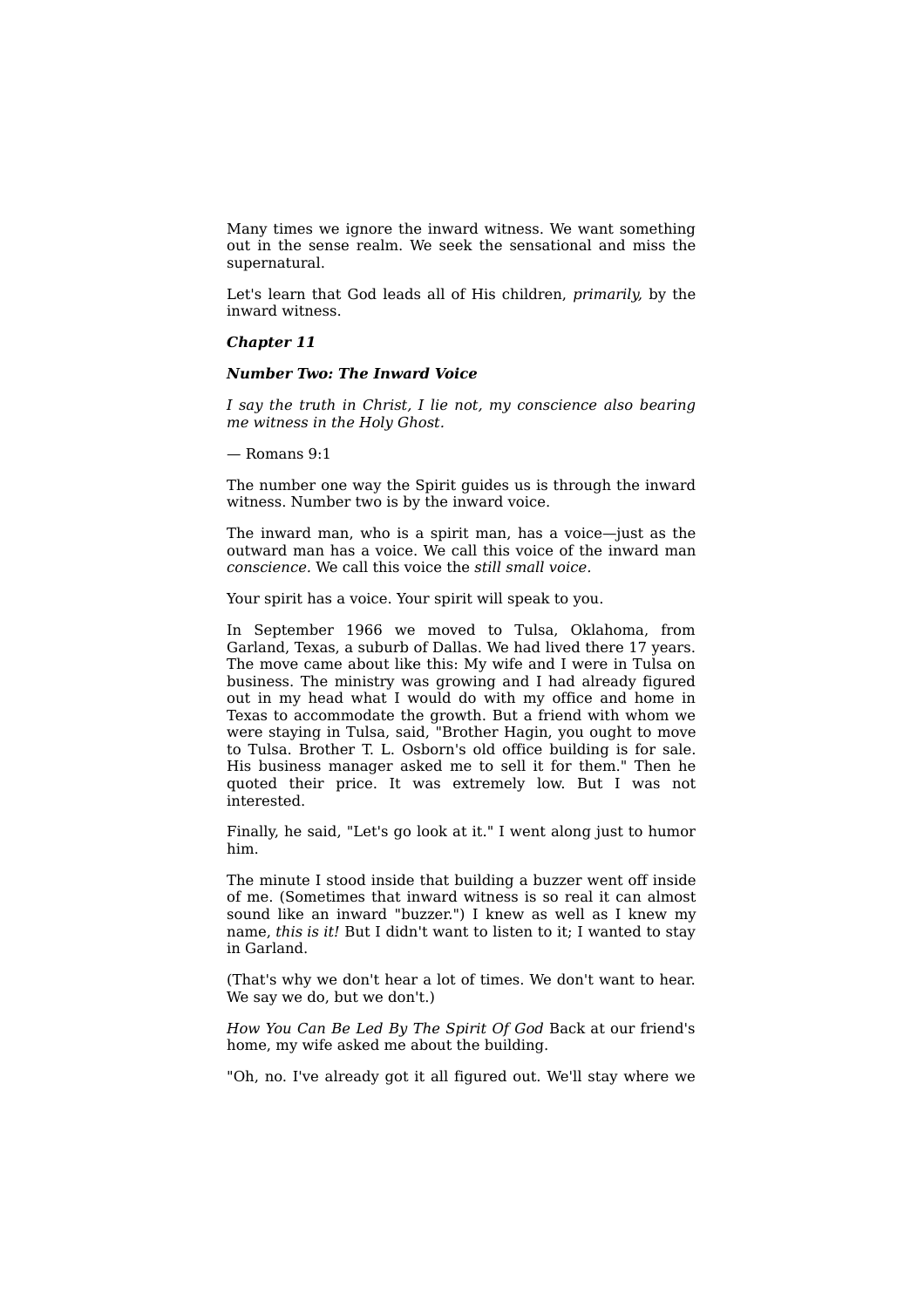are. We'll turn our whole home into an office.

And we'll just stay in Garland."

We went to bed that night, but I couldn't sleep.

Ordinarily, I have no trouble sleeping. The Bible says, "... *he giveth his beloved sleep"* (Ps. 127:2). I am His beloved. So are you. "... *he hath made us accepted in the beloved''* (Eph. 1:6). So I always claim the promise of God and say, "Lord, I'm Your beloved. So I take You at Your Word. I thank You for sleep." And I always go to sleep.

But this time, I couldn't. My conscience was hurting.

My conscience is the voice of my spirit. My spirit knows I didn't listen to it.

Lying there quietly in the nighttime, I said, "Lord, if you want me to move to Tulsa, I will. In the natural, I don't want to move there, but I wouldn't want to stand in Your way."

Then on the inside of me I heard the still small voice.

Now I'm not talking about the Spirit of God speaking.

When the Holy Spirit speaks it is more authoritative. The still small voice is the voice of our own spirit speaking. But our own spirit picks it up from the Holy Spirit who is in us.

That still small voice, that inward voice, not authoritative, just something on the inside of me said, "I am going to give you that building."

I laughed. I know there is a lot of unbelief about this, but I said, "Okay. When you do, I'll believe it."

That inward voice, picking up on what the Holy Spirit was saying, said, "You watch me."

Without going into all the details, it would surprise you how God gave us that building.

#### *Chapter 12*

## *Effects of the Spirit's Indwelling*

*And Paul, earnestly beholding the council, said, Men and brethren, I have lived in all good conscience before God until this day.*

—Acts 23:1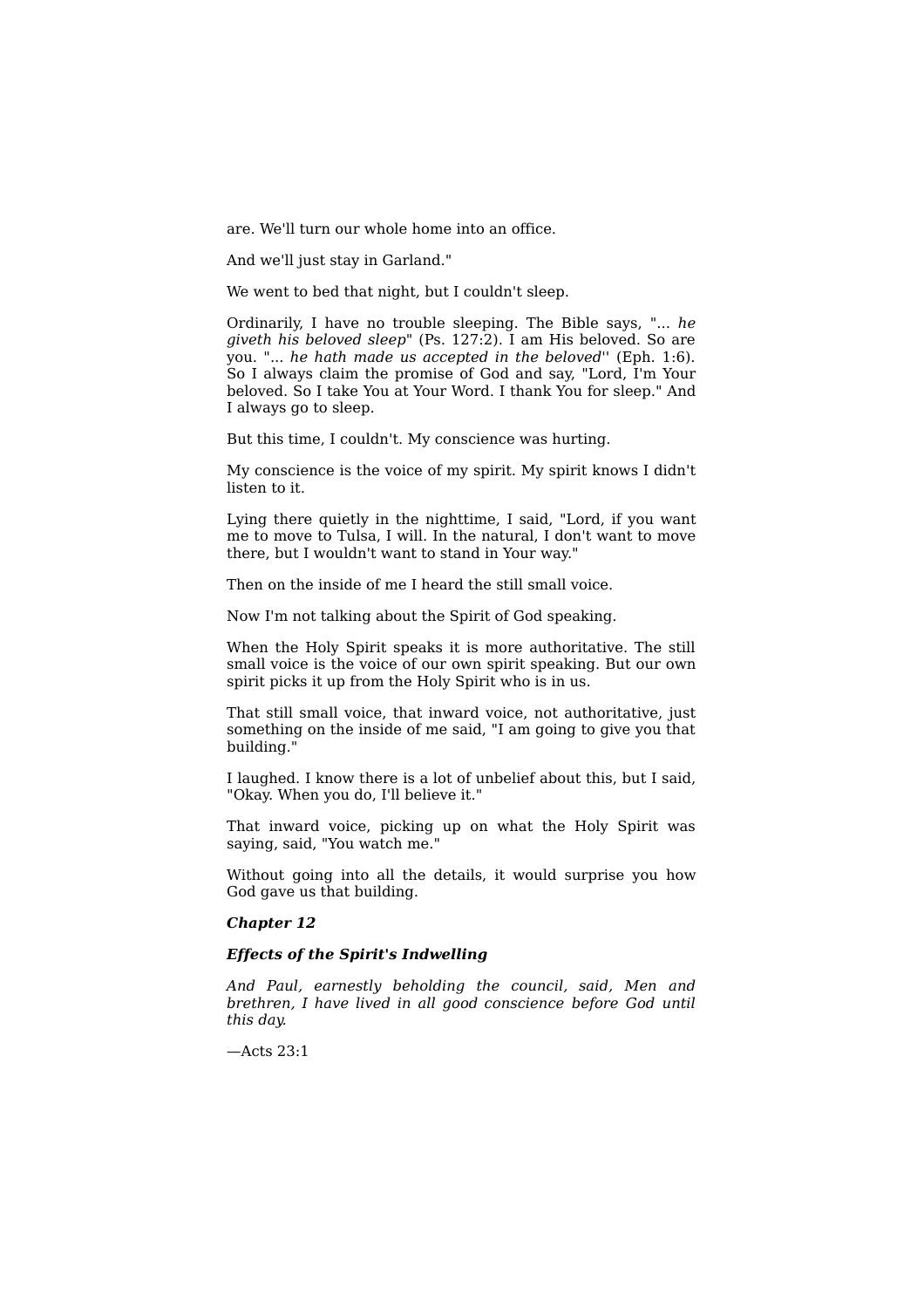It is interesting to go through the Epistles Paul wrote to the Church and see what he said about his conscience. You will notice that he always obeyed it.

Is your conscience a safe guide?

Yes, if your spirit has become a new man in Christ, it is because your conscience is the voice of your spirit.

# **2 CORINTHIANS 5:17**

**17 Therefore if any man be in Christ, he is a new creature: old things are passed away; behold, all things are become new.**

These things take place in man's spirit, in the inward man. He is first a new creature—a brand-new man in Christ. Second, old things have passed away—the nature of the devil in his spirit is gone. Third, ALL things have become new *in his spirit—* not in his body or in his mind—now he has the nature of God in his spirit.

Therefore, if your spirit is a new man with the life and nature of God in it, it is a safe guide.

A person who has not been born again could not follow the voice of his spirit. His spirit is unregenerate. His conscience would permit him to do anything.

When you have the life and nature of God in you, your conscience will not permit you to do just anything. And if you are born again, you have the life of God.

### **JOHN 3:16**

**16 For God so loved the world, that he gave his only begotten Son, that whosoever believeth in him should not perish, but have EVERLASTING LIFE.**

## **ROMANS 6:23**

**23 For the wages of sin is death; but the gift of God is ETERNAL LIFE through Jesus Christ our Lord.**

Someone said, "That just means we are going to live forever up in heaven."

No, it does not only mean that. Consider this scripture:

# **1 JOHN 5:13**

**13 These things have I written unto you that believe on the name of the Son of God; that ye may know that YE**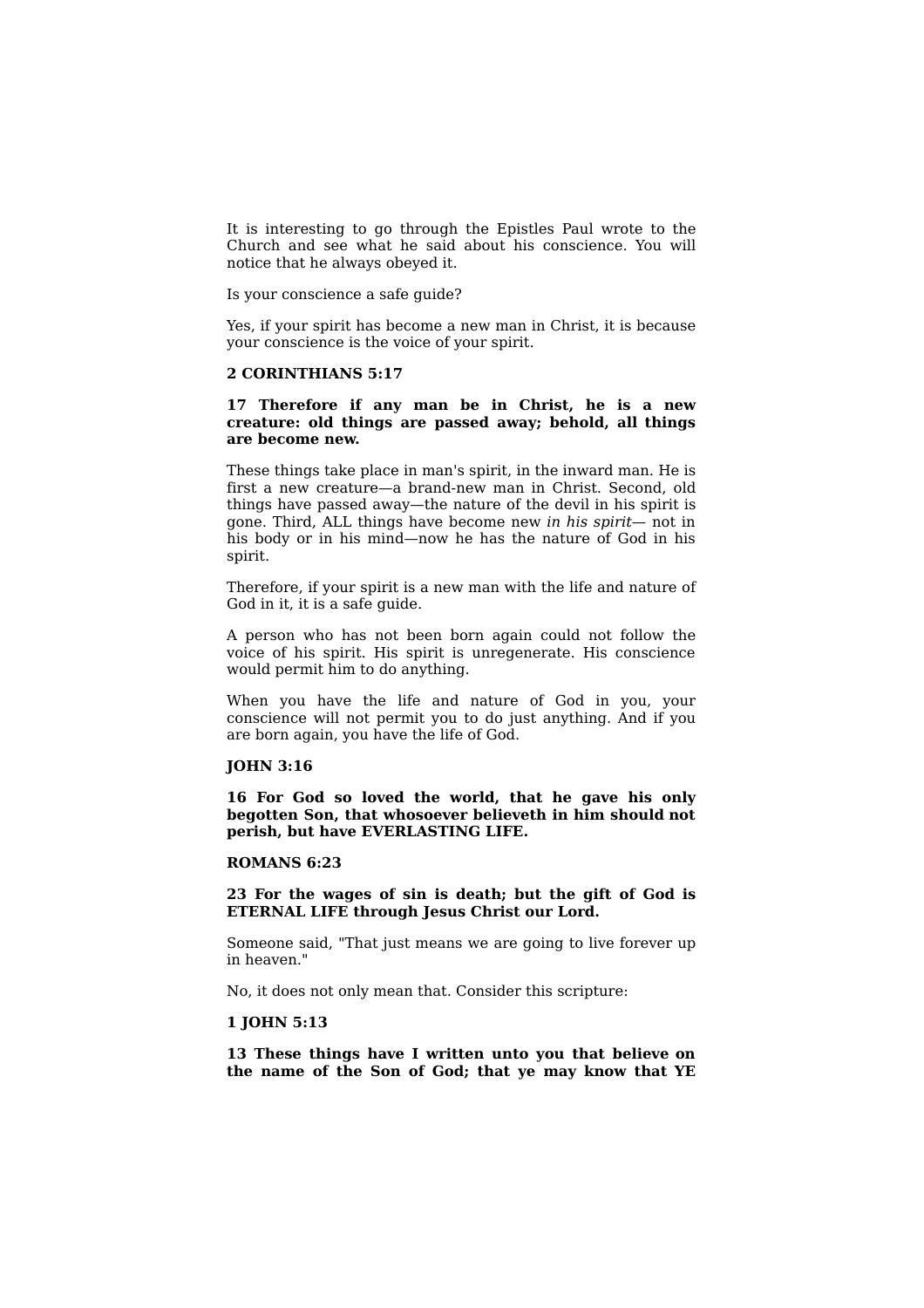## **HAVE ETERNAL LIFE....**

*Have* is present tense. We have *eternal life* now. If you are a born-again Christian, you have the *life of God* in your spirit now. You have the *nature of God* in your spirit now.

Oh! If people would learn to follow their spirits! If they would learn to take advantage of the life that is in them!

I joined the church and was baptized early in life—but that didn't make me a Christian. My spirit was still unregenerate when I became totally bedfast with a heart condition at the age of 15. I was truly born again during the 16 months I was bedfast. Then in August 1934, as a Baptist boy reading Grandma's Methodist Bible, I was healed.

I went back to high school. I had missed one school year. Before I was born again, I just barely got by in some classes. Back then, if you made a "D" it was failing. And if you failed one subject you stayed in that grade and took the whole thing over again. Two teachers in two subjects said to me, "We gave you two points or you would have had a 'D.'"

But after I was born again, I never made anything but a straight "A" report card. And I never took one book home to study.

Now I didn't know a thing about the baptism of the Holy Spirit then, but do you know what I did know? I knew I had the life of God in me!

As I walked down the street to school every morning, I had a conversation with the Lord. Unconsciously, I was being led by the Spirit; my heart told me to do it, and I listened to my heart instead of my head.

I said, "Now, Lord, I read in the Old Testament where Daniel and the three Hebrew children were in school in Babylon and You gave them favor with the dean of the school (Dan. 1:9). God, give me favor with every teacher.

Thank You for it; I have it now. I also read, that when their three years of training were over, the three Hebrew children were ten times smarter than the rest (vv. 18-20). Lord, I have Your life in me. John 1:4 says, *'In him was life; and the life was the light of men.* ' Light stands for development.

Impart to me knowledge and skill in all learning and wisdom that I may be ten times better...."

Every day as I walked to school I would confess, "In Him was life and the life was the light of men. That life is in me. The life of God is in me. That life is the light—it is the development of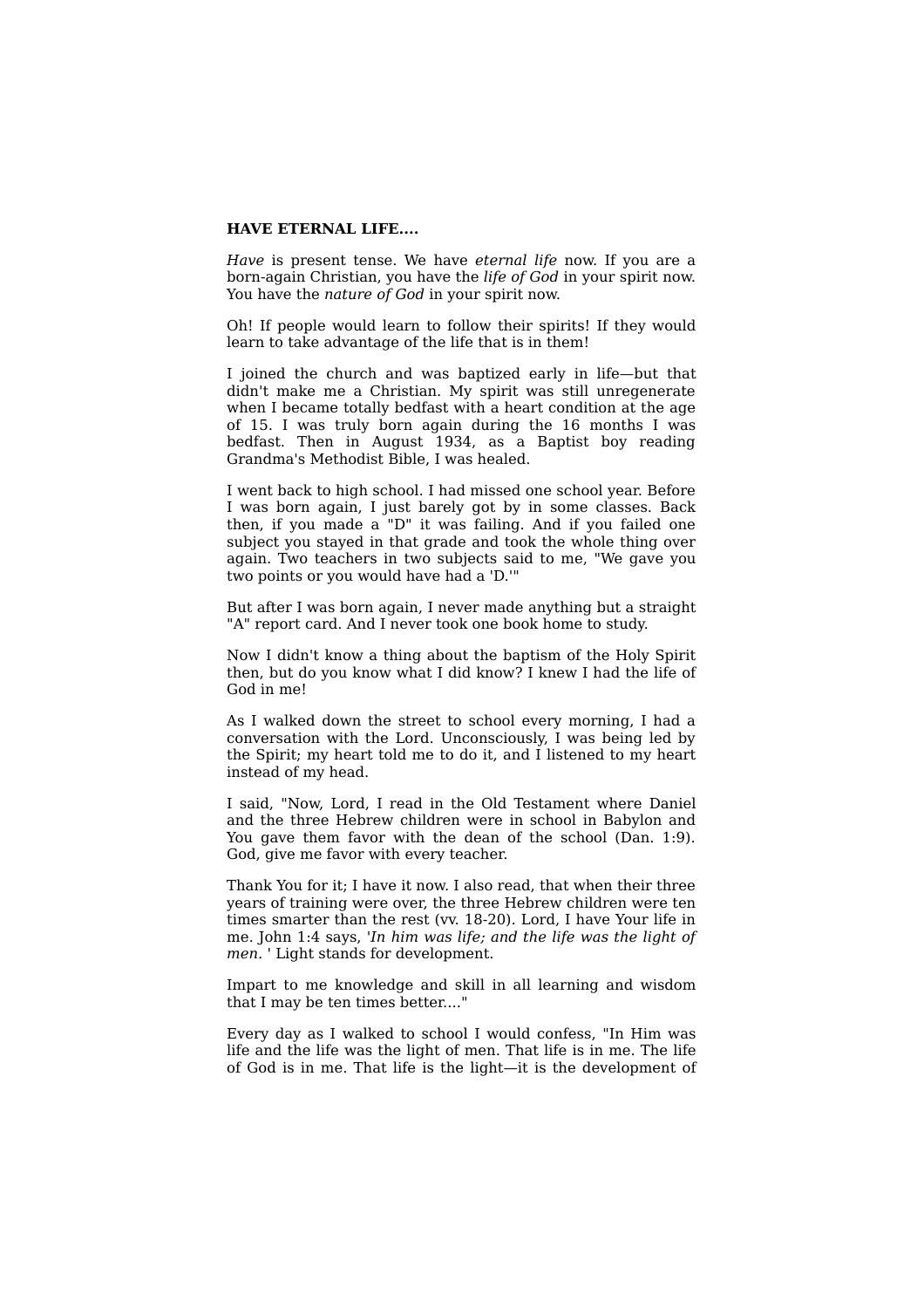me. It is developing my spirit. It is developing my mentality. I have God in me. I have God's wisdom in me. I have God's life in me. That life of God in my spirit dominates me. I purpose in my heart to walk in the light of life."

Now I do not mean that I just skipped by. In study hall periods at school I studied. I listened intently in class to everything that was said. But by receiving eternal life into my spirit, and getting my mind renewed with the Word, my mentality was increased from 30 to 60 percent.

The life of God will do that for anyone.

The most amazing miracle I have ever seen of eternal life affecting someone's mentality occurred in a girl I will call Mary. Her mentality was increased by at least 90 percent.

Mary started to school at seven and went seven years without getting out of the first grade. In those seven years she never learned to write her name. Finally, they asked her parents to take her out of school.

In the church I pastored, Mary was at that time 18 years old, although she behaved like a 2-year-old. She would get down and crawl around on the floor like a baby. If she happened not to be sitting with her mother, she would slide under the pews, or lift up her skirt and step over them to get to where her mother was. Her clothes were always a sight.

Her hair was never combed.

Then one night during an evangelistic revival meeting, Mary came to the altar. There she received eternal life—the nature of God. A drastic change occurred instantly. The very next night she sat in the service and behaved like any other 18-year-old young lady. She had fixed her hair and dressed up. Her mentality seemed to have increased overnight.

Years later I was back in the city to help with a funeral.

"What ever happened to Mary?" I asked the church secretary. She led me out on the front porch.

"See all those new houses going up out there."

I said, "Yes."

"That's an addition to the city. Mary is building that.

She's a widow now. She handles all her own money. She is her own financier. She has three lovely children. They are on the front pew every Sunday. They are the best-dressed, and the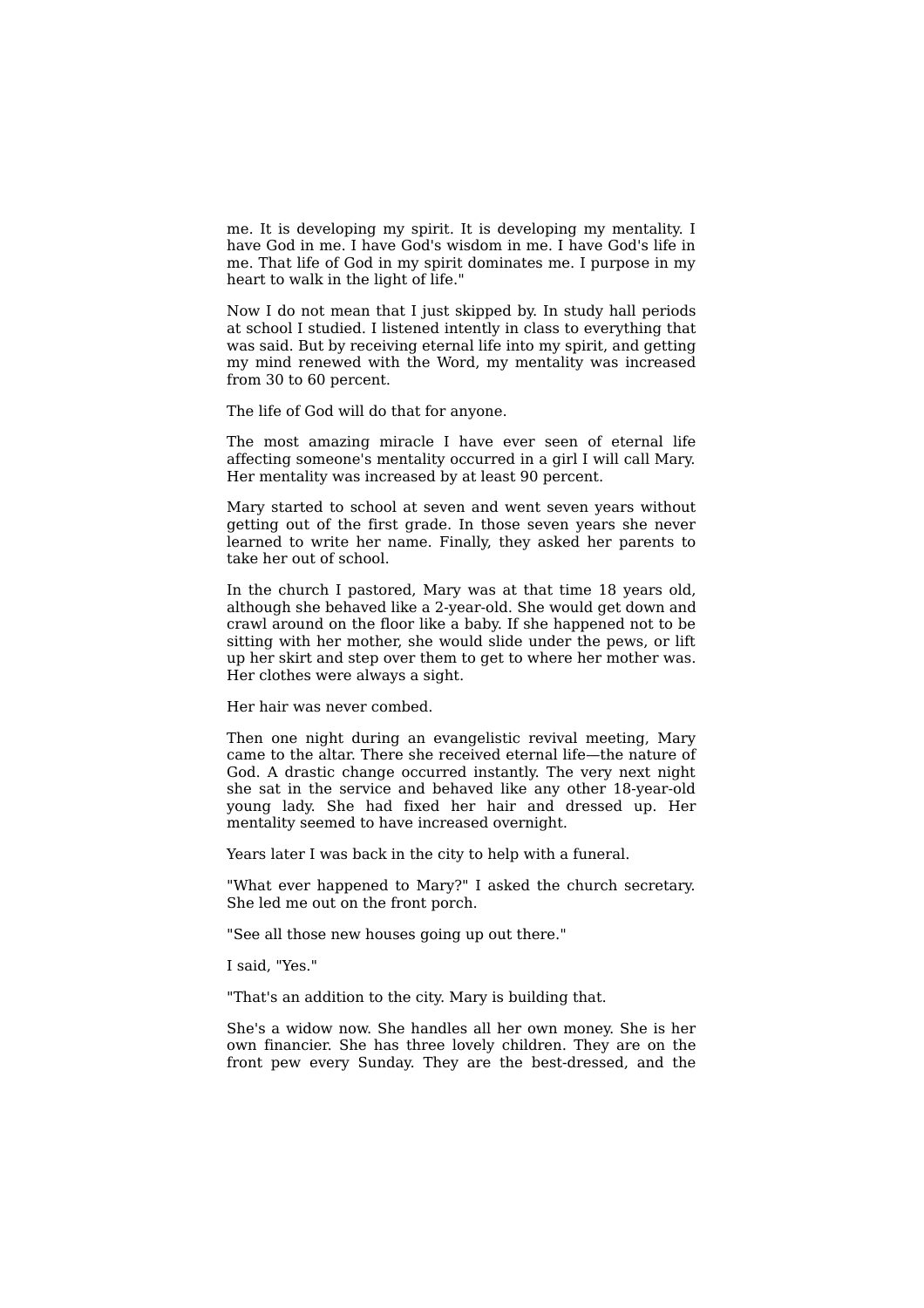most well-mannered children in church. As church secretary I can tell you that Mary's tithes and offerings are here every Sunday."

The life of God came into her!

I am convinced we have never completely learned what we have received. Most of us have thought that the Lord just forgave us, saying that we're the same old creature we always were. We'll just try to hold out faithful till the end.

If we get enough people to pray for us, maybe we can make it.

No, thank God, the life of God has been imparted into our spirits! The nature of God is in our spirits. The Holy Spirit is living and abiding in our spirits.

#### *Chapter 13*

# *Two Experiences*

*Then Philip went down to the city of Samaria, and preached Christ unto them ...when they believed Philip preaching the things concerning the kingdom of God, and the name of Jesus Christ, they were baptized both men and women... Now when the apostles which were at Jerusalem heard that Samaria had received the word of God, they sent unto them Peter and John: Who, when they were come down, prayed for them, that they might receive the Holy Ghost: (For as yet he was fallen upon none of them: only they were baptized in the name of the Lord Jesus.) Then laid they their hands on them, and they received the Holy Ghost.*

*—* Acts 8:5,12,14-17

Under the New Covenant every child of God has the Spirit of God. If you are born again, the Spirit of God is in your spirit.

We do need to differentiate between being born of the Spirit and being filled with the Spirit. The born-again Christian can be *filled* with the same Spirit that he already has in him. And when he is *filled* with that Spirit, there will be an overflowing. He will speak with other tongues as the Spirit gives him utterance (Acts  $2:4$ ).

Bible scholars know that water is a type of the Spirit of God. Jesus Himself used water as a type of the Spirit. He used it as a type of the new birth when talking to the woman at the well of Samaria.

# **JOHN 4:10,11,13,14**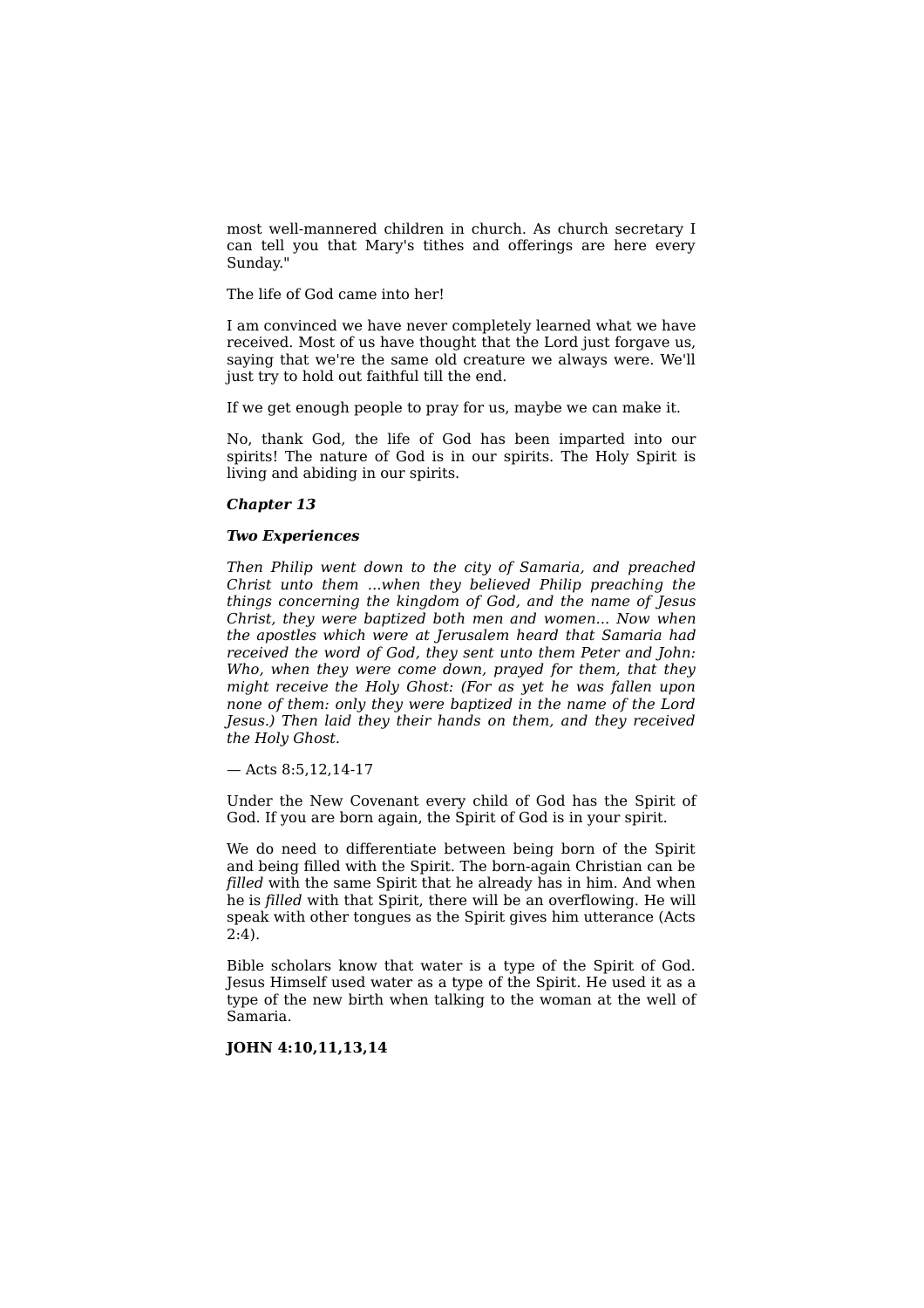**10 Jesus answered and said unto her, If thou knewest** *How You Can Be Led By The Spirit Of God* **the gift of God, and who it is that saith to thee, Give me to drink; thou wouldest have asked of him, and he would have given thee living water.**

**11 The woman saith unto him, Sir, thou hast nothing to draw with, and the well is deep: from whence then hast thou that living water?**

**13 Jesus answered and said unto her, Whosoever drinketh of this water shall thirst again: 14 But whosoever drinketh of the water that I shall give him shall never thirst; but the water that I shall give him shall be in him a well of water springing up into everlasting life.**

Jesus also used water as a type of the Spirit in the infilling of the Holy Spirit:

## **JOHN 7:37-39**

**37 In the last day, that great day of the feast, Jesus stood and cried, saying, If any man thirst, let him come unto me, and drink.**

**38 He that believeth on me, as the scripture hath said, out of his belly shall flow rivers of living water.**

## **39 (But this spake he of the Spirit, which they that believe on him should receive: for the Holy Ghost was not yet given; because that Jesus was not yet glorified.)**

These are two different experiences. The new birth is a *well of water* in you, springing up into everlasting life. The infilling of the Holy Spirit is *rivers—* not just one river. The water in the *well* is for one purpose. The water in the well is for your own benefit. It blesses you. The water in the *rivers* is for another purpose. The rivers flowing out of you bless someone else.

Some people say, "If you are born of the Spirit, you have the Spirit, and that's all there is." But, no, just because you have had one drink of water is no sign you're full of water. There is the experience subsequent to the new birth of being filled with the Spirit—and as a result, out of the belly (the innermost being —the spirit) rivers of living water can flow.

Others say that people who are not filled with the Spirit speaking with other tongues do not have the Holy Spirit.

That is not true. If I drink half a glass of water, I may not be full, but at least I have water in me. If one is born of the Spirit of God, he has the Spirit of God abiding in him.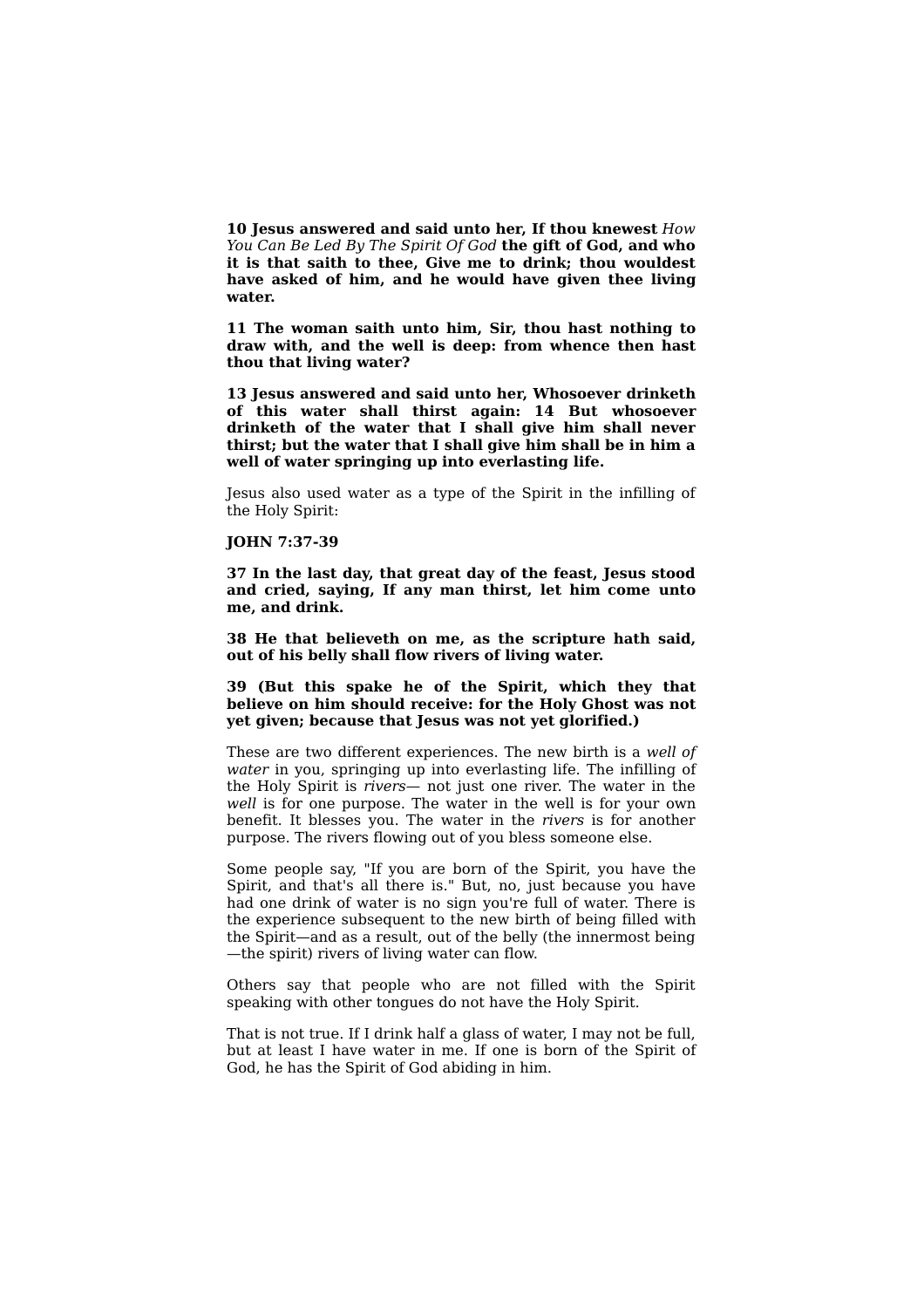# *Chapter 14*

## *God Inside*

*... for ye are the temple of the living God; as God hath said, I will dwell in them, and walk in them; and I will be their God, and they shall be my people.*

—2 Corinthians 6:16

If you are born again, the Holy Spirit is living and abiding in your spirit.

He's living and abiding where? In your head? No. In your body? In a sense, yes, but not exactly in the way we might think. The only reason your body becomes the temple of the Holy Spirit is because your body is the temple of your own spirit. The Holy Spirit abides in your *spirit.* And He communicates with you through your spirit.

He does not communicate directly with your mind—He is not in your mind. He is in your spirit—He communicates with you through your spirit. Of course, your spirit does reach and influence your mentality.

Even as a newborn babe in Christ, still bedfast, I would know things by an inward witness. I knew nothing about being filled with the Holy Ghost and speaking with other tongues—but I was born of the Spirit. I had the witness of the Spirit right on the inside of me that I was a child of God.

I had been bedfast about four months when my mother came to my bed one day and said, "Son, I hate to bother you, but something is wrong with Dub."

Dub is my oldest brother. He was 17 at the time and he was gone. We didn't know exactly where he was.

She sensed something in her spirit. She thought maybe he had gotten into trouble and was in jail. She said, "I've been praying for him for three days, but I need some help."

I said, "Momma, I thought you already had enough problems with me being bedfast. I've known that myself about Dub for several days. He's not in jail, though. It's not that kind of trouble. His physical life is in danger. But I've already prayed, and he will make it. His life will be spared.

I've already got the answer."

I didn't know how to get the answer on healing right then—it was a year later before I was healed. But I knew some things,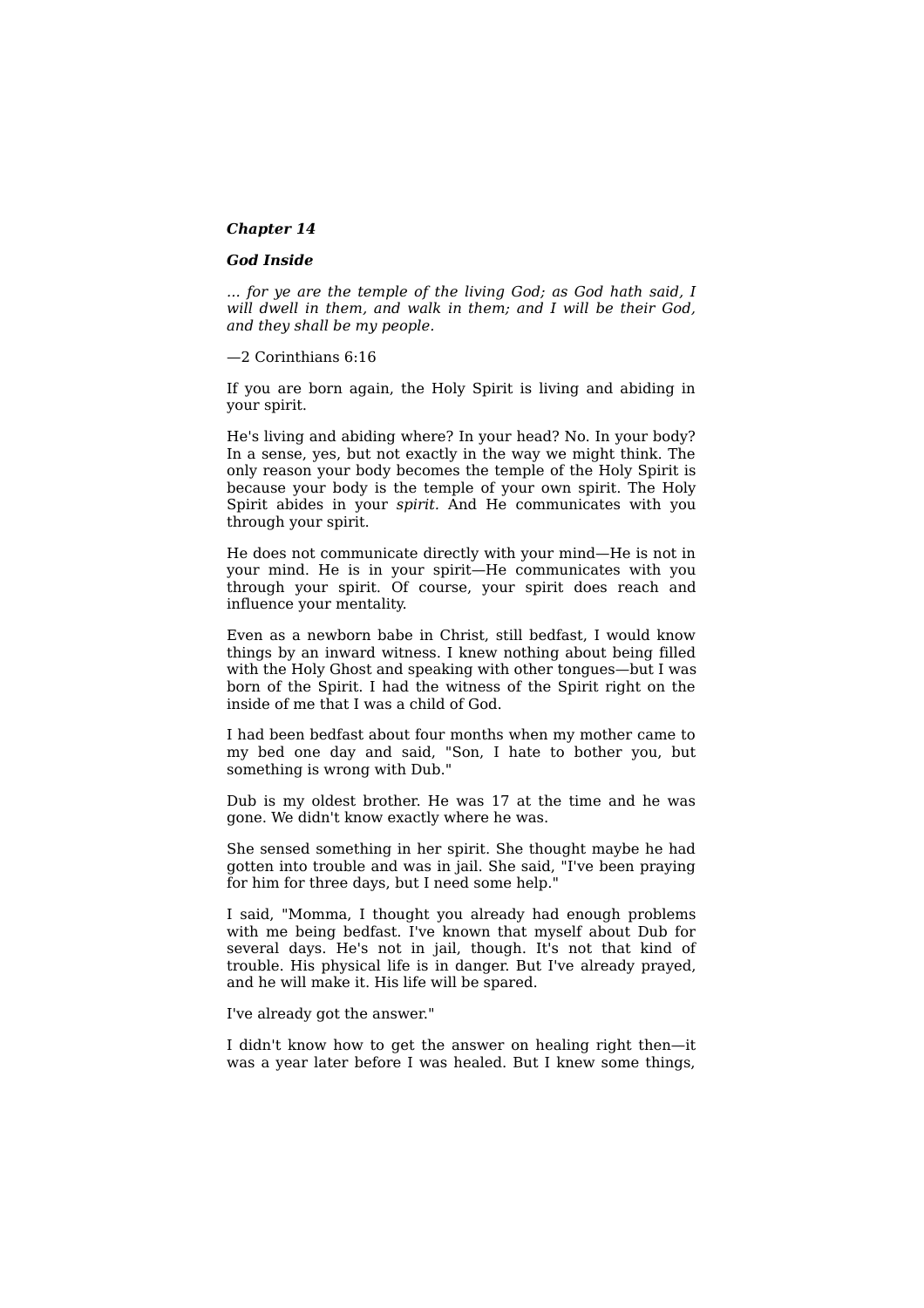praise God, and God will meet you as far as your faith goes.

Three days later, Dub came home in the nighttime. You see, it was 1933 and there was no work. Men were out on the streets with no jobs in those great Depression Days.

Dub had gone down to the Rio Grande Valley to look for work. He didn't find any. So he decided to hop a freight train—lots of people were riding the rails in those days—from the back side of the Valley right on through to McKinney.

About 50 miles south of Dallas a railway detective knocked him in the head and threw him off that train while it was going 50 or 60 miles an hour. He went sailing down the track. They burned coal in those days and they would put the cinders along the track. He hit those cinders and went scooting on his back. It's a wonder it hadn't broken his back. It would have if we hadn't known about it by the inward witness and prayed.

He lay out in the ditch, and then came to after a while.

His shirt was completely torn off, and the seat of his britches was torn out, so he could only travel at night. In the daytime he hid out in the trees in the field—it was the time of year he could find fruit—and during the nighttime he walked up the rail toward McKinney. It was night when he got home. Momma put him to bed and he was all right in a few days.

Momma and I were not Spirit-filled Christians—but we were Christians. And we had a witness in our spirits that something was wrong—an inward intuition. This is something every Christian ought to have. It is something every Christian should develop. We should develop our spirits.

In less than ten years' time a Full Gospel minister friend of mine was in three serious automobile accidents. people were killed. His wife was almost killed. He was seriously injured. Cars were demolished. But they were both healed by the mercy of God.

He heard me teach along some of these lines and he said to me, "Brother Hagin, every one of those accidents could have been avoided if I had listened to that inward intuition."

Yet in similar instances people will say, "I don't know why that happened to such a good Christian. He's a preacher." (Preachers have to learn to listen to their spirits just like you have to learn to listen to your spirit.) Then they lay it off on God and say that God did it.

This preacher said to me, "If I had listened to that inward something—I just had an intuition that something was about to happen—I would have waited a little bit and prayed. Instead I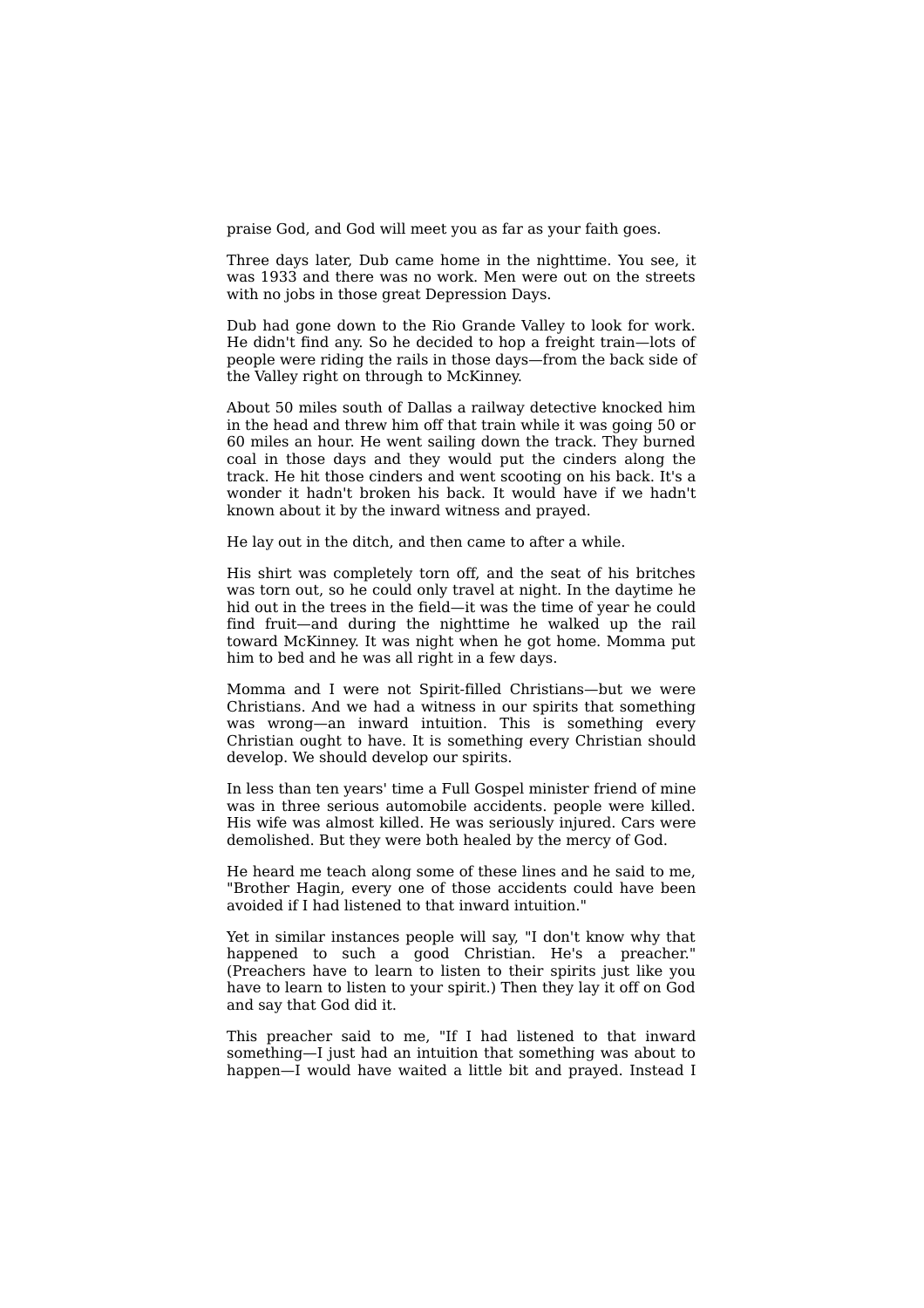thought, I' *m busy. I don't have time to pray."*

Many times, if we would have waited, God would have shown us. We could have avoided many things. But let's not moan and groan about past failures. Let's just take advantage of what is ours and see to it that it doesn't happen again. We can do nothing about what is past anyhow. Let's begin to develop our spirits, and learn to listen to them.

The Holy Spirit is abiding in your spirit. It is your spirit that picks up these things from the Holy Spirit and then passes them on to your mind by an inward intuition, or inward witness.

Jesus said, "... *If a man love me, he will keep my words: and my Father will love him, and we will come unto him, and make our abode with him* " (John 14:23). In this passage of scripture, Jesus is talking about the Holy Spirit's coming. Jesus and the Father in the Person of the Holy Spirit come to abide in us. An abode is the place where one lives. Another translation says, "We will come unto him, and make our home with him."

The Holy Spirit, through the Apostle Paul said, *"Know ye not that ye are the temple of God and that the Spirit of God dwelleth in you?"* (1 Cor. 3:16). Another translation says, "The Spirit of God is at home in you." That's where He lives—in you!

The Bible says, "... *for ye are the temple of the living God; as God hath said, I will dwell in them, and walk in them; and I will be their God and they shall be my people"*

(2 Cor. 6:16).

Put those three scriptures together:

#### **JOHN 14:23; 1 CORINTHIANS 3:16; 2**

# **CORINTHIANS 6:16**

**Jesus answered and said unto him, If a man love me, he will keep my words: and my Father will love him, and we will come unto him, and make our abode with him... Know ye not that ye are the temple of God, and** *60*

*How You Can Be Led By The Spirit Of God* **that the Spirit of God dwelleth in you? ... for ye are the temple of the living God; as God hath said, I will dwell in them, and walk in them; and I will be their God, and they shall be my people.**

We have never yet plumbed the depth of what God is really saying: "I will dwell in them. I will live in them. I will walk in them." If God is dwelling *in* us—and He is—then that is where He will speak to us.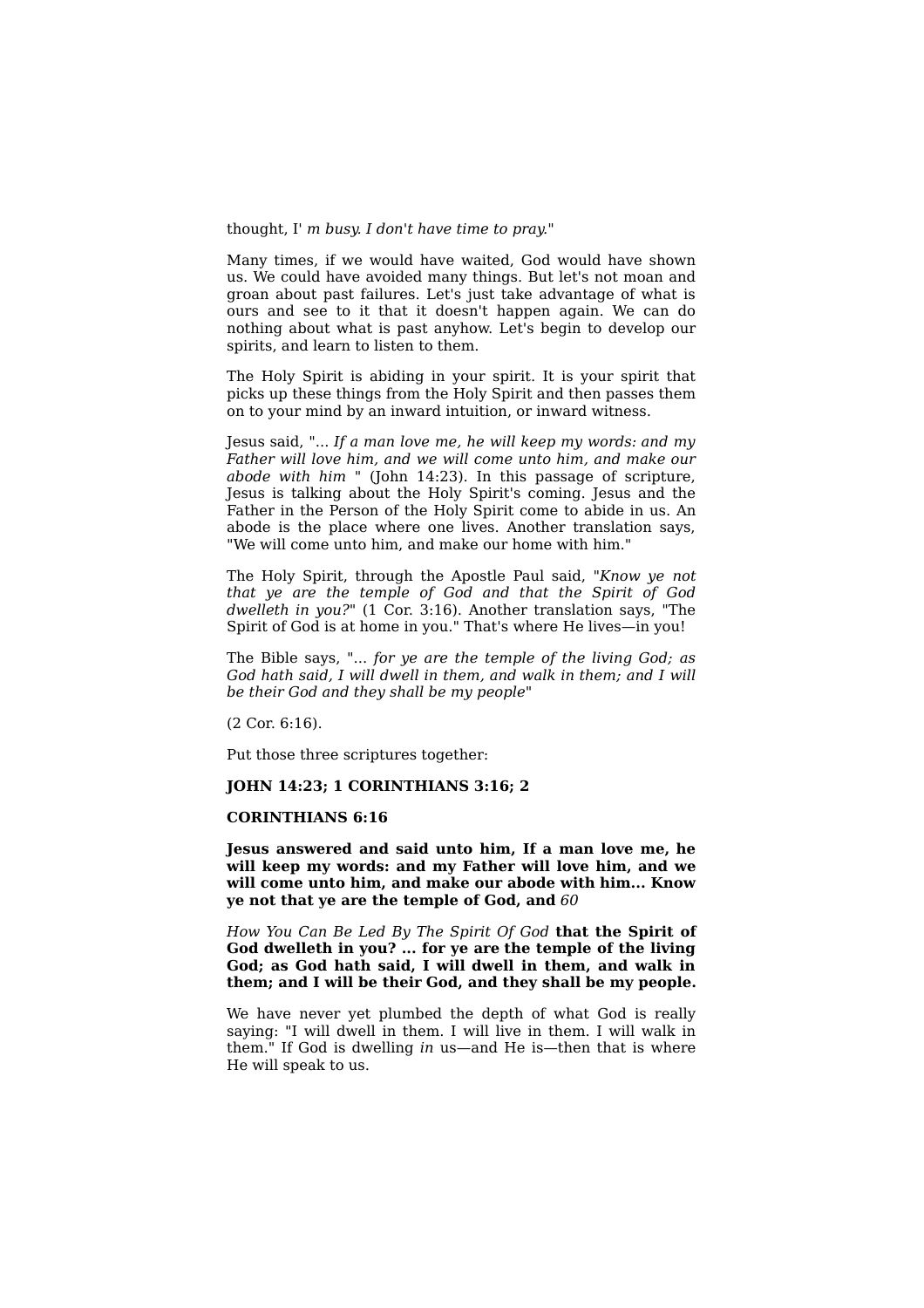## *Chapter 15*

#### *Depend on Your Spirit*

*For verily I say unto you, That whosoever shall say unto this mountain, Be thou removed, and be thou cast into the sea; and shall not doubt in his heart, but shall believe that those things which he saith shall come to pass; he shall have whatsoever he saith. Therefore I say unto you, What things soever ye desire, when ye pray, believe that ye receive them, and ye shall have them.*

—Mark 11:23,24

Your spirit knows things that your head does not know, because the Holy Spirit is in your spirit.

When medical science gave me up to die as a teenager and said they could do nothing further for me, I knew somehow that if there was help for me anywhere it would be in the Bible.

I started with the New Testament because I knew I didn't have much time. Eventually I came to Mark 11:23 and 24.

When I came to Mark 11:24, something from outside me somewhere said to my mind, *That doesn't mean what things soever ye desire physically, or materially, or financially. That just means whatsoever things ye desire spiritually. Healing has been done away with.*

I tried to get my pastor to come and tell me what Mark 11:24 did mean. He did not come. One preacher finally did come. He patted my hand, put on a professional voice and said, "Just be patient my boy. In a few more days it will all be over."

I accepted the verdict and lay there expecting to die. It was two months before I got back into the Bible and back to Mark 11:23 and 24.

I said, "Lord, I tried to get someone to help me and I couldn't. So I am going to tell You what I am going to do. I am just going to take You at Your Word. When You were here on earth, You said it. I am going to believe it. If You didn't lie about it, I am coming off this bed, because I can believe what You said I can believe."

Then I hit on this idea. (It took me a long time because I had limited use of my hands. They propped the Bible in front of me and I just sort of "scooted" the pages.) I decided to run my reference on *faith* and *healing.* I came to James 5:14 and 15.

# **JAMES 5:14,15**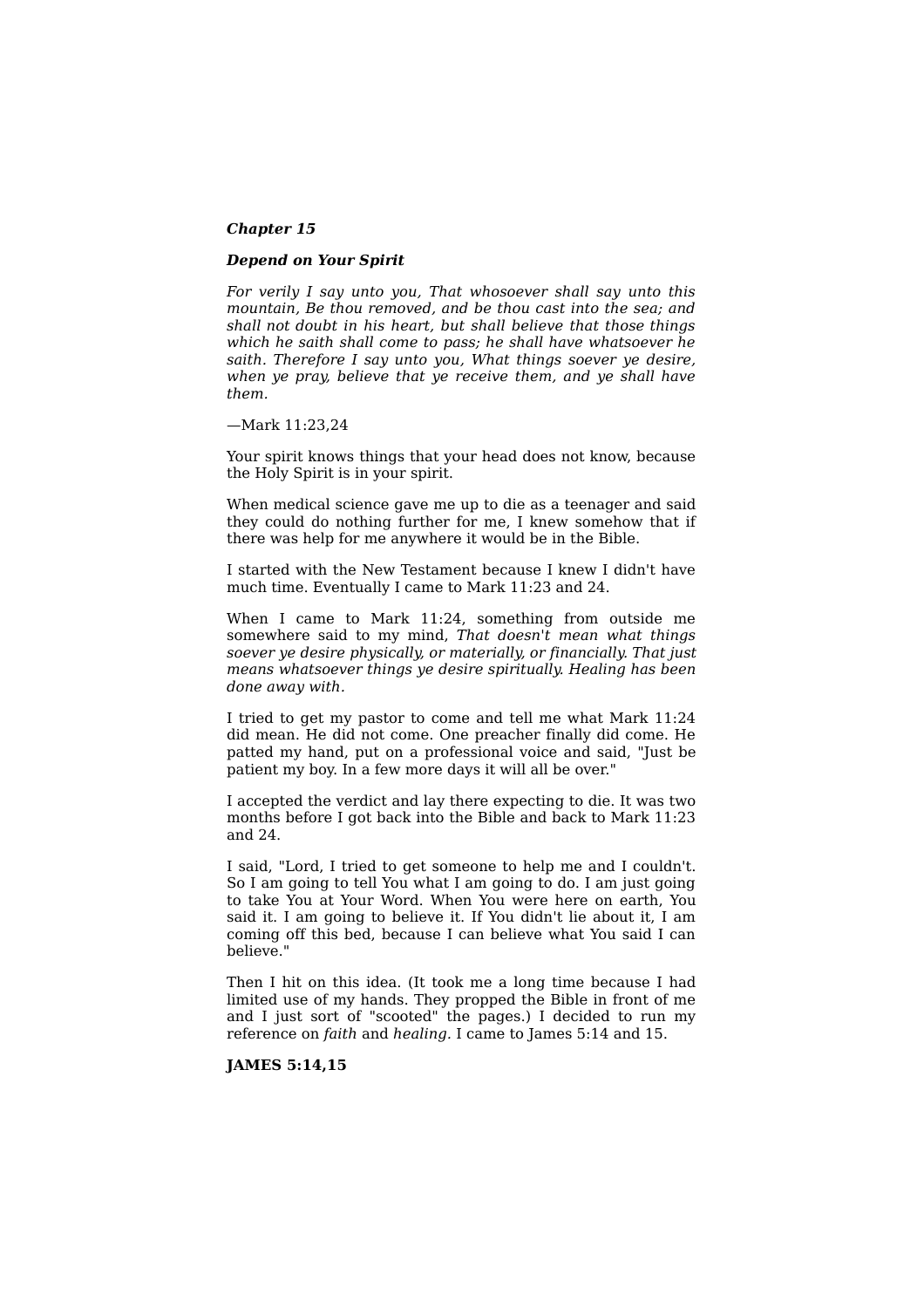**14 Is any sick among you? let him call for the elders of the church; and let them pray over him, anointing him with oil in the name of the Lord:**

### **15 And the prayer of faith shall save the sick, and the Lord shall raise him up; and if he have committed sins, they shall be forgiven him.**

I thought all the rest of the healing scriptures and prayer promises hinged on that—I thought you HAD to call for the elders of the church. (You don't have to—you just can if you need to.) So I began to cry, "Dear Lord, if I have to call for the elders of the church to anoint me with oil to be healed, then I can't be healed. I don't know any elders of the church that believe in that."

I had been saved about six months, and I had never heard an inward voice. I am not talking about the voice of the Spirit of God—that is more authoritative—I am talking about that still small voice of my spirit.

My spirit said to me, "Did you notice that verse said that the prayer of faith shall save the sick?"

I had to look again. I'd had my mind on the elders and had missed that. "Yes," I said aloud, "that is what it says!"

It came as a real shock to me.

Then on the inside of me these words were spoken, "You can pray that prayer as well as anyone can."

Hallelujah!

But my spiritual education was slow—just like yours. I stayed in that bed nine more months before I finally saw that I had to believe I received my healing before it would be manifested.

It was while I was praying and saying, "I believe that I receive my healing," that I saw what I must do. I said, "I believe that I receive healing from the top of my head to the soles of my feet." Then I began to praise God because I believed that I received my healing.

Again, on the inside of me, I heard these words—this was not that authoritative voice, but just a still small voice, so faint I would not have heard it if my mind and body had been very active—"Now you believe that you are well."

I said, "I sure do."

That inward voice said, "Get up then. Well people ought to be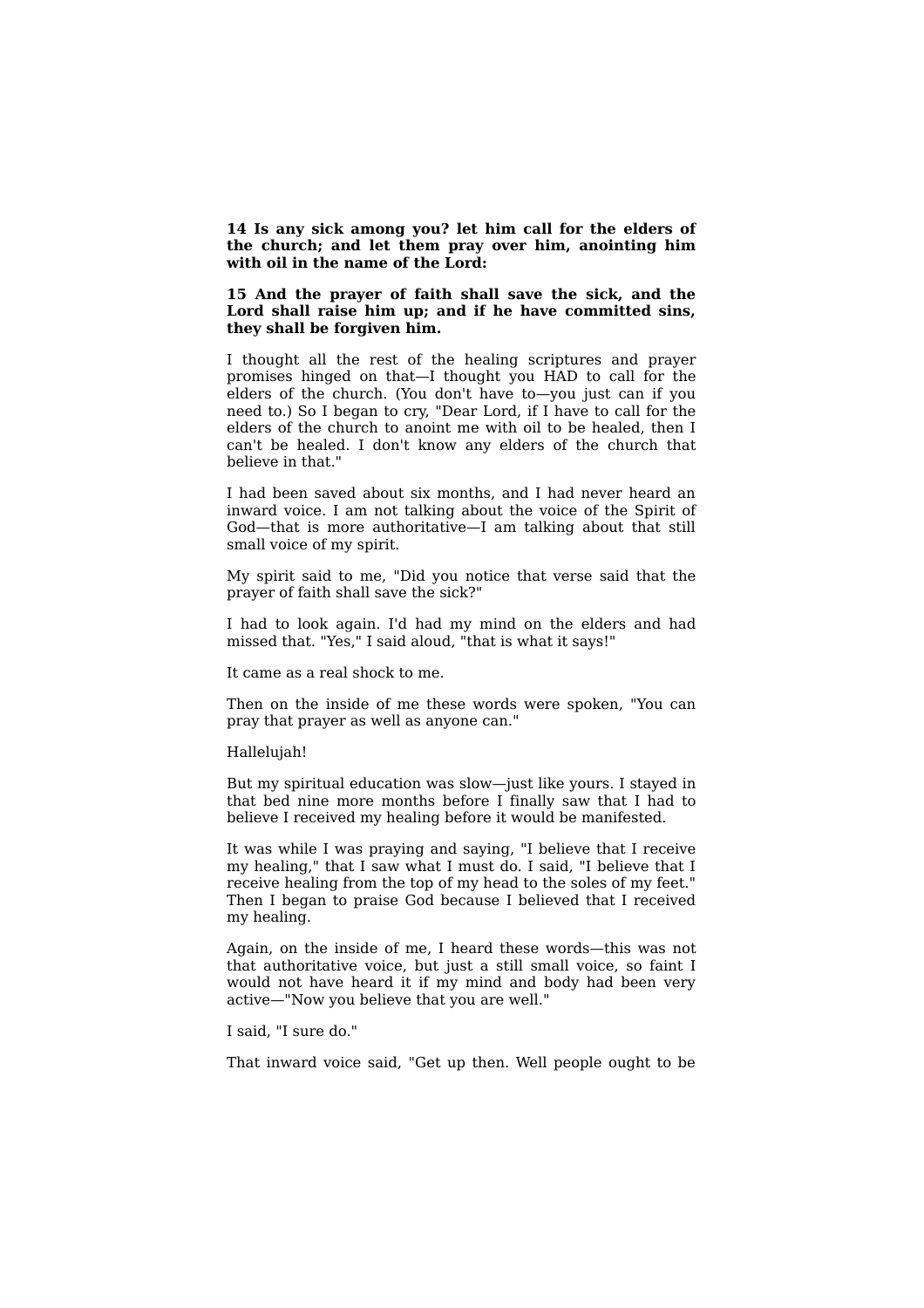up at 10:30 in the morning."

I had been paralyzed. It was a struggle. I pushed myself. Finally, I got up to where I was draped over the bedpost. My knees sagged down not far from the floor. I had no feeling from my waist down. But draped over that bedpost I said it again, "I want to announce in the Presence of Almighty God, the Lord Jesus Christ, the Holy Spirit, and the holy angels present in this room, and I want to call the devil to record and all evil spirits that may be present in this room, that according to Mark 11:24, I believe that I *64*

*How You Can Be Led By The Spirit Of God* receive my healing."

When I said that, physically, I felt something. It felt like someone above me was pouring a pitcher of honey on me. I felt it strike me on the top of my head. It seemed to pile up like honey would, and then it began to ooze down over me. It had a warm glow to it. It spread down over my head, down my neck and shoulders, down my arms and out the ends of my fingers, and down my body and out the ends of my toes.

All of a sudden I was standing straight! I have been straight ever since.

But I want you to see this. I listened to my spirit. Faith is of the spirit. Your faith will not work to its fullest until you learn some of these things. Learn to depend on Him—the One who is in you. Learn to develop your own spirit.

Have faith in the fact that *your* faith in God works.

## *Chapter 16*

#### *Tenderhearted*

*For if our heart condemn us, God is greater than our heart, and knoweth all things.*

*Beloved, if our heart condemn us not, then have we confidence toward God.*

—1 John 3:20,21

Does the Holy Spirit condemn you if you do wrong as a Christian?

No. It is your spirit that condemns you.

You need to learn that. It's a hard lesson to learn, however, because we have been taught incorrectly.

The Holy Spirit will not condemn you. Why? Because God won't.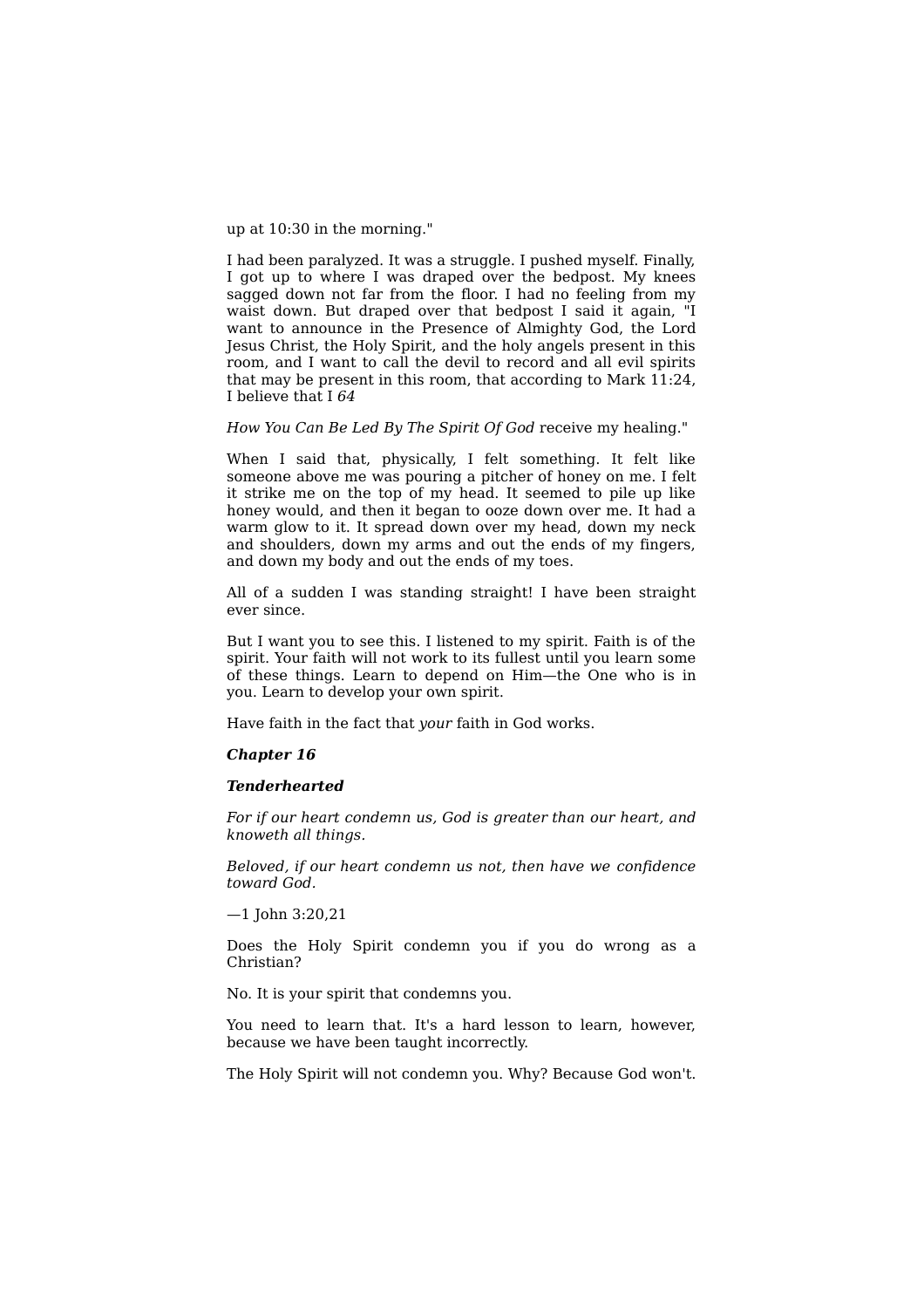Study what the Holy Spirit through Paul wrote in the Epistle to the Romans. He asked: Who is it that condemns? Does God condemn? No, it is God that justifies.

Jesus said that the only sin the Holy Spirit will convict the world of is the sin of rejecting Jesus (John 16:7-9).

It is your own conscience—the voice of your own spirit—that knows when you have done wrong.

I have found that even when I do wrong, though my spirit condemns me, the Holy Spirit is there to comfort me, to help me, to show me the way back. You will never read in the Bible where the Holy Spirit is a condemner. Jesus called Him *the Comforter.* The seven-fold meaning of that word from the Greek is brought out in *The Amplified Bible:* **JOHN 14:16** *Amplified*

## **16 And I will ask the Father, and He will give you another Comforter (Counselor, Helper, Intercessor, Advocate, Strengthener and Standby) that He may remain with you forever.**

The Holy Spirit is all of those! He will stand by you when no one else will. He will help you. He is a Helper!

It is your own spirit that knows the moment you have done wrong. I am glad I learned that early. It has paid off richly for me in life.

I was barely saved and healed and back in high school when the following incident occurred: I really don't know why it slipped out—no one in our family used profanity.

But we had a neighbor, bless his heart, who could—as we say in Texas—"cuss up a storm." You could hear him all over our end of town. I suppose I picked it up from him.

Anyway, I simply said to one of the boys, "Hell, no ...(something or other)."

The minute I said that I knew on the inside it was wrong. What was it that condemned me? the Holy Spirit?

No. It was my spirit. My spirit, this new creature, this new man doesn't talk that way. The Life and Nature of God doesn't talk that way. Now the flesh, the outward man, may want to go on doing some things that he did before, and talking in ways he talked before, but you have to crucify the flesh. A good way to crucify the flesh—the outward man—is to bring your mistakes right out in the open.

I did that right then. I didn't wait until I was moved. In my heart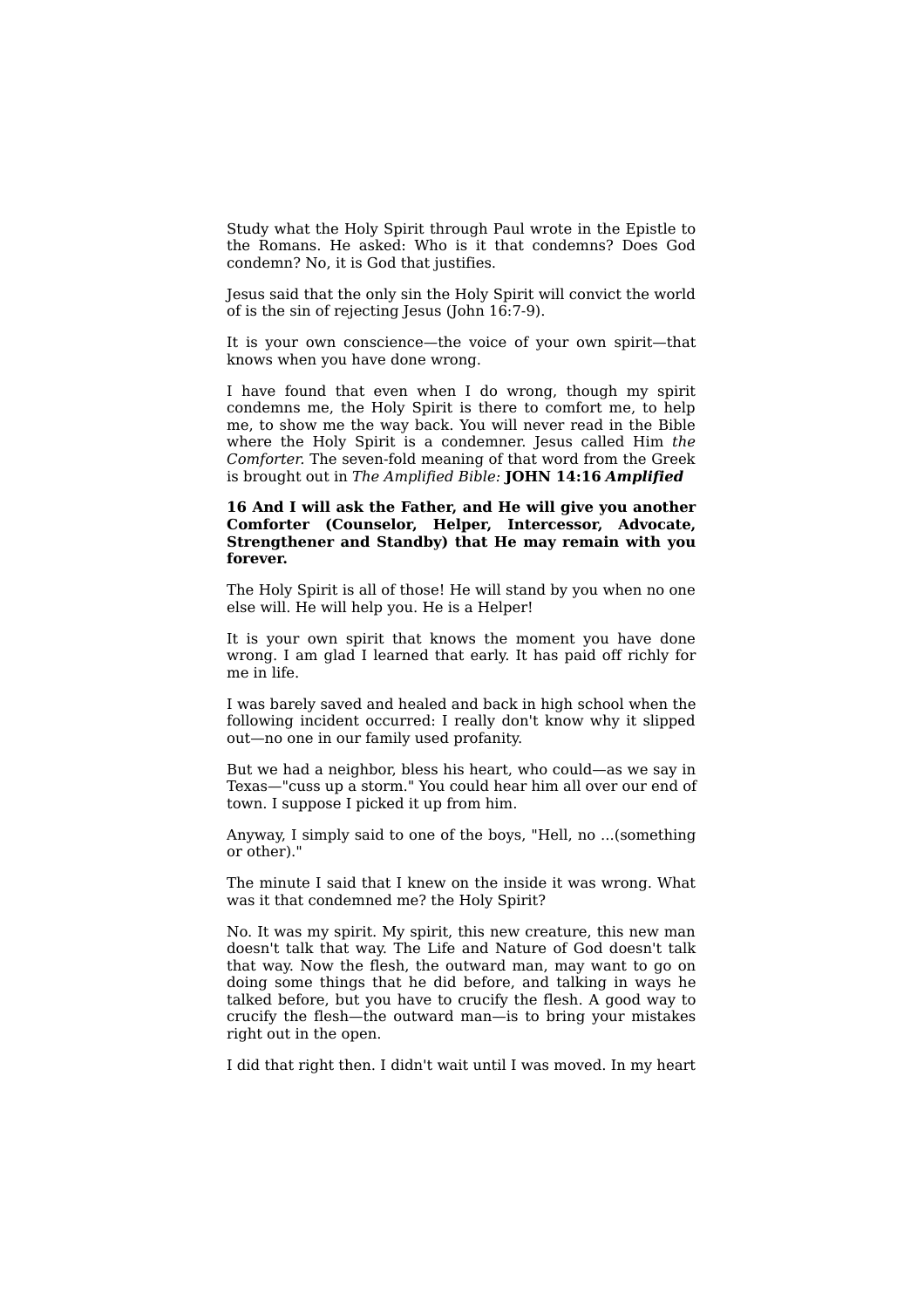I said, "Dear God, forgive me for saying that."

The young man I said it to had walked away. I located him and asked him to forgive me. He hadn't noticed what I'd said; he was used to people talking that way. But I had to get it right.

It was the voice of my spirit. It was my conscience. My conscience was tender, and I didn't want to violate it.

*Unless you keep a tender conscience, spiritual things will be indistinct to you.* That's because your conscience is the voice of your spirit and it is your conscience—the voice of your spirit that will relate to your mind what the Spirit of God is saying to you down in your heart.

The Bible speaks about Christians even having their conscience seared:

### **1 TIMOTHY 4:2**

## **2 Speaking lies in hypocrisy; having their conscience seared with a hot iron.**

The first church I pastored was a community church out in the country. I usually went out Saturday night, spent Saturday and Sunday nights, and came back into town on Monday. I stayed quite often in the home of a dear Methodist man. This fine spiritual man, a great man really, was 89 years old. He and I didn't get up as early as the others did on his farm. They would be out doing chores or be out working in the field when this older gentleman and I had breakfast together about 8 o'clock.

I didn't drink coffee, but this old gentleman did. Now you could scarcely believe it unless you saw it, but he had one of those old-fashioned coffee pots—this was the mid-30's—sitting on an old-fashioned wood stove with coffee boiling in it. I have seen him take that boiling coffee, pour it into a big thick mug—and when it was still so hot it simmered in that mug—turn it up to his mouth, and drink the whole cup.

The first time I saw him do it, I hollered. I felt like my mouth and throat were burning.

How could he do that? I couldn't. The tissues of my lips, the inside of my mouth, my throat and esophagus are so tender, just one teaspoonful would have burned all the way down. But he drank a whole mug without taking it *68*

*How You Can Be Led By The Spirit Of God* away from his mouth.

He couldn't do that to begin with though. Through years of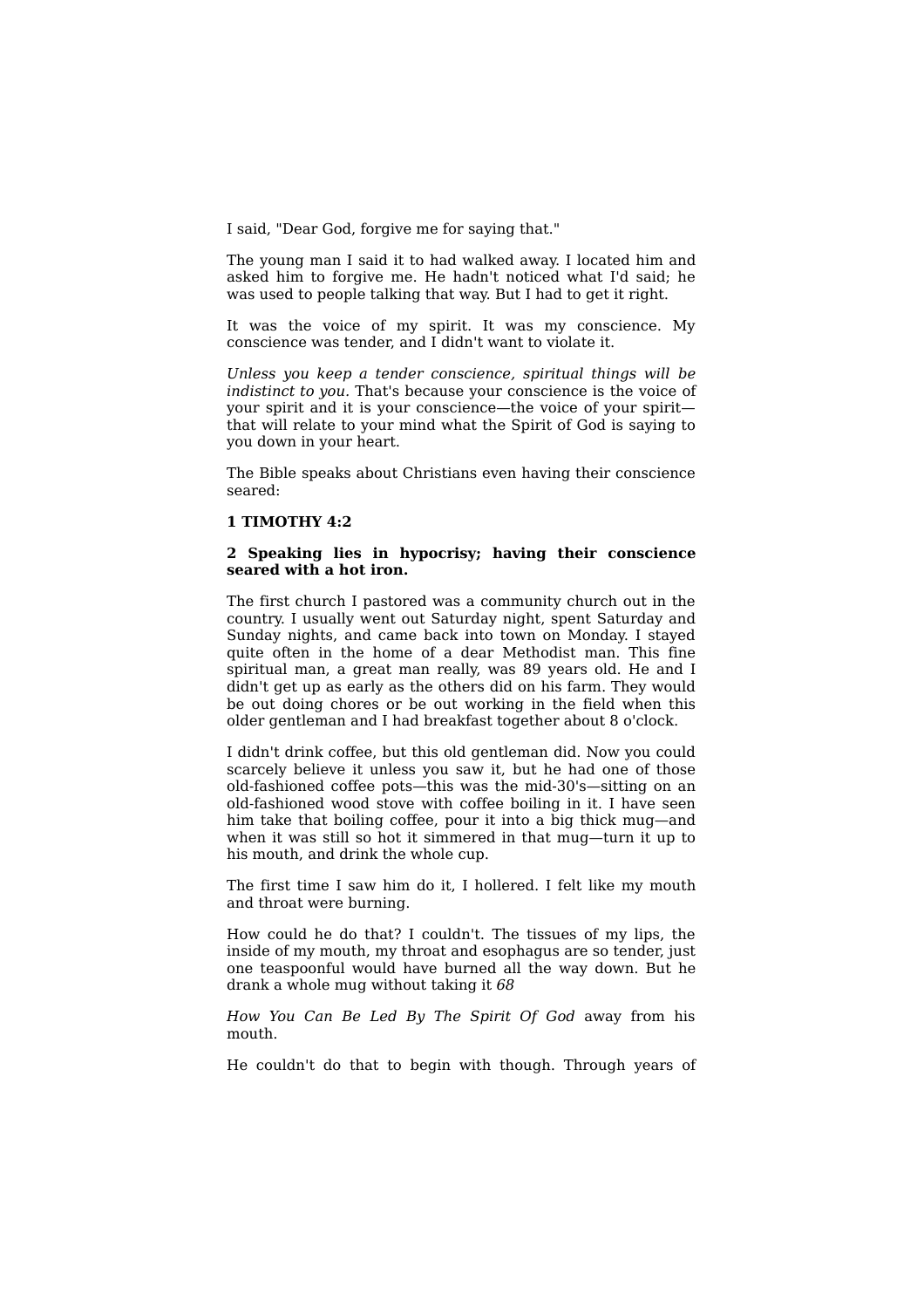drinking coffee that hot, his lips and mouth, and throat and esophagus became seared. Eventually, he could drink it that hot, and it didn't bother him.

Spiritually, the same thing can happen.

Learn to keep a tender conscience. Learn the minute you miss it and your conscience condemns you, to correct it right then. Don't wait until you go to church.

Immediately say, "Lord, forgive me. I missed it." If you have to, if someone else saw or heard you, tell that person right away, "I did wrong. Please forgive me. I shouldn't have said that."

You will have to keep your spirit tender if you are going to be led by the Spirit.

#### *Chapter 17*

### *Feelings: The Voice of the Body*

*The Spirit itself* [Himself] *beareth witness with our spirit....*

—Romans 8:16

Too often people think that the witness this verse is talking about is a physical something. It is not. It is a spiritual something. It is the Spirit of God bearing witness with our spirits. He does not bear witness with our bodies.

You cannot go by physical feeling.

We confuse things by the way we talk. We say, "I *feel* God's Presence." No, we don't. We sense His Presence spiritually. Use the word *feeling* advisedly; it leaves the wrong impression that it is a physical feeling. Don't mix the physical with it.

Feeling is the voice of the body.

Reason is the voice of the soul, or the mind.

Conscience is the voice of the spirit.

To go by *feeling* is to get into trouble. That is the reason so many Christians are up and down (I call them yo-yo Christians), and in and out. They go by their feelings.

They don't walk by faith. They don't walk by their spirits.

When they feel good, they say, "Glory to God, I'm saved. Hallelujah, I'm filled with the Spirit. Everything is fine." When they feel bad, their faces are long and they say, "I've lost it all. I don't feel like I did, so I must be backslidden."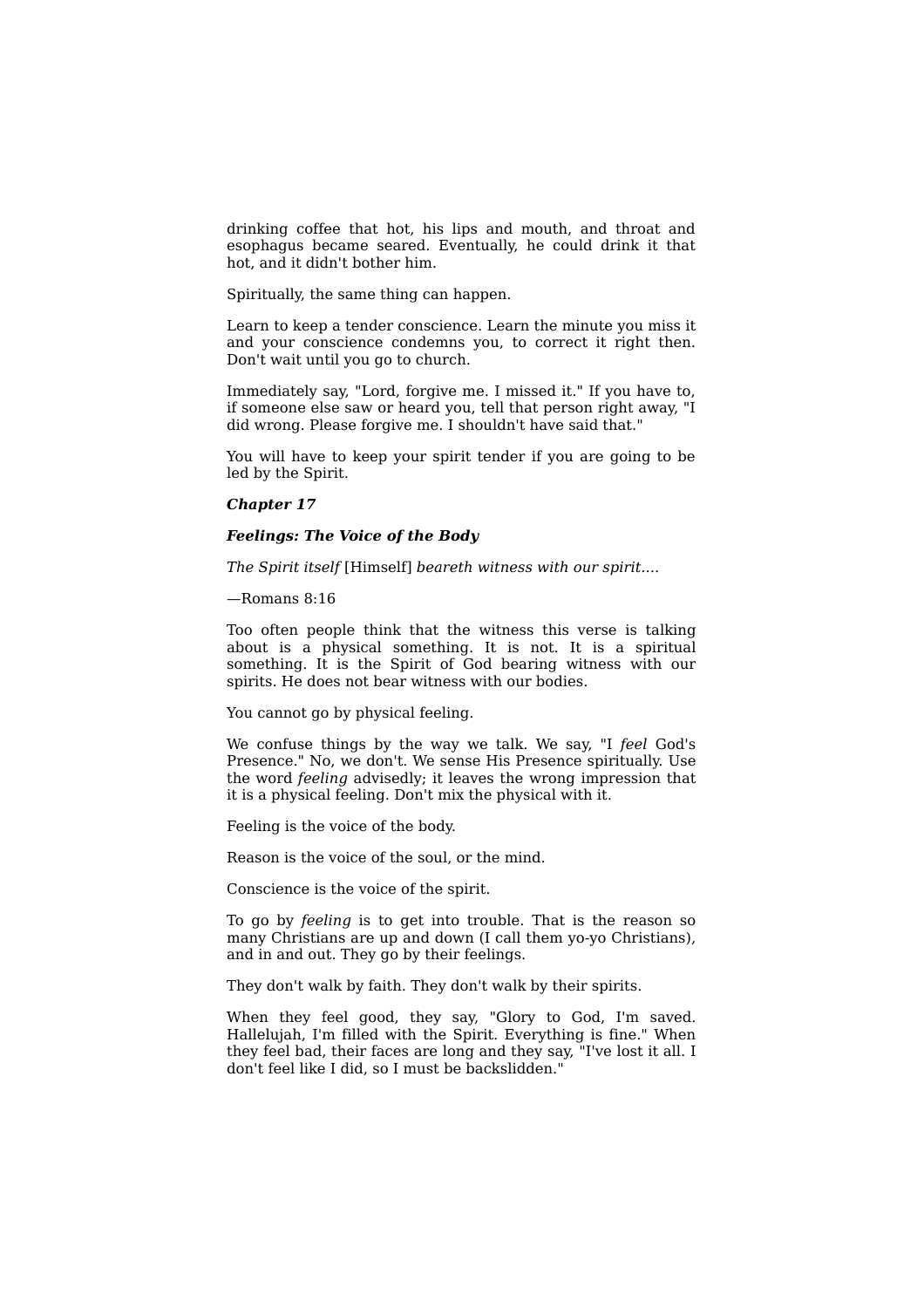I hear people, bless their hearts, talking about being in the valley, then being on the mountaintop, then getting back down in the valley again. I have never been in the valley. I have been saved more than fifty years and I have never been anywhere but on the mountaintop. You do not have to get down in the valley.

*How You Can Be Led By The Spirit Of God* People talk about "valley experiences." I have never had any valley experiences. Oh, yes, there have been tests and trials, but I was on the mountaintop all the time, shouting my way through—living above the tests and the trials!

A woman we had pastored in years gone by came to a meeting where we were and told us about her 39-year-old daughter. They were about to operate on her when they discovered she had a tumor. Then they also found through hospital tests that she was a diabetic. They were trying to get the diabetic condition under control when she went into a coma. Three doctors said she would never regain consciousness; she would die.

This mother said, "Will you lay your hands on this handkerchief?" I did, and we prayed. Then that mother got on a bus and rode 300 miles back to the hospital where her daughter lay unconscious. She reached under the oxygen tent and laid the handkerchief on her daughter's chest. The minute it touched her, she revived. She was healed, born again, filled with the Holy Spirit and began to speak in tongues, all in one application.

The nurses got excited and called the doctor. The doctor said, "This is wonderful that she has regained consciousness. But she must remain quiet." He gave her a shot to quieten her down but it never did take effect. She just kept on speaking in tongues and shouting, "I'm healed.

I'm healed. I'm healed."

The next day they began to run tests. Her blood was perfect. She no longer had diabetes. Then they couldn't find the tumor. It had disappeared. After several days they dismissed her.

This woman told my wife and me sometime later that the doctor said, "We won't charge you anything. We didn't do anything. A Higher Power than us did it."

Now, three years later, when she was 42 years old, her sister brought her to our door at 2 o'clock one morning. She had another tumor.

I thought she had come to be healed. So I said, "You can be healed again. We will just lay hands on you."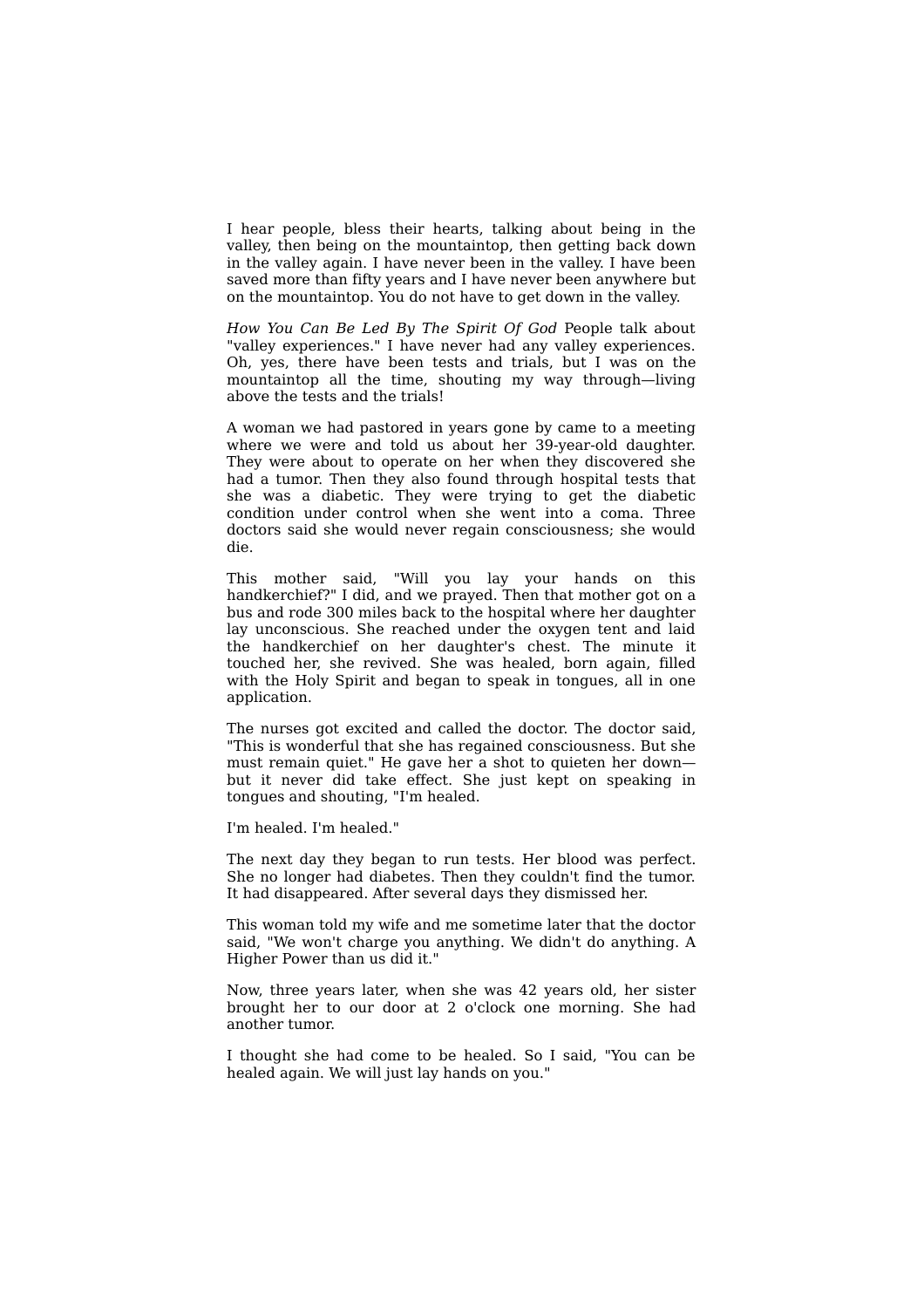She said, with tears, "Brother Hagin, I don't really care whether I get healed or not. Really, if I could just get back to where I was with God I would just as soon die and go on to Heaven."

When she said this, I assumed she must have backslidden. She looked so sad, I just knew she must have committed some terrible sin. So I said, "The Lord will forgive you ..." And I went through what the Bible says about that. Then I said, "We'll all just kneel down here by the couch. (My wife and the woman's sister were there too.) I will kneel beside you. Now you don't have to confess to me, but tell the Lord about it and He will forgive you."

She looked up at me and said, "Brother Hagin, I've searched my heart, and as far as I know, I haven't done anything wrong."

I got aggravated. I'd gotten to bed late—I was driving a distance and holding meetings every night. And just right in the middle of good sound sleep, early in the morning, came this knocking at the door that woke us. I guess I did speak sharply to her; I know I did.

I said, "Get up from the floor. Sit down there on that couch." I was disgusted. "If you haven't done anything *72*

*How You Can Be Led By The Spirit Of God* wrong, what in the world makes you think you have to get back to God?"

"Well," she said, "I don't *feel* like I used to."

I said, "What has that got to do with it? If I were going by feeling, half the time when I get up to preach I would announce that I must be backslidden."

She looked at me. "Do you mean preachers are that way too?"

I said, "Yes, we're just as human as anyone else. In fact, if I were going by feelings right now, I would be having you pray for me. I don't feel a thing. I haven't felt a thing since you got here."

She said, "What do you do then? How do you pray through?"

I said, "I don't pray through. I'm already through. A Christian ought to walk through—he ought to be *through—*

living in fellowship with God, every day, every minute, every hour."

She said, "What do you do then?"

"Well," I said, "just sit there and watch me. I'm going to close my eyes and pray, but you keep your eyes open."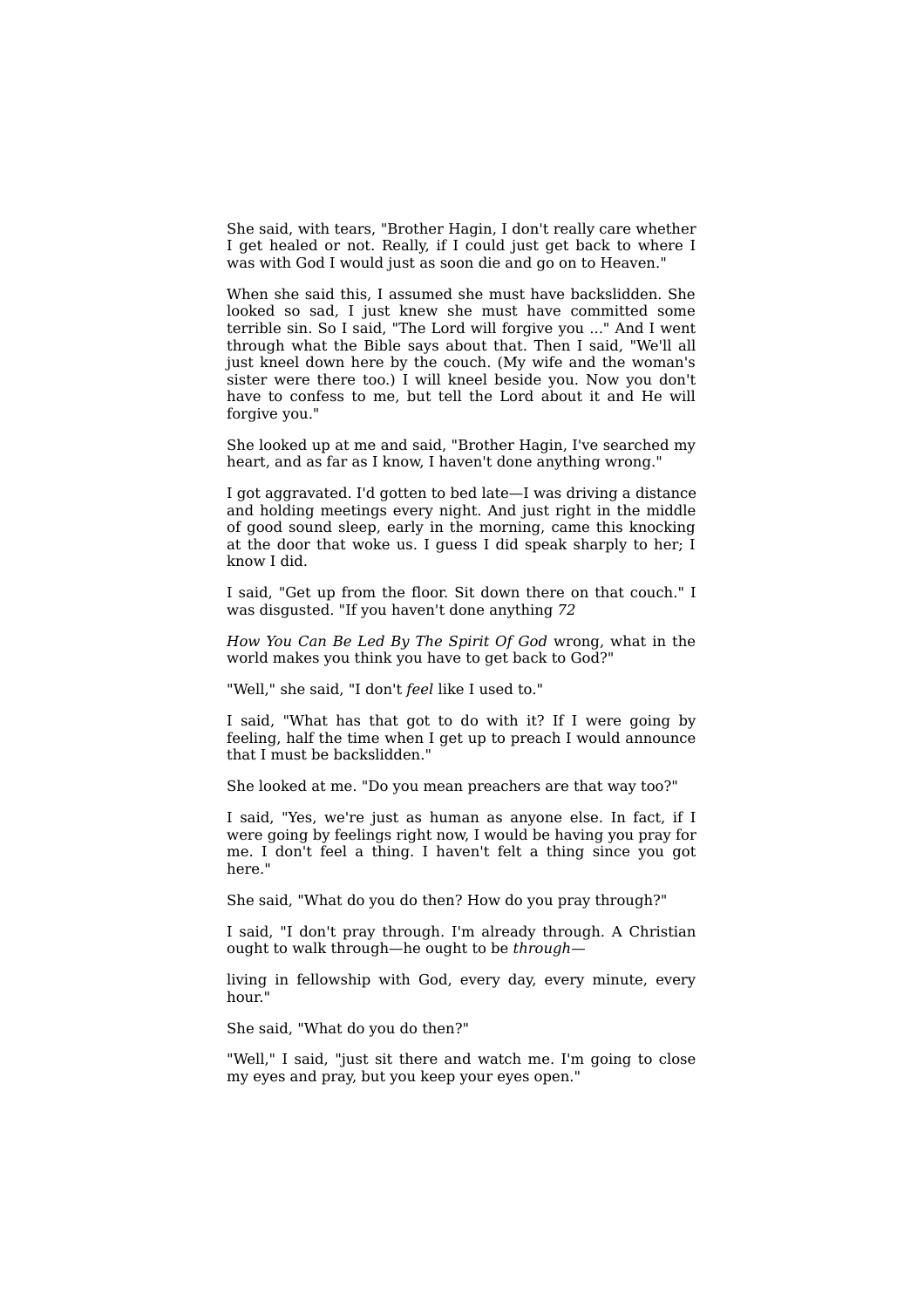Then I prayed, "Dear Lord, I'm so glad that I'm a child of God. I'm so glad I'm saved. I'm so glad I have been born again. I don't feel anything—but that has nothing to do with it. My inward man is a new man. My inward man is a new creature in Christ. I want to thank You that not only am I born again—but I am filled with the Holy Spirit. God the Father, God the Son, and God the Holy Spirit reside in me.

I want to thank You for that. Hallelujah!"

I didn't feel anything, but I said it anyhow. Then, when I confessed that, in my spirit (He was in there all the time) something began to bubble up inside of me. It was a move and manifestation of the Spirit of God. I still did not feel anything, but in my spirit I could sense that bubbling. It got up in my throat. I began to laugh—there is a laugh in the Spirit. I began to speak in tongues.

This lady said, "The expression on your face changed.

Your face just lit up."

I said, "That was in there all the time. Paul told Timothy to stir up the gift that was in him. I just stirred up what I had in me all the time."

She said, "Can I do that?"

I said, "Yes, you can."

She did—she stirred up what was in her all the time.

I do not remember even praying about the tumor. The last account I had of her, it had disappeared.

Base your faith on the Word—not on your feelings.

Romans 8:16 does not say that the Spirit beareth witness with our bodies, or with our feelings.

Smith Wigglesworth, the great English apostle of faith, said, "I am not moved by what I feel. I am not moved by what I see. I am moved only by what I believe. I cannot understand God by feelings. I understand God by what the Word says about Him. I understand the Lord Jesus Christ by what the Word says about Him. He is everything the Word says He is."

You cannot understand yourself by feelings.

Understand yourself as a born-again, Spirit-filled Christian by what the Word of God says about you. And when you read what the Word says about you—then, whether you feel like it or not, say, "Yes, that's me. I have that. The Word says I have that. I can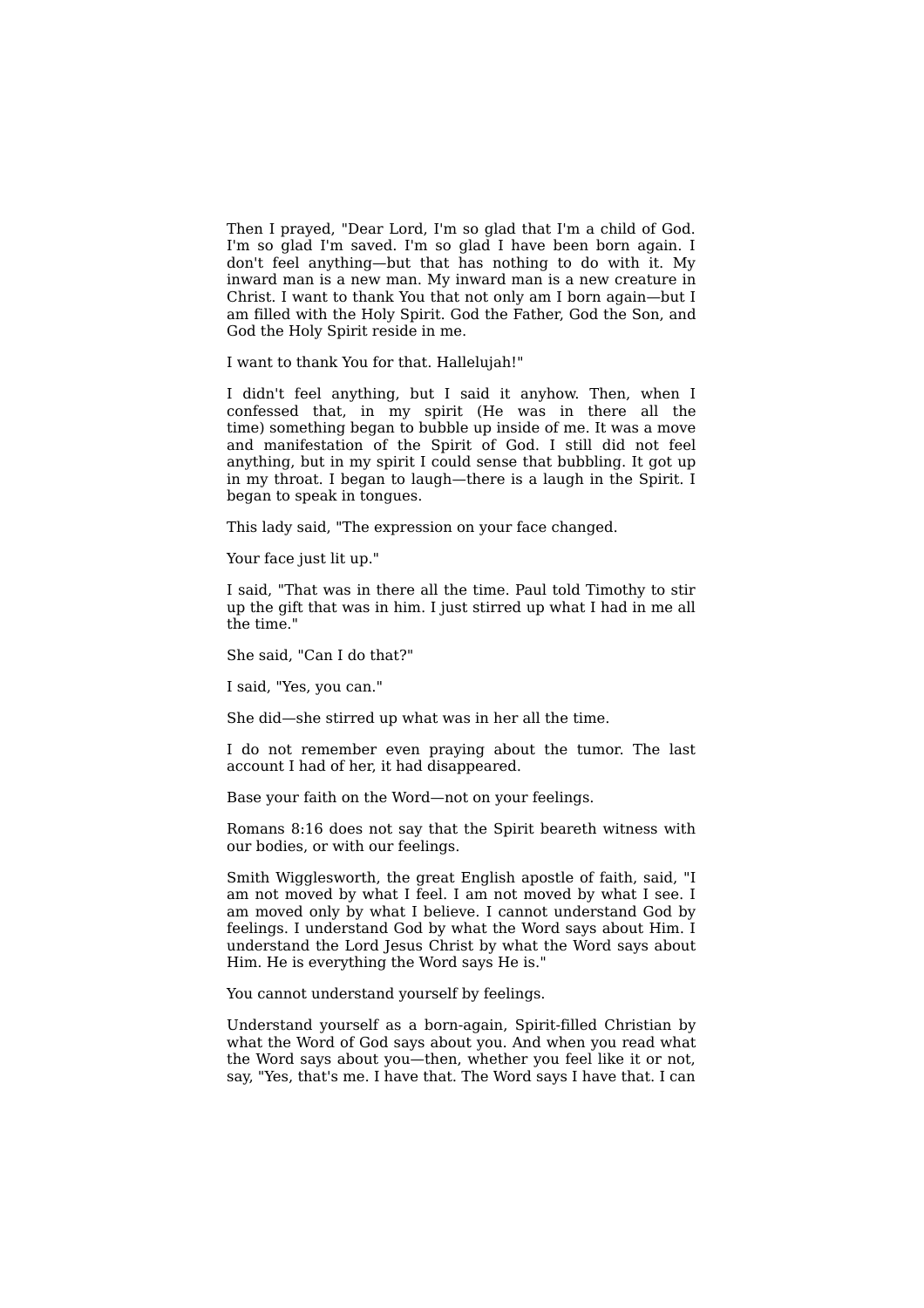do what the Word says I can *74*

*How You Can Be Led By The Spirit Of God* do. I am what the Word says I am."

You will begin to develop spiritually then.

And it is with your spirit that the Holy Spirit bears witness.

### *Chapter 18*

## *Help From Within*

*Howbeit when he, the Spirit of truth, is come, he will guide you into all truth: for he shall not speak of himself; but whatsoever he shall hear, that shall he speak: and he will shew you things to come.*

—John 16:13

Let's notice some things Jesus said about the Holy Spirit in John 16:13. "... *he will guide you into all truth....* "

He will lead you. He will guide you.

"... *for he shall not speak of himself; but whatsoever he shall hear, that shall he speak....* " The Holy Spirit does speak. Whatever He hears God say, whatever He hears Jesus say, He will speak to your spirit. Where is He to speak? He is in your spirit, and that is where He speaks. He doesn't speak out in the air somewhere. He speaks on the inside. The Holy Spirit passes God's message on to your spirit, either by an inward witness, by the still small voice

—the voice of your conscience, or by an inward voice which is the more authoritative voice of the Holy Spirit.

"... *he will shew you things to come.* ..." I do not believe this just means that the Holy Spirit will show us about future events as recorded in the Word of God. It also means that the Holy Spirit will show *you* things to come. In my own individual life, for instance, there has never been a death in our close family that I did not know about in advance. I knew two years ahead of time that my father-in-law was going to die, so I began to prepare my wife for his death. She was his only daughter, the baby of the family, and very close to her father. I knew she would take it hard.

So I began to say to her, "Honey, you know Mr. Rooker is getting older. Then over the next two years I dropped a word here and there, just getting her ready.

I was away in a meeting when the telephone call came.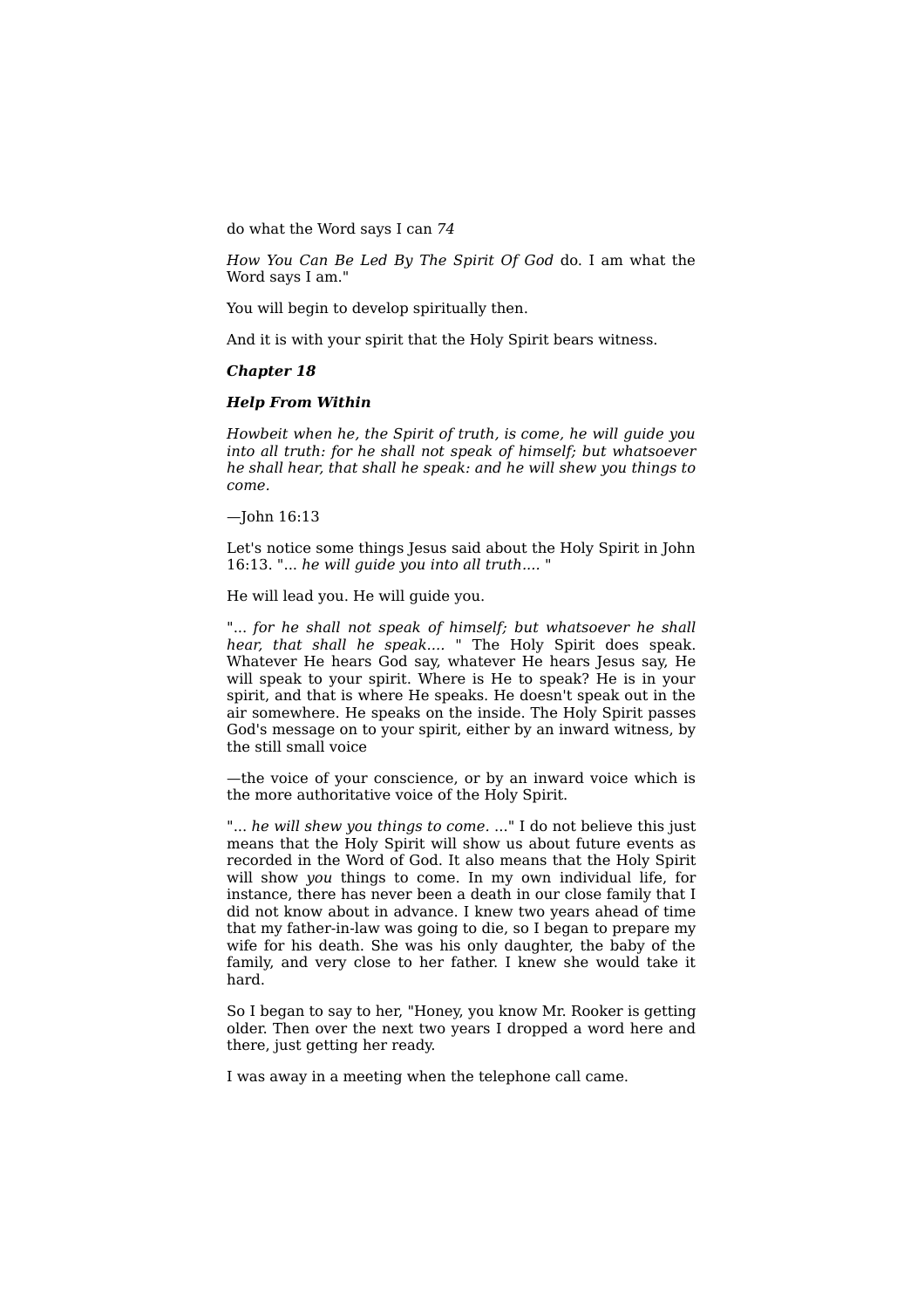After the service one night, I was sitting in the hotel. The phone rang. Something in me said, "That's for you. This is what you have been talking about for two years now."

Within twenty-eight days he was in Heaven. You are not unprepared when you know things ahead of time.

#### **JOHN 14:26**

**26 But the Comforter, which is the Holy Ghost, whom the Father will send in my name, he shall teach you all things, and bring all things to your remembrance, whatsoever I have said unto you.**

*The Holy Spirit shall teach you.*

#### *He shall bring all things to your remembrance.*

People often ask me how I remember things. At one time I could quote three-fourths of the New Testament.

"How do you memorize scripture?"

I always answer, "I never memorized scripture in my life. I know nothing about memorization. I suppose you could develop your mind if you worked at it. But I just get to talking and it rises up in me. The Holy Spirit brings it to my remembrance. He is inside of me."

The Holy Spirit will show you things to come and bring things to your remembrance if you will learn to cooperate with Him.

## *Chapter 19*

### *Number Three: The Voice of the*

## *Holy Spirit*

*While Peter thought on the vision, the Spirit said unto him, Behold, three men seek thee.*

*—* Acts 10:19

God leads us by what we call the still small voice. But He also leads us by the voice of the Spirit of God speaking to us. This is the third way we are led by the Spirit.

(Number one is by the inward witness. Number two is by the inward still small voice. Number three is by the more authoritative voice of the Holy Spirit.

There is a difference between the inward voice of the Holy Spirit speaking to our spirits, and that still small voice which is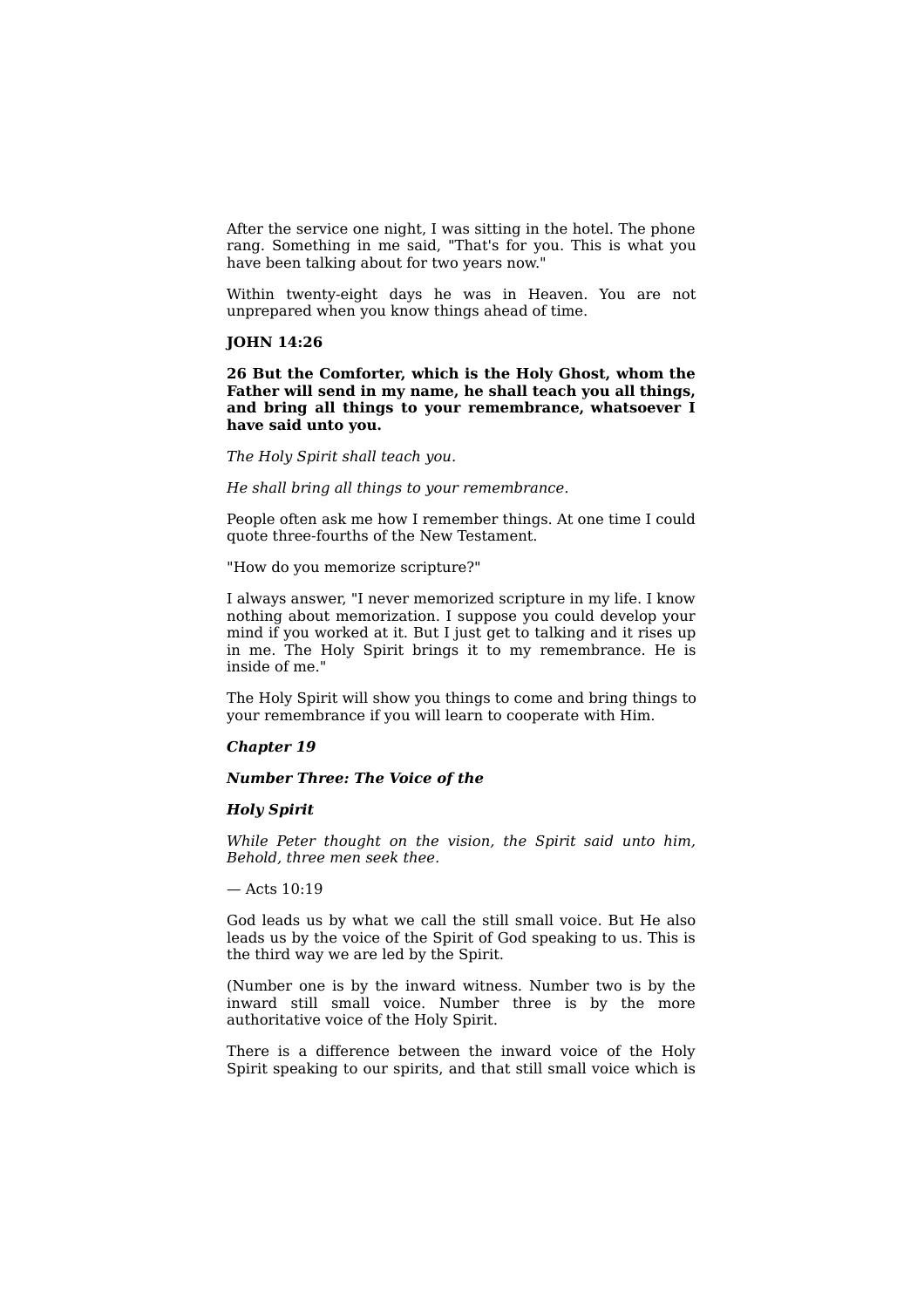the voice of our own spirit speaking to us. When the Holy Spirit within you speaks, it is more authoritative.

Sometimes it is so real it almost seems to be an audible voice; you may even look around to see who said it. It may seem so audible sometimes that you may think someone behind you said something. But then you realize it was *in* you.

Remember in the Old Testament how the young boy Samuel heard a voice call his name, "Samuel, Samuel?" He thought Eli was calling him. He jumped up and ran to Eli to find out what he wanted. Eli said, "No, I didn't call you."

Samuel went back to bed. Then again he heard, "Samuel, Samuel." Again he ran to Eh. "No, I didn't call you." It happened the third time. Finally, it dawned on Eli what was happening. Eli said, "The next time the Lord calls you, answer Him." So the next time it happened, Samuel answered that voice, and the Lord spoke further to him (1 Sam. Chapter 3).

*How You Can Be Led By The Spirit Of God* All of God's leadings are supernatural; some, however, are not so spectacular. But I have found in more than fifty years of ministry that when God moved in a more spectacular way—when He has spoken to me in what seemed to me to be an audible voice—it meant there was rough sailing ahead. If He had not spoken so spectacularly I would not have stayed steady.

Concerning the last church I pastored, for example, I heard the pastorate was open and I made arrangements to preach there one Wednesday night. During the period of time before I was to go there to preach, I held a three-week revival in Houston. During this revival, the pastor, his brother (who was also a preacher), and I met at the church every day to pray about the night services. The church with the open pastorate was their home church. Every day the pastor and his brother would ask me, "Have you prayed about that church yet?"

Finally, I did pray about it. I just said to the Lord, "I'm going up to that church next Monday and I'm going to preach Wednesday. I don't know whether You want me to pastor there or not. I don't know if I even want to pastor it.

But whatever You say about it is fine with me."

That is all I said. Then I heard a voice speak so plainly, I jumped. I looked behind me. I really thought that one of the preachers had heard me pray and was joking with me, because I heard this voice, and to me it was audible. The voice said, "You are the next pastor at that church, and that will be the last church you will ever pastor."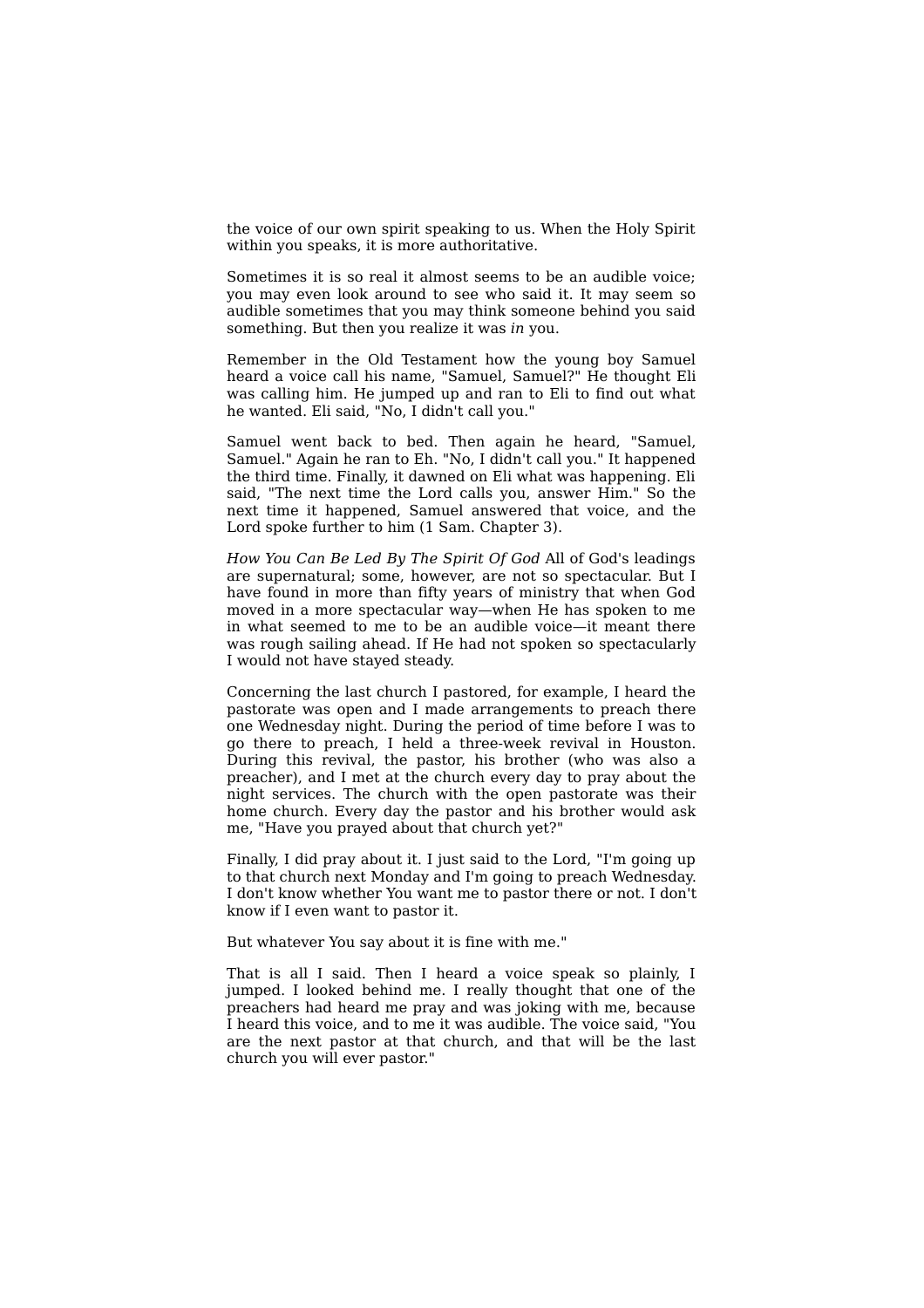(You could interpret that a thousand different ways!

You could let the devil tell you that you were going to die, or that you were going to be defeated. But it actually meant that my ministry would change to a field ministry.) About then those two preachers walked down the aisle.

As usual, they asked, "Have you prayed about that church yet?"

I said, "You two fellows are looking at the next pastor."

"Oooh, if you knew that church like we know it, you wouldn't say that. It's split right down the middle. Anything half the church is for, the other half is against. It takes two-thirds of the vote to get elected as pastor, and we'll just be honest with you, you won't be able to get elected."

"I don't know about that. I just know I'm the next pastor."

"Well, you don't know that church like we do."

I said, "No, but I know Jesus. And I know the Spirit of God. I know what He said to me."

After I preached the first time, I saw why God moved in such a spectacular way. Every word I spoke bounced right back to me like a rubber ball bouncing off the back wall. It was tough.

I thought I was only going to preach one night, but they had made arrangements for me to preach several nights.

Each night my wife and children and I had to move to a different place to stay. We were at one deacon's house one night, and another deacon's house the next night.

One deacon told us, "If you stayed with me all the time, some of the rest of the congregation would probably get jealous and think I'm for you and they would vote against you."

We kept all our things in the car, and every night we would get out just enough for the next day. And every night when we got off to bed, I would say to my wife, "If God *80*

*How You Can Be Led By The Spirit Of God* hadn't spoken so spectacularly to me, I would just get up, get the children, get into the car, and leave without saying a word to anyone."

My flesh wanted to leave so badly. My mind wanted to leave. My spirit held me steady because God had spoken to me in such a spectacular way.

They had the election. I got every vote. Everyone said, It's the greatest miracle of the century—that anyone could get that kind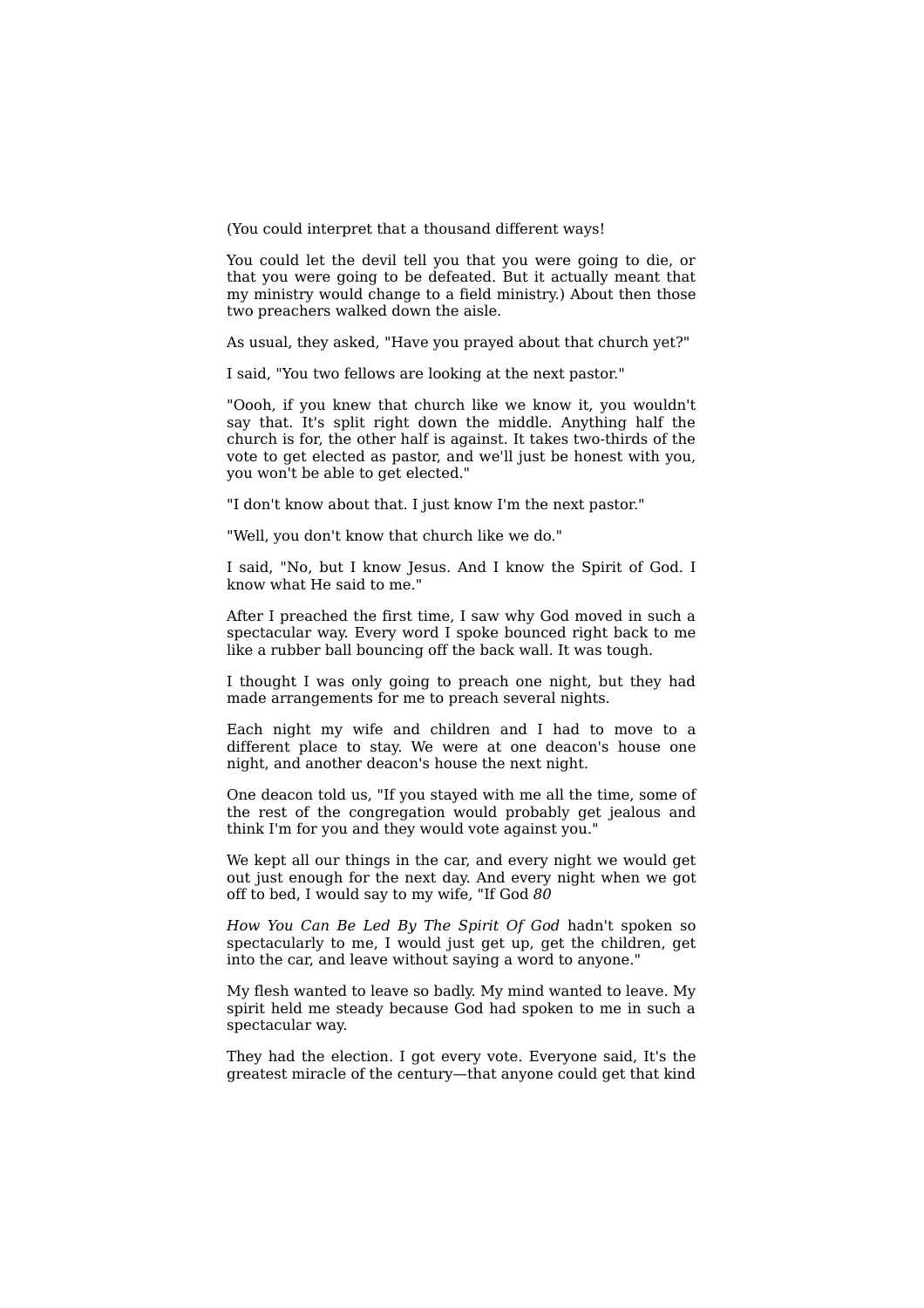of vote from this church."

I knew all the time I would get it. The Spirit of God had told me I would.

### *Chapter 20*

### *Judging By the Word*

*Prove all things....*

—1 Thessalonians 5:21

Always remember this: the Bible teaches that the Spirit of God and the Word of God agree. Anytime the Spirit of God speaks to you, it will always be in line with the Word.

People have heard "voices" and have gotten every kind of "revelation" you can imagine. Some people are always claiming to hear a voice.

You can, and you should, judge these things. You can judge whether spiritual experiences are right or wrong simply by judging them by the Word.

Several years ago I was preaching in California. A woman who had invited the pastor, his wife, and me to her home for the noon meal said, "Brother Hagin, I want to tell you what the Lord said to me. I want to give you my *revelation."*

Before she opened her mouth I sensed by the inward witness in my spirit that something was not right. But she persisted, and I agreed to listen. She had fed us in her lovely home, and now she wanted to give me this "revelation." She began to relate it and she talked for about ten minutes before I stopped her. I just couldn't stand anymore.

"Please," I said, "wait a minute. There's a Bible there on the table by the chair. Pick it up and open it to \_\_\_\_" I gave her a chapter and verse in the New Testament. "Read that."

She read it. Then I gave her another verse of scripture.

She read it. I pointed her to several scriptures. Everything she read contradicted what she said.

I said, "See, I cannot accept what you are saying. It is not in line with this Book. Therefore it cannot be the Spirit of God."

"But, Brother Hagin, I was praying at the altar."

I said, "I don't care if you were praying on top of the church. It's still not right. It is not in line with the Word."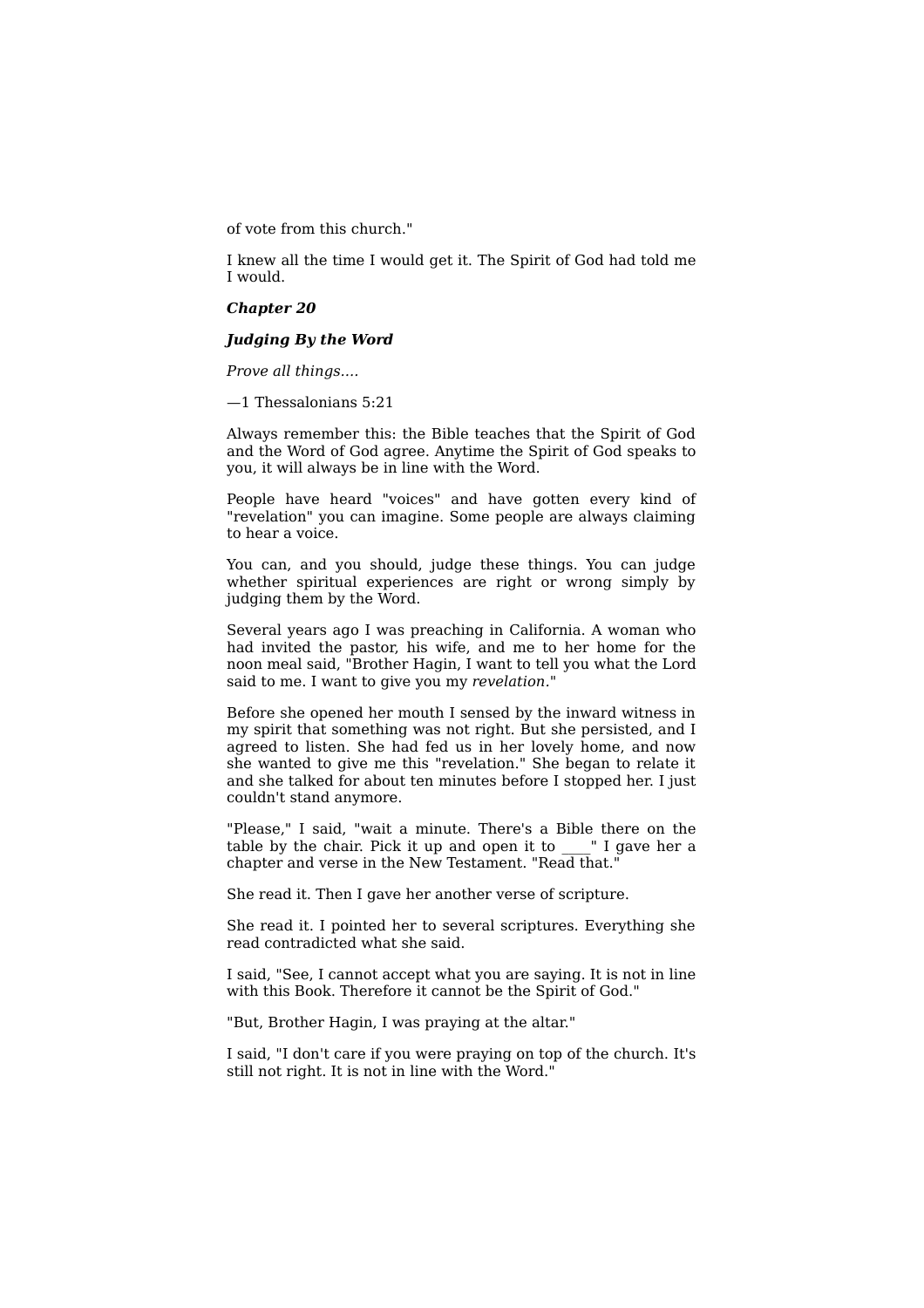"Yes, but I know God gave this to me."

I said, "No, He didn't. This is His Word and what you are saying is in direct opposition to what the Word of God says. Can you give me any scripture to substantiate what you are saying?"

"No. But I know I heard this voice speak to me."

"I just gave you five scriptures, and with a little thought I could have given you twenty, that contradict what you are saying."

"Well, yes," she said, "but Bible or no Bible, I know God spoke to me and I am going to stay with it."

As we left, the pastor said to me, "I didn't want to say anything to you before, but this dear woman was a fine saint of God, on fire for the Lord. She was a blessing to the church. Now she has been put out of every Full Gospel church in the city because she persists in pushing this *revelation* off on everyone."

We are not to seek voices.

We should not follow voices.

We should follow the Word of God.

I preached a meeting in Oregon in the summer of 1954.

At the close of one of the first services, I was laying hands on the people who stood in the long prayer line. I asked each one what they had come forward for before I ministered to them. When I came to one woman, her husband who had her by the arm said, "We have come for my wife's healing." He told me she'd had a mental breakdown.

I did not know this woman was a former Sunday School teacher in that church, nor that her husband was a deacon in the church.

But when I laid hands on her, in a second of time just like it ran off on a television screen, I knew all about this situation. I knew it by the spiritual gift called the word of knowledge (1 Cor. 12:8). I saw this woman in a large tent meeting in one of Oregon's largest cities. I saw her sitting in the congregation with thousands of people. She heard the evangelist tell how God spoke to him in an audible voice and called him into the ministry.

I do not doubt that. This woman failed to realize, however, that this evangelist did not ask God to speak to him that way. God just did it on His own. We have no right to seek that God would speak to us in an audible voice. If God told us He would in His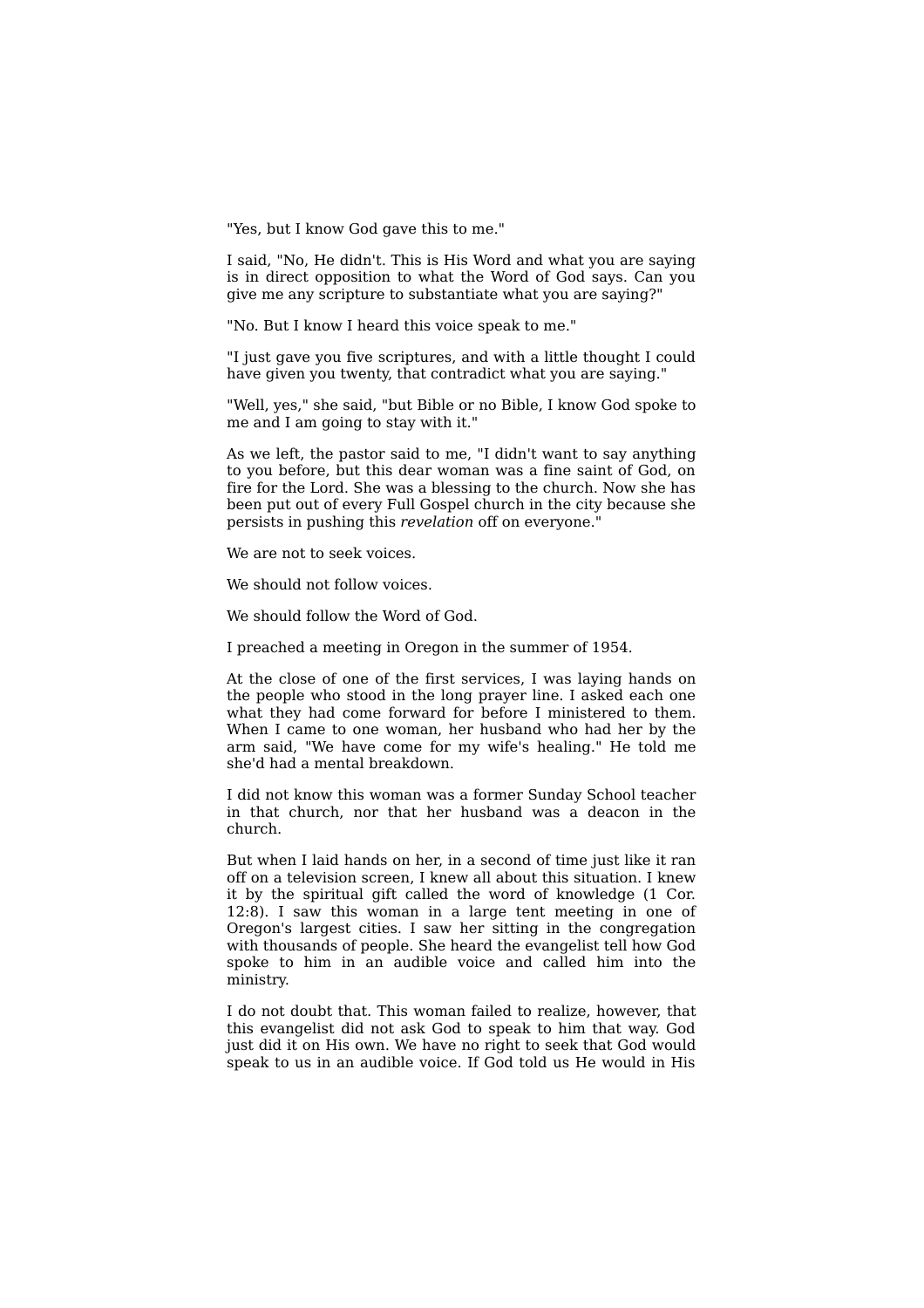Word, then all of us would have a right to claim it. But this evangelist hadn't even particularly expected God to speak in that way—but if God wants to, He can, and He saw fit to do so in that particular case.

At the time this woman heard the evangelist tell that, she was all right mentally. But then she began to seek God to speak to her in an audible voice—and the devil accommodated her. She began to hear voices. They drove her insane. She was now about to be taken to the asylum for the second time.

I also saw this in the spirit: Her husband had taken her to this same evangelist for deliverance. She did not receive deliverance. Now her husband blamed that evangelist.

Then her husband had taken her to another leading evangelist. She had failed to be delivered. Now her husband was angry with that other evangelist too. I knew she would not be delivered if I laid hands on her, and then he would be angry with me. So I took my hand off of her.

I said to the man, "Take your wife into the pastor's study. Wait there. When I finish this line, I will talk with you."

After we were finished with the healing line, the pastor and I went into the study together.

"First of all," I said to this couple, "I have never been to Oregon before. I have never seen you folks before. I don't even know if the pastor knows you."

The pastor said, "He's one of our deacons."

"Well," I said, "the pastor will tell you he has not told me anything."

Then I related what I had seen.

The deacon said, "That's exactly right."

"Now," I said, "I will tell you why I didn't minister to your wife. You see, she wants to hear these voices."

Then I said, "She is not that far gone mentally that she doesn't know what I am saying."

She spoke up, "I know exactly what you are saying."

I said, "Sister, you are not going to be delivered until you want to be delivered. As long as you like it the way it is—as long as you want to hear these voices—you are going to hear them."

She said, "I want to hear them."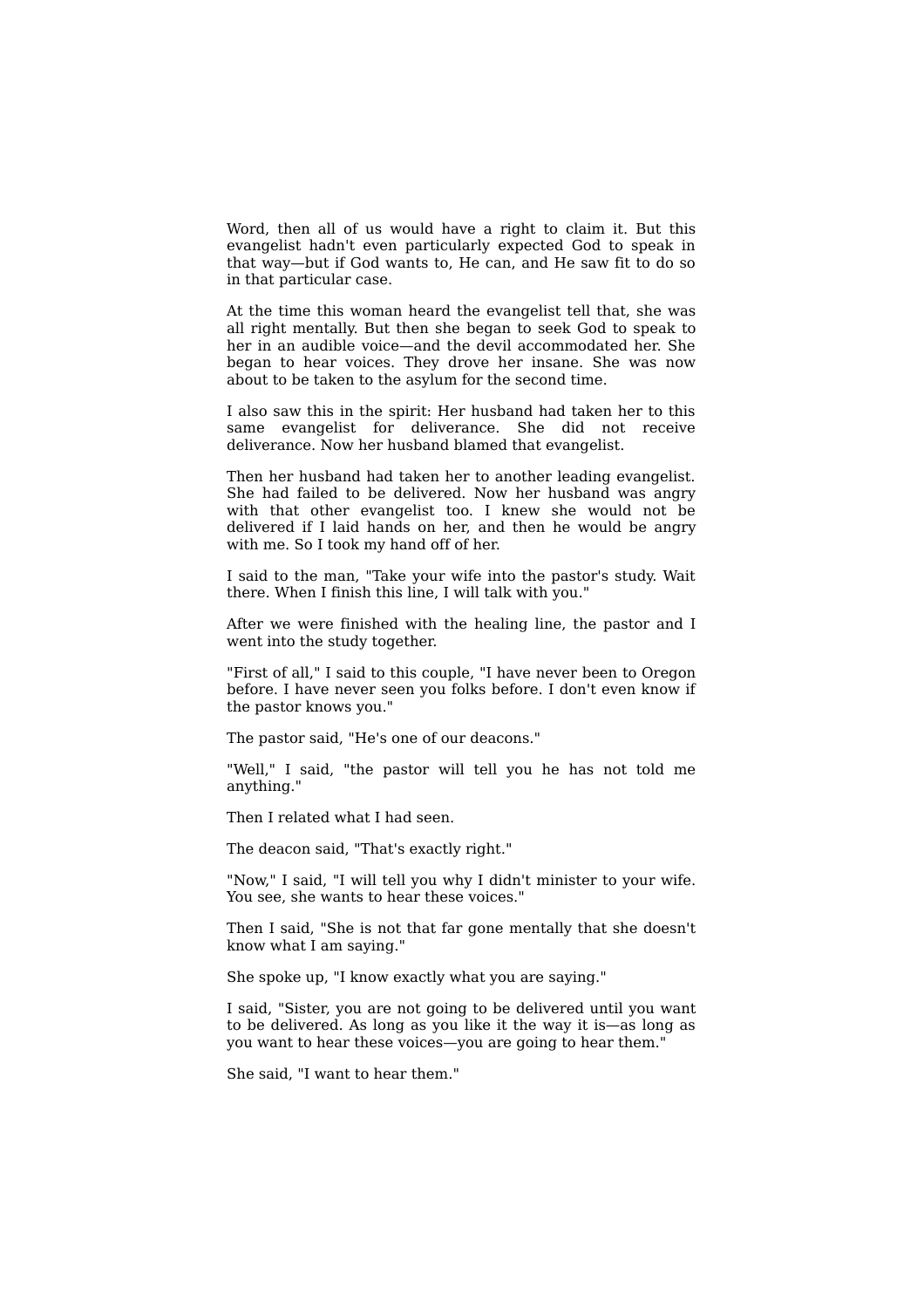As long as a sinner wants to live in sin, God will let him live in sin. But if he wants to change, God will meet him and deliver him.

And even though a person is a Christian, that does not mean he loses his free moral agency. He does not become a robot—a machine whereby God pushes a button and he automatically has to do whatever God desires. He is still a free moral agent. As long as he wants things like they are, they will stay that way. But if he wants to cooperate with God, he can be helped.

This woman said, "That's the way I want it."

I said, "I knew that the minute I touched you. That's the reason I didn't minister to you. As long as you want it this way, it's going to be this way."

## DO NOT SEEK VOICES!

# **1 CORINTHIANS 14:10**

### **10 There are, it may be, so many kinds of voices in the world, and none of them is without signification.**

We are not to accept anything without examining it in the light of the Word of God.

I am glad that I learned some of these things early in life. I mentioned I received my healing as a young boy by just acting on Mark 11:23 and 24.

I was born with a deformed heart. I never ran and played as other children did. I became bedfast four months before my sixteenth birthday. My body became practically totally paralyzed. I wasted away until I weighed only 89 pounds.

One day I asked the fifth doctor on the case, "Is something wrong with my eyesight, or with my blood?

When Dr. Mathis took blood from my finger, it didn't look red."

This doctor said, "I will tell you the truth, son. And I will explain it to you in layman's terms. The white blood corpuscles eat up the red corpuscles faster than you can build them up, or we, medically, can do anything about it.

If you didn't have the heart condition, if you didn't have the paralysis, this incurable blood disease alone would prove fatal."

I knew nothing about divine healing. I didn't know anyone in all the world believed in divine healing. When I found it in the Bible, I thought I had found something no one else knew anything about. And I acted on God's Word and was healed.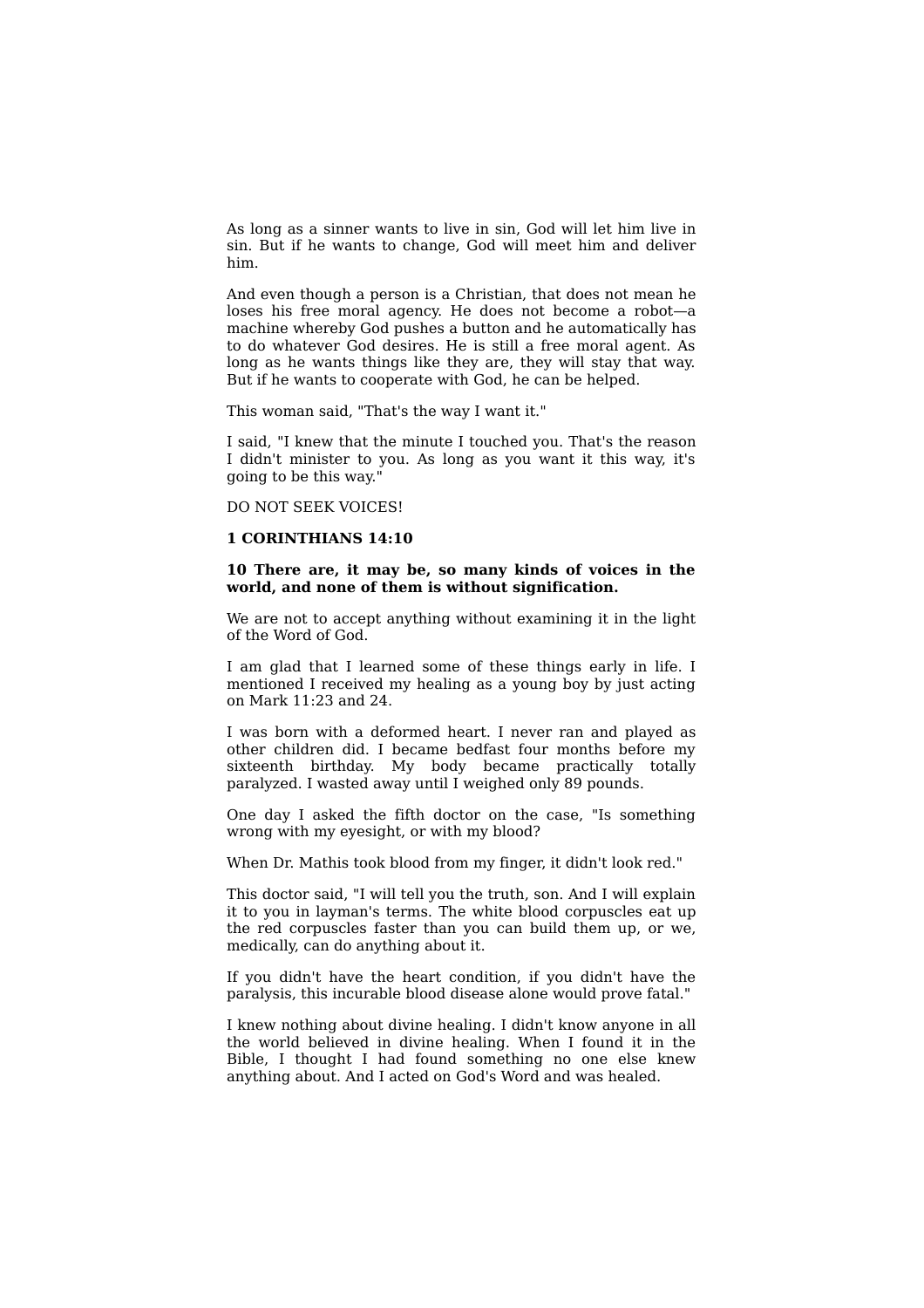The members of my family were what we call *nominal* Christians. Literally, they were baby Christians. They were saved, but they were not taught beyond that. They were ignorant of the Word of God concerning healing. (Our church taught God could heal, if He *would.* Others taught not only that He *would* not heal, but that He *could* not heal.) So when I began to see certain things in the Bible and began to talk to my family about them, they discouraged me. I had enough sense just to stay with the Bible and keep those things to myself.

No one was in the room when I received my healing. I had been getting up and walking around the room for a couple of days before I said to Momma, "Please bring me a pair of shoes and socks, some underclothes, and a pair of pants and a shirt. (I had worn nothing but bedclothes for 16 months.) I am going to get up and go to the breakfast table in the morning."

"Oh, son, do you know what you're doing?"

It took me 45 minutes to talk her into the notion of laying out those clothes for me.

We made our home with my grandparents on my mother's side. and I asked my mother not to tell the rest of the family.

Now you could just mark it down. Grandpa got up early and sat out on the porch swing. When you heard that porch swing creak as he got up and headed toward the back of the house to the dining room, there was no use in looking at your watch; it was 7:30. Grandpa ran on schedule. If you did look at your watch, and it didn't say 7:30, you had better set it. It was 7:30.

My bedroom was in the front of the house. At 7:30 that August morning I heard that porch swing creak. I heard his footsteps as he walked to the back of the house. I was already fully clothed, sitting in a chair in my room. I gave them time to get seated at the table. Then I walked out of my room, across another bedroom, and into the dining room.

They did not expect that. Grandpa, a man of few words, looked up and said, "Is the dead raised? Is Lazarus raised up?"

I said, "Yes, the Lord has raised me up."

Then he asked me to offer the blessing. I prayed. And we ate. It is amazing how quickly you can eat if you don't talk so much. You didn't talk at Grandpa's table—especially the young folks. Within 15 minutes we were finished.

I went back to my room. It was ten minutes till 8 o'clock. I knew Momma would come in about 8 o'clock to make up the bed. Usually I was in it and she would give me my bath. Just two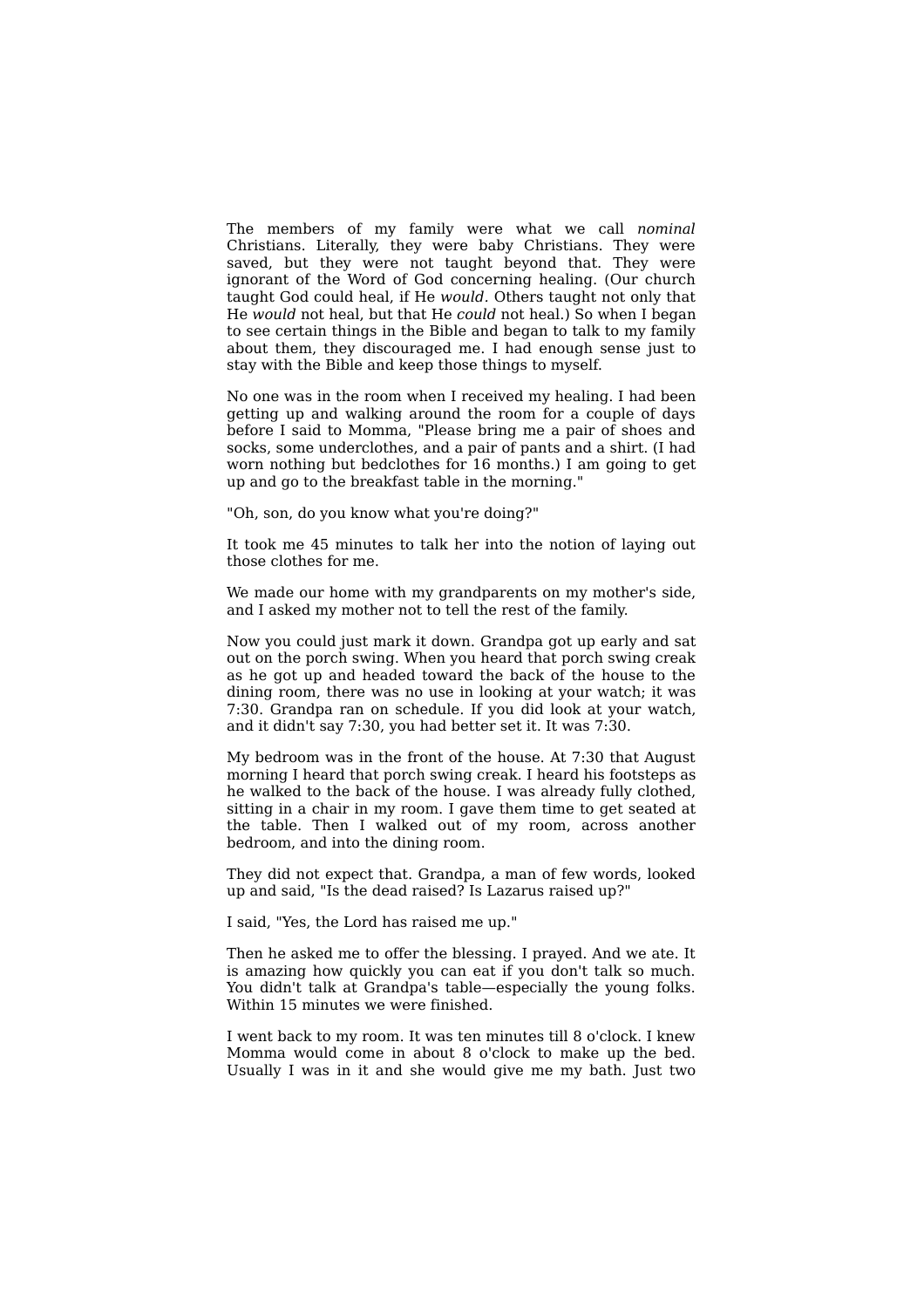days before, the day I was healed, she had bathed me. I was that helpless. So this Thursday morning, even though my heart was beating right, I felt weak from exerting so much energy.

So I thought, *I'm just going to lie down across the bed and rest till Momma comes to clean the room. Then I'll go out and sit with Grandpa in the swing.* I had in mind to walk uptown about 10 o'clock.

I dozed off to sleep and slept ten minutes. At 8 o'clock I suddenly became wide awake. I thought Momma was in the room. Someone was in the room. I didn't see him, but I heard this voice—to me it was audible.

The voice spoke in a slow, deep monotone and even quoted scripture. It said, "AND WHAT IS YOUR LIFE?

IT IS EVEN A VAPOR THAT APPEARETH FOR A TIME, AND THEN VANISHETH AWAY."

There was a pause.

Then the voice said, "AND TODAY THOU SHALT SURELY DIE."

Every voice is not God. The first audible voice I ever heard was the devil, but I didn't recognize that then. I thought God was right there in that room.

I sat up in the bed. Thoughts came into my mind faster than machine gun bullets fly. I knew James said, *"For what is your life? It is even a vapour, that appeareth for a little time, and then vanisheth away"* (James 4:14). I knew that was scripture. And I knew the Lord told Isaiah to tell Hezekiah, *"Set thine house in order: for thou shalt die, and not live"* (Isa. 38:1).

Also, for the first six months of being bedfast, before I had known about divine healing, I had prayed the only way I understood. The doctors had said I had to die and I had accepted it, so I had prayed, "Lord, just let me know ahead of time, so I will have time to tell everyone good-bye."

So when I heard this voice speaking to me, I thought *God has moved in this supernatural way to let you know you are going to die so you will have time to tell everyone good-bye. Divine healing is right. You have been healed.*

(The devil couldn't argue that. I already had the Word on that.) *Your family knows you have been healed. They can see that. But remember, the Bible said "It is appointed unto men once to die, "and your appointed time has come. You are going to die today.* "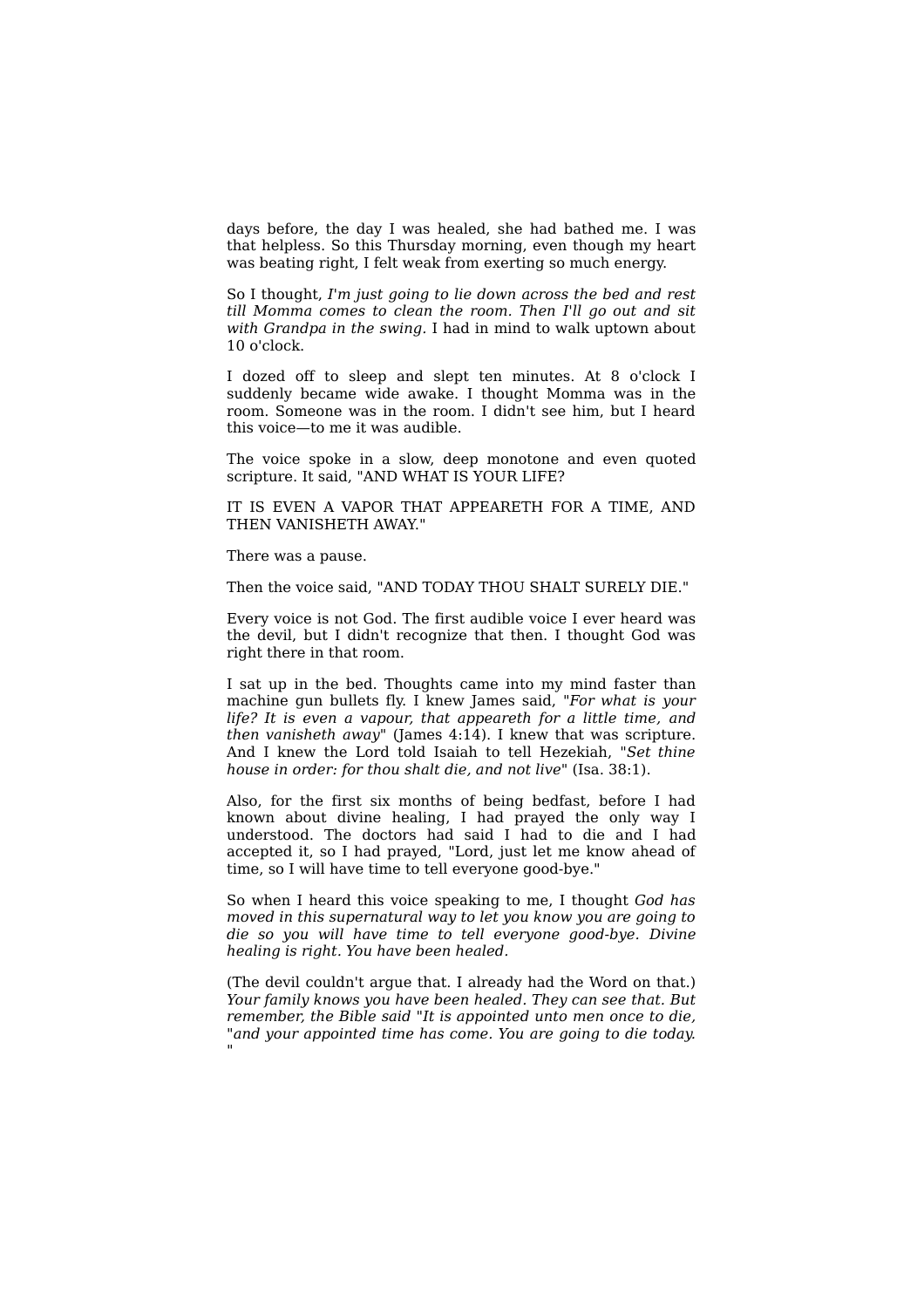I got up off the bed and I tiptoed across the room (I thought God was standing right in that room) and I sat down in a chair by the window. There I waited, from about 8:30 in the morning until 2:30 in the afternoon, to die.

About 2:30, still sitting in that chair, some words came floating up from somewhere down inside me. I didn't know then what I know now. But I was born of the Spirit. The Holy Spirit was in my spirit. And He is the One who wrote the Bible. Holy men of old wrote as they were moved by the Spirit of God. The Holy Spirit knows what is in that Book. Because He was in me, then my spirit knew some things that the Holy Spirit knows.

So these words came floating up from somewhere inside me into my mind, *With long life will I satisfy him, and show him my salvation.*

I didn't listen to them. I just let them float away from me. I still sat there waiting to die.

The second time, these words came floating up from inside me into my mind, *With long life will I satisfy him, and show him my salvation.*

I picked them up and turned them over a couple of times in my mind. Then I thought, *Yes, but God has moved in this supernatural way to let me know I am going to die today.* When I got my mind on that, those words disappeared.

The third time, as I sat there and these words came floating up, that inward something said to my mind, *With long life will I satisfy him, and show him my salvation.*

For a moment, I picked them up and repeated them just in my mind. Then I said, in a whisper, "Yes, but God has moved in this supernatural way to let me know that I am going to die." Again, when I got my mind on that, I missed it.

The fourth time, a little more authoritatively, the Spirit of God spoke. I jumped. I thought someone had slipped up behind me. The voice of the Spirit of God said, "With long life will I satisfy him, and show him my salvation."

I said, "Who said that?" I meant, Who is in this room talking to me?

But the voice answered and said, "The 91st Psalm."

My Bible was on the floor under the chair I had been sitting in all day. I hadn't even looked at it. I picked it up now and turned to Psalm 91. When I got down to the end, sure enough, it said. *"With long life will I satisfy him, and shew him my salvation"* (v.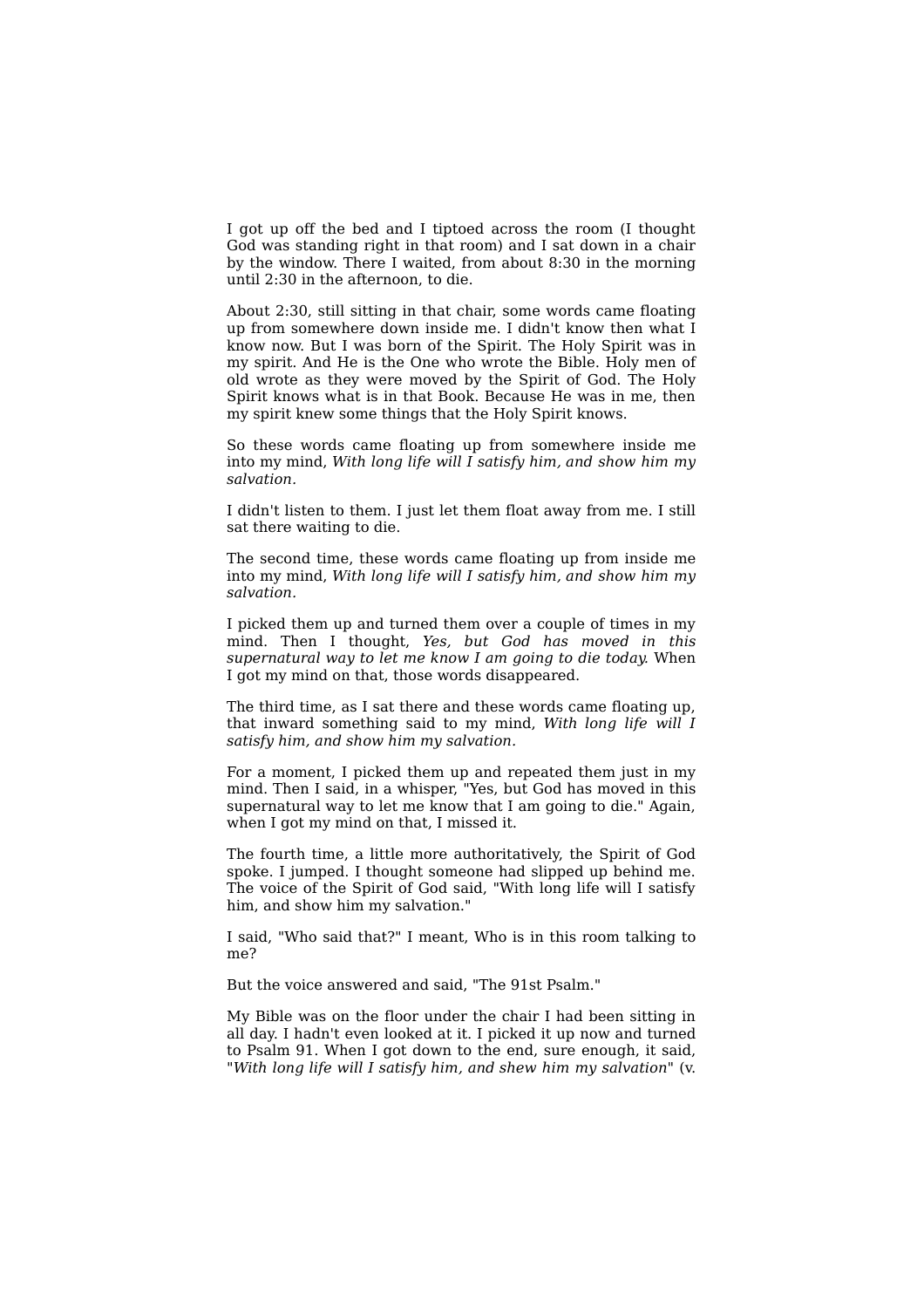But do you think the devil will give up that quickly?

Oh, no. Another voice—it seemed like something sitting on my shoulder—said in my natural ear and mind, "Yes, but that's in the Old Testament. That's just for the Jews. That's not for the Church."

I sat there and thought for a moment. Then I said, "I know what I'll do. I will run my references. If I can find anything in the New Testament like that I will know it belongs to me and to the Church."

I started with Psalm 91. A reference to "with long life"

led me into Proverbs. Then the Word began to enlighten me. In Proverbs I began to see that that first audible voice could not have been God.

The voice had quoted Hebrews 9:27, *"And as it is appointed unto men once to die, but after this the judgment,* " but had misinterpreted it. Because the devil knew I didn't know any better, the voice had said, "Everyone has an appointed time to die." You hear people say that all the time. Even born-again, Spirit-filled Christians say, "When your time comes, you're going to die." That is not true. You do not have an appointed time to die.

I read in the Book of Proverbs again and again that if you do certain things, your days will be shortened. But doing other things will add unto you length of days. I knew God's Word was right. I knew that even though that voice picked a verse out of a chapter and gave it to me, it could not have been God, because it was not in line with the rest of the Word of God.

I continued to run references. This brought me over into the New Testament. I came over to Ephesians 6:1-3. And then into First and Second Peter. And I found that Paul and Peter quoted the Old Testament concerning long life (1 Peter 3:8-12; 2 Peter 1:3).

I jumped up out of that chair with my Bible in one hand. I doubled up my fist, kicked with my foot, and said, "Devil, you get out of here. That was you talking to me.

That was you that spoke to me in that supernatural voice. I want you to know that I'm not going to die today! And I'm not going to die tomorrow! And I'm not going to die next week! And I'm not going to die next month! And I'm not going to die next year! And I'm not going to die the next 5 years! And I'm not going to die the next 10 years! And I'm not going to die the next

16).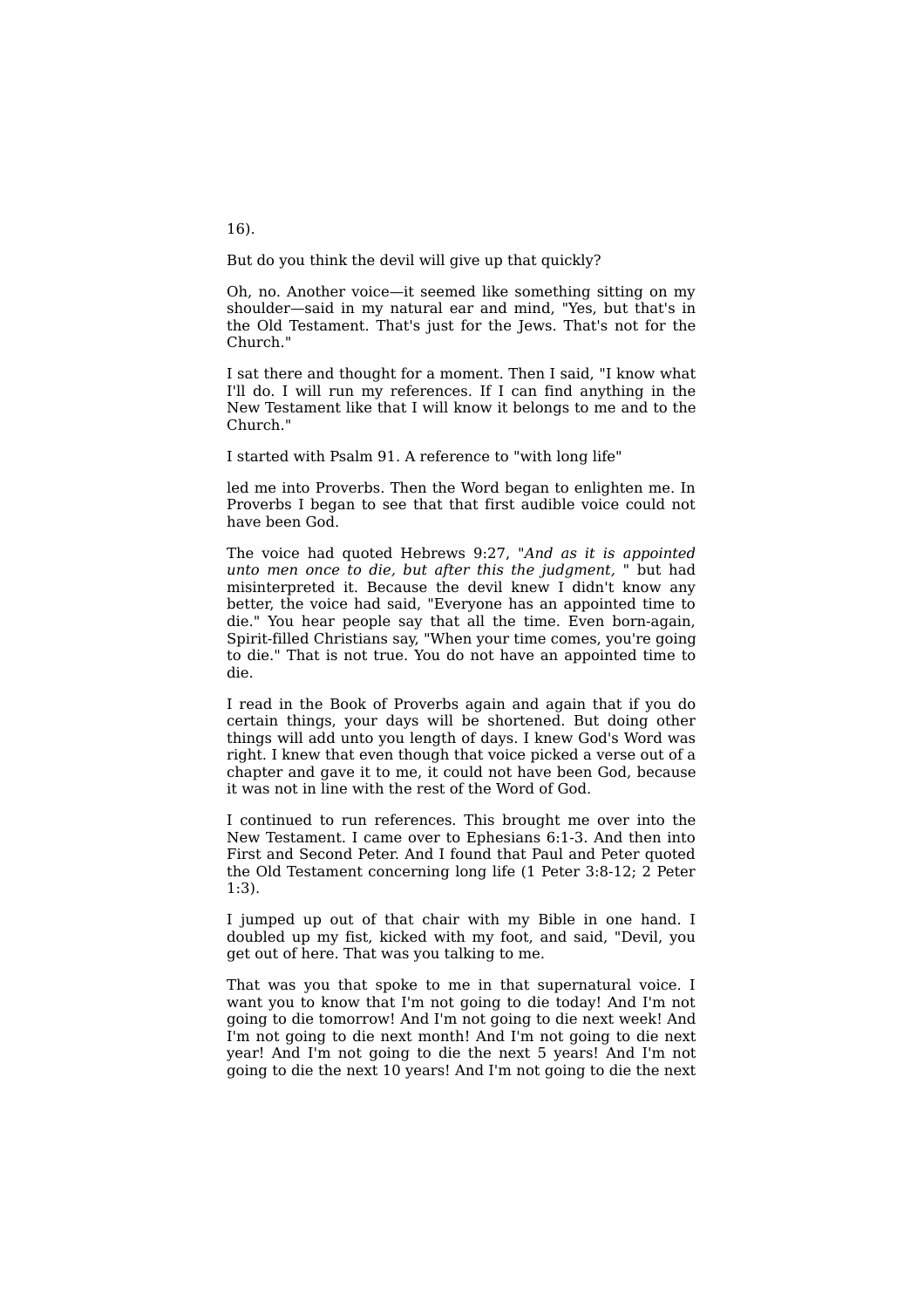15 years! And I'm not going to die the next 20 years! And I'm not going to die the next 25 years! And I'm not going to die the next 30 years! And I'm not going to die the next 40 years! And I'm not going to die the next 50 years! And I'm not going to die the next 55 years!

God's Word says, "With long life will I *satisfy* thee"

(Ps. 91:16). And I'm going to go on living until I am satisfied!

### *Chapter 21*

## *My Spirit? The Flesh? Or The Holy Spirit?*

*The spirit of man is the candle of the Lord....*

—Proverbs 20:27

Someone might ask, "How can I tell whether it is my own spirit, or the Holy Spirit telling me to do something?"

The spirit of man is the candle of the Lord.

"But it may just be *me* wanting to do it."

Define your terms. If by "me" you mean the flesh, of course you cannot always obey the flesh. But if by "me"

you mean the inward man, the real you, then it is all right to obey the inward man. Go ahead and do what he wants you to do.

If your spirit is a new creature in Christ Jesus and old things have passed away and all things are become new, and your spirit has the life and nature of God in it and the Holy Spirit in it, and your spirit is in fellowship with God—it is not going to tell you to do something that is not right. If you are a Spiritfilled Christian, your inward man has the Holy Spirit in His fullness—not in a measure, but in His fullness—making His home in you.

It is not the inward man of the Christian that wants to do wrong —it is the outward man. You ought to be able to tell whether it is the flesh wanting to do something, or the spirit. Here is a text that has been a puzzle to many:

### **1 JOHN 3:9**

### **9 Whosoever is born of God doth not commit sin; for his seed remaineth in him: and he cannot sin, because he is born of God.**

This is talking about the inward man. Physically we are born of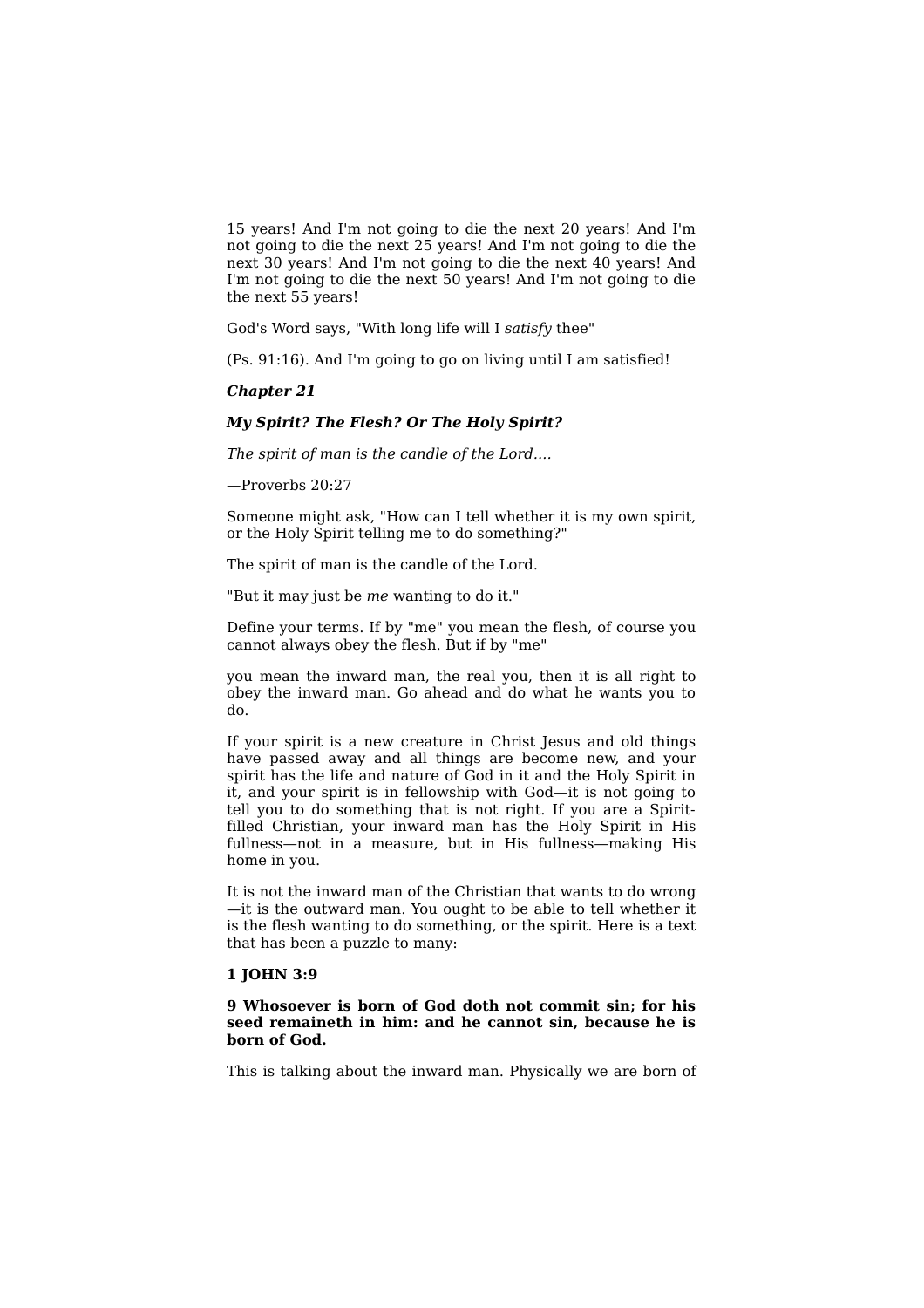human parents and we partake of their nature.

Spiritually we are born of God and partake of His nature.

God's nature is not the nature to do wrong.

I have missed it a lot of times as a Christian. But my inward man did not sin. He didn't even agree with me when I did sin. He tried to get me not to do it. My heart wept because I sinned. I allowed my flesh to dominate and I missed it, but my spirit never did consent to it. God's seed is in my spirit, not in my flesh.

If you continue to allow your flesh to dominate you, you will continue to miss it. If you continue to let your natural mind dominate you, and do not get your mind renewed with the Word, you will continue to miss it.

That's why Paul wrote born-again, Spirit-filled Christians at Rome and told them to do two things: First, they were to present their bodies, and second, they were to renew their minds with the Word (Rom. 12:1,2).

Until your mind is renewed with the Word of God, your flesh and your unrenewed mind will dominate your spirit.

That will keep you as a baby Christian—a carnal Christian.

Paul said to the church at Corinth, " *I, brethren, could not speak unto you as unto spiritual, but as unto carnal, even as unto babes in Christ"* (1 Cor. 3:1).

*"For ye are yet carnal...,* " he said (v. 3). One translation says, "For you are yet body-ruled."

Then he told them, "... *and* [ye] *walk as men"* (v. 3).

Another translation says, "Ye walk as mere men." What did he mean? He meant they were walking and doing things just like unsaved men do.

When you get your mind renewed with the Word, then your mind will side in with your spirit instead of with your body. And the two of them—your spirit through your mind—will control your body.

My spirit will not tell me something wrong. It has the nature of God in it; it has the life of God in it; it has the love of God in it; and it has the Spirit of God in it.

### **2 PETER 1:4**

**4 Whereby are given unto us exceeding great and**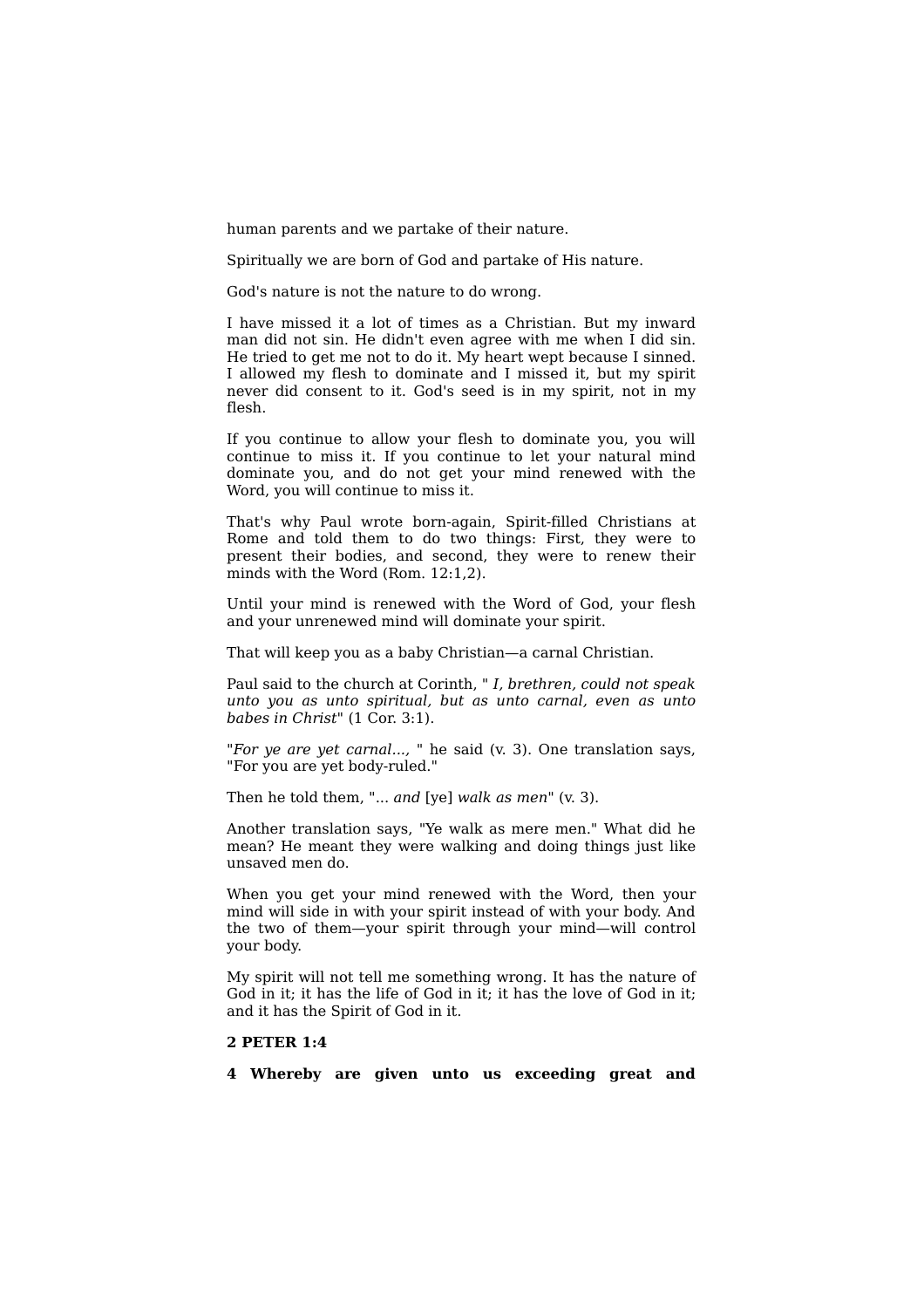## **precious promises: that by these ye might be partakers of the divine nature....**

We are born of God. Then we feed on the Word of God. By so doing we are partakers of the divine nature, God's nature. If we have the divine nature in us, our spirit will not tell us to do something wrong.

Whatever your spirit tells you will be right.

### *Chapter 22*

# *I Perceive*

*Now when much time was spent, and when sailing was now dangerous, because the fast was now already past, Paul admonished them, And said unto them, Sirs, I perceive that this voyage will be with hurt and much damage, not only of the lading and ship, but also of our lives.*

## *—* Acts 27:9,10

Paul said, *"I perceive....* " He did not say, I have a revelation. He did not say, the Lord told me. He said, "I perceive."

How did he perceive it?

By the inward witness. He did not perceive it mentally.

He did not perceive it physically. In his spirit he had this witness.

A family of seven had gone out to eat. The family had not been at the restaurant very long when the father suddenly said, "Let's go home."

## "Why?"

"I don't know. I just have an urge, a perception, that we should."

They rushed home. A fire had started. If they had waited, everything would have burned. But the inward witness warned them in time.

If their home had burned down, someone might have said, "God did that. He had some purpose in it."

No, we have missed it because we haven't listened on the inside —in our spirits. We have not been spirit-conscious.

You cannot find anywhere in the Bible where God causes these things to happen to teach His people 96 something. If those on that ship had listened to Paul, they could have saved the ship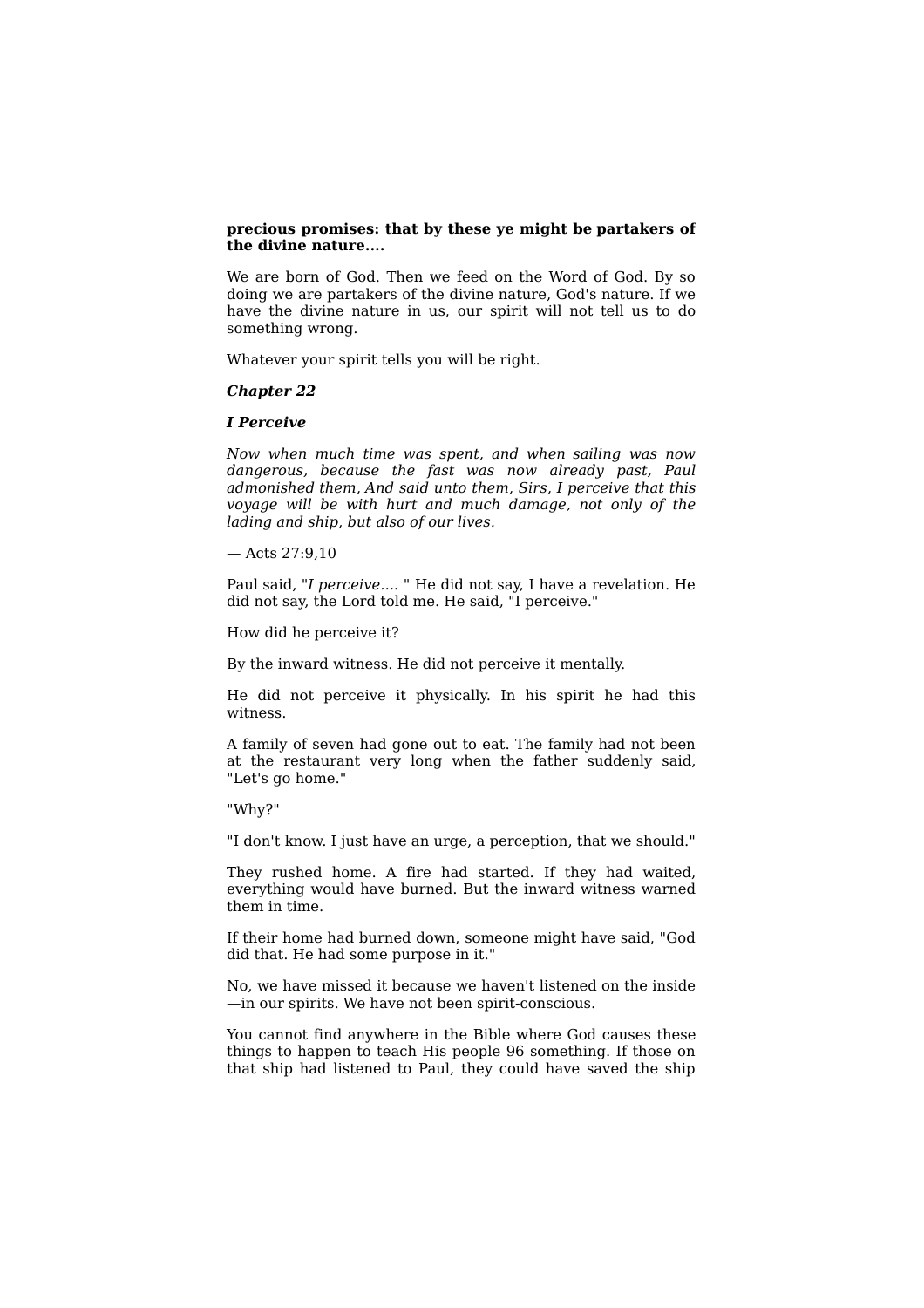and the merchandise. As it was, they lost everything and almost lost their lives. They would have lost their lives, too, if they had not started listening to Paul.

God is not an enemy! He is trying to help us! He is not working against us! He is working for us!

As we become more spirit-conscious we can learn how to better cooperate with Him.

Remember that the primary way God leads His children is by the inward witness.

### *Chapter 23*

## *Spectacular Guidance*

*Whereupon, O king Agrippa, I was not disobedient unto the heavenly vision.*

*—* Acts 26:19

God leads us today just like He led the first Christians.

His Word works now just like it did then. It has not changed. The Spirit of God has not changed. God does not change.

The early believers did not have one Church back then, and we have another Church now. We have made a mistake in thinking that. We are in the same age they were in—the Church Age. We are in the same Church. We have the same Holy Spirit. It has seemed to us, however, that they had a whole lot we don't have. Not so.

*"For as many as are led by the Spirit of God, they are the sons of God"* (Rom 8:14). There are sons of God today.

And the Spirit of God is still leading sons of God.

So we look into the Acts of the Apostles and elsewhere in the Bible to see how the Spirit of God led them. At times some received guidance through a vision. Others received guidance from an angel who appeared and told them what to do.

Such phenomena, however, did not happen every day in these people's lives. They occurred once or twice in a lifetime for most. So these are not the ordinary ways God leads. We get the impression that nearly every day an angel appeared to someone and told them something. That is not so.

Too many times while God is trying to bear witness with our spirit, trying to guide us the way He said He would in His Word, we do not listen because we want something such as a vision or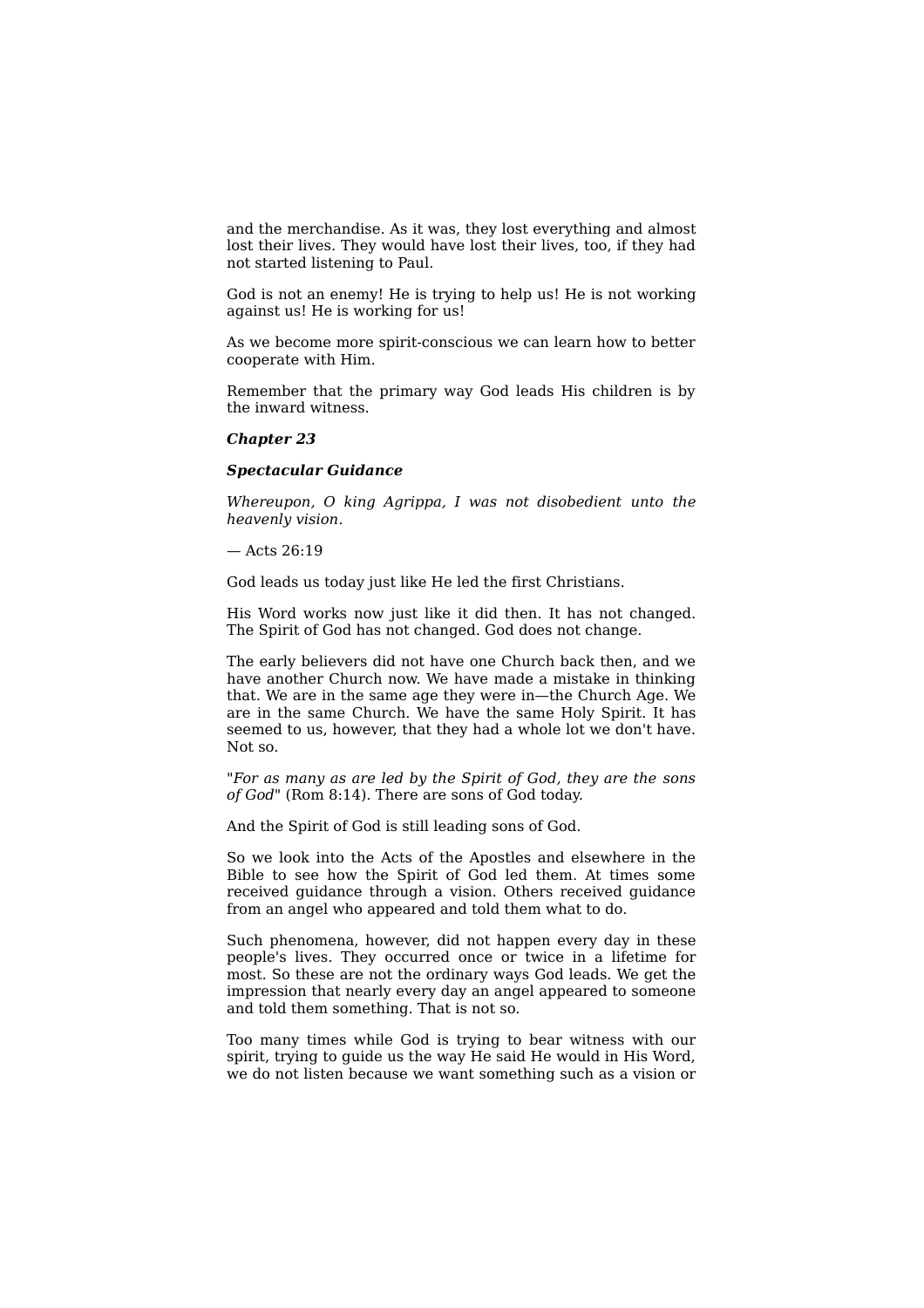an angel to appear.

We have no right to seek a vision. We have no right to ask for an angel. There are no scriptures which say that we should. We do have a right to claim what the Bible promises. If God wants to send an angel, fine. If He wants to give a vision, fine.

As a young minister I did the same thing most Christians have done in the babyhood stage of their Christianity. I heard people talking about visions and angels, and I prayed something like that would happen to me. It never did.

Then I matured spiritually so that I never expected it to happen. I did not pray that it would happen. I did not expect it. But back in 1949, I was praying one day in the last church I pastored. I had shut myself up in the church to wait on God because I had a witness in my spirit that I should do so. Then the Holy Spirit not my spirit—spoke to me.

Before I tell you what He said, look at the following passage of scripture with me and see how Peter saw a vision and then was led by the voice of the Spirit of God:

### **ACTS 10:9-11**

**9 On the morrow, as they went on their journey, and drew up nigh unto the city, Peter went up upon the housetop to pray about the sixth hour:**

**10 And he became very hungry, and would have eaten: but while they made ready, he fell into a trance, 11 And saw heaven opened, and a certain vessel descending unto him, as it had been a great sheet knit at the four corners, and let down to the earth.**

God showed Peter through a vision that He was going to bring in the Gentiles. Now we will skip to verse 19:

## **ACTS 10:19,20**

### **19 While Peter thought on the vision, THE SPIRIT**

**SAID unto him. Behold, three men seek thee.**

### **20 Arise therefore, and get thee down, and go with them, doubting nothing: for I have sent them.**

These were three men from Cornelius' household. After Peter went to Cornelius' house in Caesarea and preached to these Gentiles, he went up to Jerusalem where the Bible says, "... *they that were of the circumcision contended with him"* (Acts 11:2). In Acts chapter 11, Peter is rehearsing what had happened to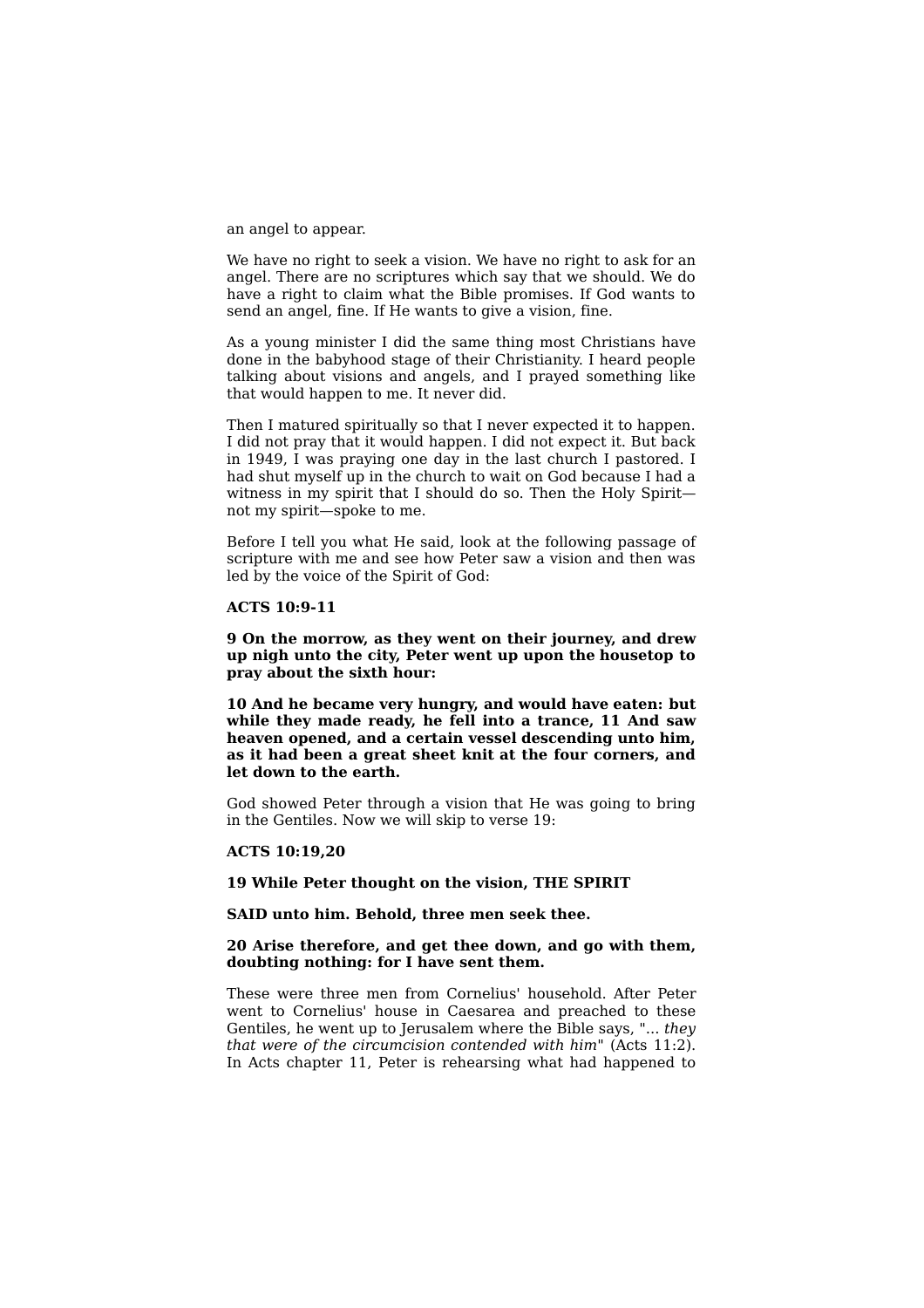him in Acts chapter 10.

#### **ACTS 11:11,12**

**11 And, behold, immediately there were three men already come unto the house where I was, sent from Caesarea unto me.**

### **12 AND THE SPIRIT BADE ME GO with them, nothing doubting. . . .**

The Holy Spirit spoke to Peter. It may have been that Peter looked around to see who had spoken to him, I don't know. But he knew that the Spirit of God bade him go.

The Spirit spoke to me as I was waiting there in my church. The Holy Spirit said, "I am going to take you on to revelations and visions."

Immediately, revelations, in line with the Word—I'm not talking about something out of line with the Bible—began to come. Then in 1950 the visions began to come.

Jesus Himself appeared to me and talked to me on various occasions. There were also other visions.

### *Chapter 24*

#### *The Spirit Bade Me Go*

*Now there were in the church that was at Antioch certain prophets and teachers; as Barnabas, and Simeon that was called Niger, and Lucius of Cyrene, and Manaen, which had been brought up with Herod the tetrarch, and Saul. As they ministered to the Lord and fasted THE HOLY GHOST SAID, Separate me Barnabas and Saul for the work whereunto I have called them.*

## *—* Acts 13:1,2

The Holy Ghost *said.* It would be of interest, first of all, to notice under what conditions the Holy Ghost said something. *"As they ministered to the Lord, and fasted, the Holy Ghost said.* ..."

I am convinced we need to have services where we minister to the Lord. Too often we just minister to one another. Bible studies are good; we need them. Special singing is fine. But too many times we are not singing to the Lord; we are singing to the congregation. Let's have some services where we minister to the Lord; where we wait on Him. In that kind of an atmosphere the Holy Ghost can speak to us.

This was a group of five ministers. I do not know how the Holy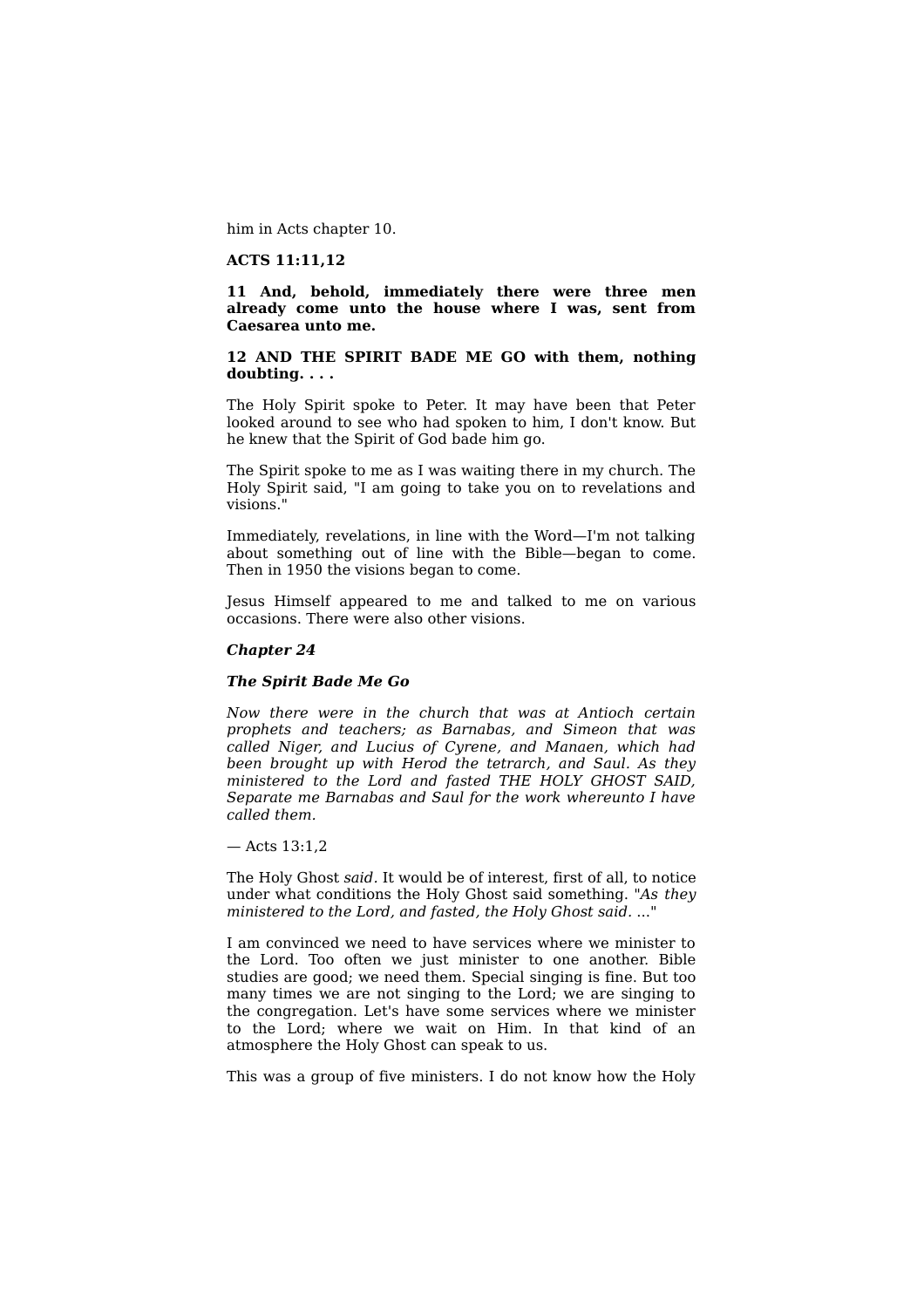Ghost spoke to them. It could have been that one of the prophets spoke it out. Of this I am sure—they all heard and they all agreed that the Holy Ghost was talking.

The Holy Ghost said, *"Separate me Barnabas and Saul for the work whereunto I have called them"* (Acts 13:2).

Peter said, "... *The Spirit bade me go..* ." (Acts 11:12).

After I had been in the ministry many years, death came and fastened itself upon my body. I know when death comes; I have been dead twice and came back. I know how it feels. Actually, I started to fall into the arms of death, when the Spirit of God came on me and lifted me up.

I heard a Voice speak. To me it was audible. I believe it was Jesus. I know that it was the Holy Spirit speaking. We discussed earlier how the Holy Ghost speaks not of Himself, but whatever He hears, that shall He speak. So the Holy Spirit heard God or Jesus say this, and He repeated it.

It sounded like a man's voice. It said, "Thou shalt not die, but thou shalt live. I want you to go teach My people faith. I have taught you faith through My Word. I have permitted you to go through certain experiences. You have learned faith both through My Word and by experience.

Now go teach My people what I have taught you. Go teach My people faith."

The moment that voice ceased speaking I was perfectly well.

I have endeavored to be obedient to that heavenly Voice. That is the reason I teach faith so much—I am supposed to do it.

I will refer again now to the time Jesus appeared to me in 1959 in El Paso, Texas. It was during this vision that He told me, "Go teach My people how to be led by My Spirit."

I have been dilatory about this. But I am going to do more teaching on this from now on. This is the reason for this book.

#### *Chapter 25*

## *Guidance Through Prophecy*

*Follow after charity, and desire spiritual gifts, but rather that ye may prophesy.*

—1 Corinthians 14.1

*Are all apostles? are all prophets? are all teachers? are all workers of miracles?*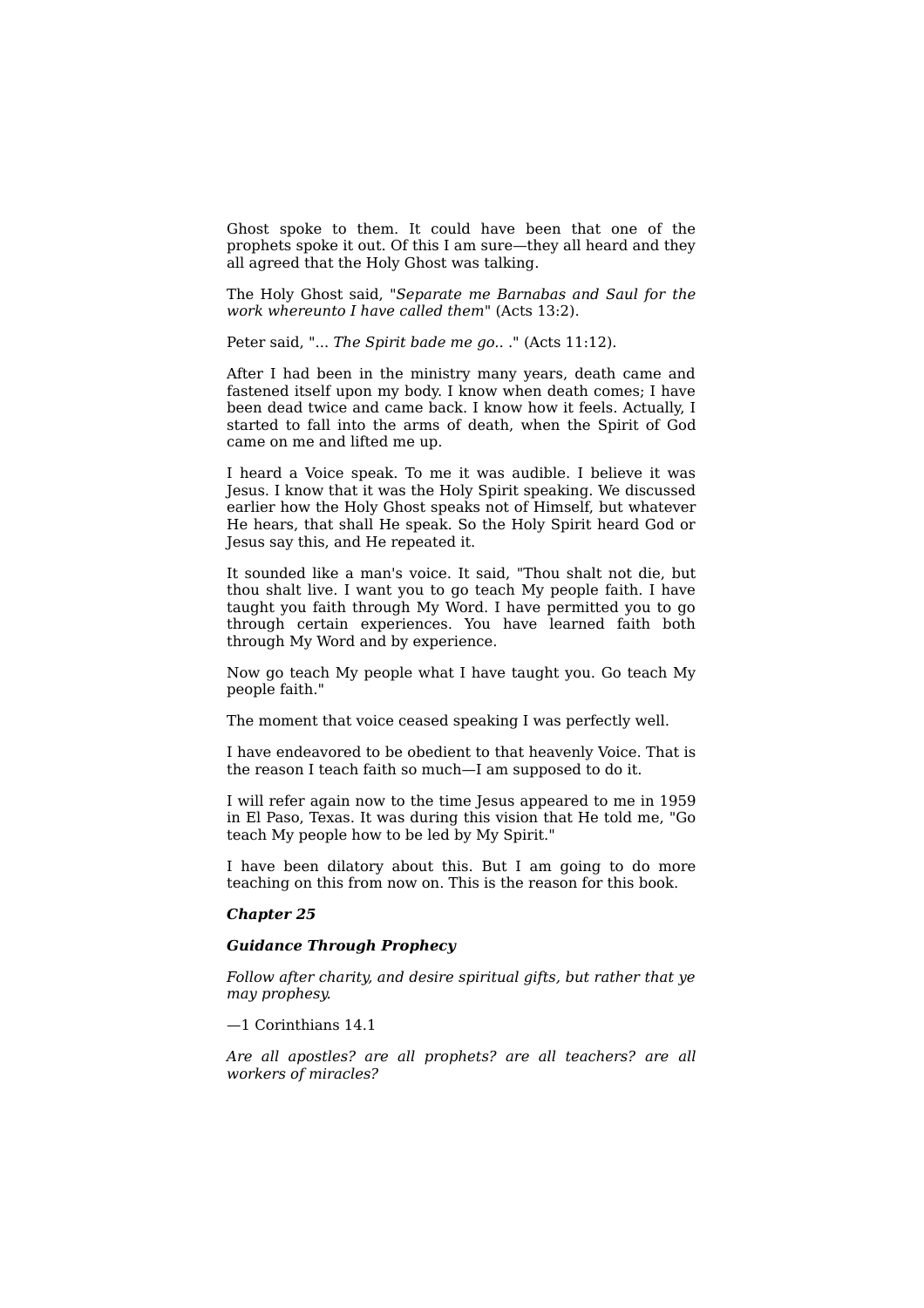—1 Corinthians 12:29

Paul, speaking to the elders of the church at Ephesus in his farewell message, said, *"And now, behold, I go bound in the spirit unto Jerusalem, not knowing the things that shall befall me there: Save that the Holy Ghost witnesseth in every city, saying that bonds and afflictions abide me"*

(Acts 20:22,23).

Then in chapter 21, while on his journey Paul landed at Tyre where the ship was to be unladen. Luke, the writer of Acts, was with Paul. He wrote, "*And finding disciples, we tarried there seven days: who said to Paul through the Spirit, that he should not go up to Jerusalem"* (v.4).

Paul continued on his journey:

### **ACTS 21:8-14**

**8 And the next day we that were of Paul's company departed, and came unto Caesarea: and we entered into the house of Philip the evangelist, which was one of the seven; and abode with him.**

**9 And the same man had four daughters, virgins, which did prophesy.**

**10 And as we tarried there many days, there came down from Judaea a certain prophet, named Agabus.**

**11 And when he was come unto us, he took Paul's girdle, and bound his own hands and feet, and said, Thus saith the Holy Ghost, So shall the Jews at Jerusalem bind the man that owneth this girdle, and shall deliver him into the hands of the Gentiles.**

**12 And when we heard these things, both we, and they of that place, besought him not to go up to Jerusalem.**

**13 Then Paul answered, What mean ye to weep and to break mine heart? for I am ready not to be bound only, but also to die at Jerusalem for the name of the Lord Jesus.**

**14 And when he would not be persuaded, we ceased, saying, The will of the Lord be done.**

Some have thought that Paul missed it. However, when Paul did go up to Jerusalem and was arrested, Jesus stood by Paul in the night. He appeared to him in a vision. He did not rebuke Paul. Jesus did not tell Paul that he had missed it. He said, "... *Be of*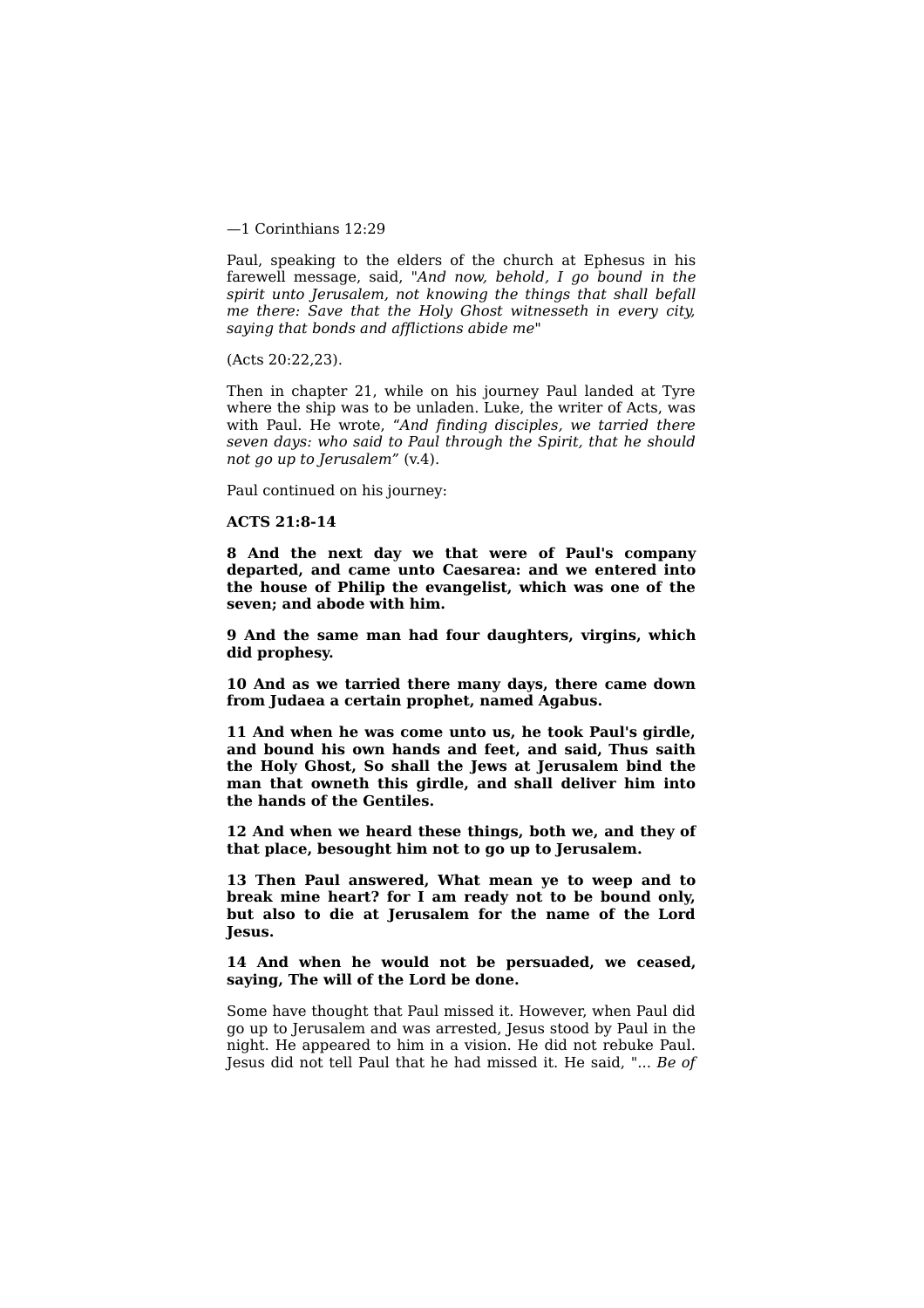*good cheer, Paul: for as thou hast testified of me in Jerusalem, so must thou bear witness also at Rome"* (Acts 23:11).

No, Paul did not miss it. What God was doing was preparing Paul for what was ahead of him.

Notice that we have two different things operating here: (1) the gift of prophecy; (2) the ministry of the prophet.

They are different. They are not the same. It is a mistake to confuse the two, yet this is often done.

The fact that one prophesies does not make him a prophet. The Word of God plainly teaches that everyone should desire to prophesy (1 Cor. 14:1). However, if just *prophesying* made you a prophet, then it would seem that the Lord was saying that everyone should desire to be a *prophet.* Yet Paul asked, *"Are all apostles? are all prophets?* ..." (1 Cor. 12:29). The answer is no. Since all could not be prophets, God would not tell us to seek something we could not have.

The simple gift of prophecy is speaking unto men to edification and exhortation and comfort (1 Cor. 14:3).

Prophecy is a supernatural utterance in a known tongue—your own tongue. (Speaking in tongues is supernatural utterance in an unknown tongue—a tongue unknown to you.) Prophecy can be used in prayer, as well as tongues.

Sometimes when you are prophesying, it seems as if there are two of you. It seems to me as if I am standing right beside myself. You see, it is coming from my inward man where the Spirit of God who is prophesying abides. I listen with my natural ears to see what He said.

There is the office of the prophet. Without going into detail about it, we will touch the office of the prophet briefly concerning guidance. For one to be a prophet, he stands in that office and uses that ministry. Other spiritual gifts besides prophecy must operate in his ministry. The simple gift of prophecy, as we have said, is for speaking unto men for edification, and exhortation, and comfort. In this simple gift of prophecy there is no *foretelling—* no prediction whatsoever. However, in the ministry of the prophet there is foretelling and prediction. A prophet has the revelation gifts (the word of wisdom, the word of knowledge, and/or the discerning of spirits) in operation along with prophecy.

It is important to realize that spiritual things can be misused just as natural things can be misused. Some folks have never realized that. They think that just because it is spiritual, it has to be perfect—that it cannot be misused.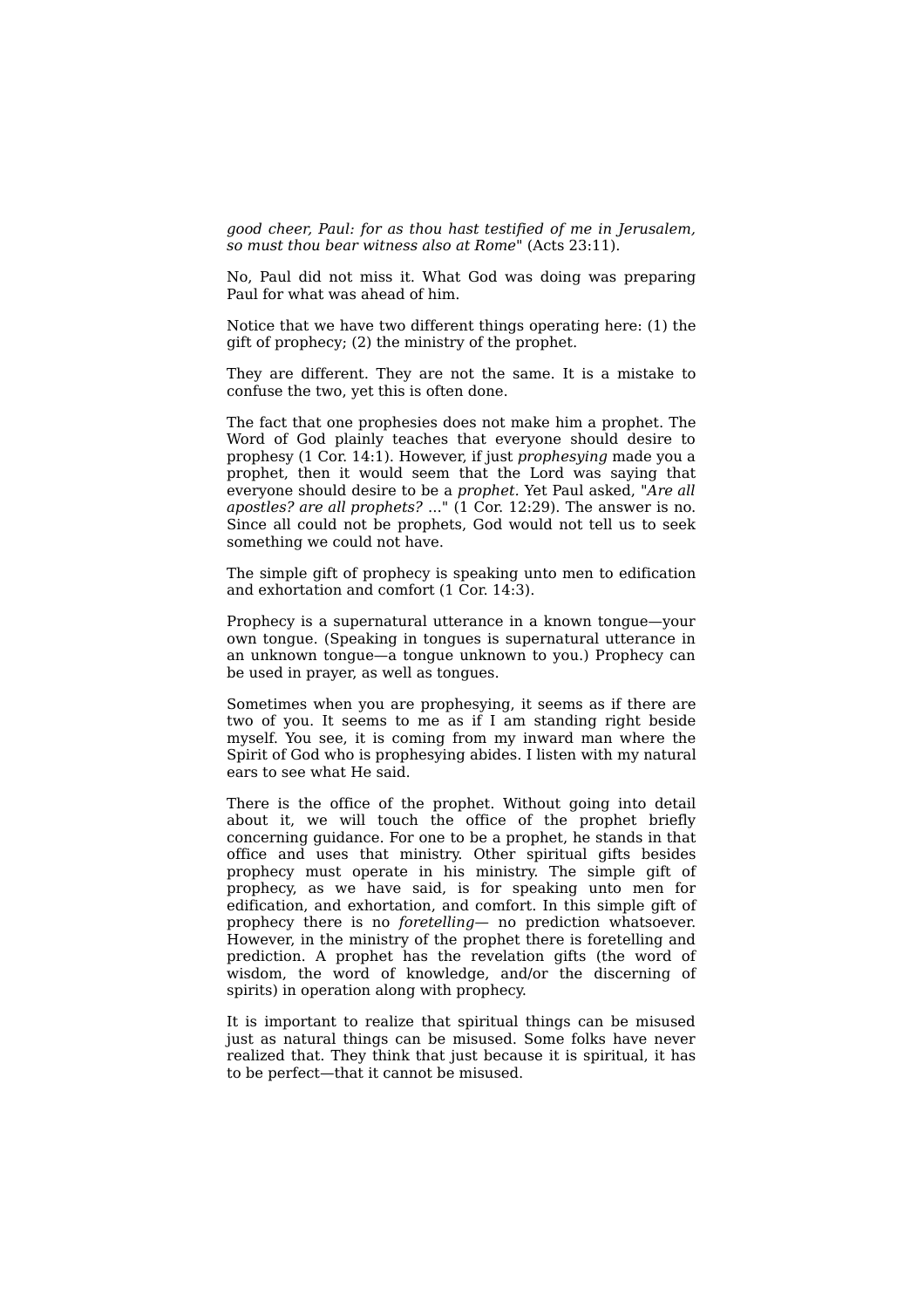I have known people who were at one time wealthy who are now bankrupt because they listened to someone prophesy how to invest their money.

I remember a dear man who was in one of my meetings. I knew who he was, but I didn't really know him.

I did not know that he would never make a business deal without calling a so-called "prophet" to prophesy to him what to do.

I said to him, "I seem to be impressed to say this to you.

You are going to lose everything you have and go bankrupt if you keep listening to whoever is advising you."

He didn't listen. The poor fellow, who was very wealthy, lost his home and everything he had. I have seen this happen not just one time, but many times.

I have seen ministers who have lost their ministries because of wrong prophecies.

You have to judge prophecies by the Word of God. If prophecy is not in line with the Word of God, it is not right.

Secondly, you have to judge personal prophecies by what you have in your own spirit. If you do not have something in your own spirit, do not accept a personal prophecy.

For years I have traveled extensively in the ministry.

Everywhere I go there is always someone who has a "word" from the Lord for me—sometimes two or three. In all these years only one or two of them have been correct.

*Do not build your life on prophecies. Do not guide your life by prophecies. Build your life on the Word! Let those other things be secondary. Put the Word of God first!*

People sometimes say, "Well, if God is doing it, it has to be all right."

You have to realize that it isn't exactly God doing it. It is men prophesying under the inspiration of the Spirit of God. Anything that man has to do with, is not perfect. The Spirit of God is perfect. The gifts of the Spirit in themselves are perfect. But they certainly are not always perfect in manifestation, because they are manifested through imperfect vessels. This is the reason prophecy and tongues with interpretation need to be judged by the Word.

## **1 CORINTHIANS 14:29,30**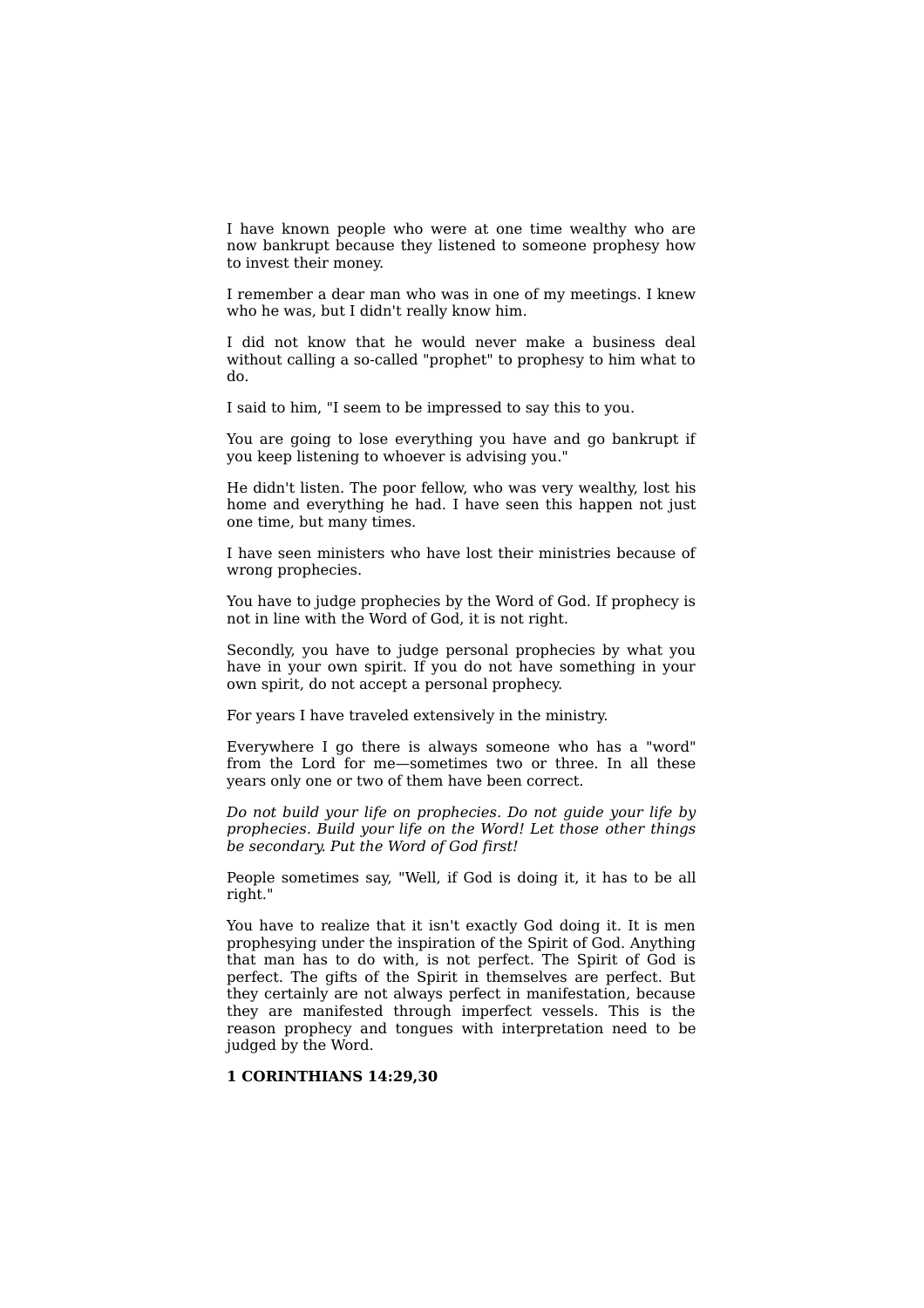**29 Let the prophets speak two or three, and let the other judge.**

### **30 If any thing be revealed to another that sitteth by, let the first hold his peace.**

*"Let the prophets speak....* " The Bible is talking about prophets here—not just anyone who prophesies. Do not accept something just because a prophet said it. It is to be judged according to the Bible. We do not judge people. We judge what was *said.*

Now notice verse 30. *"If any thing be revealed to another* [prophet]...." Prophets have revelations. Others might occasionally, but prophets have a ministry along this line.

## **1 CORINTHIANS 14:32**

## **32 And the spirits of the prophets are subject to the prophets.**

Some have said, "God made me do that. I couldn't help but say that." The spirits of the prophets are subject to the prophets. That means a person does not *have* to say it. It comes out of his spirit. It is subject to him. The gift of tongues, the interpretation of tongues, and prophecy operate under the unction of the Spirit. And it might be that God through these methods would give us a word of knowledge, a word of wisdom, or revelation as we need it.

But we initiate the operation of prophecy. We initiate the operation of tongues and interpretation. We are the ones who have to speak it out.

Many times when the Spirit of God is moving, anyone who can prophesy could do so—but that does not mean one should. Also, when the Spirit is in manifestation, anyone who is used in the ministry gift of tongues and interpretation could speak—but that does not mean he should. Have that *unction* of the Spirit to do it—otherwise just sit there and let God move through someone else who has it.

I held a seven-week meeting in a church years ago.

Every single night about the same time, at the same spot in the service, just as they got ready to pass the offering plates, this woman got up and spoke with tongues. She said the same thing in tongues every night. After a while I could have said the same things she said. If no one else would interpret it, she would. It was like someone poured cold water over the crowd. It deadened the service.

The pastor asked me to teach the auditorium class one Sunday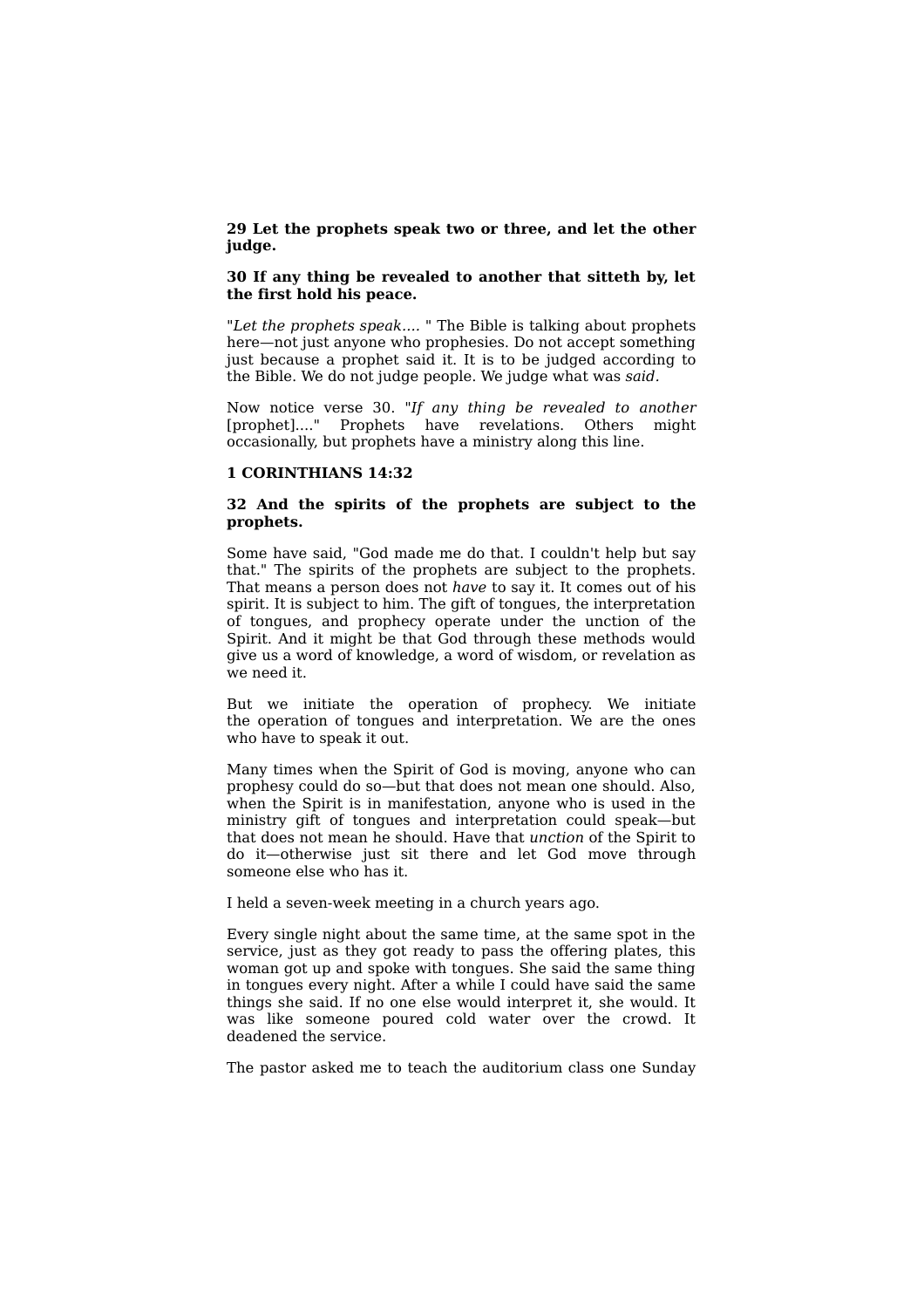morning when he had to be out of town. This was unusual—but I finished before the bell rang. One of the deacons said, "Brother Hagin, may I ask a question?"

"Well, yes," I said. I thought it would be in line with the lesson.

He said, "When messages in tongues with interpretation are given in public assembly, shouldn't they be a blessing to the congregation? Should it kill the service?"

That dear woman was sitting right in front of me.

I said, "That is beside the lesson. I'd rather not get into that right now."

But others, some of the leaders of the church, said, "Brother Hagin, we ought to answer that."

So I said, "If it is in the Spirit, it will lift the service high. It will not push it down."

That woman was intelligent enough to catch on to that.

She came to me and said, "I have been wrong, haven't I?"

I said, "Yes ma'am, you have."

She said, "I thought so all the time. There was a witness on the inside of me that knew that. But I wanted to be used of God. I am going to stop that."

I said, "Thank you. You are a real blessing to the church."

Others might have gotten angry about it saying, "They won't allow God to move.'

Sometimes folks do speak out, like this woman, without the unction of the Spirit. This does not do away with the fact that her tongues were real. However, they were in imperfect operation. They were misused.

I admonish people to be very careful about personal prophecies. So many lives have been shipwrecked and ruined by not being careful regarding personal prophecy.

Don't marry someone because someone prophesied you should. I have seen many such so-called "prophecies"

through the years. I have never seen one of those marriages work out yet. Homes have been broken up by so-called prophecies.

Also, don't go into the ministry because somebody prophesied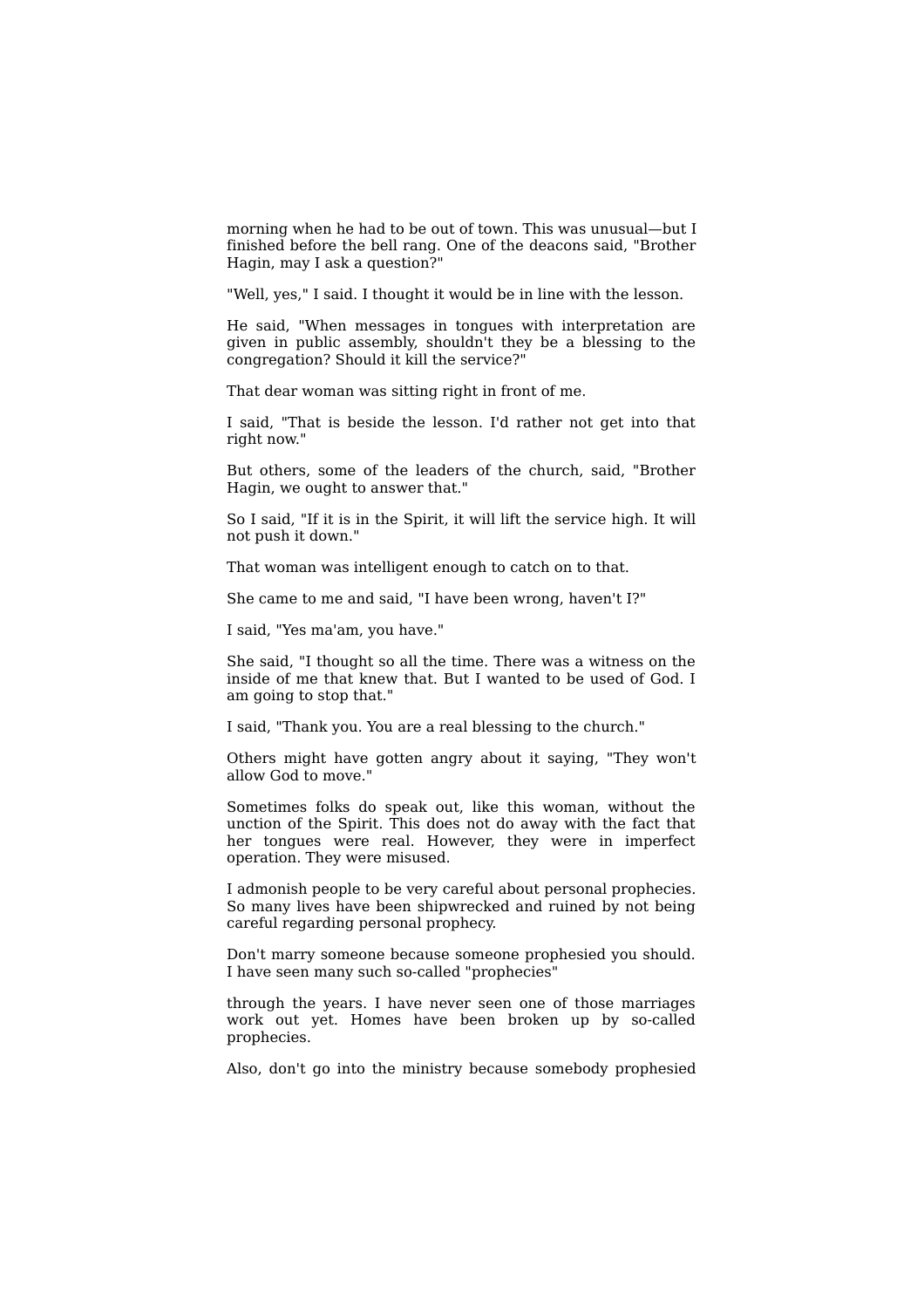you should. Get it on the inside of you for yourself. Then if a prophecy confirms what you already have, that's all right. Jesus said to me when He appeared in that vision in 1959, "If the prophecy confirms what you already have, accept it. If it does not, don't accept it."

The Holy Ghost said, *"Separate me Barnabas and Saul for the work whereunto I have called them"* (Acts 13:2). He had already called them. This was just a confirmation of it.

In the last church I pastored there was a certain young person who was beautiful spiritually. My wife said to me, "I believe the hand of the Lord is on him. God is calling him into the ministry."

I said, "I have that conviction myself. But I am not going to "call" anyone. I am not going to tell anyone they are called, even if I know they are."

This is why. When one gets out in the ministry, it isn't always easy. Paul told the young minister, Timothy, "Endure hardness as a good soldier" (2 Tim. 2:3). When the way gets hard—and it will—you can have the victory. But it will get hard and someone who is not convinced of the call for themselves may say, "I just went because Daddy said so." Or, "Someone prophesied to me; I really don't know that I am called." But one who makes that dedication from his own spirit, who knows God called him, will stand through hell or high water.

So I did not say anything to this young person. Then one Sunday night we were all praying around the altar. I went around and laid hands on people to pray as God would lead me. I stopped beside this young man who was kneeling in the altar in intense prayer. I opened my mouth to pray, but I heard these words come out, "This is a confirmation of what I said to you at 3 o'clock this afternoon as you were praying down in the storm cellar.

You asked for a confirmation and this is it. That was Me speaking to you."

After the prayer service I asked, "Were you praying down in the storm cellar at 3 o'clock this afternoon?"

(I wanted to check up—if I am wrong, I want to get right. If I miss it, I just admit, "I missed it." Don't be afraid to say, "I missed it." When I first started learning to drive a car I missed it a few times and ran up over the curb. But I didn't quit driving just because I missed it. Did you? We ought to have as much sense about spiritual things. Just because I missed it, I am not going to quit. I am going to keep going. I will just see to it that I don't miss it again. So I was checking up on it to see.)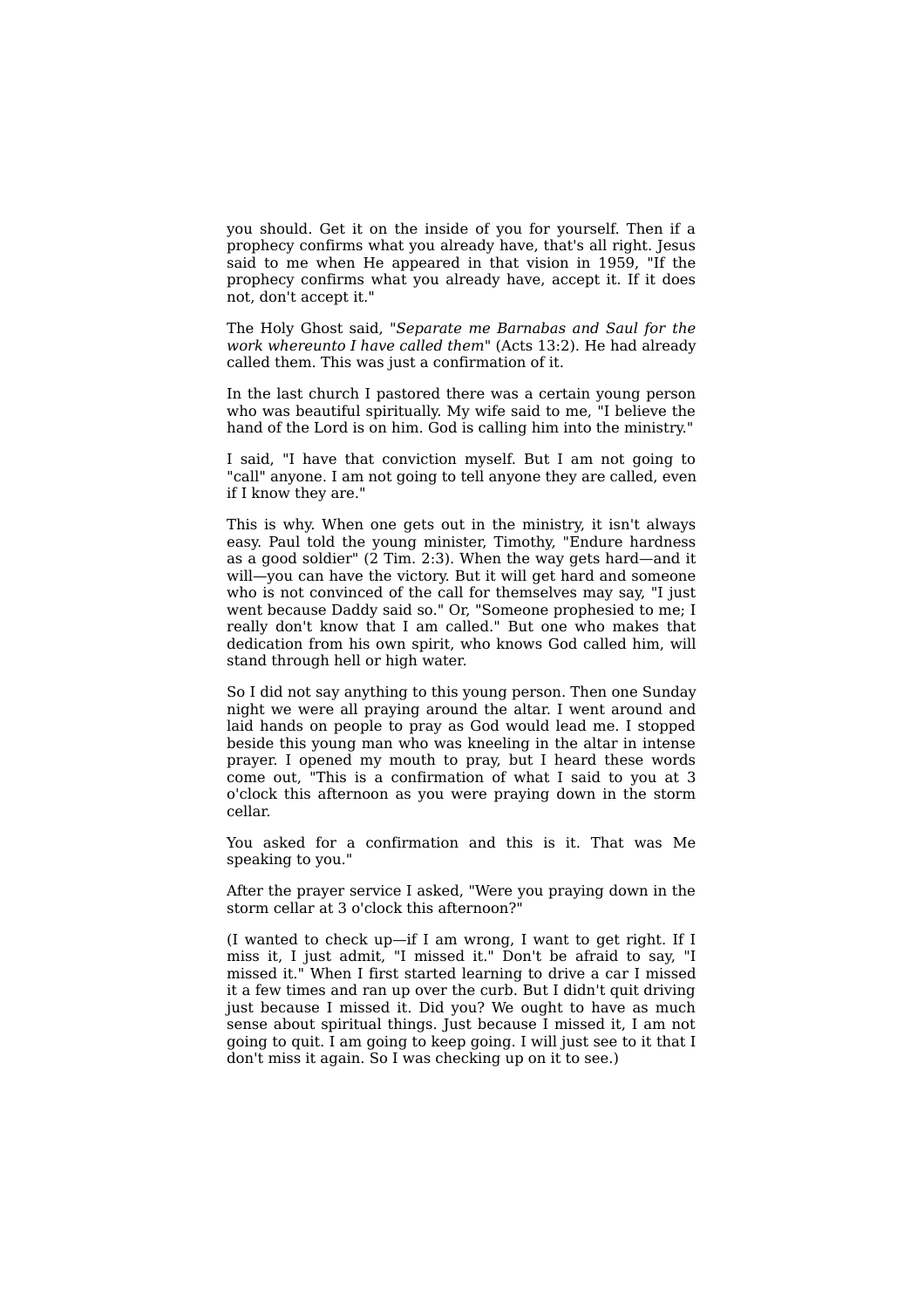This young person said, "Yes, I was praying. You know, Brother Hagin, I have felt for some time that God had a call on my life, but I didn't say yes or no. So I was spending time down in the cellar (which was fixed up like a nice basement) praying, meditating, reading the Bible, waiting on God. I felt that the Lord spoke to me and said, 'I have called you to the ministry and I will confirm it tonight in the service.' But I didn't know how He would."

Remember—if it does not bear witness, or confirm something you already have, do not accept a personal prophecy.

As long as the gift of prophecy stays in the realm of speaking to men for edification, exhortation, and comfort, it is wonderful. Encourage that. But many times someone who prophesies may see a prophet minister with a word of foreknowledge. Then he begins to think, "I prophesy, so I can do that." Then he moves out of the place where he should be, into the other realm where he should not be.

A woman came up to me in one of our seminars we held in Tulsa. She had come with a group from a nearby city. She said, "Brother Hagin, this is all new to us. In our town we have a weekly prayer group. I want to ask you something about it. Some of them think I am wrong, but I don't think what we are doing is right. Actually, I don't know if I would call it a prayer meeting—all they ever do is lay hands on one another and prophesy. They spend all afternoon prophesying over one another. And I don't ever get anything but a bad prophecy.

"They prophesied that my mother was going to die within six months. That was eighteen months ago and she is not dead. Then they prophesied that my husband was going to leave me. He's not saved but he is a fine man and I love him. He is a good provider. We don't have any trouble. Those are just two examples. I always get prophecies that something bad is going to happen—but nothing bad has ever happened."

I said, "No, and it won't either. You are a child of God."

She said, "Isn't that a misuse?"

I said, "Yes, it is."

We need to know these things. It is very easy for babies to be misled and misguided. We can get off track. That's why Paul wrote to the church at Corinth about these things.

### *Chapter 26*

### *Guidance Through Visions*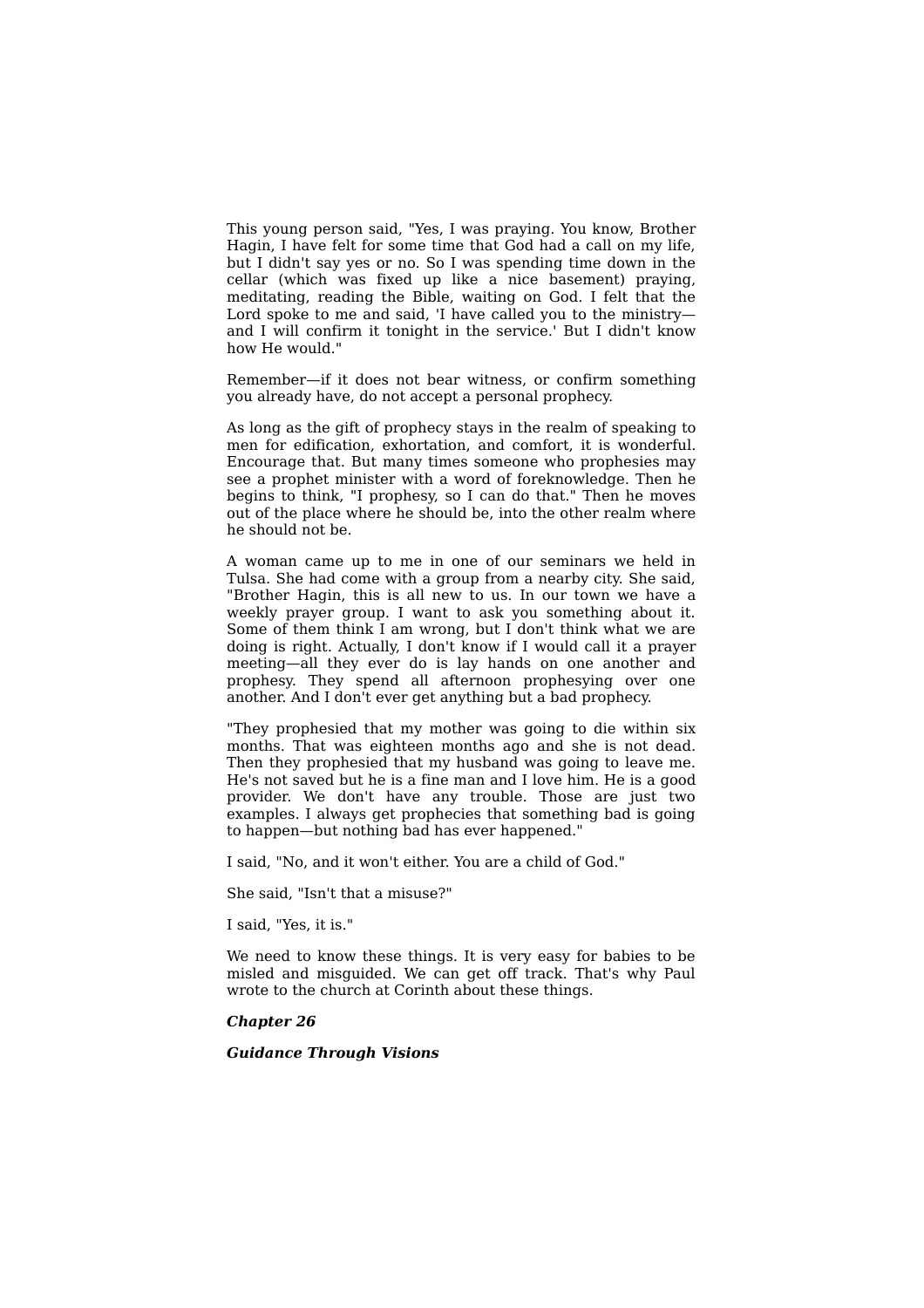*There was a certain man in Caesarea called Cornelius, a centurion of the band called the Italian band, a devout man, and one that feared God with all his house, which gave much alms to the people, and prayed to God alway. He saw in a vision evidently about the ninth hour of the day an angel of God coming in to him, and saying unto him....*

—Acts 10:1-3

Sometimes God leads through visions.

Cornelius was a devout man, but he was not born again.

He did not know about Jesus. He was a Jewish proselyte.

The angel who appeared to him in this vision could not preach the gospel to him. God did not call angels to preach the gospel; God called men to preach the gospel. However, the angel did tell Cornelius where to send for someone who could preach the gospel to him and tell him how to be saved.

Cornelius saw an angel in a vision. Angels also have the ability, as God permits, to take upon themselves a visible form which can be seen with the natural eye, just as you can see a physical person.

## **HEBREWS 13:2**

#### **2 Be not forgetful to entertain strangers: for thereby some have entertained angels unawares.**

The scripture calls Cornelius' experience a vision (Acts 10:3). It was a spiritual vision. Cornelius saw into the spirit world, and there are angels out there in the spirit world. If others had been present, they would not have seen anything. Yet if the angel had taken on a visible form, anyone could have seen it.

There are three kinds of visions: spiritual visions, trances, and open visions.

In a spiritual vision, you see with the eyes of your spirit—not with your physical eye. When Paul saw the Lord in Acts 9, it was a spiritual vision. He did not see Him with his physical eyes.

#### **ACTS 9:8**

## **8 And Saul arose from the earth; and when his eyes were opened, he saw no man: but they led him by the hand, and brought him into Damascus.**

When the Lord spoke to Saul, his eyes were shut.

Therefore, whatever it was that Paul saw, he did not see it with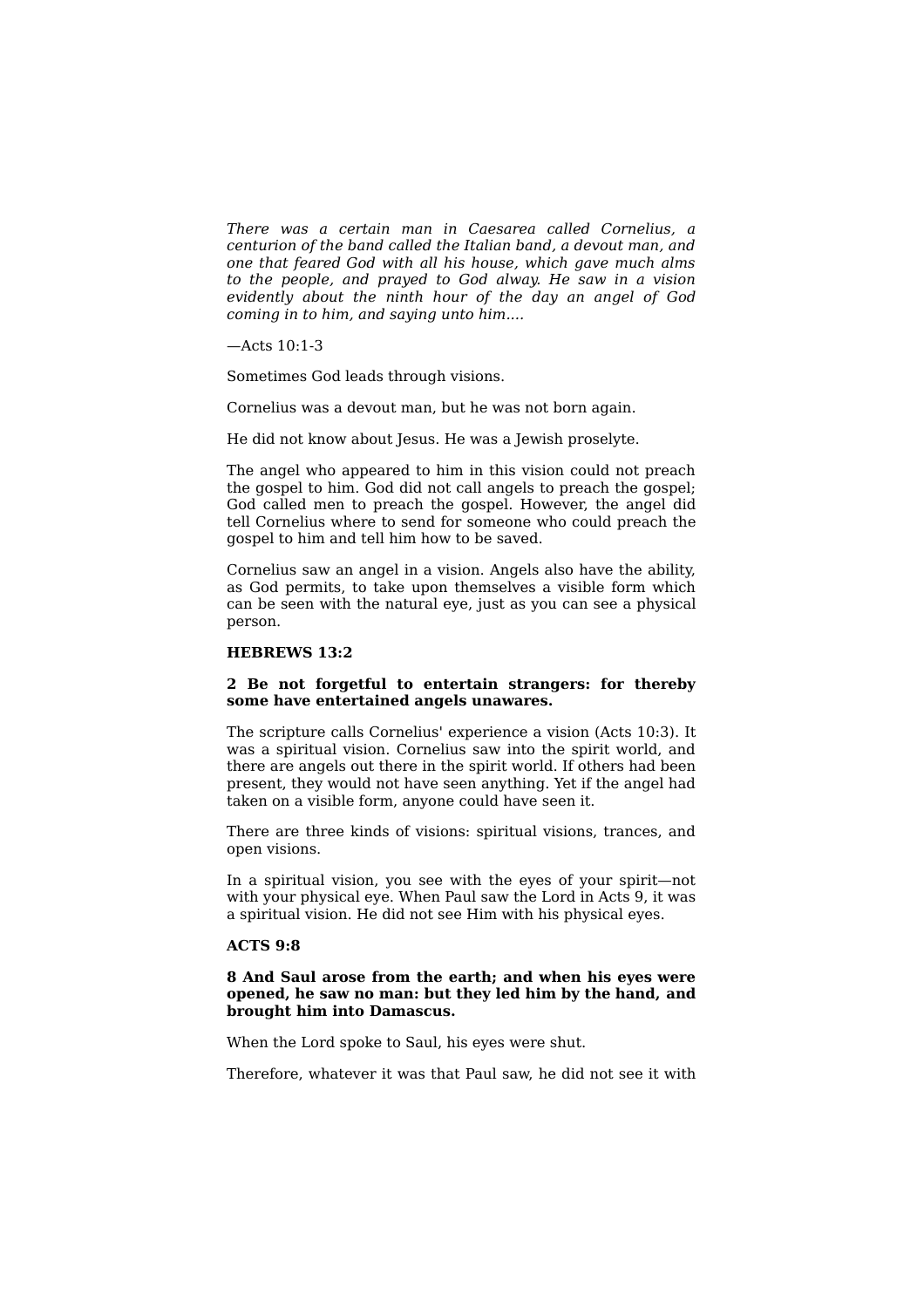his physical eyes. We know this because the Bible says that when his eyes WERE OPENED, he was blind.

The second type of vision is when one falls into a trance. Cornelius did not fall into a trance—but Peter did.

# **ACTS 10:9-11**

**9 On the morrow, as they went on their journey, and drew nigh unto the city, Peter went up upon the housetop to pray about the sixth hour:**

**10 And he became very hungry, and would have eaten: but while they made ready, he fell into a trance, 11 And saw heaven opened, and a certain vessel descending unto him, as it had been a great sheet knit at the four corners, and let down to the earth.**

When one falls into a trance, his physical senses are suspended. He does not know where he is right at the moment. He is not unconscious, but he does not know what is going on around him. He is more conscious of spiritual things than physical things.

The third type of vision is what I call an open vision.

The vision that occurred in El Paso in 1959 (which I have referred to in this book), was an open vision. My eyes were wide open. My physical senses were intact. I did not fall into a trance. Jesus walked into my room. I saw Him with my physical eyes.

Of all the visions I have had, only two were open visions. Three of them occurred when I fell into a trance.

The rest were spiritual visions.

There were different types of visions in the Acts of the Apostles. There are different types of visions now.

For example, in visions, sometimes things are symbolic. In Peter's vision they were. He saw all manner of creeping things, both clean and unclean. He had to think on the vision in order to understand it (Acts 10:19). The Spirit spoke to him as he thought upon the vision and bade him go with three men to Cornelius' house. Peter still didn't know exactly what the vision meant. But when he went, things happened, and he began to understand that God had called the Gentiles into redemption as well as the Jews.

# **ACTS 8:26-29**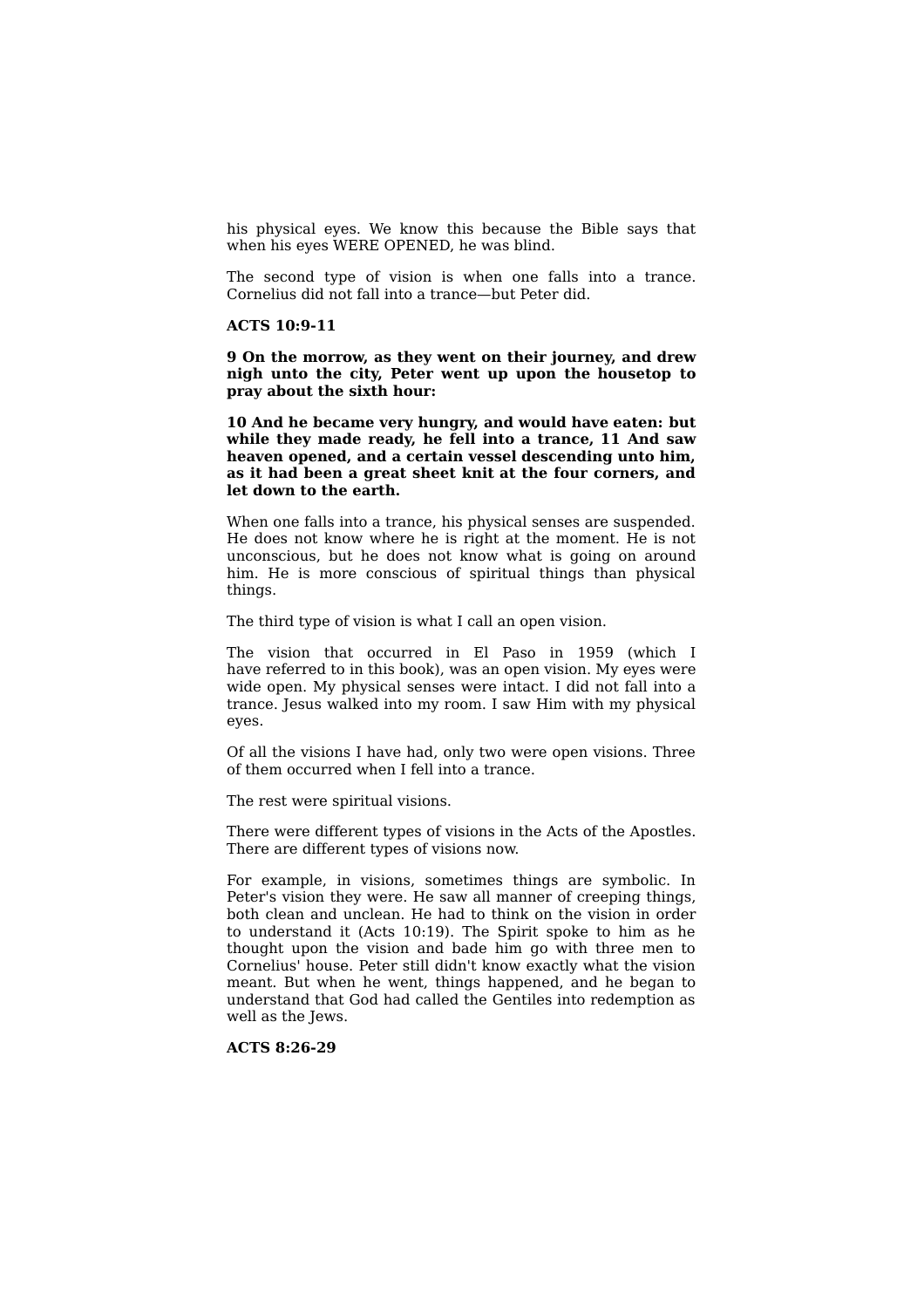**26 And the angel of the Lord spake unto Philip, saying, Arise, and go toward the south unto the way that goeth down from Jerusalem unto Gaza, which is desert.**

**27 And he arose and went: and, behold, a man of Ethiopia, an eunuch of great authority under Candace queen of the Ethiopians, who had the charge of all her treasure, and had come to Jerusalem for to worship, 28 Was returning, and sitting in his chariot read Esaias the prophet.**

### **29 Then the Spirit said unto Philip, Go near, and join thyself to this chariot.**

Some church people admit that God spoke to the apostles such as Peter, but they say that such divine visitations were only for the apostles. But Philip was not an apostle. He was elected as a deacon first (Acts 6:5). The highest office he ever filled was that of the evangelist (Acts 21:8). Isn't it sad that in the church world we have been robbed of the blessings and the supernatural manifestations we should have had because people closed the book on the supernatural and said, "That was just for the apostles. All that ceased when the apostles of the New Testament died."

### **ACTS 9:10-12**

**10 And there was a certain disciple at Damascus, named Ananias; and to him said the Lord in a vision, Ananias. And he said, Behold, I am here, Lord.**

**11 And the Lord said unto him, Arise, and go into the street which is called Straight, and enquire in the house of Judas for one called Saul of Tarsus: for, behold, he prayeth,**

**12 And hath seen in a vision a man named Ananias coming in, and putting his hand on him, that he might receive his sight.**

Ananias was not a deacon. He was just a disciple. He was what we would call a layman. Yet the Lord used him.

We should all put ourselves in a position where God can use us as He sees fit. We don't have to wait for a vision before we do something for God. God may give us a vision, or He may not. An angel may appear to us, or one may not.

It was a great privilege for me to speak in the church of a certain great man of God when he was past seventy years of age. He had been filled with the Spirit way back at the turn of the century and had gone out to China as a missionary in 1912. He told me of many marvelous experiences he'd had.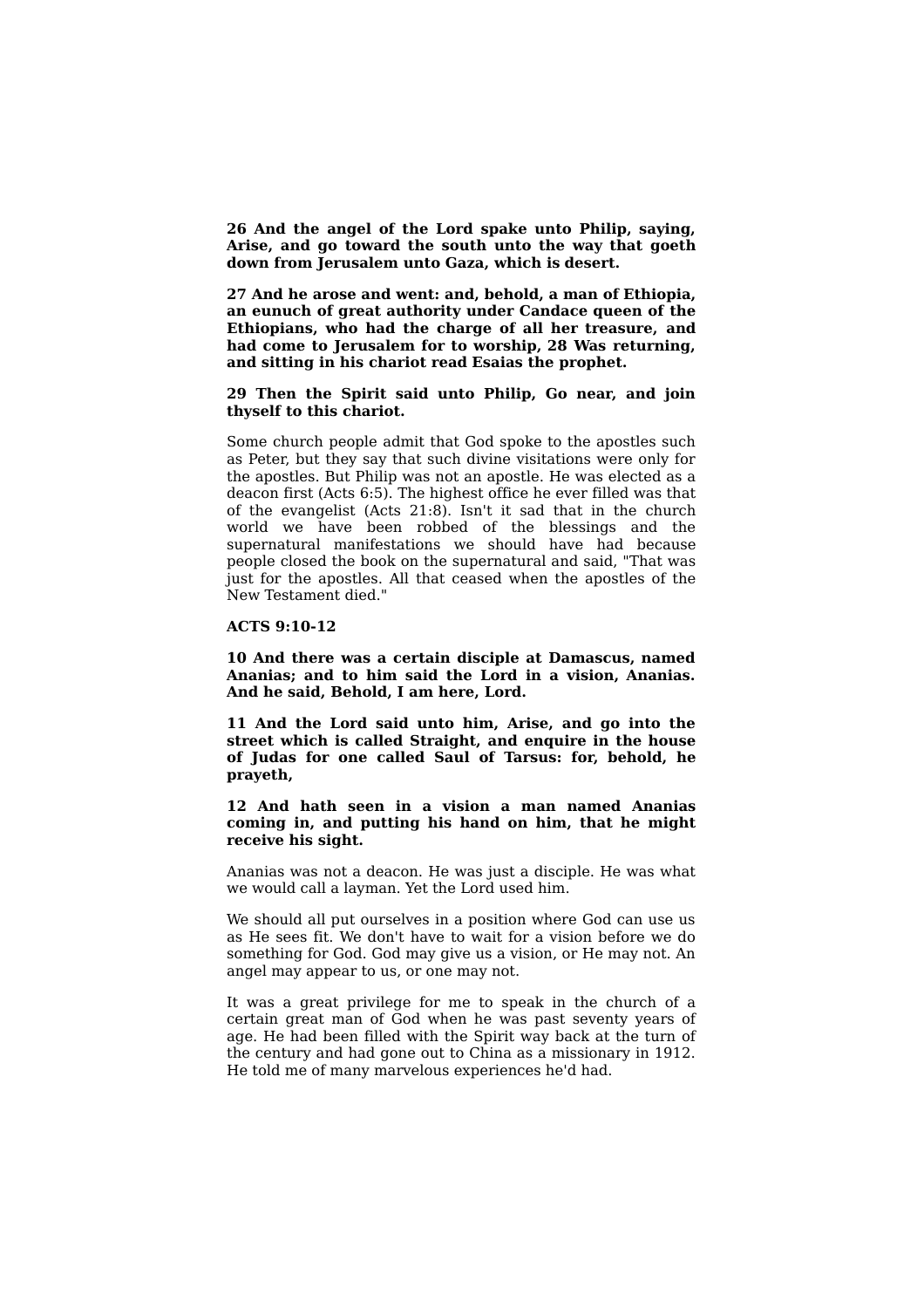He had a Bible study every Friday night in his church.

(I believe he was one of the world's foremost Bible teachers and I have heard most of them.) He related this to me: He said he would teach certain subjects as the Lord directed, but he also let the congregation suggest subjects by writing them down on a slip of paper. On one occasion, the majority of the congregation wrote, "We would like some teaching on angels. We have never heard any teaching on that subject."

He had spent a number of years teaching in one of the best Pentecostal Bible schools, and he thought he could cover the subject in two weeks. But he said, "The more I studied, the bigger it got. I taught six weeks and still did not cover the subject."

This man was an official of his Full Gospel denomination. Soon after this teaching on angels he was in a business meeting with leaders of that denomination. One matter of discussion concerned the report that a minister of their denomination claimed to have seen an angel. He said that the angel instructed him concerning his ministry. They were about to bar him from the denomination.

This Bible teacher said, "I just sat there and listened. I didn't even comment. I never did talk unless I was called on to talk. I could see the trend; they were about ready to turn this other minister out of the denomination."

Finally, one brother got up and said, "I believe we ought to hear from Brother S. He has been with us from the beginning of the movement. He is one of our most able Bible teachers. Let's hear what he has to say."

He told me he began by telling them about the study of angels he had just completed and taught in his church.

Then he said, "I am not the least bit concerned because one out of several thousand of our ministers has seen an angel.

The thing that disturbs me is why more of us are not seeing them.

"Then secondly," he told them, "if we are going to turn this man out for seeing an angel who instructed him concerning his ministry, what are we going to give our people in the place of it? Do we have anything better? anything more supernatural? anything more Scriptural? If we do not, I think we had better stay with what we have."

Quickly, someone jumped to his feet and said, "I move that we table this and forget all about it." They voted unanimously to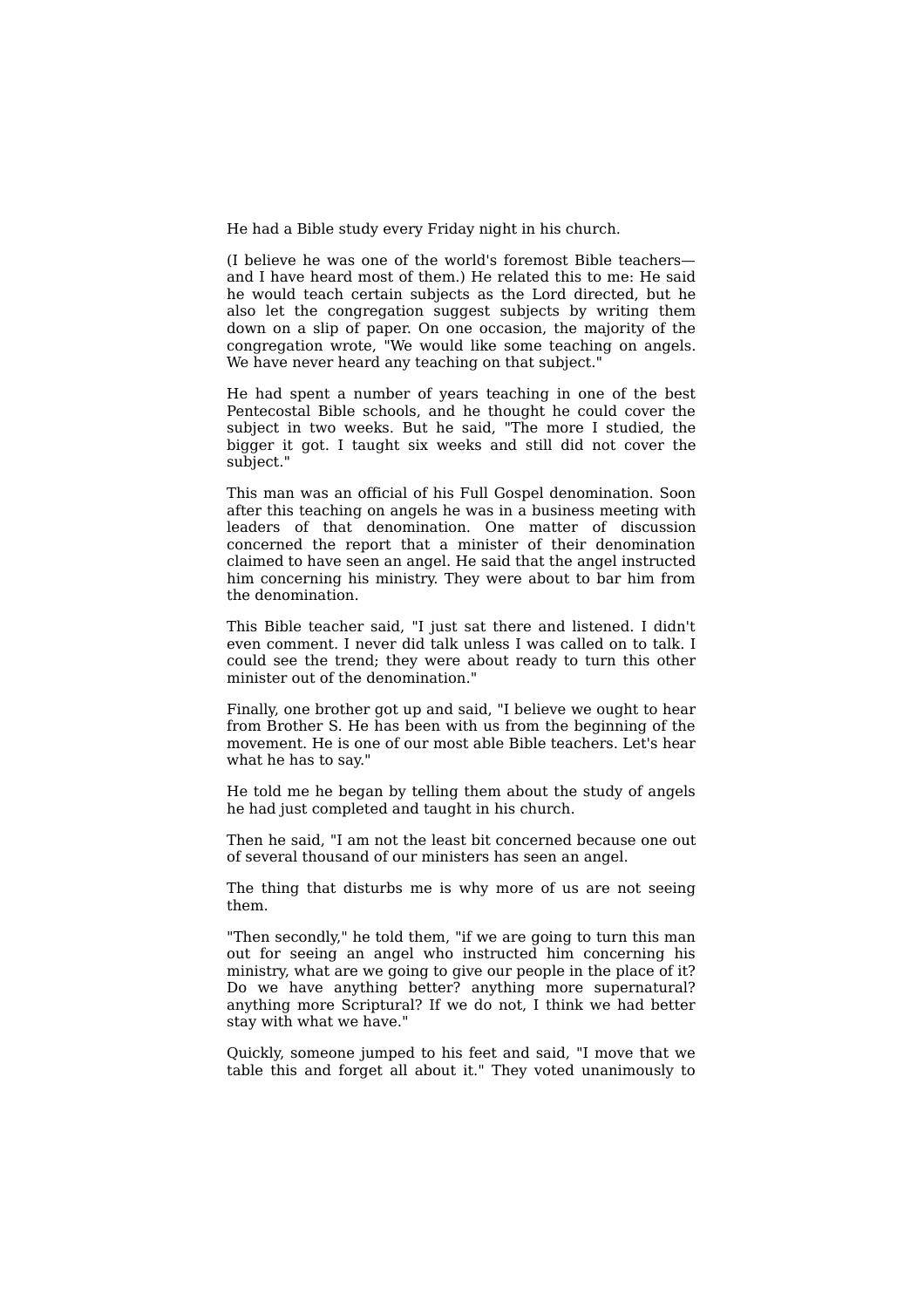leave it alone.

In 1963, my office occupied only the den of my little frame home in Garland, Texas. It wasn't really much of an office at that. Some men in another city contacted me. They said, "If you will move your office to this city, we will set up an office for you. We will buy all the office equipment, hire the secretaries, and pay their salaries. You won't have to pay anything. Let's get some of your material published."

Another man, who was an electronic technician, said, "Brother Hagin, if you will let me, I will make tapes of all your sermons. It won't cost you a thing. I will furnish all the materials free of charge."

Those offers sounded good. You would think God must be in them. But about that time I was praying with a certain group. We were having special times of ministering to the Lord. It was the kind of atmosphere Acts 13:1 and 2 speaks of—an atmosphere where God will move.

I was sitting on the platform beside a chair, praying, when suddenly Jesus stood right in front of me. I had my eyes shut. It was a spiritual vision. I did not fall into a trance. Standing right behind Jesus, about two feet to His right and three feet behind Him, was a large angel. I had seen angels before—but never one that big. He must have been 8 feet tall or more.

Jesus talked to me about some things. (And everything He said came to pass.) Occasionally, while He talked, I would glance at that angel. When I did, the angel would open his mouth and start to say something. When I looked back to Jesus, he would not say anything.

After Jesus finished His conversation with me, I asked, "Who is that fellow? What does he represent?"

Jesus said, "That's your angel."

I said, "My angel?"

"Yes," He said, "your angel. You read in the scriptures that I said concerning the little children that their angel is ever before My Father's face. You don't lose your angel just because you grow up."

(Isn't that comforting! I have that big fellow following me around. Praise the Lord!)

I said, "What does he want?"

Jesus said, "He has a message for you."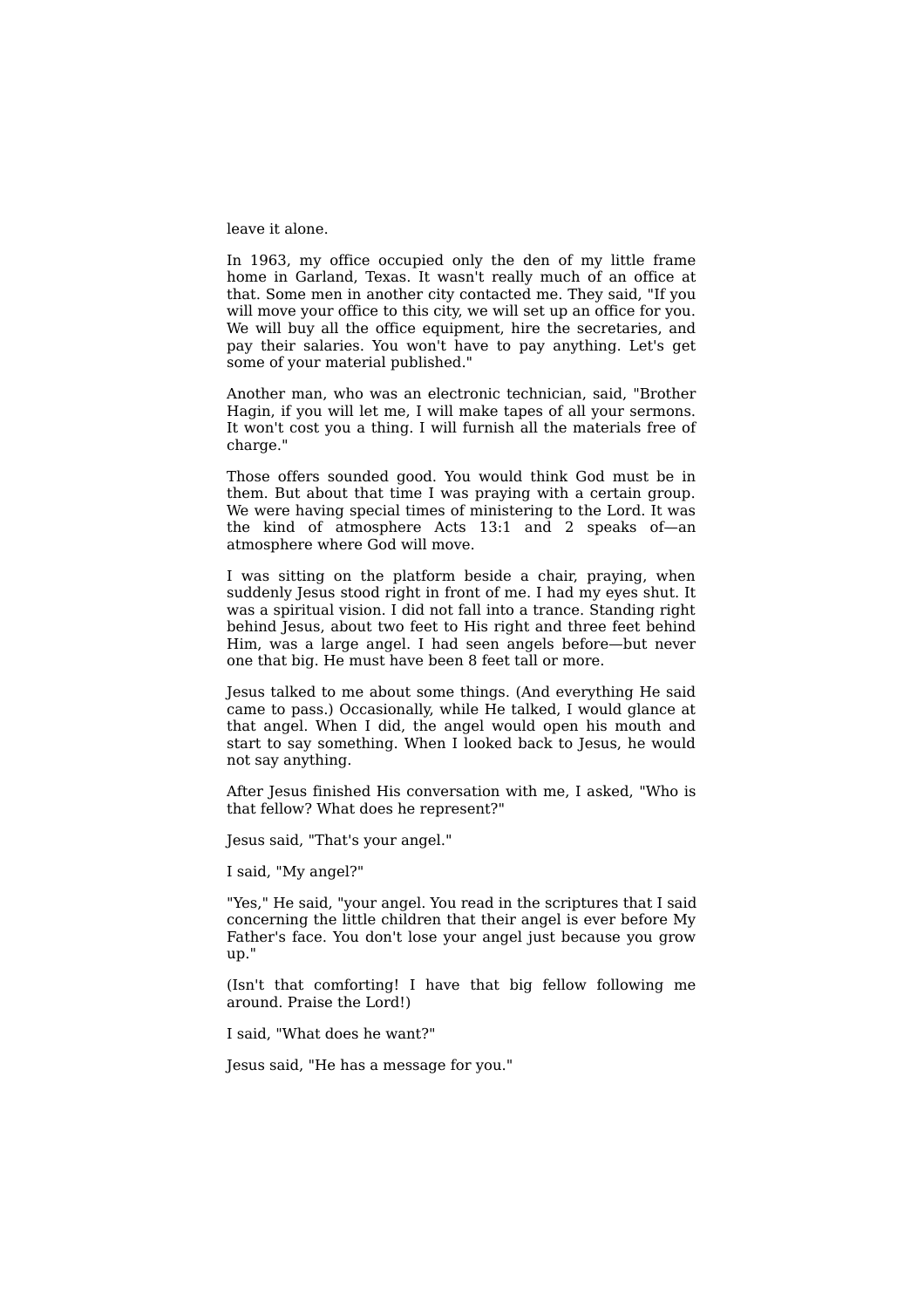Then I got so letter-of-the-Word conscious I could have missed the Spirit. I said, "You are talking to me; why don't You give me the message? Why do I have to listen to an angel? Besides that, the Word of God says as many as are led by the Spirit of God, they are the sons of God. I have the Holy Ghost. Why couldn't the Holy Ghost talk to me?"

Jesus had mercy on me, and patience with me. He said, "Did you ever read in My Word where the angel of the Lord told Philip to go down to the way of Gaza? Wasn't that direction? Wasn't that guidance? Didn't my angel appear to Cornelius, and he wasn't even a born-again man?

Didn't the angel tell him what to do?"

He gave me several more New Testament examples.

Finally, I said, "That's enough. I will listen." Then I looked up to this big fellow and said, "What is it?"

He started this way, "I am sent from the Presence of Almighty God to tell you not to let these men (and he called their names) set up an office for you. They have an ulterior motive. They will control your ministry because they will have put in all the money."

Then he called the name of the man who was the radio and electronic technician and said, "Don't let him have any of your tapes. He has an ulterior motive. If he gets them into his hands, he will control them. I am sent from the Presence of Almighty God to tell you that.

"Then I am sent from the Presence of Almighty God to tell you this: The money will come so that you can set up your own office, have your own books, have your own tapes. You will be the head of it, the sole boss, because I am going to tell you what to do, and not some man. Within four months, after everything is paid and cleared out, you will have enough money to get you headed this direction.

For I have sent my angels out to cause the money to come."

When that time came, I had \$4,000 which was enough to do what the Lord had told me to do. That was the beginning of this ministry.

I could tell more, but this is enough to illustrate that these things do happen. But let me emphasize this—although God does lead us through visions and other supernatural manifestations, I would encourage you NOT to seek a vision. You could get beyond the Word where the devil can deceive you. We often prefer to have a more direct word of guidance, but we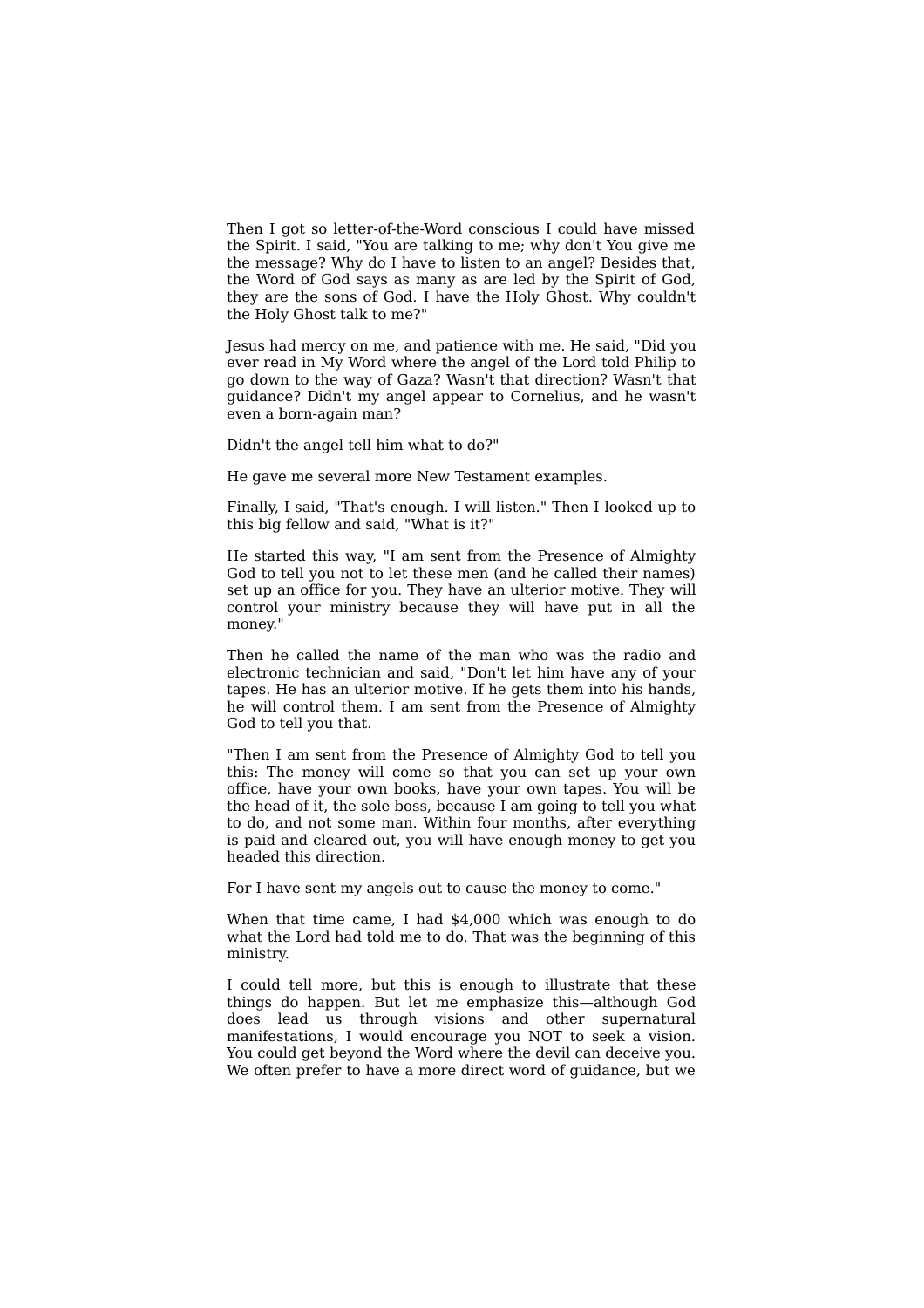don't always have it. So don't try to manufacture it, if it is not there. Nowhere in the Bible does it say that anyone was seeking a vision when one came. Visions just happened without anyone in the Bible seeking them.

Be content, if it is all you ever have, to follow the inward witness. But educate and train and develop your human spirit so that inward witness becomes more and more real to you.

Then, if God sees fit for supernatural visitations and manifestations, just thank God for them.

Know that the angels of God are with you. Your angel is with you whether you ever see him or not.

## *Chapter 27*

#### *Listen to Your Heart*

*Now when much time was spent, and when sailing was now dangerous, because the fast was now already past, Paul admonished them, And said unto them, Sirs, I PERCEIVE that this voyage will be with hurt and much damage, not only of the lading and ship, but also of our lives.*

#### *—* Acts 27:9,10

Paul did not say, "The Lord told me" that this voyage will be with much hurt and damage. He simply said, "I *perceive"* that it will. In his spirit, Paul had an inward perception, an inward premonition, an inward witness that the voyage would be dangerous. This is the primary way God leads all of us.

Paul did not perceive it *mentally.* He did not have some kind of "vibration" or psychic experience. I don't like this "vibration" business. Spiritual perceptions are not in the psychic realm. You do not find psychic phenomenon in the Bible. Also, Paul did not perceive this *physically.* In his *spirit* he had a witness.

That belongs to all of us. The Holy Spirit abiding in our spirits must communicate with us through our spirits—not through our minds. That is why your spirit knows things your head doesn't know. But we have not been taught to listen to our spirits. And sometimes we are reluctant to do so.

The reason that we as Spirit-filled believers continually miss it, make mistakes, and fail is because our spirits, which should guide us, are kept locked away in prison, so to speak. Knowledge, or intellect, has taken the throne.

Any person who shuts his spirit away and never listens to it because the spirit of man is the candle of the Lord—becomes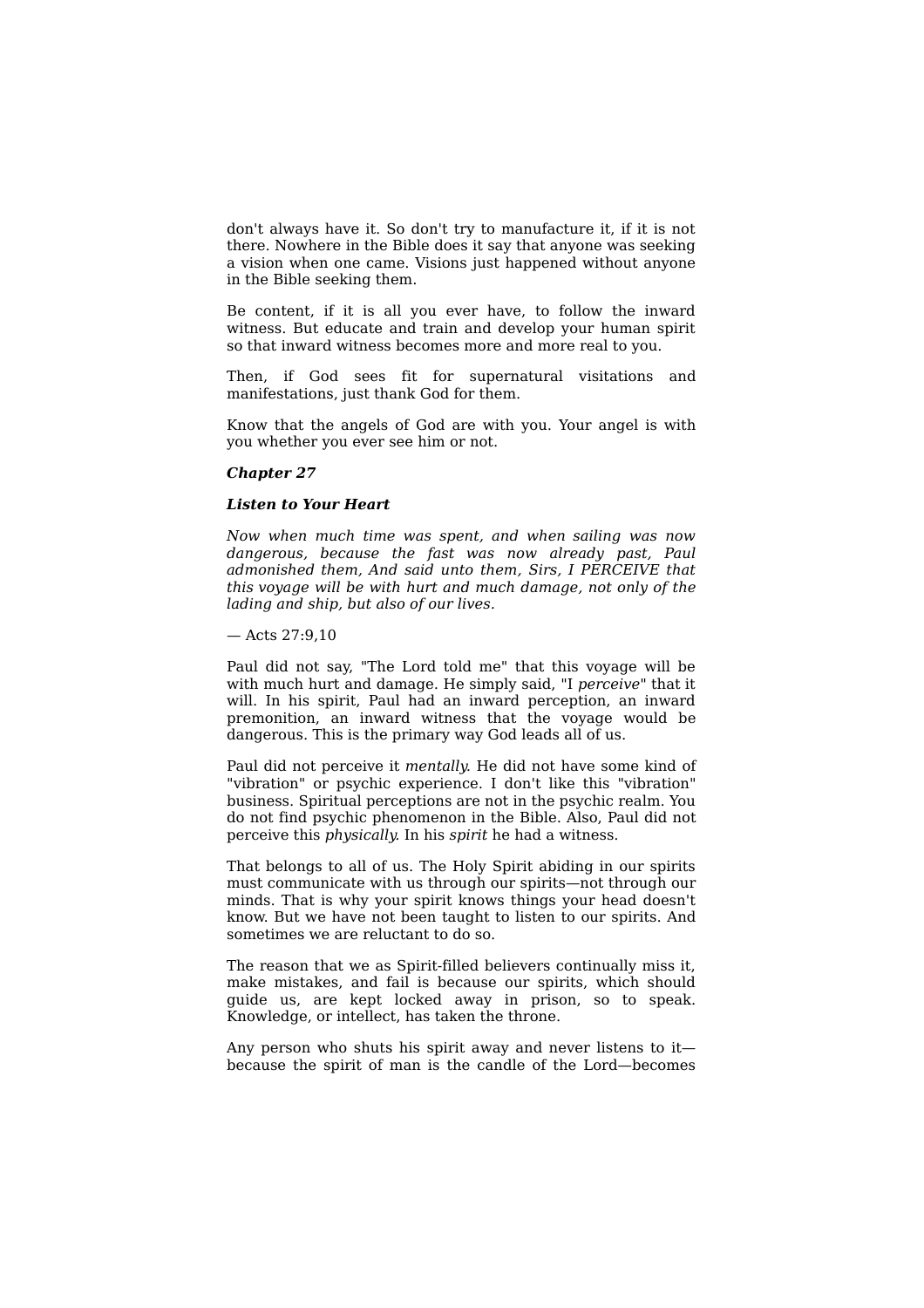crippled in life and becomes an easy prey to selfish and designing people.

My wife and I held a meeting for a certain lady pastor—a very spiritually beautiful woman—who related this story to me herself:

An evangelist was coming to town. He got all the churches he could to cooperate with him in a city-wide meeting. He rented the city auditorium. It is a sorry thing to have to say, but everyone in the ministry is not honest.

Because this man had a poor credit rating, the city auditorium demanded payment in advance. So he went through this woman pastor. She was gullible enough to say her church would stand responsible for \$3,000 rent and all newspaper advertising. Crowds of 2,000 to 3,000 attended every night. He took up a lot of money, but he left town without paying one bill. This woman's church had to take \$5,000 out of their building fund to cover this evangelist's expenses.

This lady pastor told me, "Brother Hagin, if I had listened to my heart, I would never have done that."

I said to her, "I heard you recovered your money."

She said, "I sure did. I found out where he was holding a meeting in another state. I got an airplane ticket and went there. The service had already started. I waited. Just when they were about to turn the service to him I marched down the aisle and toward the platform. An usher tried to stop me. I said, 'No, I am a minister of the gospel. I want to see this scoundrel.' I walked right up on the platform and plopped myself down beside him.

"I said, 'I have come after my \$5,000. I will take the offering tonight. I brought my attache case along. We will dump all the offering in there. And I will stay around here every night until my church recovers all of our money.'

"He said, 'Well, now we ...'

"I said, 'No, if you don't give me back all of my money, when they say they are going to turn the service over to you, I am going to take the pulpit and tell the people what happened. And not only that, I am going to follow you from meeting to meeting. In every meeting, I am going to come up on the platform and make the same announcement and tell the people what you did.' "

Needless to say, in two nights she had her money and she was on her way home. I glory in her spunk.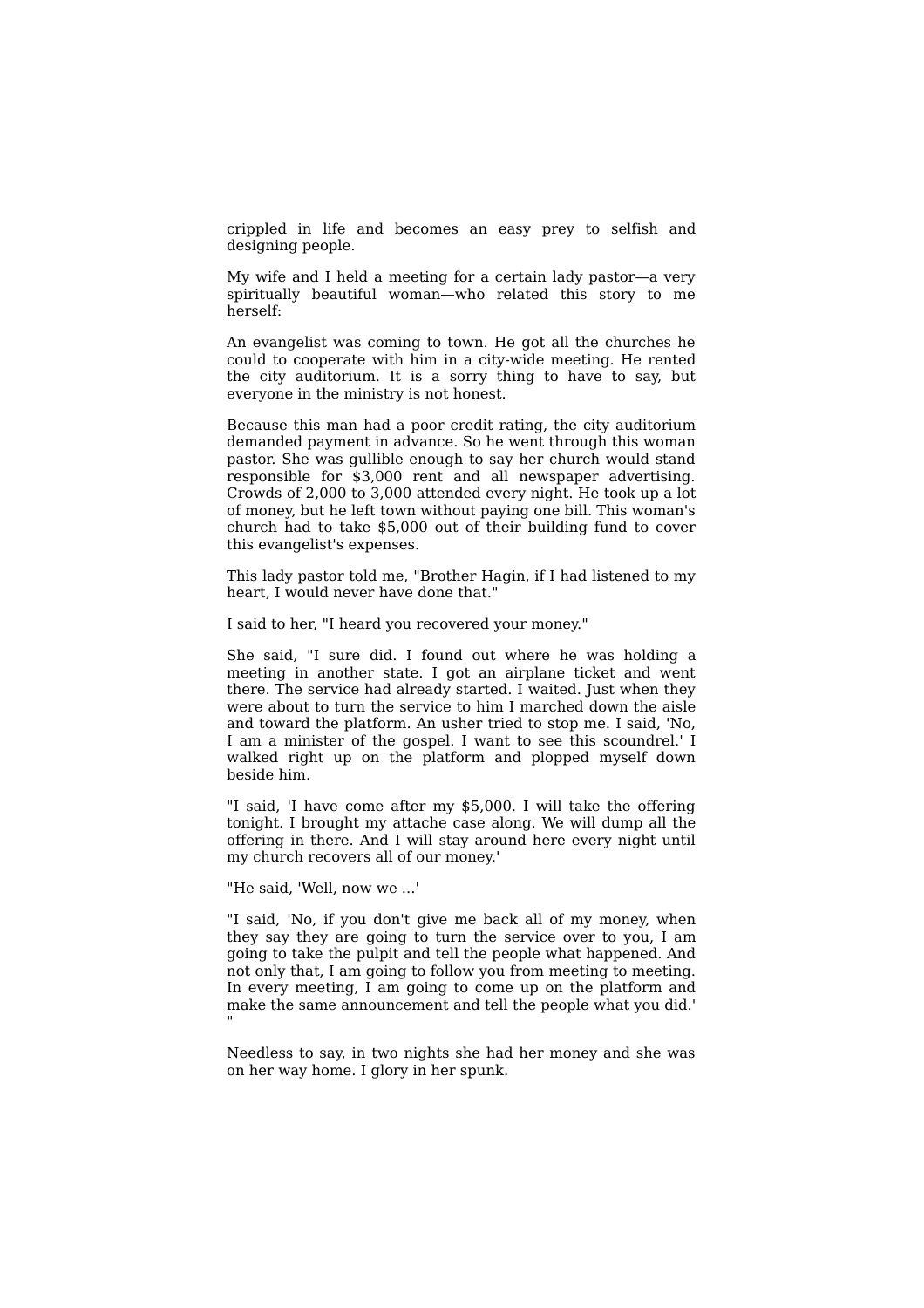But the point I want to make is this. She said to me, "Brother Hagin, if I had listened to my spirit, this never would have happened. I don't mean if I had listened to a voice; I don't even mean a still, small voice. I just mean if I had listened to the inward witness. I had a check in my spirit. If I had listened to it, I wouldn't have stood good for his debts."

If we as individuals would have listened to our hearts—to an inward witness, or an inward voice—we would not have done some things we did.

I have lost money by not listening to that inward witness. I knew on the inside that I should not do some things. Why did I do it? Well, why do any of us not listen to the inward witness?

But just because you make a mistake, don't quit. You don't quit physically just because you make a mistake. If the phone rings in the middle of the night and you stumble over a stool and fall down trying to answer it, you don't just lie there. You get up and answer the phone. Just because you bust your shins or stub your toe physically, you don't quit. And just because you bust your shins or stub your toe spiritually, you don't quit either.

As I said, the person who keeps his spirit shut away and never listens to it becomes crippled in life. The person who listens to his spirit is the man or woman, boy or girl who climbs to the top!

If Christians would just check up on the inside of them, in most of the affairs of life, they would know what to do.

You do not need to seek guidance when the Bible has already told you what to do. Go ahead and do it. The Bible tells you how to act in every circumstance of life. It tells husbands how to treat wives. It tells wives how to treat husbands. It tells parents how to treat their children. It tells children how to respond to their parents. The Bible tells all of us to walk in love—divine love. And that divine love, which seeks not its own, is also a matter of the heart.

# *Chapter 28*

#### *How To Train The Human Spirit*

*The spirit of man is the candle of the Lord....*

*—* Proverbs 20:27

The Lord enlightens us and guides us through our spirits. If that be the case—and it is—then we need to become more spiritconscious. We need to become more conscious of the fact that we are spirit beings, and not just mental or physical beings. We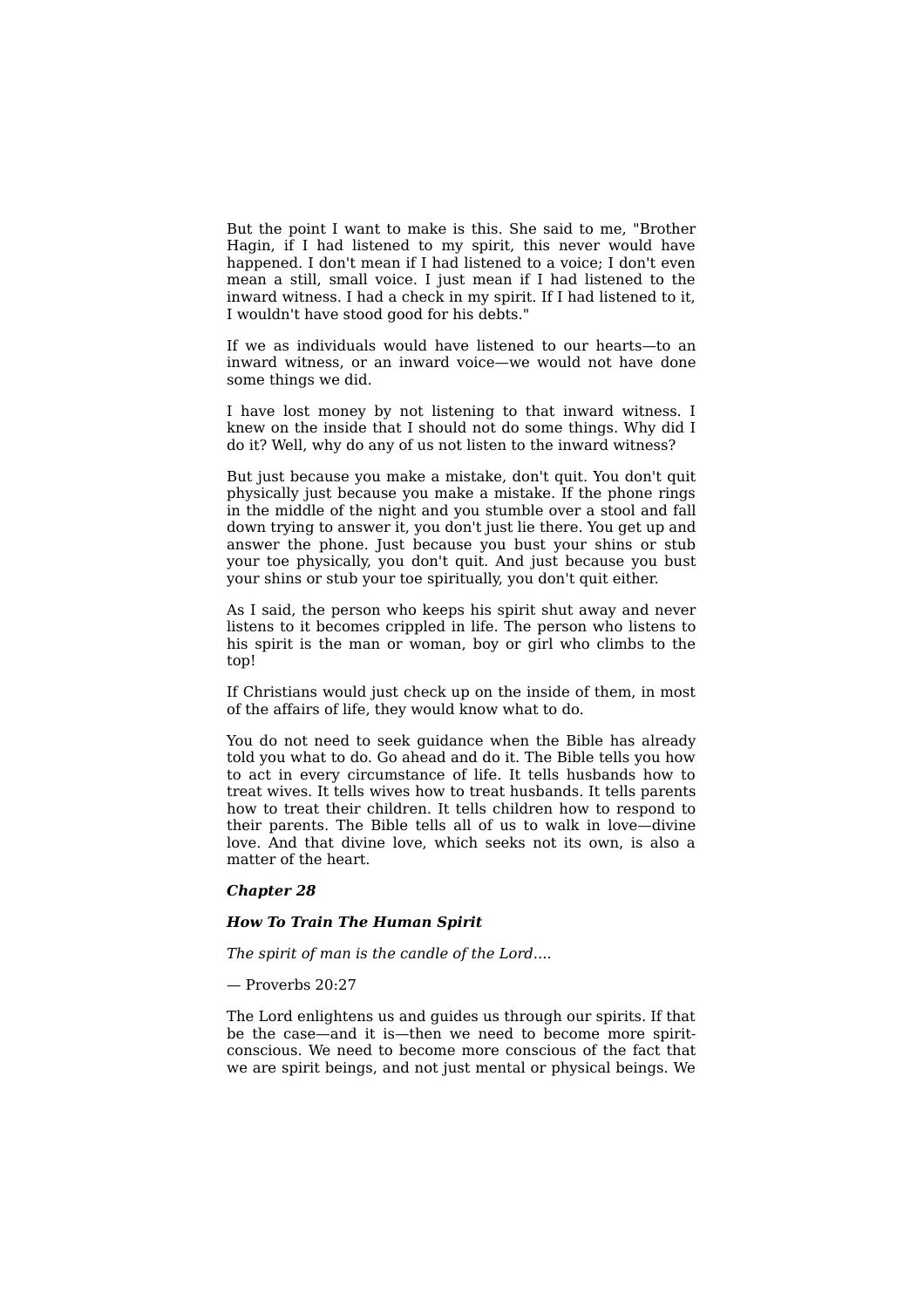need to train our spirits so they will become safer and safer guides.

One thing which has held back the Christian world as a whole is that we are more physical-conscious (body-conscious) and more mental-conscious (soul-conscious) than we are spirit-conscious. We have developed the body and the soul, but we have left the spirit of man almost untouched.

I have a cassette teaching tape which has helped many Christians in this area. In one of our meetings, one young man I know quite well gave his testimony of how it had helped him:

Just a few years ago, when he was 31 or 32, he went into business. He left his salaried job with a total of \$5,500.

He was single at that time and he had to use this money for living expenses as well as for capital. At one point, his nest egg dwindled to \$50.

He gave this testimony: "I listened to Brother Hagin's tapes. There were three on faith and confession, and one called "How To Train the Human Spirit." I went to bed every night listening to that tape. I put it on in the morning and listened to it while I shaved. I listened to it over and over and over again—probably hundreds of times—until that message got into my spirit. Then by listening to my spirit and using my faith, my assets now total in excess of \$30 million."

This young man is only about 38 years old now. He is not a preacher. He is a businessman. He has told me how his spirit has spoken to him and told him how to invest and buy land.

I will give the essence of the teaching contained on that cassette in this chapter: How To Train the Human Spirit.

Your spirit can be educated just as your mind can be educated. Your spirit can be built up in strength and trained just as your body can be built and trained. Here are four rules by which you can train and develop your own human spirit.

- 1. By meditation in the Word
- 2. By practicing the Word
- 3. By giving the Word first place
- 4. By instantly obeying the voice of your spirit

# 1. BY MEDITATION IN THE WORD OF GOD

The most deeply spiritual men and women I know are those who give time to meditation in the Word of God. You cannot develop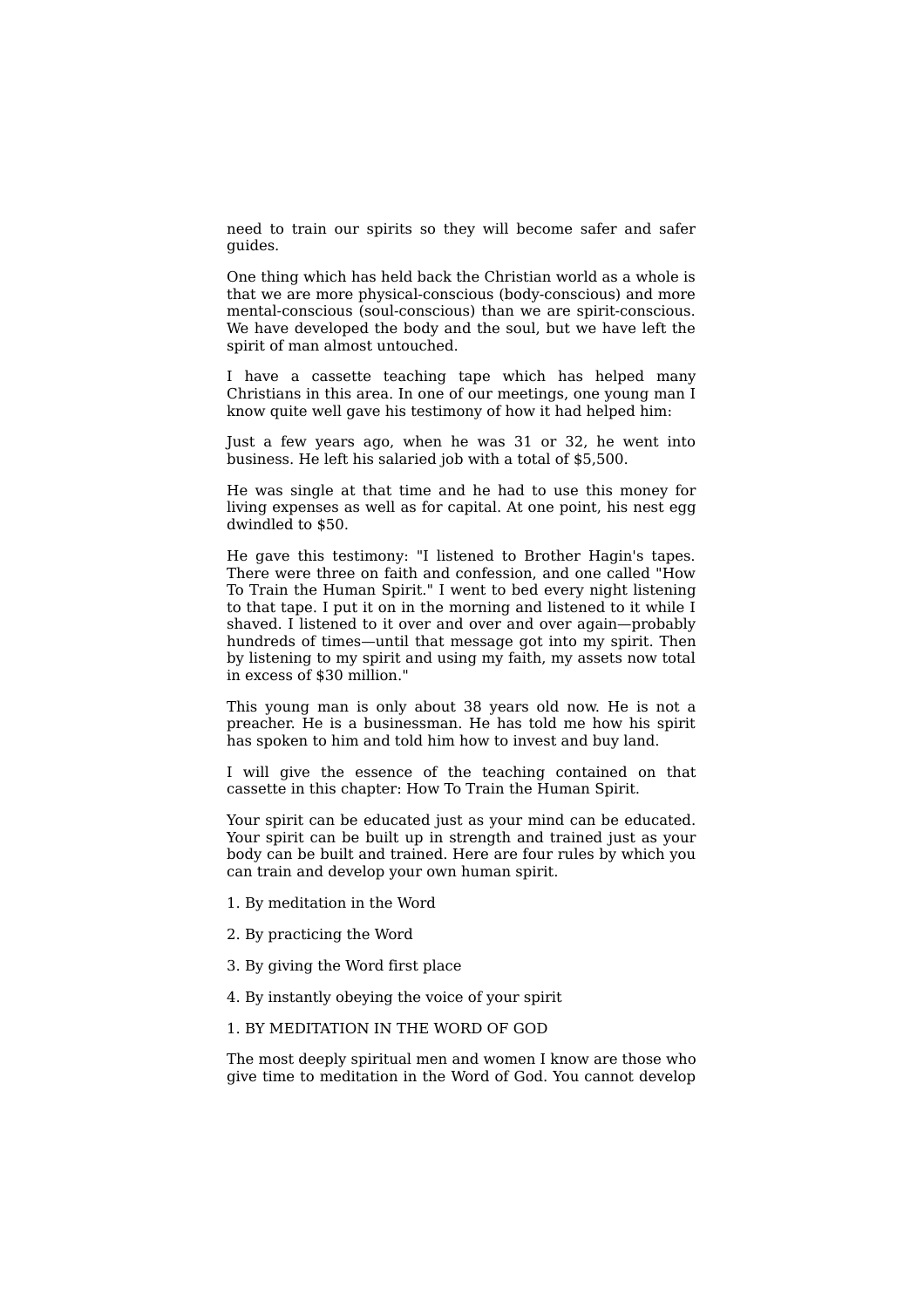spiritual wisdom without meditation. God made that fact known to Joshua just after the death of Moses at the very beginning of Joshua's ministry.

#### **JOSHUA 1:8**

**8 This book of the law shall not depart out of thy mouth; but thou shalt meditate therein day and night, that thou mayest observe to do according to all that is written therein: for then thou shalt make thy way prosperous, and then thou shalt have good success.**

If God did not want Joshua to be prosperous, why did He tell him how to prosper? If He did not want him to succeed, why did He tell him how to have good success?

He wanted Joshua to be successful—and He wants you to be successful.

Paraphrasing this truth in New Testament language, we would say, "The Word of God—particularly the New Testament—shall not depart out of your mouth. But meditate therein day and night, that you may observe to do according to all that is written therein: for then you will make your way prosperous and you will have good success."

If you ever want to do anything great in life, if you ever want to amount to anything in life, *take time to meditate in the Word of God.* Start out with at least 10 or 15 minutes a day—then increase the time.

I left the last church I pastored in 1949 and I have been out in the field ministry ever since. I used to do much more fasting and a different kind of praying than I do now. (You learn things as you go along.) Running two services a day—which I always did—and sometimes three, takes a lot out of you physically as well as spiritually. I would teach every morning, pray out loud all afternoon, and preach every night. I ate only one meal a day during my meetings and by exerting so much physical energy, I would grow weak.

Then two days a week were my fast days—Tuesday and Thursday. I ate no food and drank no water for 24 hours.

One day the Lord said to me, "I would rather you would live a fasted life instead of having days and periods of fasting."

I said, "What do you mean? I never heard anyone say that!"

The Lord said, "Instead of having certain days you fast and then going back and eating all you want, just live a fasted life. Fasting does not change me anyhow. I am the same before you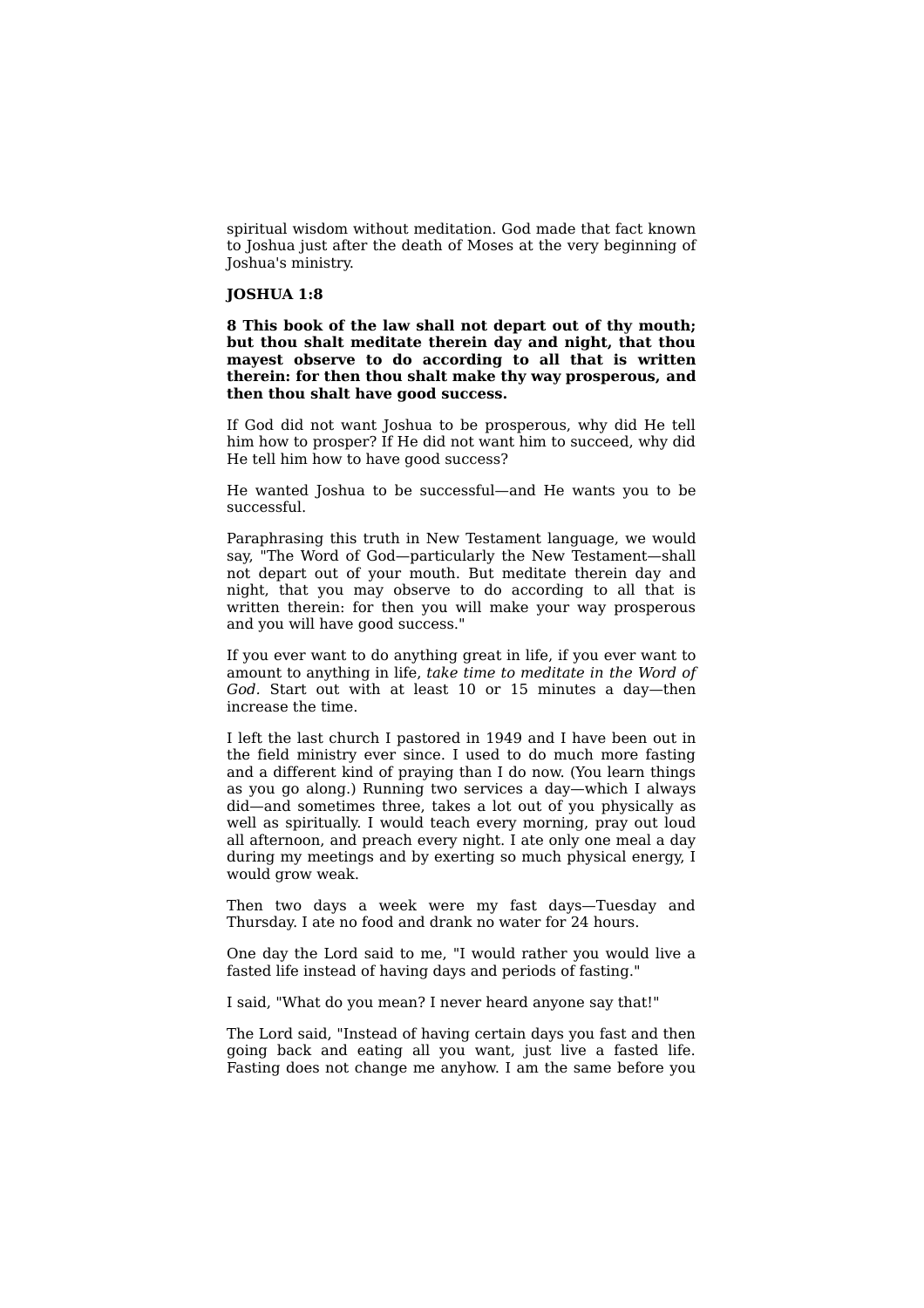fast, while you fast, and when you get through fasting. It does not change My Word. It helps you keep your flesh under. So just don't ever eat all you want.

Just keep your flesh under all the time."

Then He said, "Don't spend all that time in the afternoon praying and wearing yourself out before the night service. Lie on the bed and meditate."

So I began to he there in the afternoons, meditating.

And I got further meditating than I ever did praying and fasting. I grew more spiritually.

That is what God is saying in Joshua 1:8: "... *for then thou shalt make thy way prosperous.* ..." I wanted to be prosperous in the ministry. "... *and then thou shalt have good success....* " I wanted to have good success in the ministry. This works whether you are in the ministry, whether you raise cattle, sell automobiles, or whatever you do.

*This Word of God shall not depart out of thy mouth.*

Talk about the Word. *But thou shalt meditate therein.*

Think on the Word.

The Hebrew word translated *meditate* also carries this thought with it: *To mutter.* Mutter the Word. Speak it to yourself.

The Lord led me, before I ever heard anyone teach on meditation, to lie on the bed and mutter the Word. I just said it to myself. And I would have some of the most tremendous services. I developed myself spiritually, and at *t*he same time conserved my physical strength.

I like another translation of Joshua 1:8. The last phrase reads like this: "... you shall be able to deal wisely in the affairs of life." You could not have good success if you did not know how to deal wisely in the affairs of life.

How can you know how to deal wisely in the affairs of life? Because you meditated in the Word of God and walked in the light of that Word.

2. *PRACTICING THE WORD*

Practicing the Word means being a doer of the Word.

# **JAMES 1:22**

**22 But be ye doers of the word, and not hearers only....**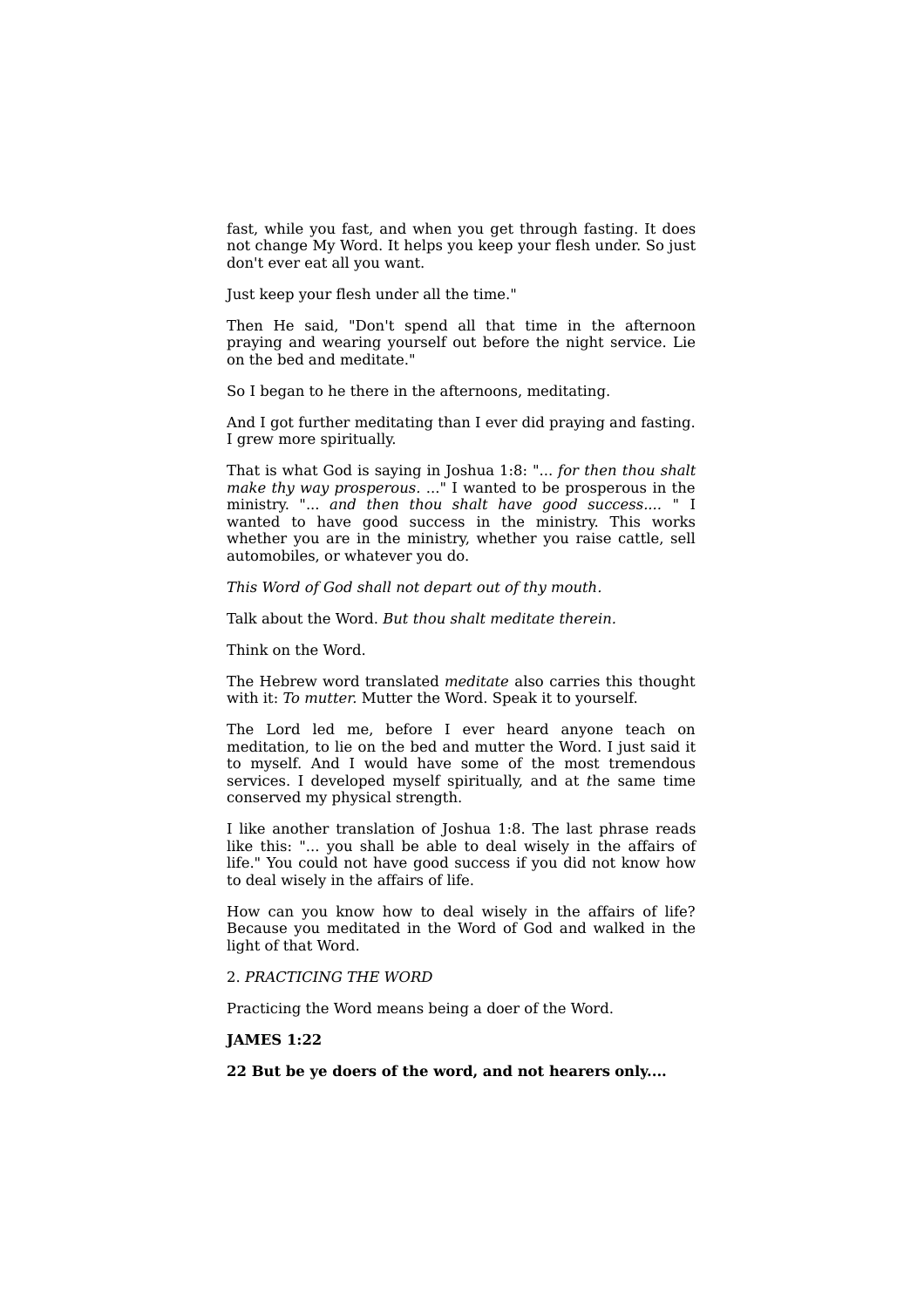We have many "talkers about the Word," and even many "rejoicers about the Word," but we do not have many "doers of the Word."

Begin to practice being a doer of the Word by doing in all circumstances what the Word tells you to do.

Some have thought that being a doer of the Word meant to keep the Ten Commandments. That is not what James 1:22 means. After all, under the New Covenant we have but one commandment—the commandment of love. Jesus said, *"A new commandment I give unto you, That ye love one another; as I have loved you, that ye also love one another"* (John 13:34).

A doer of the Word will do that. If you love someone, you won't steal from him. You won't lie about him. The New Testament says that love is the fulfilling of the law. If you walk in love you won't break any law which was given to curb sin.

Being a doer of the Word means that we are to do primarily what is written in the Epistles. They are the letters written to us, the Church. As an example of doing the Word, let us look at some instructions given us in one of the Epistles.

### **PHILIPPIANS 4:6**

# **6 Be careful for nothing; but in every thing by prayer and supplication with thanksgiving let your requests be made known unto God.**

So do that! Now we don't mind practicing part of this verse the part that says to pray. But if you practice just that part and not the first part, you are not practicing the Word—you are not a doer of the Word.

*The Amplified* translation of Philippians 4:6 begins, " *Do not fret or have any anxiety about anything....* " First we are told not to fret. If you are going to fret and have anxieties, it will do no good to make requests. That kind of praying does not work. An over-anxious prayer full of fretfulness does not work.

I felt very sorry for a minister who came to me some years ago. (But sometimes it doesn't give a man the answer just to sympathize with him.) His life was full of storms and tests. His stomach was upset; he couldn't keep down what he ate. He couldn't sleep. His nerves were shot because of a particular incident.

He came to me for help. I began to tell him what the Word said and how to pray about this circumstance. When I encouraged him to take this scripture and *do it,* he rebelled. He said, "Oh, yes, but everyone doesn't have the faith that you have."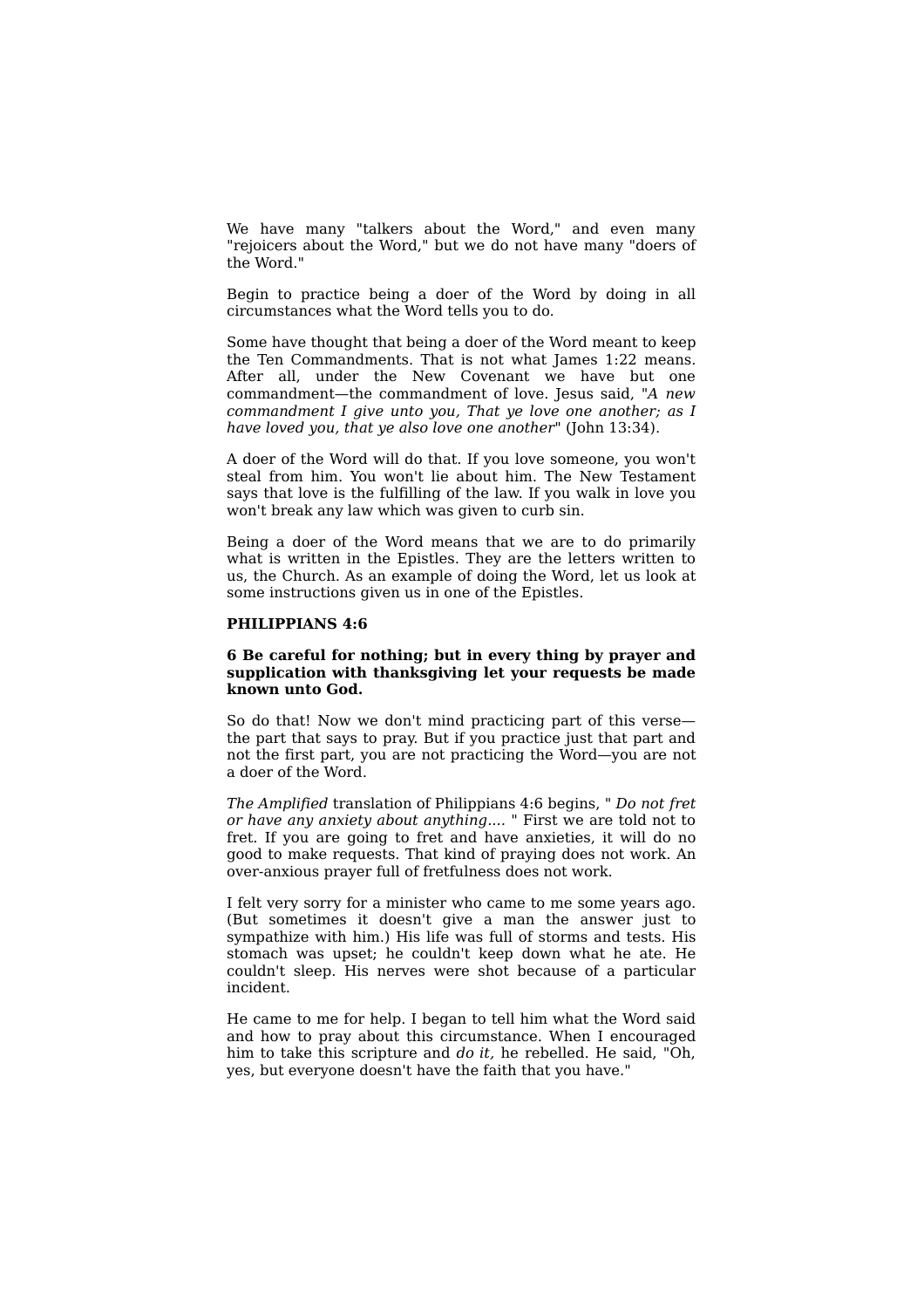I told him it was not a matter of having a lot of faith, but a matter of endeavoring to practice the Word. I told him if he would practice the Word, his faith would be built up.

And I told him how I practice this particular verse.

When I get alone, I read this verse aloud and I tell the Lord that His Word is true and that I believe it.

I told this minister that he would be tempted to say he couldn't help worrying and fretting. But that God had not asked us to do something we cannot do. When God said not to fret—that means we can keep from fretting and being anxious. God is a just God and He will not ask us to do something we cannot do.

When I first began practicing this verse it was easy to believe that I could make my requests known unto God—but it was hard to believe that I could *not fret.* However, since God says we don't have to fret, then I would say, "I refuse to fret or have any anxiety about anything."

I tell the Lord that I bring my requests unto Him. Then I thank Him for the answer. This quiets my spirit and pacifies the troubled spirit the devil tries to make me have.

Then I would go about my business. Before I knew it, however, the devil was trying to get me to fret again. I would simply go right back and read this verse again and keep claiming it.

This minister began to practice Philippians 4:6. He told me later that the problem worked out and did not get as big as he was expecting. He was about to be sued over a certain matter, but God helped him out of it.

It is possible to become so fretful over something that you cannot eat or sleep. But all you have to do is practice the Word and you will get results.

Philippians 4:7 is a result of practicing Philippians 4:6.

# **PHILIPPIANS 4:7**

# **7 And the peace of God, which passeth all understanding, shall keep your hearts and minds through Christ Jesus.**

Many people want what verse 7 talks about—but they don't want to practice what verse 6 says to do to get it. *The Amplified* translation of verse 7 says, "And God's peace . . .which transcends all understanding, shall garrison and mount guard over your hearts and minds in Christ Jesus."

God's peace will keep guard over your heart and your mind.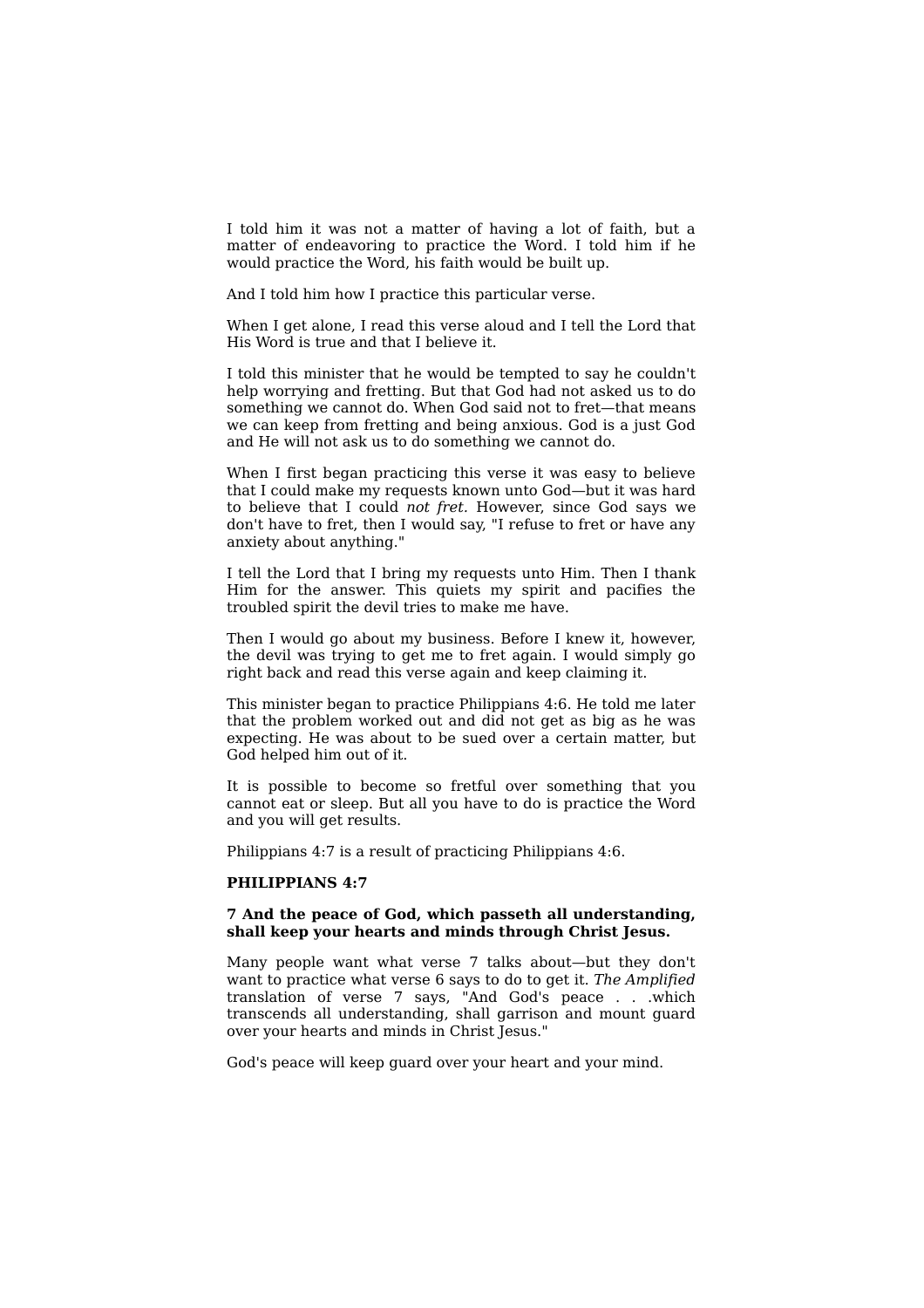But can you reap these results and have this peace without being a doer of the Word? No, you really cannot.

Verse 6 tells us not to fret. People who worry and fret, continually think on the wrong side of life. Verse 8 tells us what we are to think about.

### **PHILIPPIANS 4:8**

**8 Finally, brethren, whatsoever things are true, whatsoever things are honest, whatsoever things are just, whatsoever things are pure, whatsoever things are lovely, whatsoever things are of good report; if there be any virtue, and if there be any praise, think on these things.**

*DO* verse 8. *Practice* this verse. Think about the right things. Many people think about the wrong things. You know what they think about because of what they talk about. The Bible says, "... out of the abundance of the heart, the mouth speaketh" (Matt. 12:34). They continually worry and fret and think on the wrong side of life—and they continually talk unbelief. You cannot be a doer of the Word and continue to talk unbelief. The more you talk about some things, the bigger they get. If something does not meet all of these qualifications—if it is not true, honest, just, pure, lovely, of good report—do not think about it and do not talk about it!

*The Amplified* translation of First Corinthians 13:7 reads, "Love... is ever ready to believe the best of every person." I have found through the years that most of the stories I have heard about people do not even meet the first qualification. They are not even true. So don't talk about the stories you hear. Don't even think about them. Some things you hear might even be true—but they might not be pure and lovely, and notice this—of a good report.

Therefore we are not to think about them.

By thinking about such things, we give place to the devil. His greatest weapon is the power of suggestion. He is ever endeavoring to enter your thought life. That is why we are told in God's Word to, "... *think on these things.* "

Particularly in the Epistles, God the Holy Spirit is speaking to the Church. So meditate on these letters and what He has to say—and be a doer of the Word. You will grow spiritually.

# 3. *GIVE THE WORD FIRST PLACE*

The training, the developing, the educating of our spirits comes by giving the Word of God first place in our lives.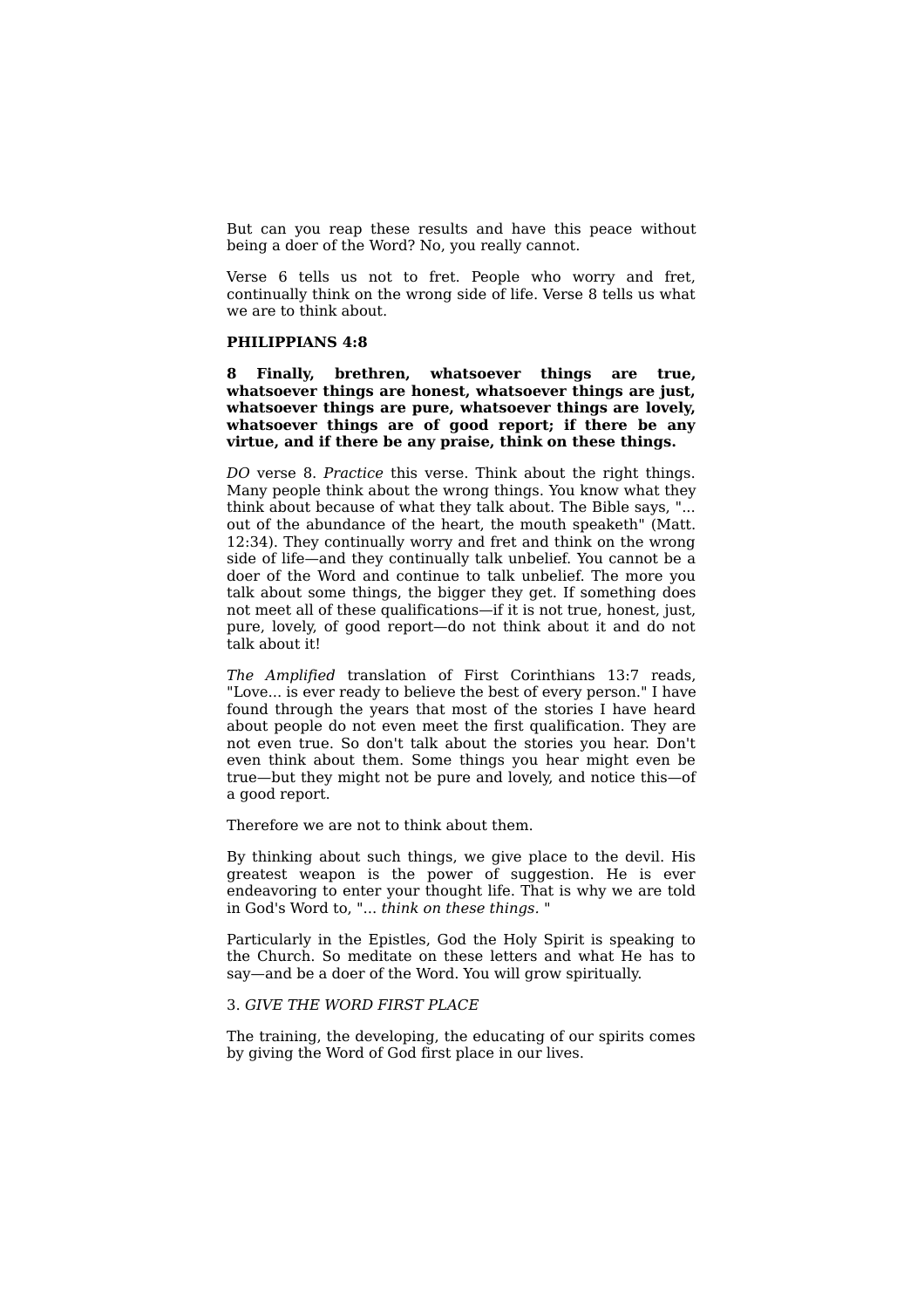# **PROVERBS 4:20-22**

**20 My son, attend to my words; incline thine ear unto my sayings.**

**21 Let them not depart from thine eyes; keep them in the midst of thine heart.**

### **22 For they are life unto those that find them, and health to all their flesh.**

God says in this passage, "... *Attend to my words* [Give heed to them—Put them first]; *incline thine ear unto my sayings* [Listen to what I have to say]. *Let them not depart from thine eyes* [Keep looking at the Word of God]; *keep them* [my Words] *in ... your heart.* "

There are rich dividends for doing this. Why is it that God tells us to put His Word first, and to listen to what He has to say, to keep looking at His Word, and to keep His Word in our heart? It is because "... *they* [His Words] *are LIFE unto those that find them, and HEALTH to all their flesh.* "

The margin of the King James says the word translated *health* is the Hebrew word for *medicine.* God's Word is "medicine to all their flesh." There is healing in the Word.

In the twelve years I pastored, there were church members who would get sick, go to the hospital, and then ask for prayer. I am not saying it is wrong to have a doctor, certainly not. We believe in hospitals and doctors. Thank God for them. But I am saying, why not put God's Word first? Sometimes as a last resort, Christians will turn to the Word.

A Baptist minister, who didn't even particularly believe in divine healing at the time, told of how he'd had problems with his tonsils. His doctor kept insisting that they be removed. So the date was finally set for his tonsils to be removed.

It was his family's custom to read the Bible and pray together each morning before the children went to school.

On the very day this minister was scheduled to enter the hospital, this family's daily scripture passage was the one which tells of King Asa, who got a disease in his feet and instead of seeking the Lord, he sought physicians and he died (2 Chron.  $16:12,\overline{1}3$ ).

The minister said he was struck by this. He realized that he had not even prayed about his tonsils. He shared this with his wife and children and asked that they pray together about his tonsils.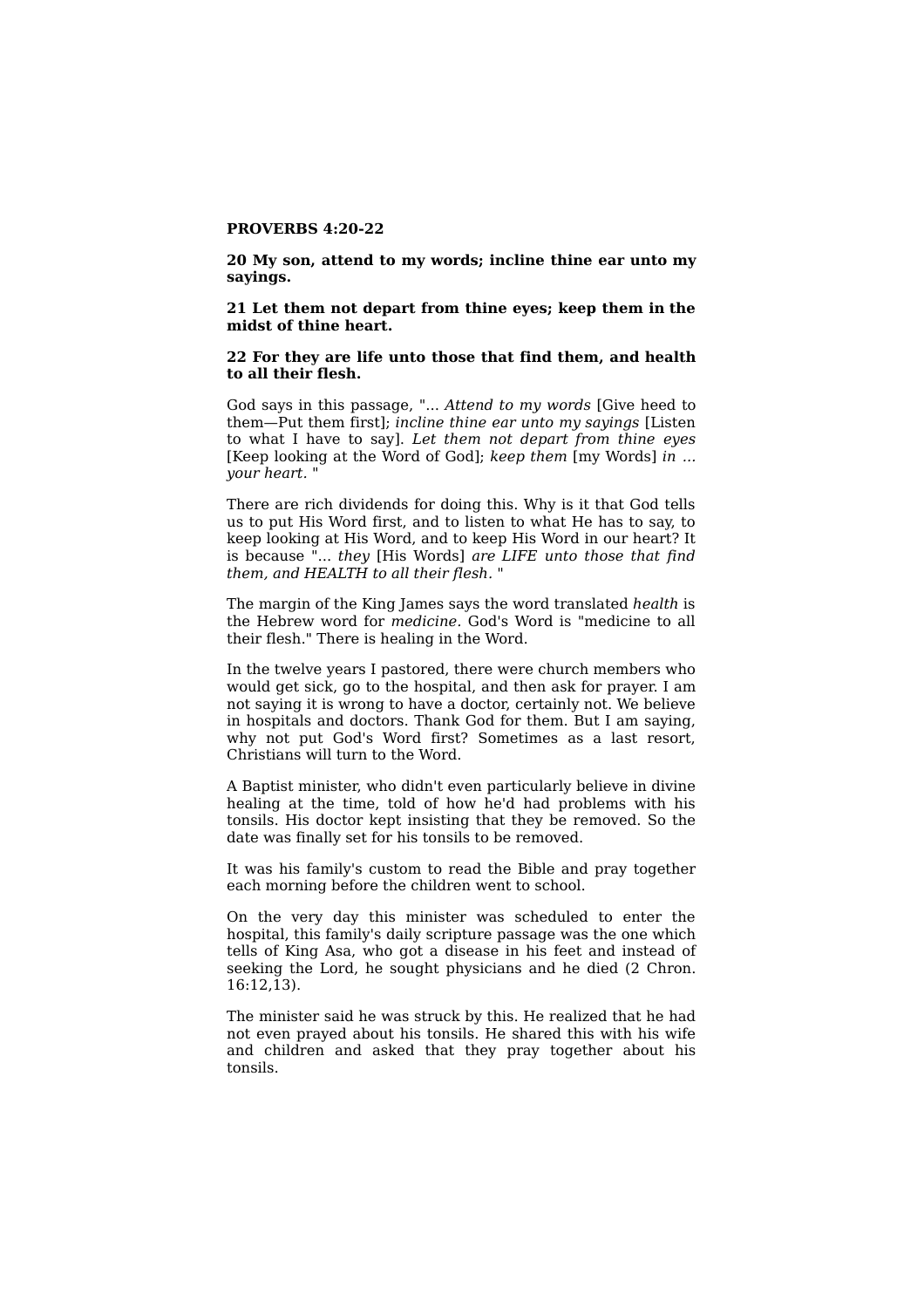When they prayed, the Lord told him not to have them removed. To his astonishment, the Lord healed the tonsils and he has had no more trouble with them.

There is a lesson to be learned here. The Bible does not imply that King Asa died because he put the physicians first. However, it does imply that he should have put the Lord first. We should train ourselves to put the Lord first.

We should train ourselves to ask ourselves concerning any matter, "What does God's Word have to say about this?" We should ask ourselves what God has to say about anything that may come up in our life—and then put that Word first.

Sometimes family and friends will try to rush you into things but you need to think about what the Word of God says. Put God's Word first in every area of life.

## 4. *INSTANTLY OBEY THE VOICE OF YOUR SPIRIT*

The human spirit has a voice. We call that voice *conscience.* Sometimes we call it *intuition,* an *inner voice,* or *guidance.* The world calls it a *hunch.* But what it is, is your spirit speaking to you. Every man's spirit, saved or unsaved, has a voice.

The human spirit, as we have seen in previous chapters, is a spiritual man, a spirit man, an inward hidden man. He is hidden to the physical senses. You cannot see him with the physical eyes, nor touch him with your physical hands.

This is the man who has become a new creature in Christ (2 Cor. 5:17). When a man is born again, his spirit becomes a new spirit.

God prophesied through both Ezekiel and Jeremiah that a time would come when He would take the old stony heart out of men and put in a new one. He said that He would put His Spirit into us. Under the New Covenant this new birth became available.

The new birth is a rebirth of the human spirit. As Second Corinthians 5:17 tells us, if any man be in Christ, he is a new creature—everything that was old in his spirit, the old nature, is taken away, and all things have become new.

As you give this newborn spirit the privilege of meditating on the Word of God, the Word becomes the source of its information. Your spirit will become strong and the inward voice of your conscience, educated in the spirit, will become a true guide.

Did you notice that meditation in the Word, practicing the Word, giving the Word first place, all come before obeying your spirit?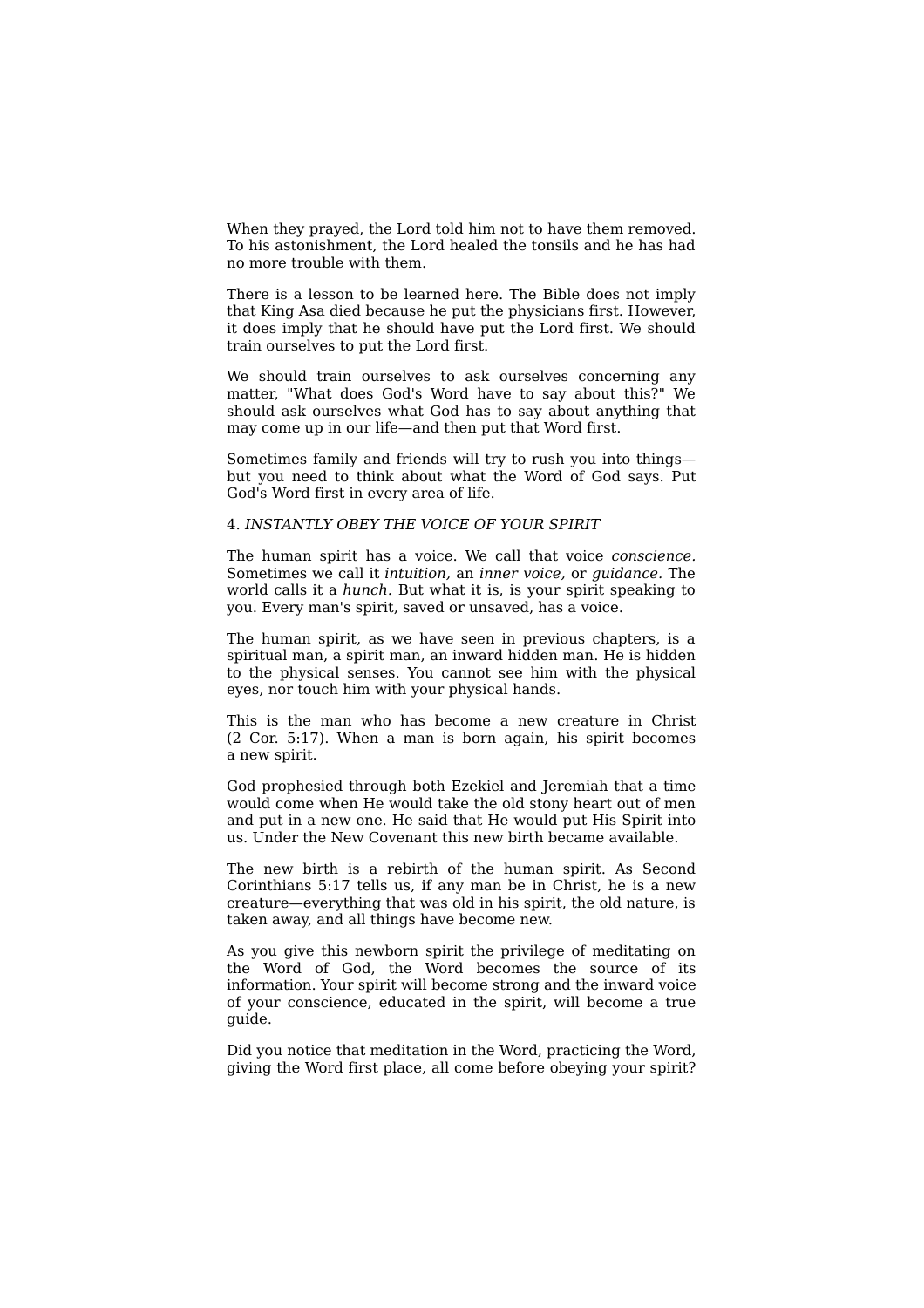You see, if your spirit has had the privilege of meditating in the Word, of practicing the Word, of putting the Word first—then your spirit is an authoritative guide.

*"The spirit of man is the candle of the Lord.* ..." (Prov. 20:27). Your newborn spirit has within it the life and nature of God. The Holy Spirit dwells within your spirit. "...*greater is he that is in you, than he that is in the world"* (1 John 4:4). The Holy Spirit dwells in your spirit. God has to communicate with you through your spirit because that is where He is. Your spirit gets its information through Him.

Learn to obey the voice of your spirit.

If you are not accustomed to doing that, of course, you will not get there quickly. As we have said, your spirit can be built up and strengthened just as your body can be built up and strengthened. Your spirit can be educated just as your mind can be educated. But just as you did not begin school in the first grade one week and graduate from the twelfth grade the next week, your spirit will not be educated and trained overnight.

However, if you will follow these four points and practice them, after a while you can know the will of God the Father even in the minor details of life. You will receive guidance and will always instantly get either a *yes* or a *no.* You will know in your spirit what you should do in all the affairs of life.

#### *Chapter 29*

## *Praying in the Spirit*

*For if I pray in an unknown tongue, my spirit prayeth, but my understanding is unfruitful What is it then? I will pray with the spirit, and I will pray with the understanding also: I will sing with the spirit, and I will sing with the understanding also.*

*—* 1 Corinthians 14:14,15

One of the greatest spiritual exercises there is, is to pray in tongues every single day. Your spirit is then in direct contact with the Father of spirits.

# **1 CORINTHIANS 14:2**

## **2 For he that speaketh in an unknown tongue speaketh not unto men, but unto God: for no man understandeth him; howbeit in the spirit he speaketh mysteries.**

It is your spirit praying when you pray in tongues—the Holy Ghost gives the utterance, but it is your spirit praying.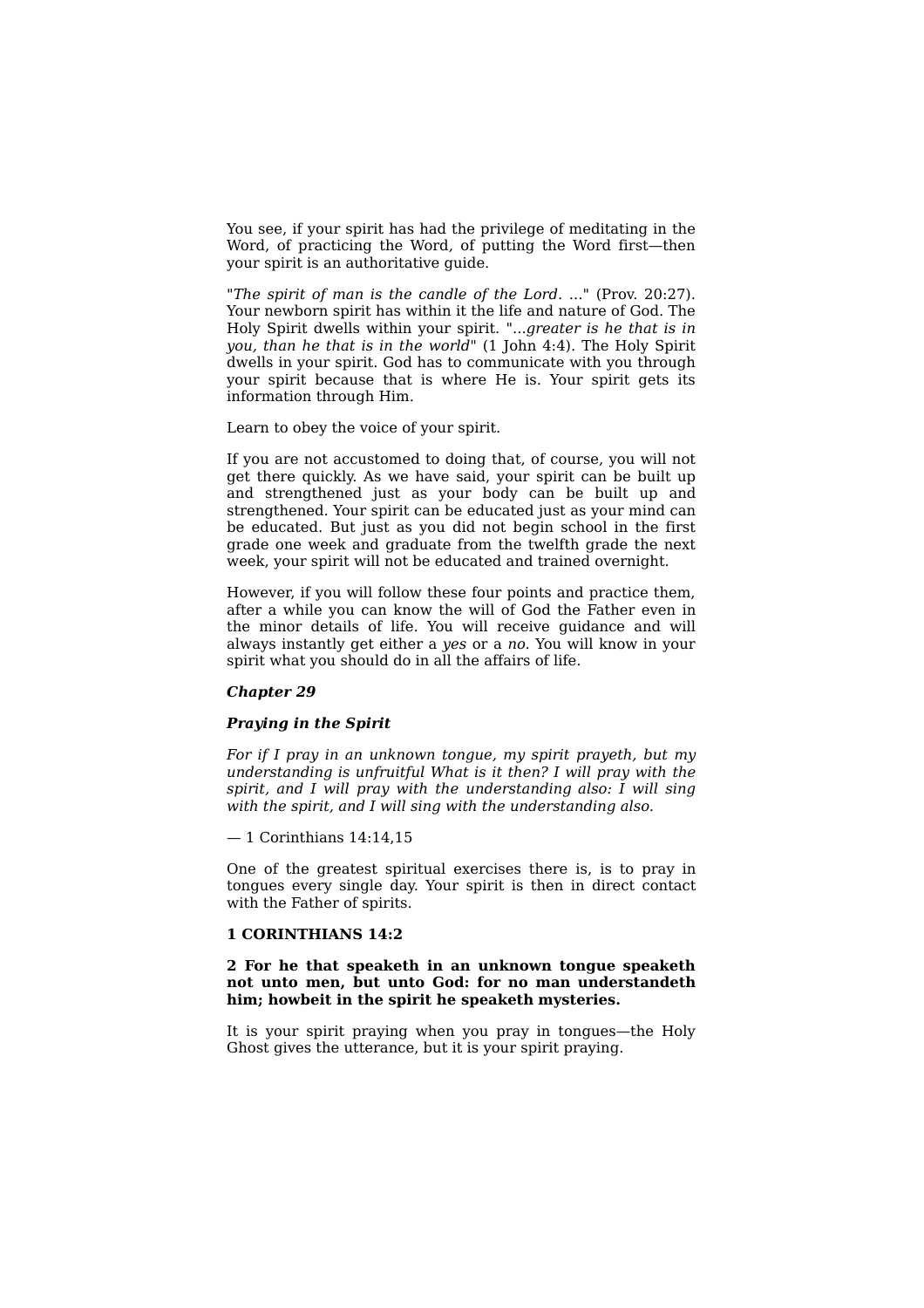Paul said, *"For if I pray in an unknown tongue, my spirit prayeth* ..." (1 Cor. 14:14).

I have always followed the policy of daily praying in tongues. It keeps my spirit in contact with the Father of spirits. It helps me become more spirit-conscious.

When you pray in tongues, your mind grows quiet—because you are not praying out of your mind. And once your mind is quiet, you become more conscious of your own spirit, and of spiritual things.

Get out of the sense realm. Get out of the flesh realm.

Get out of the human reasoning realm.

Get over into the faith realm and into the spirit realm.

Faith is of the spirit—and that's where great things happen!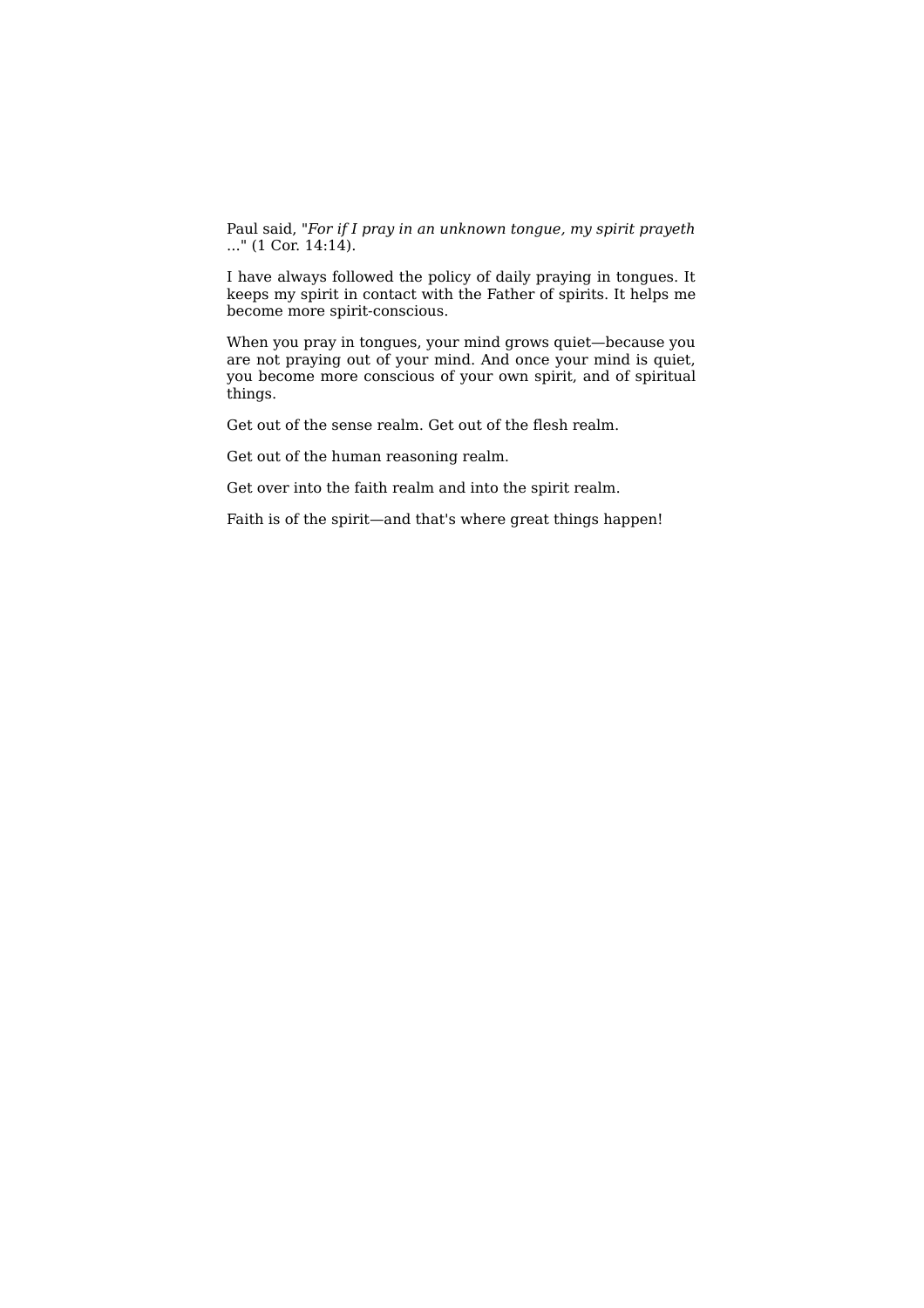# **Document Outline**

- How You Can Be Led By The Spirit Of God
	- Copyright
	- Contents
	- Preface
	- The Lamp of the Lord
	- Man: An Eternal Spirit
	- Spirit-Conscious
	- What Is the Difference Between Spirit and Soul?
	- The Saving of the Soul
	- <sup>o</sup> 6 Presenting the Body
	- Number One: The Inward Witness
	- Know-So Salvation
	- Fleeced!
	- o 10 Following the Witness
	- Number Two: The Inward Voice
	- Effects of the Spirit's Indwelling
	- Two Experiences
	- God Inside
	- o 15 Depend on Your Spirit
	- <sup>o</sup> 16 Tenderhearted
	- Feelings: The Voice of the Body
	- Help From Within
	- o 19 Number Three: The Voice of the Holy Spirit
	- Judging By the Word
	- My Spirit? The Flesh? Or The Holy Spirit?
	- I Perceive
	- Spectacular Guidance
	- The Spirit Bade Me Go
	- Guidance Through Prophecy
	- Guidance Through Visions
	- o 27 Listen to Your Heart
	- How To Train The Human Spirit
	- Praying in the Spirit